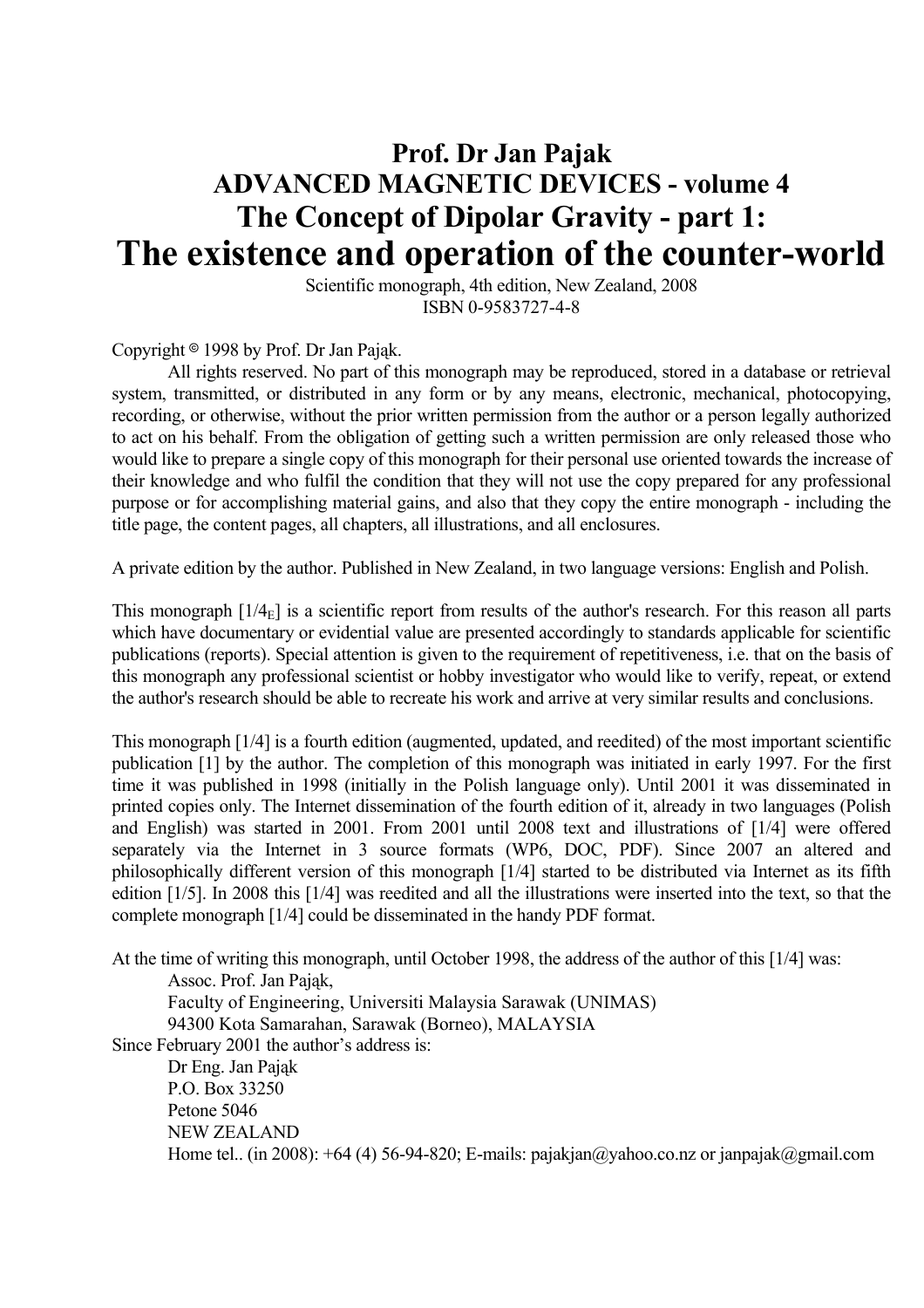#### ABSTRACT of the volume 4 of monograph [1/4<sub>E</sub>] "Advanced magnetic devices", ISBN 0-9583727-4-8.

 This volume combines results of my research regarding a completely new approach to the gravity field, and moral consequences which stem from this new approach. This new approach states that the gravity field belongs to the general class of dipolar fields, not to monopolar ones - as our science to-date kept wrongly assuming without any verification. The practical consequence of the Concept of Dipolar Gravity formulated in the result of this research, is that independently from the physical world, another counter-world must exist at the another end of the gravitational dipole. This counter-world occupies the space parallel to our physical world.

 Due to the gravitational link, all phenomena that occur in the counter-world have their reflections and consequences in our physical world. In this way, for example motion which is initiated in the counter-world, in our world manifests itself as an instant telekinetic motion. In turn sound-like vibrations from the counter-world are perceived in our world as telepathic waves. The research and technical utilisation of phenomena and laws of the counter-world, leads to opening the completely new scientific disciplines, such as totalizm and totaliztic mechanics described in this monograph, or engineering of counter-world, and medicine of counter-world, which are postulated in subsections H1.3 and H10. The practical utilization of findings of these new disciplines may lead to the development of completely new propulsion systems, communication systems, methods of healing and farming, etc. - see other volumes of this monograph.

 The counter-matter which fills up the counter-world is an extraordinary substance. On one hand it displays various physical attributes. These attributes cause, that it behaves like a weightless cloud in the sky, or like "quick silver". Even slightest external stimuli can compress it, disperse, shift, converge, form, change shape, etc. On the other hand, it shows intelligence in the natural state. Thus, in spite of these constant changes of shape, state, and properties, it continually works as an effective natural "brain" or "computer". This brain, or computer, displays all intellectual attributes known to us. Means it is capable of logical thinking, carrying out deductions, accumulation of observations, remembering, having the self-awareness, goals, needs, forming separate subordinate intellects, etc. In order to express all the above in one sentence, the counter-matter is simultaneously the carrier of physical attributes and intellectual attributes.

 Intellectual attributes of the counter-matter (means of that substance that fills up the counter-world), and their consequences for our physical world, are discussed in details in chapter I from the next volume of this monograph. In this volume the presentation of physical attributes of this extraordinary substance is contained. It also addresses the impact of these physical attributes on our physical world.

 Physical attributes of counter-matter, seem to "mirror" the same physical attributes of matter from our physical world. This "mirroring" causes, that on one hand every physical attribute which we know in relation to our matter, is having its equivalent in the counter-matter. On the other hand, every attribute which is known, that it causes in our matter a specific collection of properties, in counter-matter it shows a collection of properties that are completely opposite. In order to explain this on examples, one of attributes of matter is that it displays "adhesiveness" or "viscosity". This causes that matter always resists displacements of its particles under the action of forces. For this reason, one of the attributes of counter-matter must be a "mirror" reflection of "adhesiveness". Thus the counter-matter displays a property, which I call "super-slipperiness". This property causes, that even without the action of any force, particles of counter-matter still show the tendency to self-initiate their movements. Of course, counter-matter shows the presence of "mirror" equivalents for all attributes that are present in matter from our world. Apart from superslipperiness, the counter-matter shows also weightlessness, ideal elasticity, self-mobility (i.e. the "mirror" reversal of inertia in matter), etc.

 The counter-world and our physical world are mutually linked with forces of gravitational interactions (subsection JE3.7.1 explains what gravity is). Thus whatever happens in the counter-world, it exerts an influence on phenomena that take place in our physical matter. Thus all phenomena, which take place in the counter-world, have their consequences in our physical world, and vice versa. For this reason, there is a definite demand for the Concept of Dipolar Gravity to explain more exactly all these phenomena, which are observed in our world, but the source of which originates from the physical behaviour of counter-matter.

 Although almost every phenomenon which takes place in our world, is actually linked with appropriate processes from the counter-world, there is a whole range of phenomena, the mechanism of which cannot be explained by the action of physical world only. These phenomena must be explained entirely with the behaviour and attributes of the counter-matter. Their examples include: (1) magnetic and electric fields, (2) telekinesis - and its human version called "psychokinesis", (3) permanent telekinetising of matter, (4) telepathy and telepathic waves, (5) elapse of time. This volume of monograph [1/4] concentrates on the explanations of origin, mechanism, and consequences of these extraordinary phenomena that originate from the counter-world.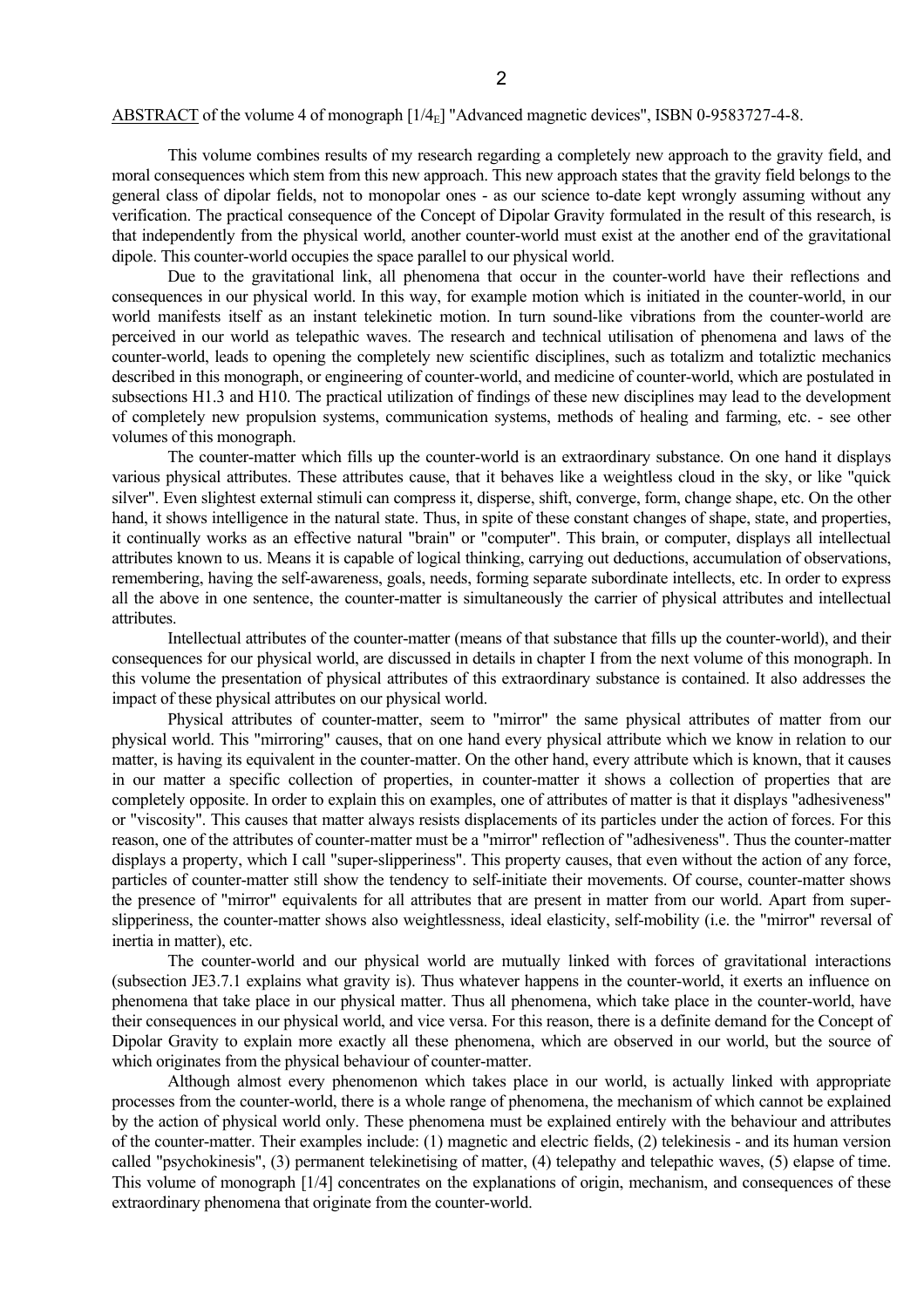## **CONTENT**

Page Chapter ─── ─────

of the volume 4 of monograph [1/4<sub>E</sub>] "Advanced magnetic devices", ISBN 0-9583727-4-8

| 1      | Title page                                                                                                       |
|--------|------------------------------------------------------------------------------------------------------------------|
| 2      | Abstract of volume 4                                                                                             |
| 3      | Content of volume 4                                                                                              |
|        | (notice that the complete content of monograph $[1/4_{\rm E}]$ is contained in volume 1)                         |
|        | <b>Volume 4:</b> The Concept of Dipolar Gravity - part 1:                                                        |
|        | The existence and operation of the counter-world                                                                 |
| $G-1$  | G. WHY THE CONCEPT OF DIPOLAR GRAVITY WAS FORMULATED                                                             |
| $G-3$  | G1. The antigravitational spacecraft would be impossible<br>to manoeuvre and difficult to stabilize              |
| $G-4$  | G2. A flight in an antigravitational spacecraft would resemble flight in a cannonball                            |
| $G-5$  | G3. The manoeuvrable antigravitational spacecraft would<br>simply be an advanced version of contemporary rockets |
| $G-6$  | G4. With self-rechargeable propulsion, gravity does not affect energy consumption                                |
| $G-7$  | G5. The field of the antigravitational spacecraft                                                                |
|        | would absorb huge amounts of energy                                                                              |
| $G-8$  | G6. For the purpose of landing, the huge energy of the<br>antigravitational field must be disposed of            |
| $G-8$  | G7. The launch of the antigravitational spacecraft would be impossible                                           |
|        | without energy accumulator                                                                                       |
| $G-9$  | G8. The strong field would repel everything from the antigravitational spacecraft                                |
| $G-9$  | G9. The strong field would disperse life energy of all                                                           |
|        | living creatures around, causing their deaths                                                                    |
| $G-10$ | G10. The field of the antigravitational craft could cause the<br>explosion of all surrounding matter             |
| $G-10$ | G11. The forces of reaction caused by the repulsion of other objects,                                            |
|        | would also hurl the antigravitational craft through space                                                        |
| $G-11$ | G12. Antigravity would induce a number of dangers                                                                |
| $G-12$ | G13. Even without knowing about the Concept of Dipolar Gravity                                                   |
|        | there are no known premises suggesting any possibility                                                           |
|        | of achieving the antigravitational field                                                                         |
| $G-12$ | G14. Summary                                                                                                     |
| $H-14$ | H. THE CONCEPT OF DIPOLAR GRAVITY: PHYSICAL COUNTER-WORLD                                                        |
| $H-17$ | H1. Why the Concept of Dipolar Gravity was formulated                                                            |
| $H-19$ | H1.1. Formal proof for the dipolar character of gravity,                                                         |
|        | and for the existence of the counter-world                                                                       |
| $H-19$ | H1.1.1. Proof via the method "all confirms nothing denies"                                                       |
| $H-25$ | H <sub>1.1.2</sub> . Proof via the method of exclusion                                                           |
| $H-26$ | H1.1.3. Proof via the method of matching attributes                                                              |
| $H-27$ | H1.2. Experimental confirmation of the existence of the counter-world                                            |
| $H-32$ | H1.3. Overpowering consequences of the erroneous qualifying gravity                                              |

to the category of monopolar fields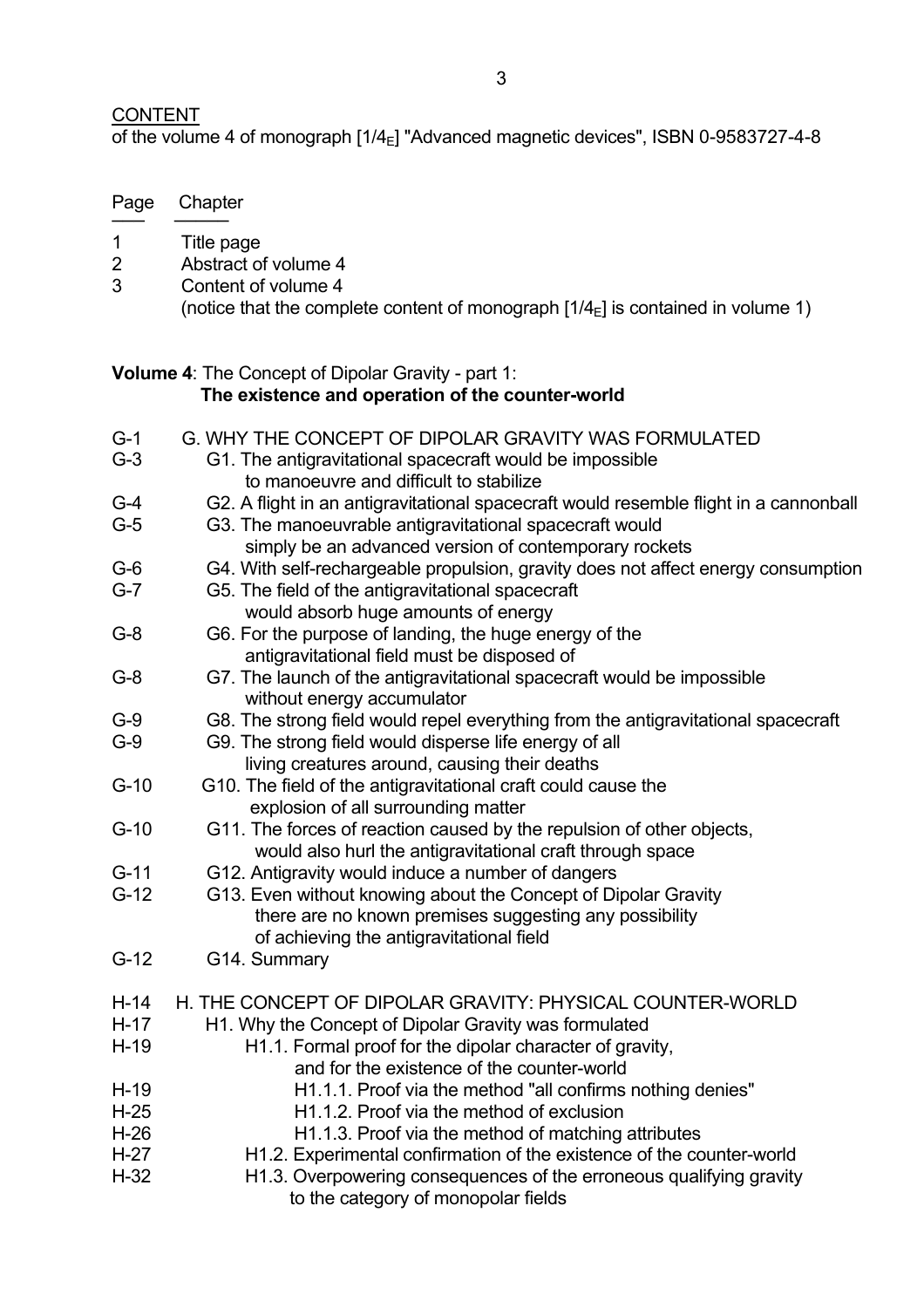| that prevails in it<br>H3. The operation of physical universe ruled by dipolar gravity<br>$H-42$<br>$H-48$<br>H4. Physical properties of the counter-matter<br>$H-49$<br>H4.1. Basic phenomena of the counter-world<br>H4.2. Whirls of counter-matter: dynamic equivalents of<br>$H-52$<br>permanent objects from our world<br>H5. The interpretation of electromagnetic phenomena in<br>$H-55$ |
|-------------------------------------------------------------------------------------------------------------------------------------------------------------------------------------------------------------------------------------------------------------------------------------------------------------------------------------------------------------------------------------------------|
|                                                                                                                                                                                                                                                                                                                                                                                                 |
|                                                                                                                                                                                                                                                                                                                                                                                                 |
|                                                                                                                                                                                                                                                                                                                                                                                                 |
|                                                                                                                                                                                                                                                                                                                                                                                                 |
|                                                                                                                                                                                                                                                                                                                                                                                                 |
|                                                                                                                                                                                                                                                                                                                                                                                                 |
|                                                                                                                                                                                                                                                                                                                                                                                                 |
| the Concept of Dipolar Gravity                                                                                                                                                                                                                                                                                                                                                                  |
| $H-56$<br>H5.1. What are electric fields                                                                                                                                                                                                                                                                                                                                                        |
| $H-57$<br>H5.2. What is magnetic field                                                                                                                                                                                                                                                                                                                                                          |
| H5.3. Phenomena induced by circulations of counter-matter around Earth<br>$H-60$<br>(i.e. from the Earth's magnetic field, from the rotation of Earth, etc.<br>e.g. consider northern lights, southern lights, Swiss Grid,<br>southern ozone hole, and many more)                                                                                                                               |
| H5.4. Mechanism that governs the weather and climate on Earth<br>H-67                                                                                                                                                                                                                                                                                                                           |
| and our control over it                                                                                                                                                                                                                                                                                                                                                                         |
| $H-71$<br>H6. Phenomena based on self-mobility of counter-matter                                                                                                                                                                                                                                                                                                                                |
| $H-71$<br>H6.1. The Telekinetic Effect, telekinetic field, telekinesis,                                                                                                                                                                                                                                                                                                                         |
| psychokinesis, and the extraction glow                                                                                                                                                                                                                                                                                                                                                          |
| H6.1.1. History of the Telekinetic Effect's discovery<br>$H-72$                                                                                                                                                                                                                                                                                                                                 |
| H6.1.2. How the action of the Telekinetic Effect was explained<br>$H-73$                                                                                                                                                                                                                                                                                                                        |
| by the Concept of Dipolar Gravity                                                                                                                                                                                                                                                                                                                                                               |
| $H-75$<br>H6.1.3. Principle of Energy Conservation in the Telekinetic Effect                                                                                                                                                                                                                                                                                                                    |
| H-77<br>H6.2. The technical version of the Telekinetic Effect                                                                                                                                                                                                                                                                                                                                   |
| H-79                                                                                                                                                                                                                                                                                                                                                                                            |
| H6.2.1. Utilisation of the Telekinetic Effect for transportation purposes<br>H7. Phenomena based on vibrations of counter-matter                                                                                                                                                                                                                                                                |
| $H-81$<br>$H-82$                                                                                                                                                                                                                                                                                                                                                                                |
| H7.1. Telepathic waves, and telepathy                                                                                                                                                                                                                                                                                                                                                           |
| $H-90$<br>H7.2. Radiesthesia                                                                                                                                                                                                                                                                                                                                                                    |
| H7.3. Why, according to the Concept of Dipolar Gravity, telekinesis, telepathy,<br>H-93<br>radiesthesia, etc., must all display electromagnetic character                                                                                                                                                                                                                                       |
| H-94<br>H8. Phenomenon based on permanent telekinetisation                                                                                                                                                                                                                                                                                                                                      |
| H-94<br>H8.1. Phenomenon of permanent telekinetisation                                                                                                                                                                                                                                                                                                                                          |
| $H-102$<br>H8.2. Detection of telekinetised substances                                                                                                                                                                                                                                                                                                                                          |
| H-104<br>H9. Phenomena that result from physical attributes of natural programs                                                                                                                                                                                                                                                                                                                 |
| that reside in counter-matter                                                                                                                                                                                                                                                                                                                                                                   |
| $H-105$<br>H9.1. The interpretation of time in the Concept of Dipolar gravity                                                                                                                                                                                                                                                                                                                   |
| H9.2. The interpretation of energy in the Concept of Dipolar gravity<br>H-107                                                                                                                                                                                                                                                                                                                   |
| $H-108$<br>H9.3. The interpretation of gravity field in the Concept of Dipolar gravity                                                                                                                                                                                                                                                                                                          |
| H-108<br>H10. New sciences investigating the counter-world and counter-matter                                                                                                                                                                                                                                                                                                                   |
| H11. Summary of possible gains from the mastery of the counter-world<br>H-109                                                                                                                                                                                                                                                                                                                   |
| H-111<br>H12. To conclude descriptions of physical mechanisms of the counter-world                                                                                                                                                                                                                                                                                                              |
| H-112/116<br>5 Figures (H1 to H5).                                                                                                                                                                                                                                                                                                                                                              |

## **Notes:**

 (1) A Polish language version of this monograph [1/4] is also available. Therefore, in case there is any difficulty with accessing an English version of this monograph, while the reader knows the Polish language, then it could be beneficial for him/her to read the Polish version of this monograph.

(2) Both language versions in this monograph [1/4], namely English and Polish, use the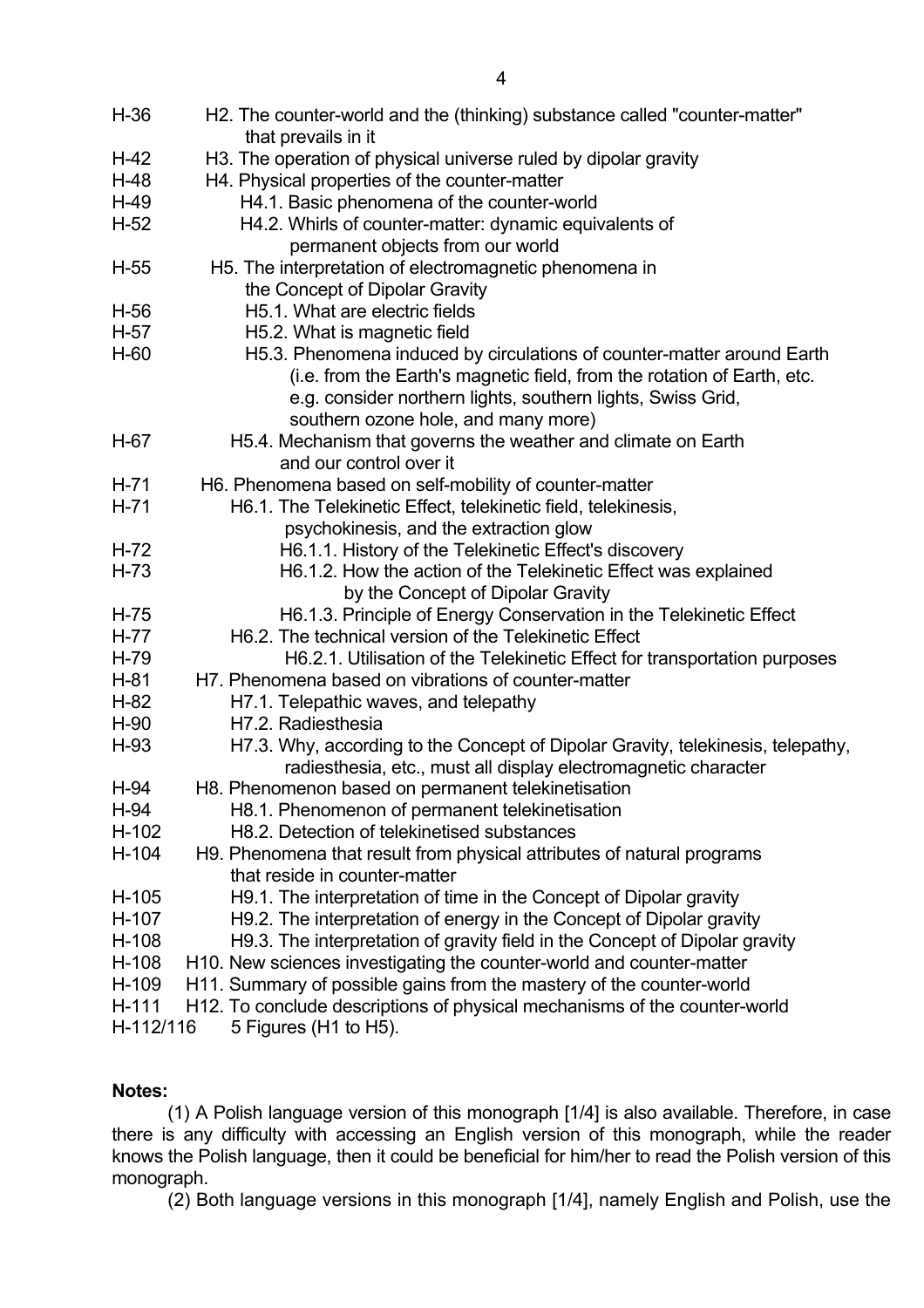same illustrations. Only captions under these illustrations use a different language. Therefore, if illustrations for the English version are difficult to access or unreadable, then illustrations for the Polish version can be used equally well. It is also worth to know, that enlarged copies of all the illustrations for this monograph [1/4] are made available in the Internet. So in order to e.g. examine enlarged copies of these illustrations, it is worth to view them directly from the Internet. To find them, the reader needs to find any totaliztic web page which I authorise, e.g. by typing the key word "**totalizm**" to any search engine (e.g. to www.google.com), and then, after running a totaliztic web page, the reader needs to run from it the web page named "text 1 4.htm" available on the same server, or choose the option [1/4] from the menu of that totaliztic web page. Note that all totaliztic web pages allow also the uploading of free copies of this monograph [1/4].

 (3) In case of making a printout of the above list of content, the page numbers provided here not necessarily need to correspond to the page numbers that appear on subsequent pages. This is because the formatting of this monograph was made for the font "Arial" (size: 12 pt), and for the printer "HP LaserJet 5MP" controlled from the word-processor "Word for Windows XP". All other fonts and other printers are going to cause a different density of print, and thus also a different allocation of page numbers.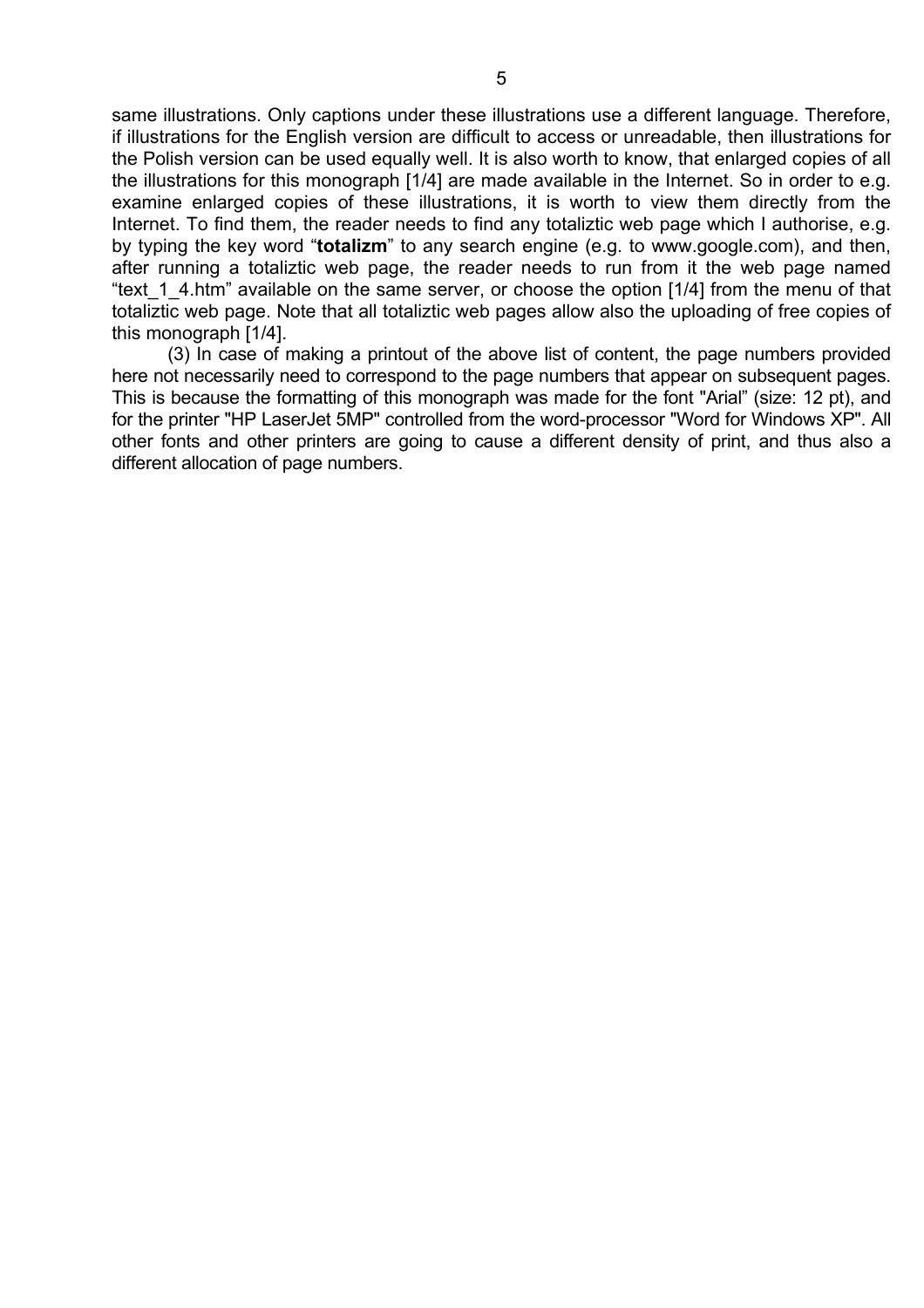## **WHY THE CONCEPT OF DIPOLAR GRAVITY WAS FORMULATED**

Motto of this chapter: "Wrong views are like weeds - they seed themselves, look impressive, are difficult to get rid of, and serve no purpose; correct ideas are like fruiting plants - someone must undertake the effort of planting them, they are easy to destroy, they require continuous protection, they look unimpressive, but they bring benefits."

 These readers, who are mainly interested in learning about the Concept of Dipolar Gravity, should skip now through this chapter G without reading it, and from this point proceed directly to the beginning of chapter H. This chapter G was left here mainly for the historic reasons. After all, deductions presented in this chapter G historically were proceeding the discovery of the Concept of Dipolar Gravity described in chapters H and I, and directly led to the discovery of this concept. But at the present level of our knowledge, the content of these deductions represents just a small extension to chapter H. Therefore this chapter G becomes useful mainly to researchers who study the Concept of Dipolar Gravity in details. In turn reviewing this chapter G is much easier, when it is read only after previous reading about the Concept of Dipolar Gravity from chapter H.

 $\star \star \star$ 

 In subsection A4 the unusual history of the Concept of Dipolar Gravity is outlined. As it was indicated there, this concept was developed because of the unjustified criticism that my first publications on the Magnocraft received from my colleagues, other scientists. The main argumentation used in this criticism of the Magnocraft, was that the magnetic field is not going to be used for the propelling purposes, because future space vehicles are going to use antigravity. But the Cyclic Table which I developed earlier, was telling me clearly, that antigravity cannot be used for any propelling purposes. So I started to analyse what is so wrong with antigravity that other people overlook, but that makes impossible to use this field for propelling purposes. My first series of research in this direction provided me with several premises, which reassured me in my stand. I am presenting these premises in this chapter. After I gained this reassurance, I started to research gravity even more vigorously, and as the final result I come up with the new Concept of Dipolar Gravity presented in chapters H and I.

 In order to allow the reader to follow the logic of these my first deductions, I decided to present in this monograph not only the final Concept of Dipolar Gravity, but also results of these my first historic research on gravity. After all, these first results reassured me that the antigravity is a fiction. They gave me the inspiration and the strength, to develop later the Concept of Dipolar Gravity. As such, they are very important for historic reasons. Unfortunately, their reading without a prior knowledge of the Concept of Dipolar Gravity, for readers with humanistic minds may turn to be quite difficult. After all, one still does not know exactly to what goal they lead. This is why I advised readers, who do not have minds oriented towards physics and mechanics, that probably they may find more beneficial, to read this chapter only after they read the Concept of Dipolar Gravity, means after they read chapters H and I. Only after they finish chapters H and I, they may find easier to read this chapter G.

 Of course, in the sense of historic unfolding of events, the analyses from this chapter G took place before the scientific theory was created that now forms chapters H and I. Thus, for readers with clear inclinations towards physics and mechanics, or who specifically study details of the Concept of Dipolar Gravity, more beneficial probably turns out to be the reading of this volume, starting from analyzes presented in this chapter G.

 If we take a realistic look at the possibility of interstellar travel, we will conclude that no propulsion systems applying the jet effect (e.g. a rocket, a nuclear propulsion, or a photon engine)

 $\star \star \star$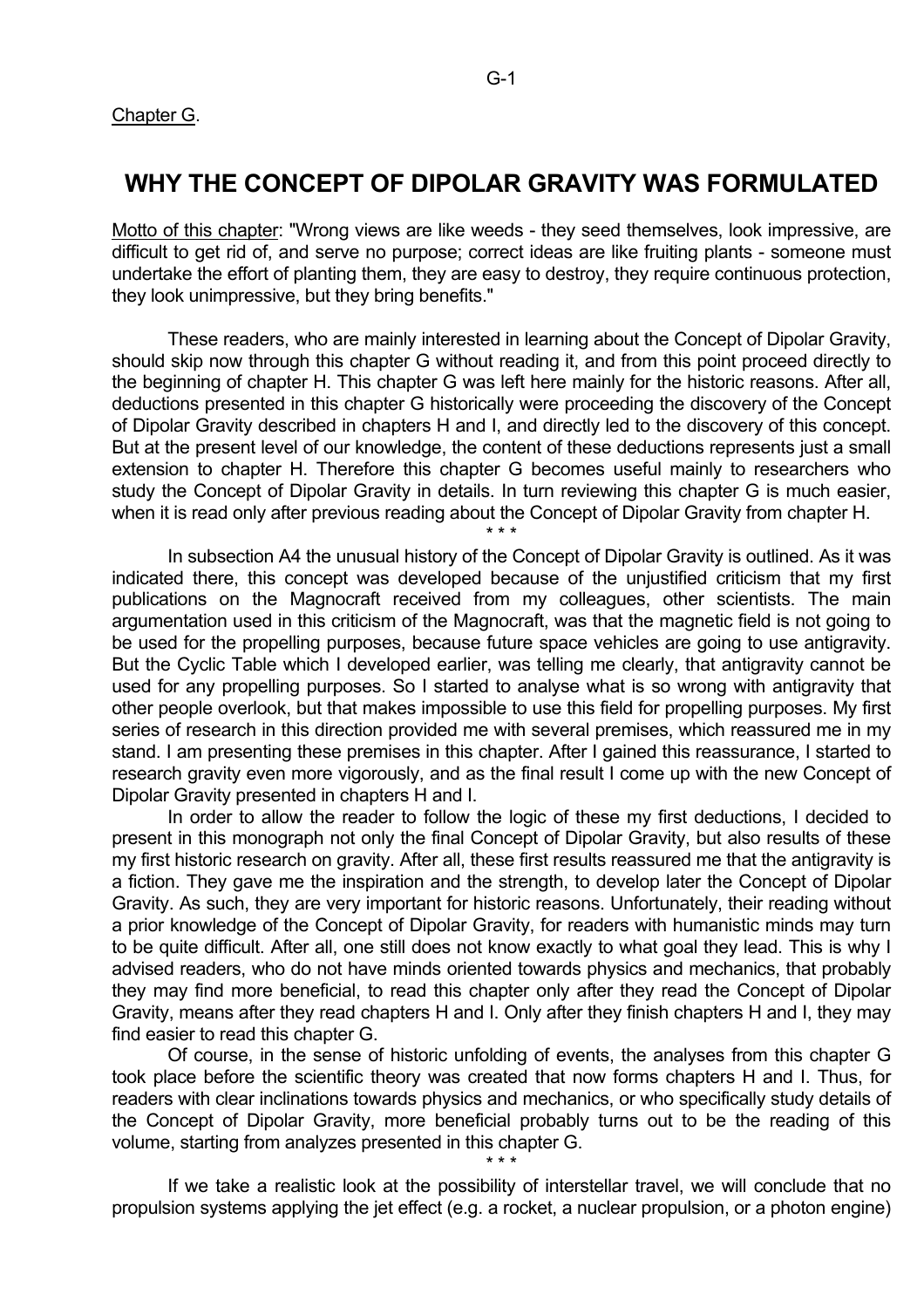can be used for this purpose. This is because they are very slow when compared to interstellar distances. Furthermore, they also dissipate their own mass when creating movement. So no matter how huge the propellant resources are that they have accumulated at the moment of launching, such a time must always come, when their jet medium will be completely exhausted. The above is not a big problem when flying to the Moon. It can also be resolved for interplanetary travel along a carefully chosen and precisely checked trajectory. But it makes impossible any realistic approach to an interstellar return voyage. We must remember that in such a voyage there are a number of hazards involved, e.g.:

- unknown duration, which may even vary by a number of decades,

 - unexpected traps (e.g. black holes, meteorites) waiting along its trajectory and at its destination,

- unpredictable forces, unknown phenomena, hostile civilizations,

 - impossibility of any rescue when the crew is forced to rapidly spend the reserves of the propellant.

None of these hazards can be risked, when the resources of the propellant are strictly limited.

When we logically exclude the possibility of using mass-dissipating propulsion systems, the only force (and phenomenon) able to carry people to the stars, is the repulsive interaction of two fields. The propulsion systems utilizing an interaction between fields will not dissipate their masses during a trip, thus theoretically speaking this interaction should allow to reach any distances. Also the energy resources for such propulsion systems will be self-rechargeable. Hypothetically we can consider the possibility of building two such propulsion systems: (1) based on a magnetic field - see the Magnocraft described in subsection A2 and in chapter F, and (2) based on a purely hypothetical field called "antigravity". Practically, however, after a detailed examination of both of these systems, we will see that only the realization of magnetic propulsion is feasible. The idea of antigravity turns to be contradictive to laws of the universe, and thus impossible to realization in our world. This chapter explains why.

 The name "antigravity" is assigned to a speculative field, which is supposed to produce repulsive gravitational interactions in our set of dimensions. The possibility of the existence of such field is postulated by the old concept of monopolar gravity to which official science still adheres (see subsection H1). But the deductions presented in this chapter G reveal, that the entire concept of antigravity is false from the outset. According to these deductions, the antigravity has no rights to exist at all, and thus an antigravitational spaceship cannot be built. Therefore, even without knowing anything about the evidence and proofs provided in the chapter H, still this chapter G confirms enough conclusively that antigravity definitely does not exist.

 The conclusive confirmation of the non-existence of antigravity, combined with the logical elimination of mass-dissipating propulsion systems, leave us with only one option for interstellar travel. This option is magnetic propulsion used in the Magnocraft and described in subsection A2 and in chapter F. The above conclusion introduces some consequences of enormous significance to our future. Let us review the most important implications that result from this:

 1. Whenever our planet was in the past, is at present, and will be in the future, the target for spaceships of a technical civilization originating from another star, the only propulsion that they could utilize for travel is that of magnetic propulsion (see subsection A2 and chapter F).

 2. If humans from Earth will ever travel to any star, they must use the Magnocraft described in subsection A2 and in chapter F.

 3. Sooner or later our civilization must commit itself to the building of the Magnocraft. This vehicle cannot be replaced with any other propulsion system. Thus instead of delaying what is inevitable, best is to immediately roll our sleeves up and build our Magnocraft before evil parasites find a way of making this impossible for us.

 In spite of this proof for the non-existence of antigravity, which is presented continually starting from 1985, still while reading futuristic publications or popular books of "science fiction", one may obtain a strong impression that the most ideal propulsion man could ever create, is an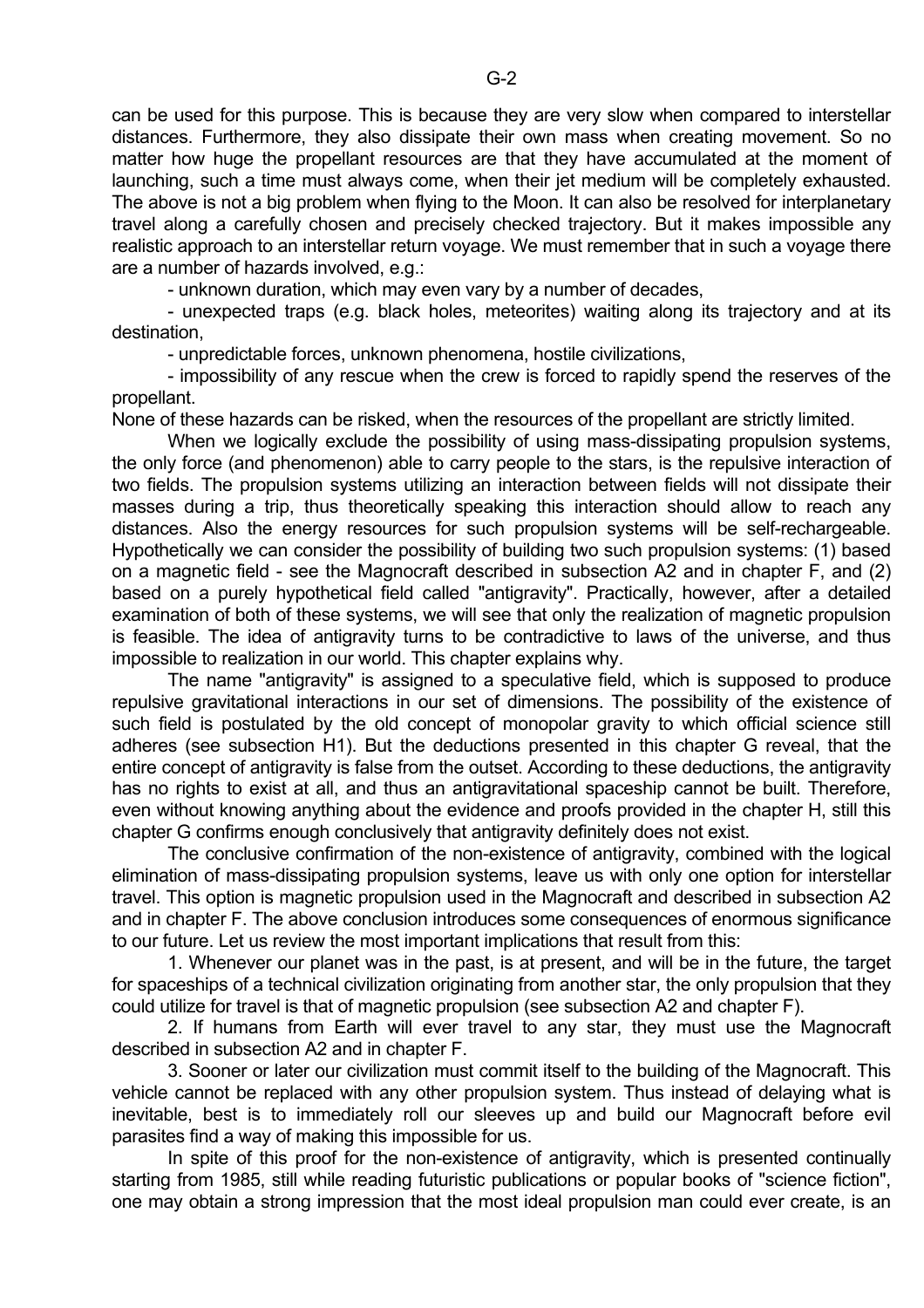antigravitational spacecraft. Many visions of the future of our civilization abound with enthusiastic descriptions of what great prospects would be open to us, if man masters a method of producing an antigravitational field. The fascination of this idea is so overwhelming, that it has almost eliminated any rational approach to the consideration of a magnetic field as the potential medium for future propulsion, and also that it makes a clear impression of being manipulated into us by evil parasites (see subsection A3 for review of methods of their operation on Earth). For this reason, at our present level of development, such speculations about antigravity perform a very harmful function. They dissipate our sparse intellectual resources. They divert our attention from that direction of research, which may provide instant benefits. Also they push our civilisation down. In this way they openly support the situation described in subsection A3 and in chapters U to W of this monograph.

 The common attribute of the majority of descriptions concerning the use of antigravity is the speculation only of the positive aspects of this field, completely omitting even the smallest mention of its negative effect. As such, presentations of antigravity to date are biased, disseminating a false picture, and inclining towards unrealistic expectations. There is no excuse for approving such a situation, as the destructive consequences of the possible use of antigravity are evident at first glance. All the phenomena of our universe obey the same set of general laws, therefore application of these laws gives us a precise picture of what would happen, if the building of an antigravitational spacecraft were possible. Confronting this objective picture with the image fostered in publications to-date shows that, even if antigravity existed, magnetic propulsion would still remain the only feasible alternative for spacecraft travelling interstellar distances.

 The objective of this chapter is to disclose how unrealistic all speculations concerning antigravity are. For this, I temporarily assumed that antigravity could be produced (although I know for certain that antigravity does not exist at all). This assumption allowed me to: (1) define the expected properties of this field, (2) describe the most important dangers that the formation of an antigravitational field would introduce, and (3) explain reasons why the use of this speculative field for propelling purposes would be impossible, even if its production would be realistic. The outcomes of these my analyses I am presenting in subsections that follow now.

#### G1. The antigravitational spacecraft would be impossible to manoeuvre and difficult to stabilize

 The production of forces within every field can be achieved either through interaction with the force lines of this field or through implementing the buoyancy resulting from gradients of this field. In the case of magnetic fields, their force lines and directions of gradients form a kind of intersecting multi-dimensional net, allowing for easy manoeuvring of the spacecraft. Therefore the Magnocraft utilizing this field can be compared to the situation of a monkey travelling in tropical bush. Depending on which course this monkey wishes to take, it will choose for support the branches extending in this direction. However, in the case of the gravitational field, the force lines and gradients follow the same direction. Therefore they will make it impossible to manoeuvre any vehicle which uses them. The spacecraft utilizing antigravitational repulsion could be compared to a spider which can only move along a single thread from which it is suspended.

 The use of the antigravitational field for propulsion would also create some problems with the stabilizing of the spacecraft. The illustration for this is provided by the previous example of a spider hanging by a single thread. If it starts to spin, or swing, there will be no means of stopping its motion. It would also seem to be technically difficult to prevent such a spacecraft from overturning. This would resemble the effort of clutching one's own hair for the purpose of pulling oneself into an upright position. None of the believers in antigravity has presented a satisfactory concept for manoeuvring and stabilizing such a spacecraft, whereas it would be very interesting to see the solutions proposed for these vital problems. Probably one of the causes for this state of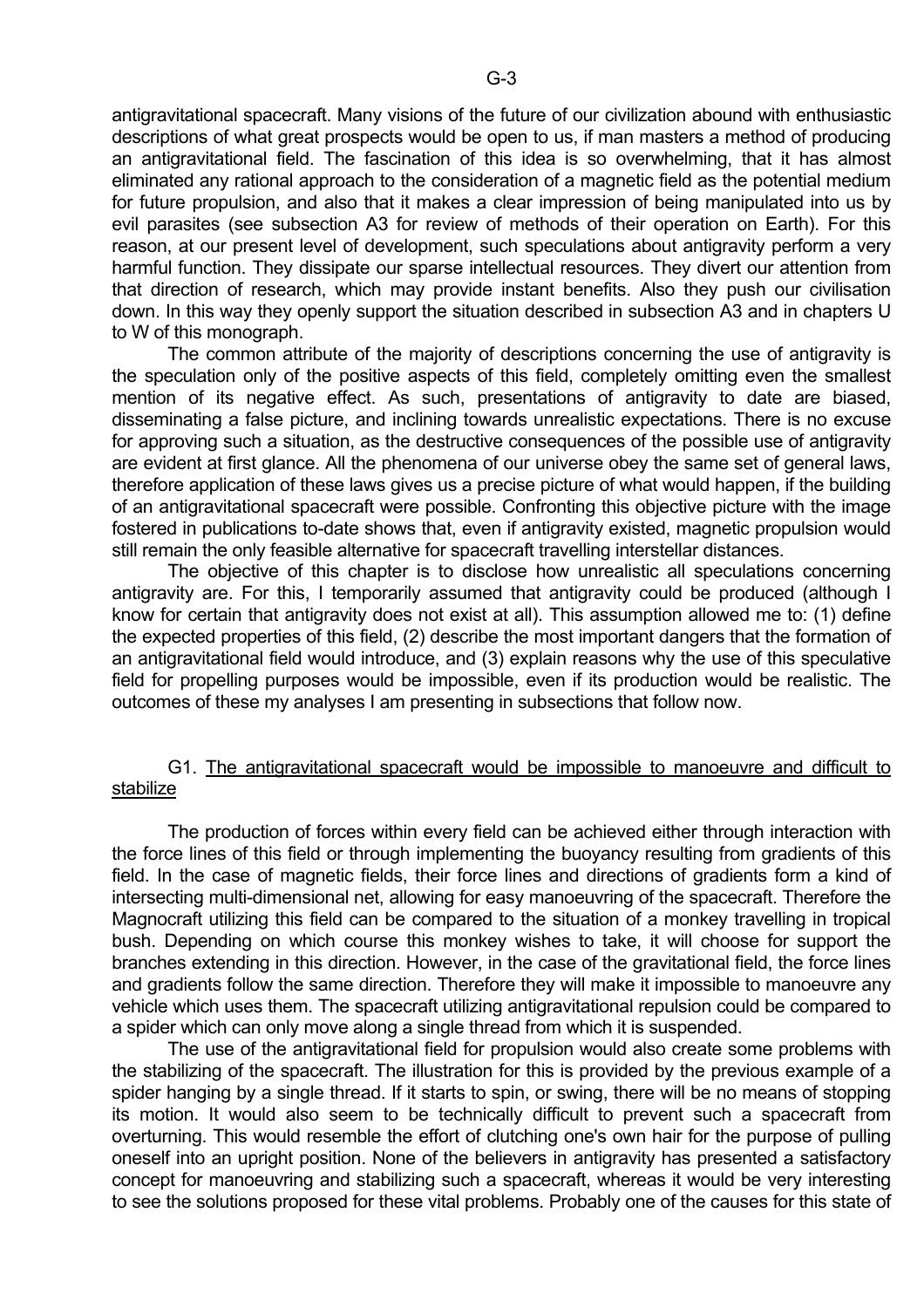things is, that as this is proven in this chapter, the solution of the problem of manoeuvring and stabilisation of an antigravity vehicle is simply impossible.

 It can be asserted (see subsection F4 of this monograph) that the principles of operation of a particular propulsion determine the shape of the spacecraft utilizing them. In the case of antigravity, the spacecraft seems to require the form of a pear or a balloon. But various theories for this propulsion are very far from taking this shape into consideration, and surprisingly favour solutions which are not compatible with the properties of the field which they apply (i.e. a saucer shape identical to that of UFO vehicles). This in turn may mean, that according to reasoning from subsection A3 of this monograph, views of creators of these theories could simply be manipulated into them on purpose, in order to divert their attention from real principles of operation of UFOs.

 Those of the antigravity adherents who realize the impossibility of controlling such a spacecraft, usually suggest the necessity for combining the antigravity with another kind of propulsion. Antigravity would act along the force lines of the gravitational field, whereas this other propulsion would operate in the remaining directions. With this speculation, a vital point is again missed out. This is that the manoeuvring of a spacecraft involves the same values of the thrust forces, as does its lifting. Practically, in free space almost every flight for a purpose (not to be mistaken with inertial flight) can be qualified as manoeuvring. Therefore this "other" propulsion would need the same power as the antigravitational one. So, for what reason would it be justified to provide a spacecraft with two independent propulsion systems of the same power, increasing its weight and taking up space, when it is sufficient to have only one which performs admirably all the required functions? This propulsion, however, will not be the antigravitational one, but the "other" propulsion which enables manoeuvring (all the requirements of which are satisfied by the propulsion that utilizes magnetic interactions).

 Providing one vehicle with two independent propulsion systems is also technically very difficult, if not impossible. Each different propulsion imposes its own requirements on the shape of the craft, its construction, functioning, energy resources, etc. Frequently these requirements are contradictive to one another. For example, the Magnocraft cannot be additionally provided with a rocket outlet because the centre of this spacecraft is already occupied by the main magnetic propulsor. So it is completely unrealistic to expect that antigravitational propulsion will allow for an easy joining with any other propelling system.

 If someone would suggest to the adherents of antigravity that aeroplanes should be provided with all the facilities of boats, because then sometimes they would be able to drift down rivers, this would be taken as a joke. However, their own vision of the antigravitational spacecraft with additional propulsion for manoeuvring is the exact equivalent of such "drifting aeroplanes".

#### G2. A flight in an antigravitational spacecraft would resemble flight in a cannonball

 The use of exclusively antigravitational field for acceleration of the propelled spaceship, also would not be so convenient and beneficial as the adherers of antigravity believe. Such a vehicle would need to accelerate on exactly the same principle as it happens with a cannonball. After all, the increase of its speed could take place only in the vicinity of a planet from which the vehicle would ascend, i.e. in the area where a gravity field of this planet would be still sufficiently high in order to provide the required thrust on the principle of antigravitational repulsion. But in the area where the gravity field of a given planet would decrease below the level that is required for the formation of an appropriate force of thrust, such a vehicle could fly only on the principle of inertia - exactly as this happens with a cannonball after it leaves the barrel of a gun.

 Of course, such a flight of an antigravity spaceship on the principle of a cannonball, would be connected with several inconveniences. These inconveniences would only add to other drawbacks and imperfections described in other parts of this chapter. In order to list here some examples of them, they would include: difficulties in aiming the spaceship at a required direction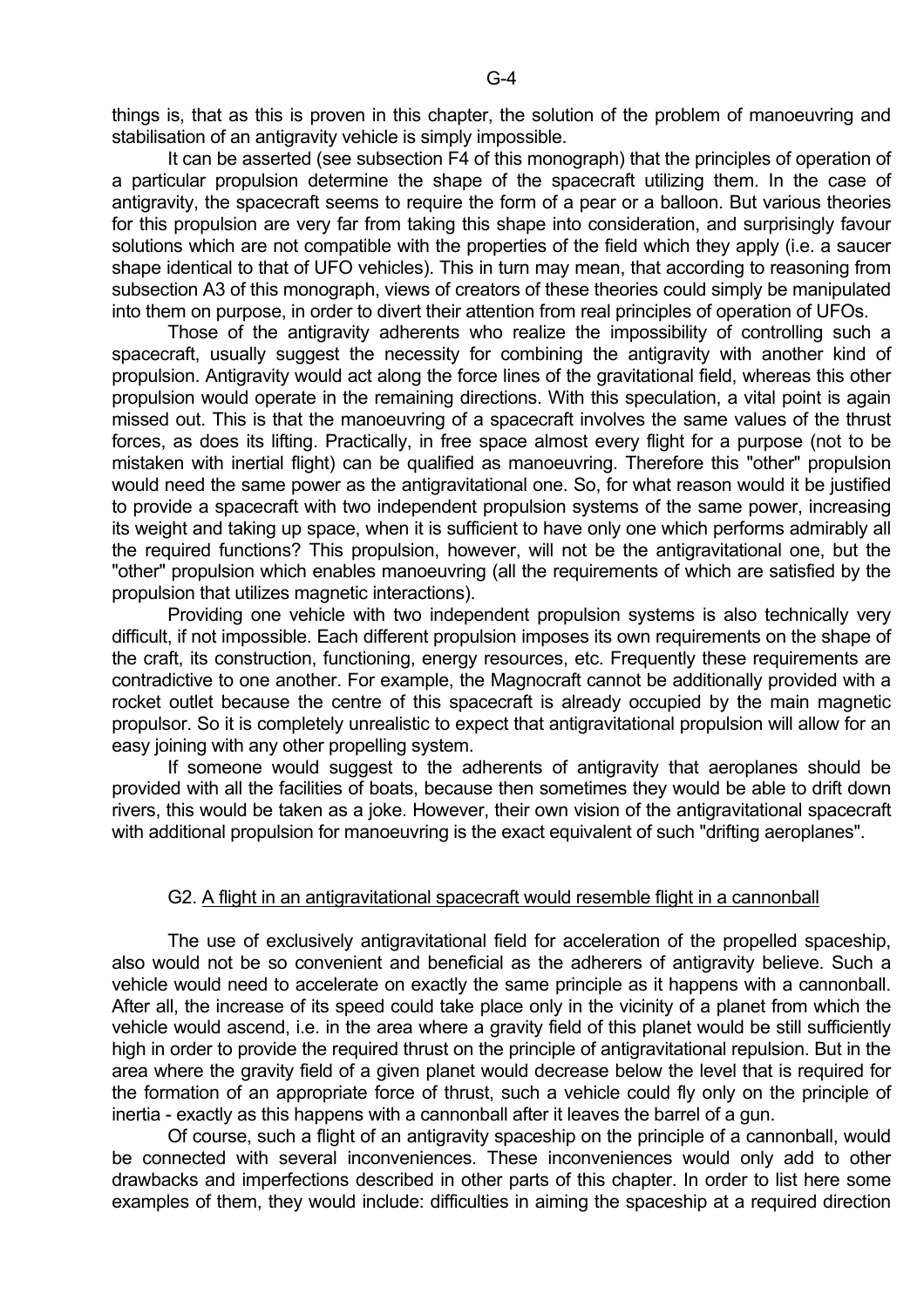of flight, too low maximal velocity that is accomplished by the vehicle, the necessity to use the extreme accelerations during a start - which would need to be endured by the crew of such a vehicle, the need for inertial uncontrolled flight through the majority of the path, etc. Let us explain now the essence of the most important, out of all these drawbacks.

 - The difficulties in aiming at the target planet. Similarly as this happens in case of shooting a cannonball, the injection of the antigravity vehicle would need to happen only in the thoroughly selected moment of time, when the side of a planet from which it starts would be turned exactly in the direction at which the vehicle is aimed. Because in relation to some directions of flight a given planet almost never is positioned correctly, the crew of such a vehicle sometimes would need to wait many years, before the planet from which the vehicle starts is pointed exactly in the direction of their flight.

 - Too low maximal velocity. Because the gravity field of all cosmic objects is decreasing very fast (with the square of distance from their surface), an antigravity spaceship would not have enough distance to accelerate the mass. For example in case of Earth, the rejection by its gravity field of an antigravity spaceship that starts from its surface, would finish already at the height of around 10 000 kilometres. Above this distance the antigravity vehicle would need to move exclusively on principle of inertia, and would not be able to increase its velocity. Of course, such a short length of a "barrel" which would accelerate this vehicle, imposes very serious restrictions on the maximal velocity that such a vehicle could accomplish. After all, the acceleration that would be allowed during such an acceleration, would be also limited by the strength of crew organisms. Probably in practice this acceleration would not be able to exceed the value of around a=8g. Thus if one calculates the value of maximal velocity that this vehicle would be able to accomplish for example during the start from Earth, this velocity would be described by a well-known equation from classical mechanics:  $v^2$  = 2as. By substituting a = 8g, g = 9.8067 m/s<sup>2</sup>, and s = 10 000 km, we receive that this maximal velocity would be not more than around  $v_{max} = 40$  km/s. (This maximal velocity was calculated with the assumption that the antigravity vehicle would maintain the same acceleration  $a = 8q$  during the entire start. But - as this is going to be explained in subsection G7, its acceleration would start to drop down immediately after the ascend, in order to diminish to zero at the height of around 10 000 km.) This is a very low velocity  $v_{\text{max}}$ , and even present space vehicles are exceeding it. In case of interstellar travel it would be insufficient. Thus the ability of antigravity vehicles to accelerate would be much lower than that created by our present space rockets.

## G3. The manoeuvrable antigravitational spacecraft would simply be an advanced version of contemporary rockets

 In chapter B of monograph [1e] it is stated that the full controllability over a particular kind of propulsion, requires that its working medium is circulated in a closed loop, part of which passes through the environment. If the medium does not circulate through an environment, the device applying it creates a so-called "semipropulsion" which provides uncontrollable motion (examples of such semipropulsion are: balloon, parachute, electroscope). The antigravitational field, having a concentric nature, will not allow for the formation of the closed circuits by itself, as happens with the force lines of the magnetic field. Therefore, in order to gain manoeuvrability over the antigravitational spacecraft, it would be necessary to cause the circulation of the medium which produces the field. This circulation of the medium would make up for the lack of circulation of the field itself. This is easier to understand from the example that follows.

 Other known fields that have a concentric nature similar to gravity include all electrostatic fields, plus the Earth's atmosphere. Therefore any motion produced by interactions with these fields should be comparable to the operation of an antigravitational spacecraft. But when such a motion is obtained, its parameters turn out to be completely uncontrollable - compare the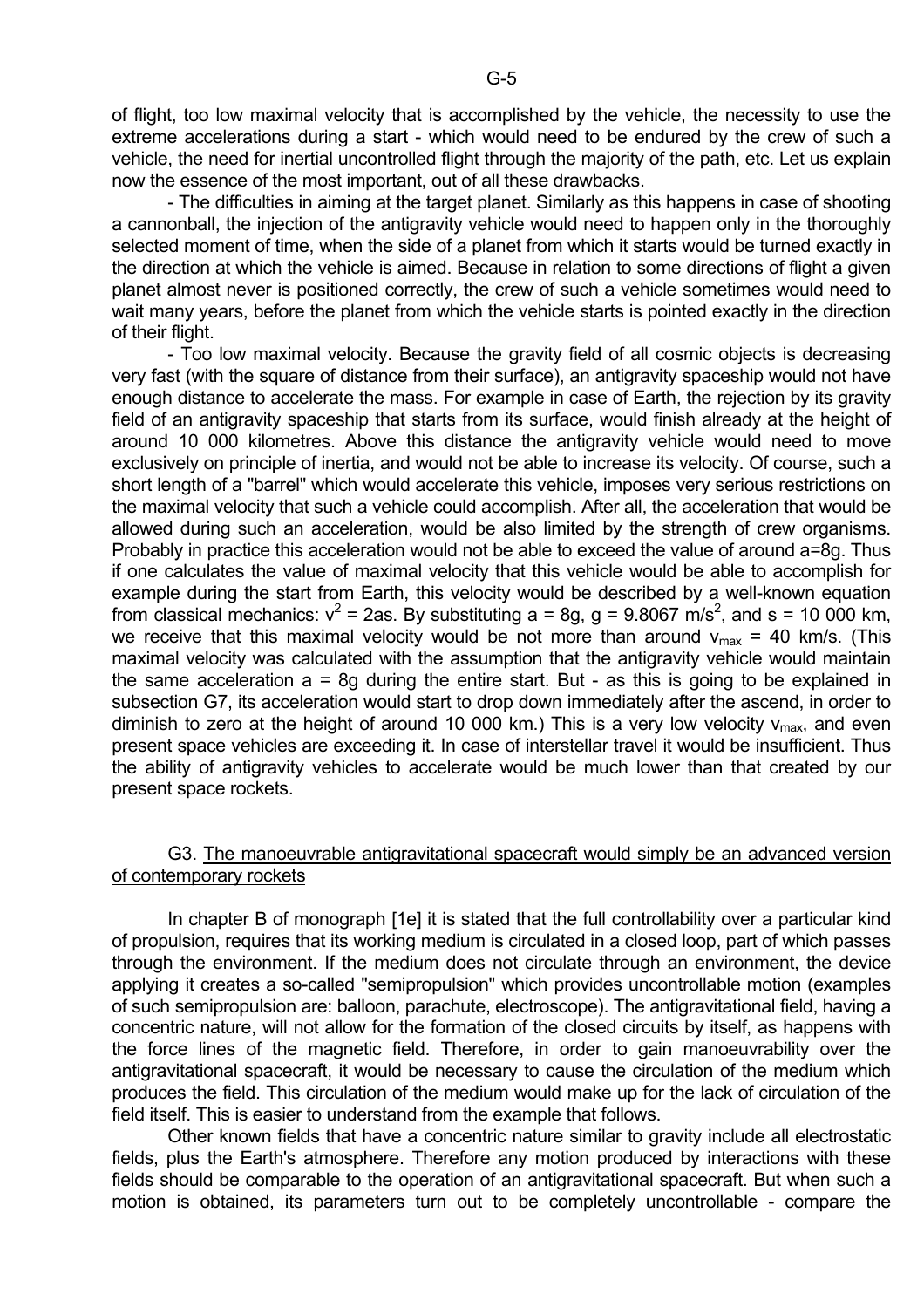movement of leaves in an electroscope, or the behaviour of a parachute. In order to achieve control over the motion produced by these fields, it is necessary to introduce a circulation of the medium which constitutes them (i.e. the motion of electric charges in electrostatic fields, or the motion of air particles in the Earth's atmosphere). The path of this circulation must enclose not only the moving parts of a given propulsion, but also stationary objects representing the environment. (For example, if this condition is fulfilled for the propulsion mentioned above, the electroscope will turn into an electrostatic motor, whereas the parachute will transform into a hang-glider.) However, after such circulation of particles is introduced, the operation of a given propulsion system ceases to utilize the field itself, and begins to utilize the substance that carries this field.

 Similar circulation would need to be employed in the case of the antigravitational field. But to make it possible, it will be necessary to produce this field by a type of substance, not by a device - as the believers in antigravity assume. Moreover, this substance is then required to be circulated to the environment in a way similar to the circulation of the output from a rocket, or from jet propulsion. However, if the above requirements are met, the antigravitational vehicle would lose its planned characteristics and would turn into a slightly altered version of our present rocket. Thus, instead of reaching other stars without the change of its initial mass, the antigravity vehicle would gradually dissipate its mass. This in turn would again limit its range by the fuel resources.

 As we know, the major advantage of using the fields' interactions for propelling a spacecraft is considered to be the complete elimination of mass dissipating during the voyage, so that the distance of the flight will not be limited by the reserves of propellant. The requirement for the circulating through the environment of a substance that produces the antigravitational field would completely ruin this advantage. Therefore the use of antigravitational spacecraft able to manoeuvre in such a manner would not be better than the use of contemporary rockets.

#### G4. With self-rechargeable propulsion, gravity does not affect energy consumption

 Our experience with building electric machines has shown us that propulsion based on interactions of magnetic fields possesses the unique property of converting energy in both directions, i.e. electricity into motion as well as motion into electricity. For example, the motors of some electric trains or trams consume electricity during acceleration or in a trip to the top of a hill, and then produce electricity (by working as generators) and return it back to the overhead powerline at the moment of deceleration or on the way down the hill. Propulsion displaying such a property is called "self-rechargeable propulsion" in subsection F5.6 of this monograph. A good example of such a self-rechargeable propulsion system is the propulsor of the Magnocraft. The vehicle that applies it will expend energy only on friction and external work (e.g. for evaporation of underground tunnels). If the spacecraft utilizing this propulsion will fly in free space where no friction or external absorption of energy occurs, then after returning from a round trip its energy resources will be exactly the same as they were at the beginning of the expedition.

 It is worth mentioning at this point that, theoretically, antigravitational propulsion systems should also be self-rechargeable - if they do not dissipate their mass. Practically, however, they would need to dispose of their energy in order to land (see subsection G5), and also - if their antigravitational interactions were to be produced by a substance (not by a device), the need to circulate this substance through the environment (see subsection G3) would eliminate the chance for a self-rechargeable operation.

 It is asserted in chapter G of monograph [1e], that the Magnocraft's propulsion is self-rechargeable. So this spacecraft will not expend any energy during return trips in the gravitational fields. Therefore gravity is a completely neutral force for the Magnocraft, and has no effect on its energy consumption. This means that after building the first oscillatory chamber which constitutes the "engine" for the Magnocraft, there will be no need to fight with gravity. In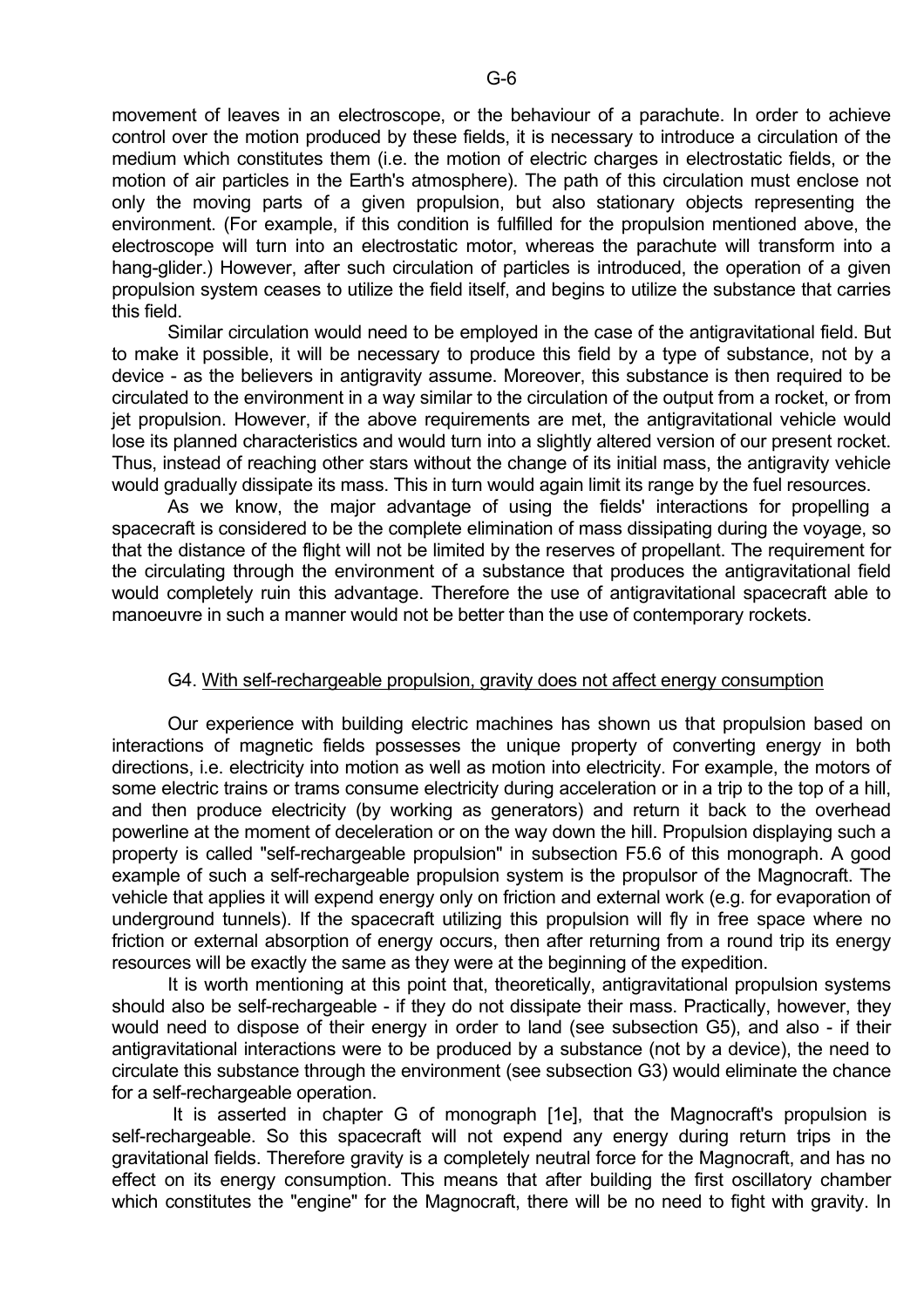turn, when after the completion of the Magnocraft our gravity stops imprisoning people, the need for a miraculous manner of overcoming gravity will disappear. So at the moment of developing the first oscillatory chamber and the first propulsor for the Magnocraft, our yearn for antigravity become outdated.

#### G5. The field of the antigravitational spacecraft would absorb huge amounts of energy

 In accordance with the Energy Conservation Principle, every change in the energetic state of a particular object will require a supply of energy at least equal to the difference of the energies represented by this object before and after the change. As an example consider the lifting of a stone with the mass "m" at a height of "h", so that it would gain the increase of its potential energy by a value ∆E=mgh. This lifting would require the consumption/putting by the lifting person of at least the amount of energy equal to ∆E. Note, however, that in practice a low efficiency of some processes of energy conversion may cause an additional loss of energy which will increase this consumption. (E.g. if the stone from the previous example is lifted with a steam locomotive which efficiency is around  $\eta = 0.1$  - i.e. around  $\eta = 10\%$ , than the total use of energy ΣE required to change the state of this stone would amount to  $\Sigma E = \Delta E/\eta$ ). Applying the above Principle to the gravity phenomenon, the field/energy relationship for gravity fields can be defined. This relationship states that: "decreasing to a particular value the gravitational field surrounding a considered object will require the expenditure of at least the same amount of energy as the amount required to lift this object to a height where the gravity field drops to the same value".

 The knowledge of this field/energy relationship allows for the determining of the smallest amount of energy needed by the antigravitational spacecraft to fly. In order to calculate this amount we need to find out how much energy would be consumed with the lifting of a particular spaceship to the height where the Earth's gravitational pull acting on it would decrease to zero, and then multiply this energy by the value of the vehicle's acceleration. In the book [1G5] by Dr E. Wolff, "Spacecraft Technology" (Spartan Books, 1962) tables of gravitational acceleration for heights up to 700 km are published. These tables inform us that at a height of h=700 km the gravitational acceleration, from its value of  $g_0$ =9.8067 m/s<sup>2</sup> existing at sea level, drops down to the value of  $g_{700}$ =7.957 m/s<sup>2</sup>. Applying the well known equation on potential energy: E=m·g·h we may find the amount of energy required for decreasing the gravity by the increment dg= $g_0$ - $g_{700}$ . This energy related to one kilogram of mass is equal to  $E_{700}$ =1.727 KWh. Therefore for the complete elimination of the gravitational attraction of this one kilogram of mass, we must spend not less than  $E = (g/(g<sub>o</sub>-g<sub>700</sub>))E<sub>700</sub>=9.156$  KWh of energy. If we assume that the antigravitational spacecraft should weight about 20 tonnes and that it should produce a negative field equal to  $-5q_0$ , the energy accumulated in this field will amount to over 1 GWh. This means that the energy stored in the spacecraft's field will be at least the equivalent of half an hour of energy consumption by a whole country such as New Zealand.

 Of course the above value of 1 GWh represents only that energy required to provide the stationary spacecraft with its initial antigravitational field equal to -5g<sub>o</sub>. When the craft begins its acceleration, and also during its flights involving friction, a further energy supply would be necessary which for high speeds could overcome this initial value many times.

 It is amazing how difficult it is to make people aware of the consequences of the Energy Conservation Principle. They need to have a puncture and to pump a car tyre manually to realize that a change in a pressure field requires expenditure of energy. The first electricity bill after purchasing a "super-refrigerator" will make someone realize for the first time that a change in the temperature field involves the consumption of energy. When one reads in newspapers that a whole city was plunged into darkness because in a research institute a new electromagnet was tested, it becomes evident to him/her that a change in a magnetic field also requires the provision of energy. But all this is still insufficient to convince antigravity adherents that producing such a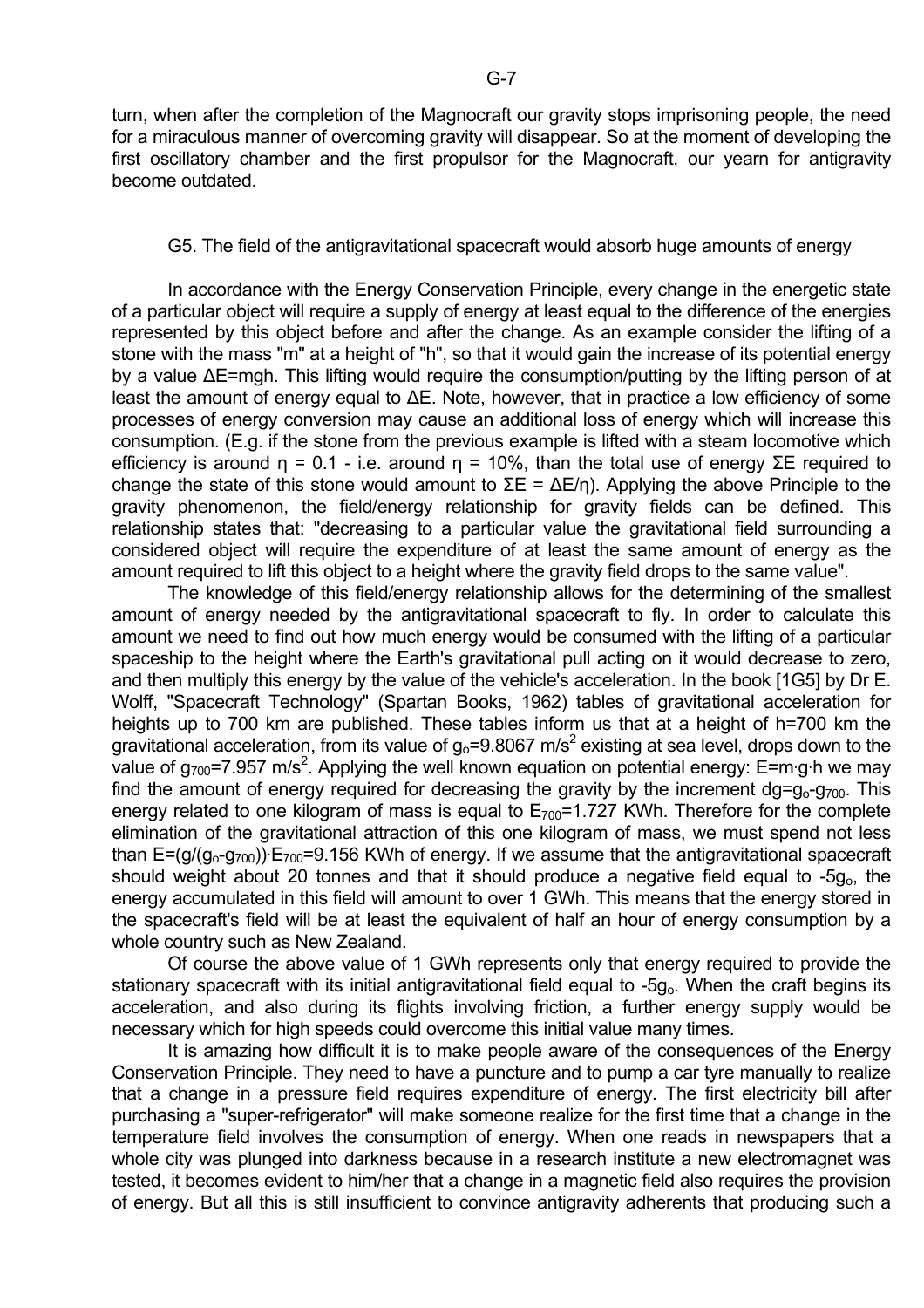field also requires a corresponding energy supply. Therefore many of them still believe that antigravity would be something like a "miraculous paint" which is sufficient to spread on a spacecraft's surface to enable it to take off all by itself. Surely such opinions remind us of the medieval alchemists' attempts at producing the "philosopher's stone" to change sand into gold.

#### G6. For the purpose of landing, the huge energy of the antigravitational field must be disposed of

 The huge amounts of energy concentrated in the field of an antigravitational spacecraft would cause a big problem during landing. As long as this vehicle is surrounded by such a field it would behave like an ideally elastic ball, which there is no way of stopping because it would bounce back off everything. Therefore to stop its infinite ricochets it would be necessary to remove its antigravitational field. But to achieve this, all its energy must be withdrawn. Energy is not a bag of rubbish which may be thrown overboard when it is no longer necessary. It must be converted into something (assuming that antigravity would allow for any conversion). And here is the problem. If the energy is converted into heat, it would cause the evaporation of the spacecraft. If it is converted into electricity, the spacecraft would be destroyed by the attraction and electromotive forces of the opposite charges (there is no way to produce only identical electric charges - e.g. only the negative or only the positive ones). The radiating of all this energy would take too long because radiation has a low efficiency, whereas its storing would require sufficiently capacious accumulators (the oscillatory chamber described in chapter F of monograph [1e] would provide the required capacitance, however, when this device is built, magnetic propulsion will become a reality and there will be no further need for antigravity).

 Let us assume that the crew of an antigravitational spacecraft somehow would manage to get rid of unwanted energy and have successfully landed. Then at the moment of taking off, there would arise the problem of its recovery. On Earth this energy can be provided by our electricity stations, but where can such huge amounts be found on an inhospitable planet?

## G7. The launch of the antigravitational spacecraft would be impossible without energy **accumulator**

 In the previous subsection G6 it was explained, that the landing of an antigravitational spaceship would practically be impossible without a previous building of a huge capacitor of energy, which would be able to accumulate the entire huge energy from the field of this vehicle. But it also turns out that starting of such a vehicle would be impossible without such an accumulator. The reason is that if on the starting platform a pumping of antigravity field would begin, than along with the grow of this field, also the force that repels it from Earth would grow as well. In turn this growth of the force would cause, that such a vehicle would need to stay anchored to Earth until its entire antigravity field reaches the maximal value required. But because of the huge forces that would act on the device that anchors such a vehicle, practically the construction of such anchoring system would be extremely difficult, if not impossible at all. After all, the anchoring system would need to hold tied to Earth a thousands of tonnes heavy space vehicle, which would try to fly into the space with force many times greater than its weight. Thus, whatever would try to anchor it to Earth, it would simply be uprooted.

 Even if we manage to solve technically the problem of anchoring structure, still there would be unsolved the problem of acceleration during the start. In order to maintain the reasonable stable acceleration in a rapidly weakening gravity field of Earth, the amount of the energy contained in the antigravity field of a vehicle, would need to increase as this vehicle ascends. But after it would ascend from Earth, the connection with Earth's sources of energy would be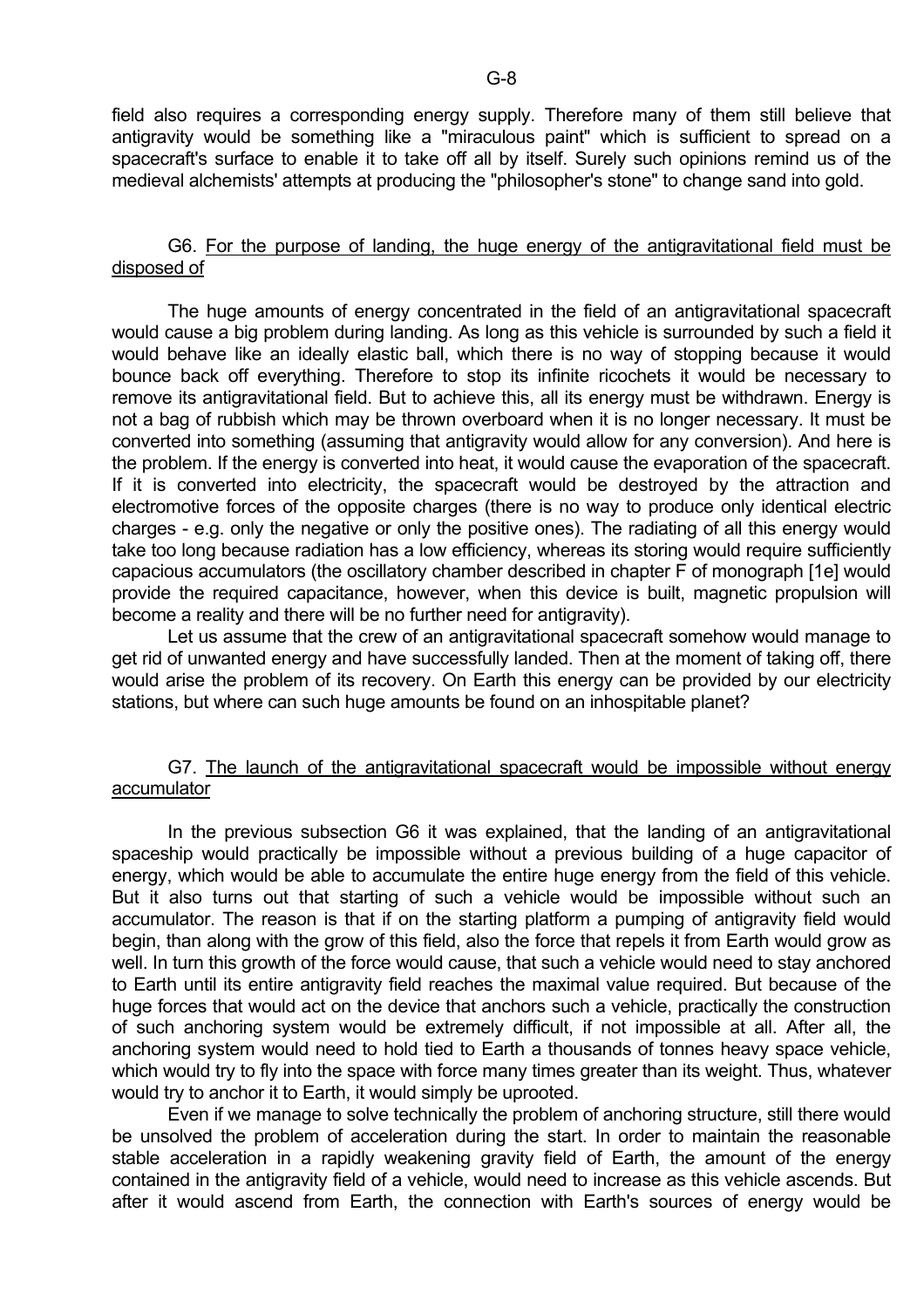disrupted. Thus the vehicle would not be able to increase the amount of energy in its field. This would means that during the start, the acceleration of this vehicle would keep dropping down rapidly.

 The problems described here, in connection with the problem of removal of the entire energy during landing described in previous subsection, require that the antigravity vehicle have on its deck the enormously huge accumulator of energy. This accumulator would need to be able to accumulate the entire energy contained in the vehicle's field. Only in case when it has such an accumulator: (a) its acceleration and ascend would be able to be carried out with a constant acceleration, (b) before the start no anchoring structure would be necessary, and additionally (c) in case of landing this vehicle would not need to disperse its energy resources. Unfortunately, the production of an accumulator of such a huge capacitance would be almost the same difficult as the construction of antigravity propulsor. Therefore the construction of the antigravity vehicle in technical sense would boil down to solving at least two enormously difficult technical problems, i.e. (1) the problem of production of antigravity field (means building an antigravity propulsor), and (2) the problem of development of an accumulator, for the energy contained in the antigravity field of this vehicle. For comparison the construction of the Magnocraft requires the solution for only one technical problem, which is much less difficult, namely the building of the magnetic propulsor (the principle of which, otherwise as for the antigravity propulsor, is already known and described in chapter F of monographs [1e] and [2e]). In turn the problem of accumulation of energy is already solved and included into the principle of operation of such a magnetic propulsor.

## G8. The powerful antigravity field would repel everything from the antigravitational spacecraft

 The concentration of a huge amount of energy in the field of the antigravitational spacecraft would introduce a number of drastic consequences for the environment. Because the force of repulsion caused by this field would be inversely dependent on the square of distance from the craft (compare Newton's Law of Universal Gravitation), all objects in the vicinity would be affected by actions whose power we can not even imagine. Therefore every appearance of the field of such a spacecraft would cause:

(a) The rejection and removal of all objects from its vicinity.

 (b) The repulsion of air from this vehicle, and the formation of a huge vacuum bubble around its surface. This bubble would suffocate all creatures that would come to close to this vehicle.

 (c) The impossibility of crew or visitors entering the deck, because every approach to the spacecraft would require overcoming a huge repulsion force, able to "flatten" a stubborn cosmonaut.

(d) The destruction (smashing) of all living organisms in the vicinity.

 Because all substances are susceptible to gravitational forces, there is also a strong possibility that the antigravity field would transfer its attributes into surrounding materials, in a way similar to magnets passing their field to surrounding ferromagnetic objects (i.e. making them behave as they are also magnetized). This would cause "anti-gravitation" of all objects in the vicinity of an antigravitational vehicle. The natural state of mutual attraction between all the particles in these objects, would then be replaced by the reciprocal repulsion of these particles. The final effect would be that all objects would crack and quickly disintegrate, clods and mounds would dissipate, and everything nearby would become totally destroyed.

 G9. The powerful antigravity field would disperse life energy of all living creatures around, causing their deaths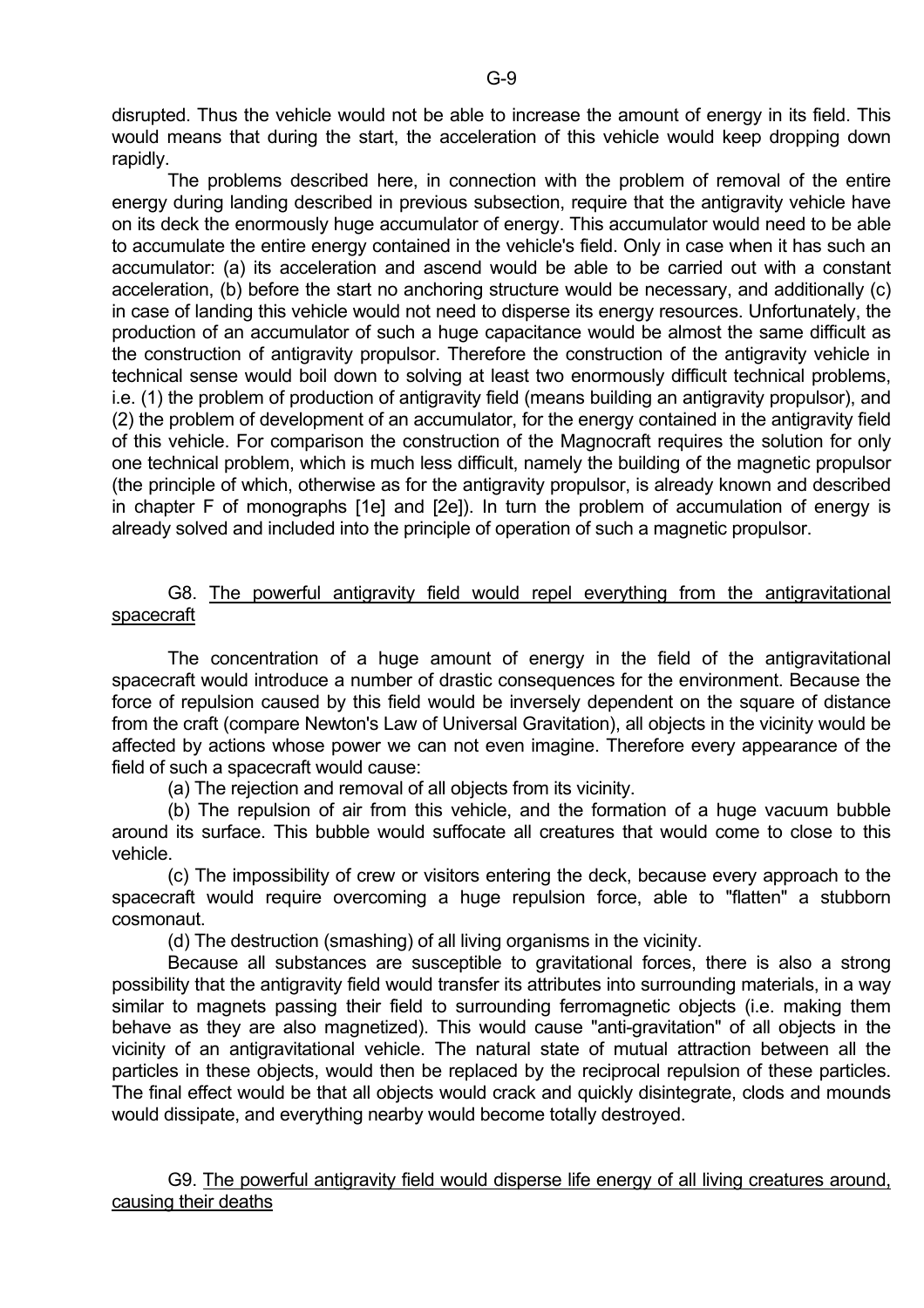In subsection JE9.1 of this monograph is discussed the influence of the gravity field onto the life energy, and thus also onto the length of life of creatures subjected to this field. According to what this subsection is stating, the length of life is proportional to the square of intensity of the gravity field. Thus if gravity field is decreasing, also the lifespan and creatures in the range of this field is decreasing fast. If the gravity field drops down to the negative values, means reaches the level of antigravity, than also the lifespan of creatures would need to drop down to the negative values. This means that creatures which found themselves in the range of such a field would die earlier than they are born (perhaps this speculative attribute of antigravity hides the principle of shifting backward elapse of time in our world - all what would need to be done for this, is to trigger a mechanism similar to antigravity, but without causing the antigravitational consequences). In turn such a deceleration of the lifespan to negative values would mean that no-one would be able to not only enter an antigravitational spaceship, but also to come close to this dangerous vehicle.

## G10. The field of the antigravitational craft could cause the explosion of all surrounding matter

 Because all substances are susceptible to the action of gravity field, there is also a possibility that antigravity field would transfer its properties onto the surrounding matter - in a manner similar as magnets transfer their field onto the surrounding ferromagnetic objects causing their magnetising. This in turn would cause the "anti-gravitation" (means something like "magnetisation" with antigravity field) of all objects from the vicinity of an antigravitational vehicle. The usual state of mutual attraction that is observed between all particles of these objects, would be replaced with mutual repulsion of these particles. The final effect would be that all objects would start to explode and disintegrate into powder. Then the particles of this powder would start to decompress and to expand. In the result everything around such an antigravitational spaceship would explode, disintegrate, and disappear. The approach of such a vehicle would be worse in effects than an explosion of the most destructive bomb.

## G11. The forces of reaction caused by the repulsion of other objects would also hurl the antigravitational craft through space

 There is known a phenomenon of gravitational anomalies formed by great mountain masses. For example, as a result of the action of the Himalayan range, there are places where a car can roll itself onto the slope of a hill. The alteration of the gravitational field caused by topographic variations is called a "Bouguer correction". A similar effect, but much more powerful and acting repulsively, would be formed by the antigravitational spacecraft. Each object entering the field of this vehicle would be repelled from it by the force that grows exponentially as the mutual distance between the vehicle and the object would decrease.

 In turn the Principle of Action and Reaction (see Newton's Third Law of Motion) states that every such repulsion of an outside object must result in the formation of an equal force of reactions acting on the spacecraft. In turn these reaction forces would cause:

 (a) The alteration of the flight direction of the antigravitational spacecraft caused by every object entering its field range. Because of the huge distances to be travelled in space, and also because of difficulties with the manoeuvring of this vehicle (see subsection G1), even the smallest meteorite would cause a significant deviation in the craft's course and, as a result, the craft would miss its planned destination.

 (b) Rapid changes in the trajectory of the spacecraft after passing in the vicinity of heavy objects moving at high speeds. The D'Alembert's inertial forces created in the vehicle's structure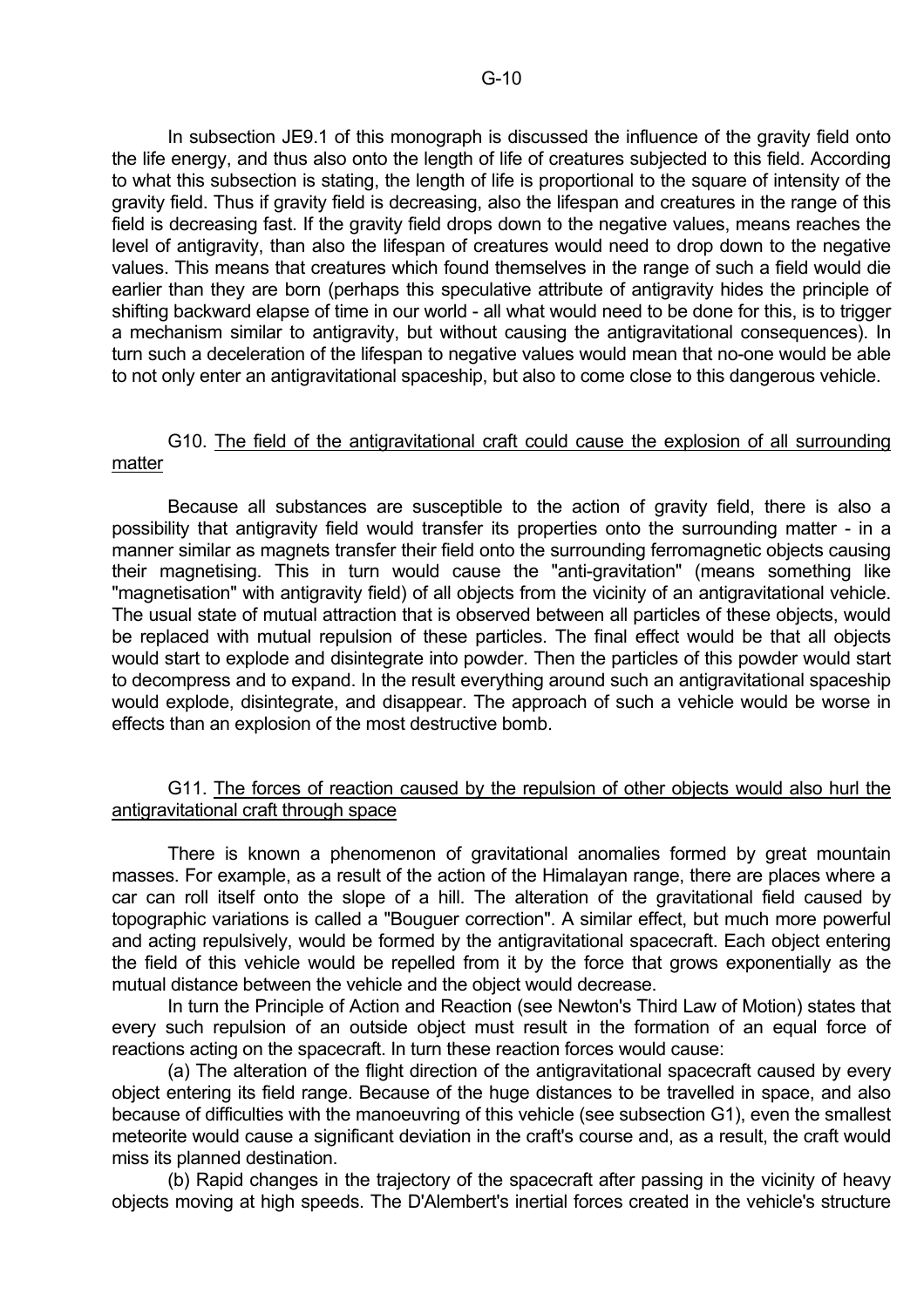during such changes of trajectory would kill the crew and destroy the antigravitational vehicle.

 One of the most serious problems resulting from the repulsion of the antigravitational spacecraft from every other object would be the impossibility of reaching the surface of heavier planets after leaving from lighter heavenly bodies. For example, having started from Earth the spacecraft would not be able to reach Jupiter or Saturn, whereas after starting from the Moon it would not be able to reach Earth. The reason for this is that the velocity gained by the vehicle during its interaction with the field of a lighter planet would not be sufficient to break through the sphere of the stronger repulsion from a heavier planet. Therefore it is possible that such a spacecraft once launched would never achieve its destination, and would also be unable to return.

 The last two subsections clearly illustrate that antigravity would not be, as some people expect, a submissive servant performing our wishes, but rather a blind, uncontrollable element able to turn against its own creators.

#### G12. Antigravity would introduce a number of serious dangers

 For reasons which I presented in subsection G14, almost all speculation on antigravity considers only the positive aspects of this hypothetical field. But in fact it would be an incredibly dangerous and destructive force. An initial taste of its destructive capabilities was the explained in subsection G10 phenomenon of exploding by it of all materials, with which a field of this vehicle would interact, or the explained in subsection G9 phenomenon of killing of all creatures that would be not careful to enter into the range of this field. Let us review the most important threats that antigravity would introduce:

 (a) The escape of our atmosphere. A bubble of the antigravitational field would introduce a kind of "shadow" ranging from the spacecraft into space. If such a shadow began in the Earth's atmosphere, the particles of air "caught" by it could not be attracted by the gravitational field of our planet. Therefore even a short flight of the antigravitational spacecraft close to our planet would cause the instant escape of the whole of the Earth's atmosphere, similar to the way making a hole in a balloon releases the air contained in it.

 (b) The induction of rapid motion of all objects and particles. The side-effect of gravity pull, is friction. The essence of friction depends on the conversion of kinetic energy into heat. It is natural to expect that for a negative gravity (i.e. for antigravity) this phenomenon would be reversed. The presence of thermal energy would then cause the self-activated motion of all objects. This would continue as long as the temperature of these objects would drop to absolute zero. It seems that the crew of the antigravitational spacecraft would not enjoy this phenomenon.

 (c) The release of nuclear energy from all surrounding matter. Some forces maintaining the stability of nuclei have a gravitational character. After changing gravity into antigravity, these forces would disappear. As a result, the fast disintegration of atoms and the release of vast nuclear energy would occur. Therefore switching on the antigravitational field could turn the spaceship into a nuclear bomb and ignite it. This could destroy everything in the vicinity, including the devices for producing such a field.

 (d) The impossibility of formation of antigravitational screen. The use of such a destructive field, as antigravity, would require to protect all living organisms against it. But if one analyses previous deductions, there would be no possibility to form screen that protects against this field, similarly as there is no possibility to form screen that protects from the influence of gravity field.

 It is also worth mentioning that the proper functioning of the human body is conditioned by a gravity field. Therefore the necessary period for adaptation to antigravity would take a very long time - if it were not entirely impossible. The crew of the antigravitational spacecraft would not be able to enter or leave its deck as fast as our present cosmonauts and aeroplane pilots do (a rapid exit from such a craft would be just as dangerous as returning too quickly from a deep ocean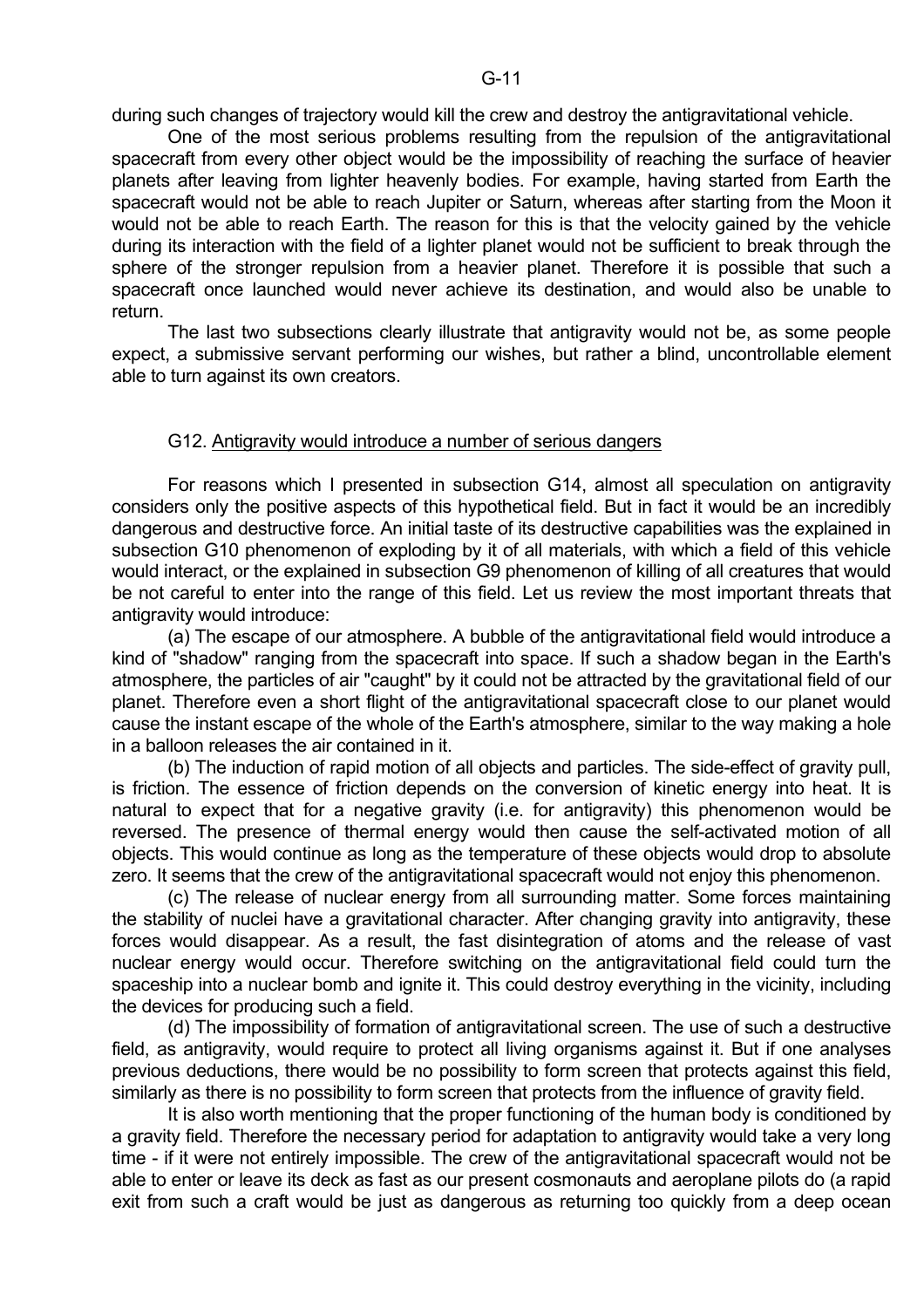dive).

## G13. Even without knowing about the Concept of Dipolar Gravity, there are no known premises suggesting any possibility of achieving the antigravitational field

 There are some phenomena which, when turned into negative values, run against the natural order of things. An example of this is temperature which cannot be decreased below absolute zero, as it would cause a disintegration of the present form of matter. Another example is a physical motion with the speed of light (the reaching of such a physical speed by a material object would infinitely increase the mass of this object). (Note that physical motion should not be confused with telekinetic motion, which occurs instantaneously, thus can be described with values many times higher from the speed of light - see subsection H6.1) Even if someone does not know about the Concept of Dipolar Gravity described in chapters H and I, still on the basis of our present knowledge he/she should conclude that gravity also belongs to this type of non-reversible phenomena.

 This conclusion is heavily supported by the explanation for the nature of gravity field provided in subsection JE3.7.1. According to this explanation, gravity field is a kind of pressure caused by a flow of energy from our world to the counter-world. Therefore, in order to produce antigravity, the direction of this flow of energy would need to be reversed. This in turn means, that the production of antigravity would require our physical world to be converted into the counterworld - of course, even just a contemplation of such a conversion is a complete absurd.

 It should also be stressed that in spite of enormous progress in all human sciences, we actually have not achieved any advancement in our knowledge of control over gravity. This phenomenon seems to be the most mysterious and difficult to understand. (This is no surprise, because the Concept of Dipolar Gravity qualifies gravity to one of two primary fields of our universe, from which all other fields originate - see subsections JE9.1 and JB3.2.) Present human science has not yet completed the philosophical stage of answering the question "What is gravity?" (Although the new totaliztic discipline presented in chapter JE already answered this question - see subsection JE3.7.1. It explains that gravity is a kind of friction which is released when natural programs move through the counter-matter.) Hundreds or even thousands of years may pass before any successful experiments in the altering of ordinary gravitational fields could begin. How in such a time prospective would look the completion of an antigravity vehicle.

#### G14. Summary

 After one realises facts presented in previous subsections, it is difficult to understand how it is possible that the idea so illogical, so immature, and so contradictive to laws of the universe, as an antigravity vehicle, is enthusiastically promoted in numerous books and publications authorised not only by undereducated laymen. Simultaneously, the sound technical ideas which base on reliable knowledge and which are worked out in every detail, such as for example the Magnocraft presented in here in subsection A2 and in chapter F, are viciously attacked and ruthlessly destroyed. The only explanation for this illogical paradox is that one provided in subsection A3 and in chapters U to W of this monograph. It states, that all the uplifting ideas and directions of research, are actually being extinguished and held back on purpose - see the list of such extinguished ideas presented in subsection VB5.1.1 of this monograph. In turn, instead of them, various erroneous and unfertile ideas, type of antigravity and antigravitational vehicles, are disseminated amongst people on purpose - see the list of these erroneous ideas presented in subsection VB5.2.1 of this monograph. The dissemination of these erroneous ideas is aimed at diverting people's attention from the correct direction in our development. Thus, if - after reading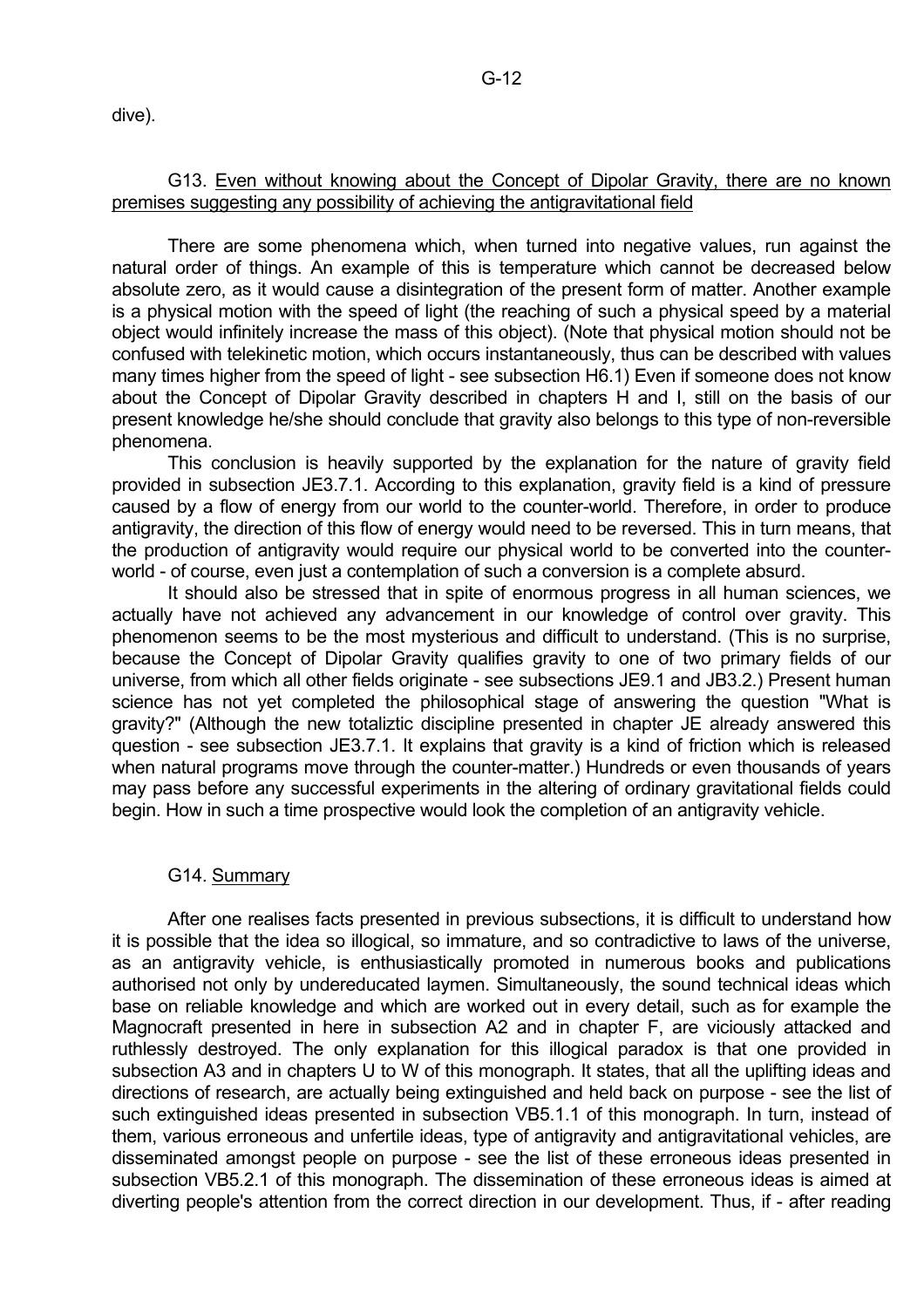subsection A3 and chapters U to W of this monograph, we accept that this actually is the case, then every person who disseminates, promotes, stands by, or argues for an antigravitational spaceship, is actually committing a crime against humanity. In turn the toleration of such people in our environment is an equivalent of acting for the harm of humanity.

 Confusing ideas are difficult to weed out. Thus, it can be expected that in spite of publishing this chapter, many adherers of antigravity still are going to spread confusion and continue their misleading propaganda. If such people appear near a person who just reads this chapter, I would propose to ask these promoters of antigravity a constructive question: in what manner they intend to solve specific problems that plague this spaceship and that are outlined in this chapter. Because these problems are very clear and well defined in the light of laws of our universe, it should be expected that also their solutions should be equally specific and unambiguous, not just general and deprived of details as this is the case with the entire idea of antigravity.

 Fortunately, one of the laws of universe is that "out of something bad there is always something good". The fact that under a smoke screen of antigravity the idea of Magnocraft was, and still is, so viciously attacked, has also positive consequences. One of them is the development of the new Concept of Dipolar Gravity described in chapters H and I. The Concept of Dipolar Gravity was formulated just because of these attacks of adherers of antigravity. Their hostility towards the idea of the Magnocraft forced me to carry out analyses that are presented in this chapter. In turn these analyses revealed in a clear manner, that antigravity - if it existed, would be completely contradictive to laws of the universe. Thus, by trying to deduce the error in thinking that to-date scientists were committing, so that it causes a phenomenon as contradictive to laws of the universe as antigravity, to be postulated and tolerated for so long, I discovered the major error in our understanding of gravity to-date. (As I explained it and proved in subsection H1.1, this error depends on entirely wrong classification of gravity to a category of static monopolar fields, while in reality gravity is a dynamic dipolar field.)

 We are living in an overloaded gunpowder magazine where madmen are playing with matches. At any moment an explosion could blast this planet. We would sleep more peacefully if we had in garage a Magnocraft ready for interstellar flight, while in the range of its flights a cosy planet of dinosaurs ready for settlement. However, instead of completing this spacecraft, we are arguing, dividing ourselves, and dissipating our sparse intellectual resources. Part of the blame for this situation can be attributed to the unrealistic fantasies concerning antigravity, i.e. purely speculative phenomenon which would not provide the benefits expected from it, would be very dangerous for life and the environment, and also which in our set of dimensions does not exist at all.

 The aim of this chapter was to replace these speculations with an objective look at the subject. Now is the wrong time to argue about the feasibility of magnetic propulsion and to waste our intellectual resources in purely academic discussions on antigravity. Antigravity has proved to be an illusion and our only alternative now is the Magnocraft. The present situation urges us to roll up our sleeves and to join all together to complete the Magnocraft as quickly as possible - for our own good and for the good of all people. After we have finished this task and have prevented our civilization from destruction, we will win time for development of less urgent ideas, and gaining from them further benefits for mankind. But this should be our next goal. Our present aim is to build the Magnocraft.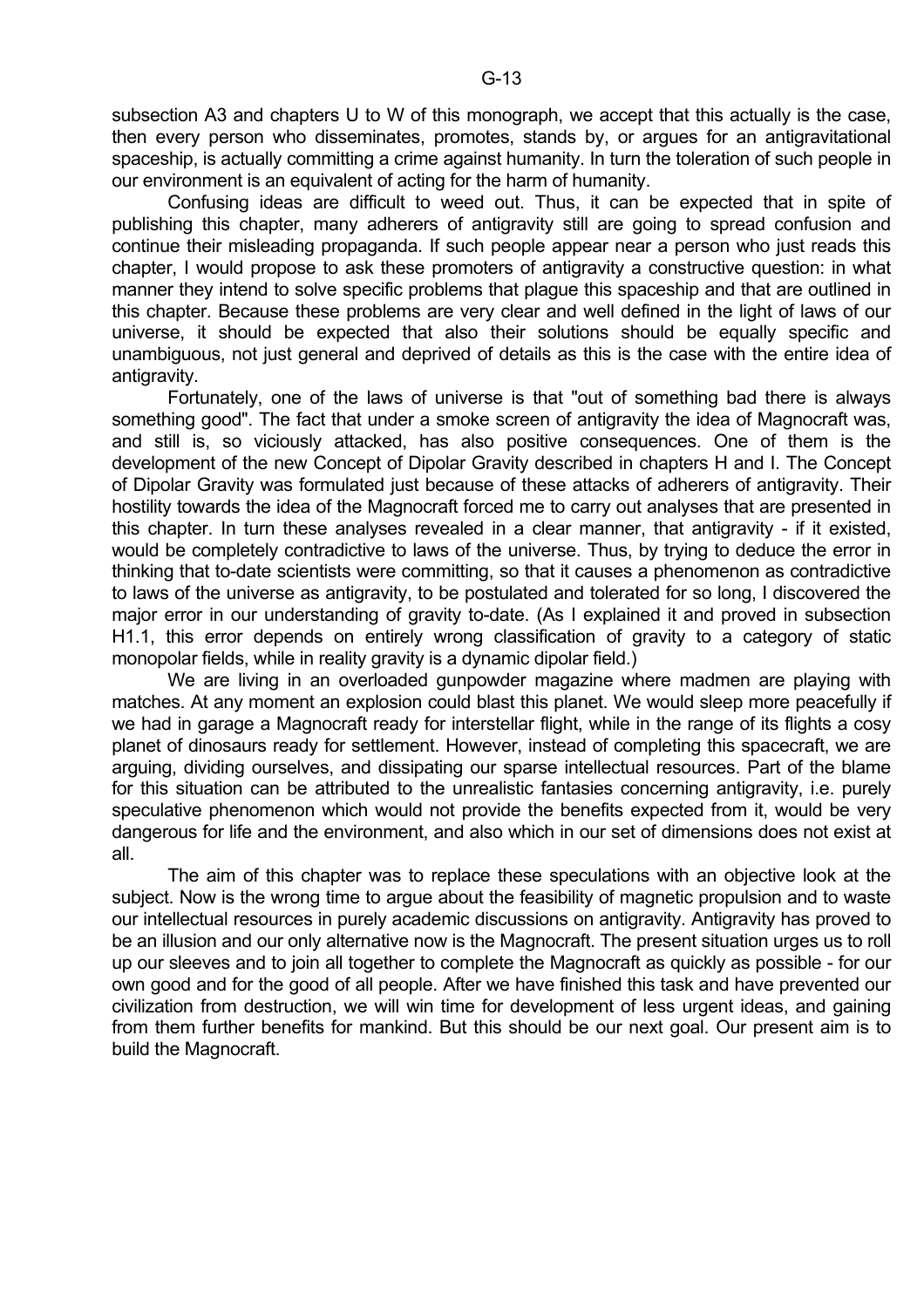## **THE CONCEPT OF DIPOLAR GRAVITY: PHYSICAL COUNTER-WORLD**

Motto of this chapter: "According to the Concept of Dipolar Gravity, whatever exists in the entire universe, it is always only a next one out of many possible manifestations of the same countermatter."

 For centuries, generations of scholars and philosophers have tried to consolidate into one consistent body of knowledge all the diverse areas of human intellectual development such as science, religion, folk wisdom, rituals, beliefs, superstitions, etc. After centuries of failure, it seems that finally we are succeeding in this effort and that a common concept has been found which unites all directions of our intellectual progress. This consolidating concept is called "the Concept of Dipolar Gravity". It is described in this chapter, and in chapter I. Unfortunately, as it is frequently stressed in this monograph, instead of allowing me to implement this new concept, and instead of initiating the wide use of multitude of benefits that it provides, so far science forces me to disseminate it in the complete conspiracy and in the atmosphere of denial, almost identically as in the times of Roman Empire it was the case with the spread of Christianity.

 Although it may take many years to be recognized and acknowledged, the present understanding of the gravitational field tolerates an enormous error. The deductions which reveal, document and neutralize this error, are formulated into a new theory of gravitational field, called here the "Concept of Dipolar Gravity". In general, the error depends on classifying gravity to an entirely wrong group of fields, i.e. to monopolar instead of dipolar. Because a commonly known example of a monopolar field is "electrical field", while a common example of a dipolar field is "magnetic field", this basic error of science to-date could be compared to the systematic confusing electricity with magnetism by all our scientists. If we correct the above error and classify gravity into the group of dipolar fields, than the entire our understanding of the structure and operation of Universe needs to be changed. For example, the so-called paranormal phenomena then gain a gravitational explanation and thus parapsychology needs to be re-classified as a part of physics (or more strictly - physics of the counter-world, see subsection H10). Dipolar gravity also indicates the existence of a second world (parallel to ours), which for centuries has been acknowledged by religion, but which is still denied by contemporary science. The substance prevailing in this other world displays the capabilities of a "natural computer", i.e. it is able to think in the natural constitution. The existence of the other world filled up with such "thinking substance", turns the entire universe into a single huge "brain", or more strictly into an "universal computer". This in turn introduces numerous philosophical and religious implications, some of which will be revealed in this chapter. Because in definition the new Concept of Dipolar Gravity extends its applications into almost all of the formulas and laws studied so far by various other disciplines (physics, astronomy, chemistry, biology, medicine, etc.), this concept can be considered to be the articulation of the "Theory of Everything" (TOE) searched by scientists and philosophers for so long. (The "Theory of Everything", similarly to the Concept of Dipolar Gravity presented here, also supposed to bound together, express, and contain in itself, all aspects of human knowledge.)

 The Concept of Dipolar Gravity was published for the first time in New Zealand in 1985, as a part of my monograph [1H] Pajak J., "The Oscillatory Chamber - a breakthrough in the principles of magnetic field production" (Second New Zealand edition, augmented, Invercargill, 14 October 1985, ISBN 0-9597698-4-6, 115 pages and 15 illustrations). Since that time it was published in the Polish language in [2H] "Teoria Magnokraftu" (Invercargill, New Zealand, March 1986, ISBN 0-9597698-5-4; 136 pages, 58 illustrations), in West Germany [3H] "Gravitation als Dipolare Felder" (West-German journal Raum & Zeit, No. 34, Juni/Juli 1988, pages 57 to 69) and,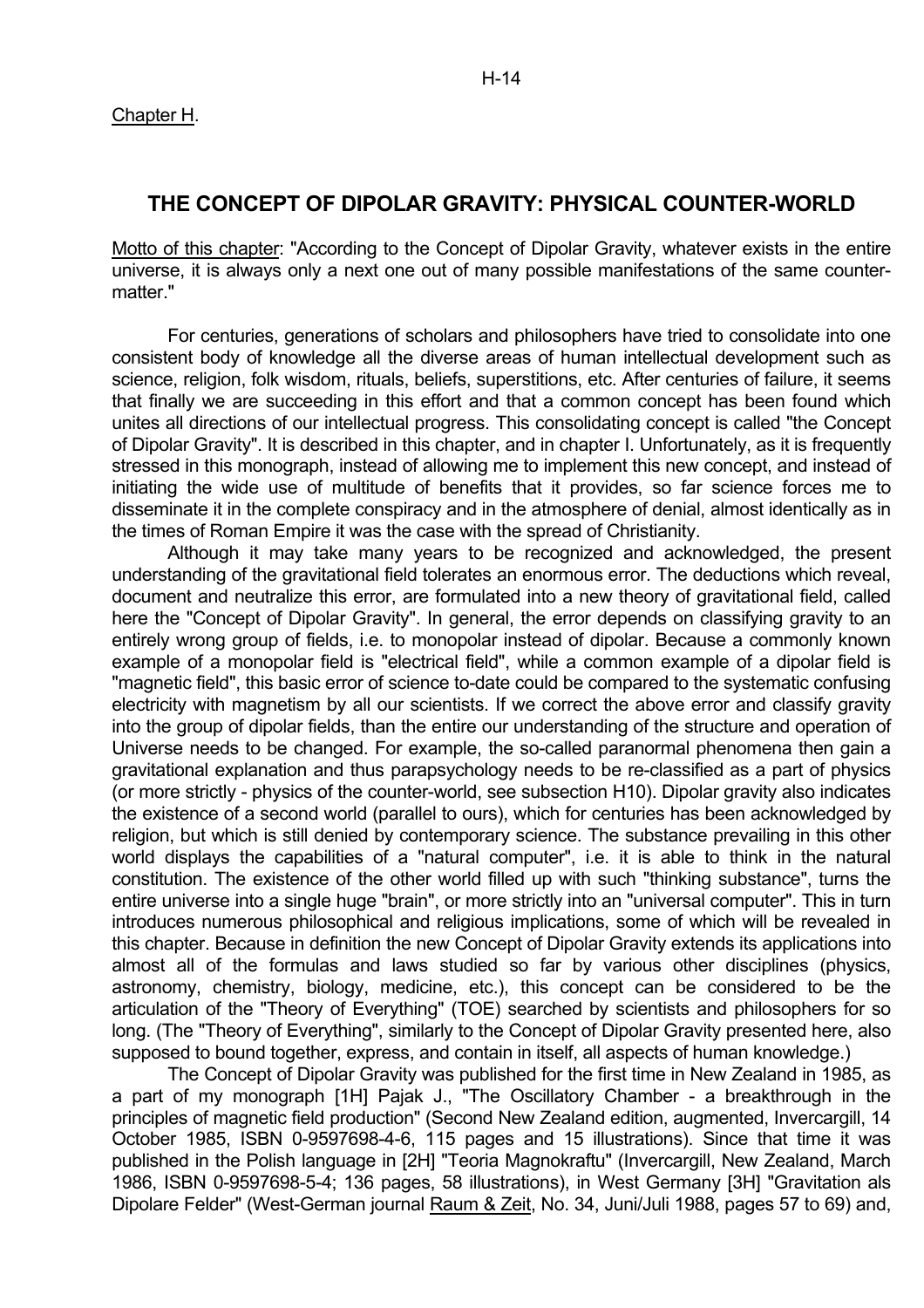after amendments and extensions published again in New Zealand and in Poland several further times - see monographs [1e] and [2e]. After further extensions it was again published in the Polish language in monographs [3] and [3/2], while after next series of improvements - in monographs [1/2] and [1/3]. The chapter that follows here, already represents around tenth formulation of this concept, which was repetitively updated, extended, restructured, and reedited.

 The Concept of Dipolar Gravity is an entirely new physical and philosophical model constructed to explain the structure and operation of the Universe ruled by dipolar gravity. In this new concept, our Universe consists of two separate worlds having a physical nature, and the additional third world which has a virtual nature (i.e. the third world which has the nature of computer software). The first of these two worlds having physical nature is usually called here our world, but terms such as the material world, the world of matter, the world of hardware, or the converse world, can also be used. The second one out of the physical worlds is called here the counter-world (but other terms, e.g.: the second world, the world of intellect, the world of reverse images, or the "universal computer", can also be used to describe it). The third world, which is contained inside of the counter-world, is called here the virtual world, or the world of software. (In order to illustrate here with an example this tripled structure of the universe ruled by dipolar gravity, the whole universe could be compared to a machine that is controlled by a computer. In this comparative example, our material world is the machine itself, the counter-world is that hardware of the "universal computer" which controls this machine, while the virtual world is the entire software which is contained inside of this controlling "universal computer".) Thus, according to the new Concept of Dipolar Gravity, completely without knowing this, we simultaneously live in three different worlds. The material world (our world) is the one which we experience every day with our five physiological senses. But the counter-world normally is closed to our senses and research instruments, although it is unintentionally visited during dreams and hypnosis, and also can be purposely accessed via the mysterious ability called Extra-Sensory Perception, or ESP. The third world, meaning the virtual world, is the most inaccessible, as it is visited only at the moment of death. But it can be investigated by our minds.

 The Concept of Dipolar Gravity does not represent one more, purely speculative model of reality, which has no practical applications. Contrary, it provides us with instant, various and strictly measurable benefits. For example, it explains the principles of telekinetic motion and allows the building of technological devices, which can utilize this phenomenon for the purposes of transportation and for generation of free energy (see descriptions in subsections H6.1, K1 and L1 of this monograph). It describes the phenomenon of permanent telekinetising of matter (see subsection H8.1) and indicates how this phenomenon can be utilised in farming, medicine, chemistry, material engineering, etc.). It explains the manner of forming telepathic waves and allows the construction of devices that utilize these waves to various purposes beginning with communication, through building telepathic projectors, and finishing with teaching and control engineering (see subsections H7.1, N5.1 and N5.2 of this monograph, subsections H13, N2 and N3 of Polish monograph [1/3], and chapter D in treatise [7/2]). It also reveals the natural source (i.e. the substance prevailing in the counter-world, usually called "counter-matter", which constitutes the "universal computer") of the absolutely correct and complete information on every material object that ever existed, exists or will exist in the entire Universe. Furthermore, it provides theoretical foundations for developing various techniques (ESP, hypnosis, meditations, psychic healing, dreams) that allow us to access this information and to gain from it the various benefits applicable in every field of human activity (see subsection I8.2). It also discloses that in spite of claims to contrary by our science to-date, actually there is a tight correspondence between the real structure and operation of the universe, and the structure and operation of universe described by various religions. For example, the new Concept of Dipolar Gravity formally proves that the universal intellect - by religions called God, actually does exist, that people in fact are composed of three separate components, namely the biological structure (body), counter-body (spirit), and registers (soul), and also that one of these three components, namely "registers"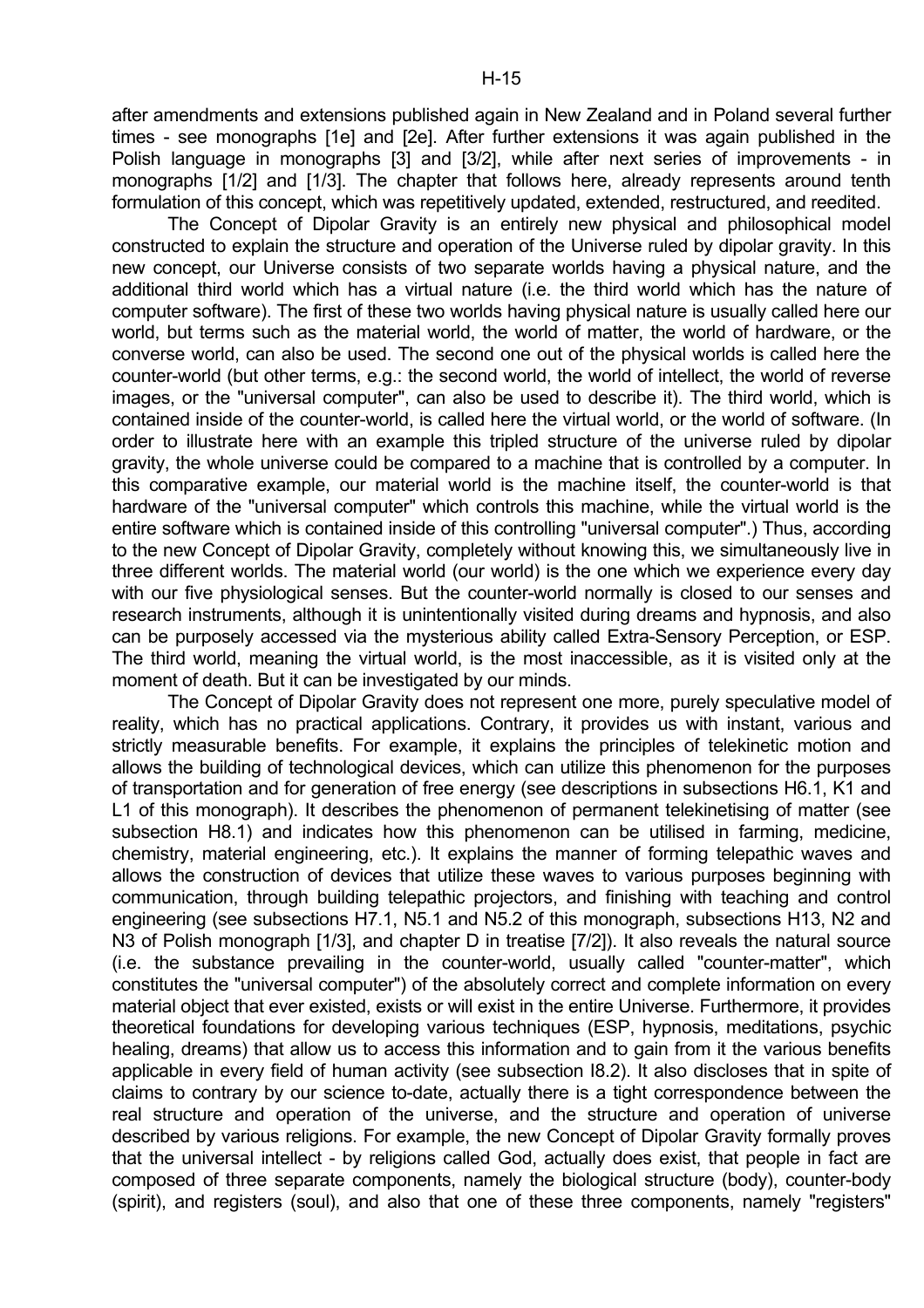(soul) in fact is escaping the destruction during our biological death, and thus it lives forever. Finally this new Concept provides a whole array of more adequate than these used previously, models of the operation of human organisms, and allows the more effective utilisation of these models for philosophical purposes, medicine, learning, research, and for many other applications. For example, it reveals how human brain works (see subsection I5.4), how our feelings work (see subsection I5.5), what actually acupuncture is (see subsection I5.6), how moral laws work (see subsections I3.6 and I4.1.1), and many more.

As the research into dipolar gravity reveals this, our civilization unwittingly has exploited for centuries various benefits that result from the existence of the counter-world. For example, it exploits the natural source of information contained in the "universal computer", thus collecting from the counter-matter data on underground resources of water and minerals (dowsing), about the health of people and animals (healing), formulating effects that are contradictive to the physical laws (magic), asking the universal intellect for various favours (praying), looking into the counter-world (visions), etc. But everything that we have achieved in this field up until now is only an introduction. The Concept of Dipolar Gravity paves the way for developing further methods, techniques, and devices, which will provide far more significant benefits in the near future. For example, designers can gain from counter-matter all the unknown technical details of their projects. Constructors may find the best parameters of work, the best materials, and the most useful technologies, for their models. Inventors may validate and improve their ideas. Engineers can materialise their devices instead of building them, etc. - see subsection H11. Instead of utilizing the slow and limited physical displacements, our propulsion systems can utilise the immediate telekinetic motion. Instead of travelling in space we can travel in time. Instead of using dangerous and slow electromagnetic waves, we can communicate with the use of instant telepathic devices. Instead of producing energy through burning fuels and splitting atoms, we can start to build "free energy devices", which due to the utilisation of the phenomenon of telekinesis which represents a reversal of friction, are extracting the environmental heat and convert it into flow of electricity. All these possibilities, and also many more, could turn to be available to our civilisation, if it finds time and motivations for developing this concept further, and if it actually establishes the "sciences of counter-matter" described in subsection H10 (especially the "engineering of counter-world"). This is the reason why I devoted a lot of effort to investigate these new directions of creative work and to seek some reliable methodologies of utilizing them technically.

 The Concept of Dipolar Gravity also provides a number of non-material benefits concerning our intellectual development. It supplies explanations for the vast body of empirical observations previously treated as unexplained (e.g. for telekinesis and for its human version sometimes called psychokinesis, also for telepathy, acupuncture, double-personalities, clairvoyance, reincarnation, near-death experience, spontaneous human combustion, fire-walking, and for many more - see subsections I7, H1.3, and chapter I). It repairs the very serious inadequacies in the description of our Universe disseminated by contemporary physics. It creates a valuable link for the separate areas of intellectual activity. It inspires intellectual investigations in completely new directions. It also forms a rationale for the philosophical principle that every goal which it is possible to imagine is also possible to achieve (see subsection I5.4, and compare it with subsections JB7.3 and I5.7).

 In application to religions, currently the Concept of Dipolar Gravity is the only comprehensive and correct physical theory, which provides a scientific proof for the existence of the universal intellect (God). This concept also explains numerous aspects of the Creator, which so-far were not clear in the light of statements of religions. Furthermore, this concept supports, enforces, and clarifies the majority of principles and claims of religions, providing for them the functional justifications, explaining the mechanisms on which they are based, and indicating the path for the more full utilisation of these principles for the benefit of individual people and whole societies. This is because the findings of the Concept of Dipolar Gravity that the specially moral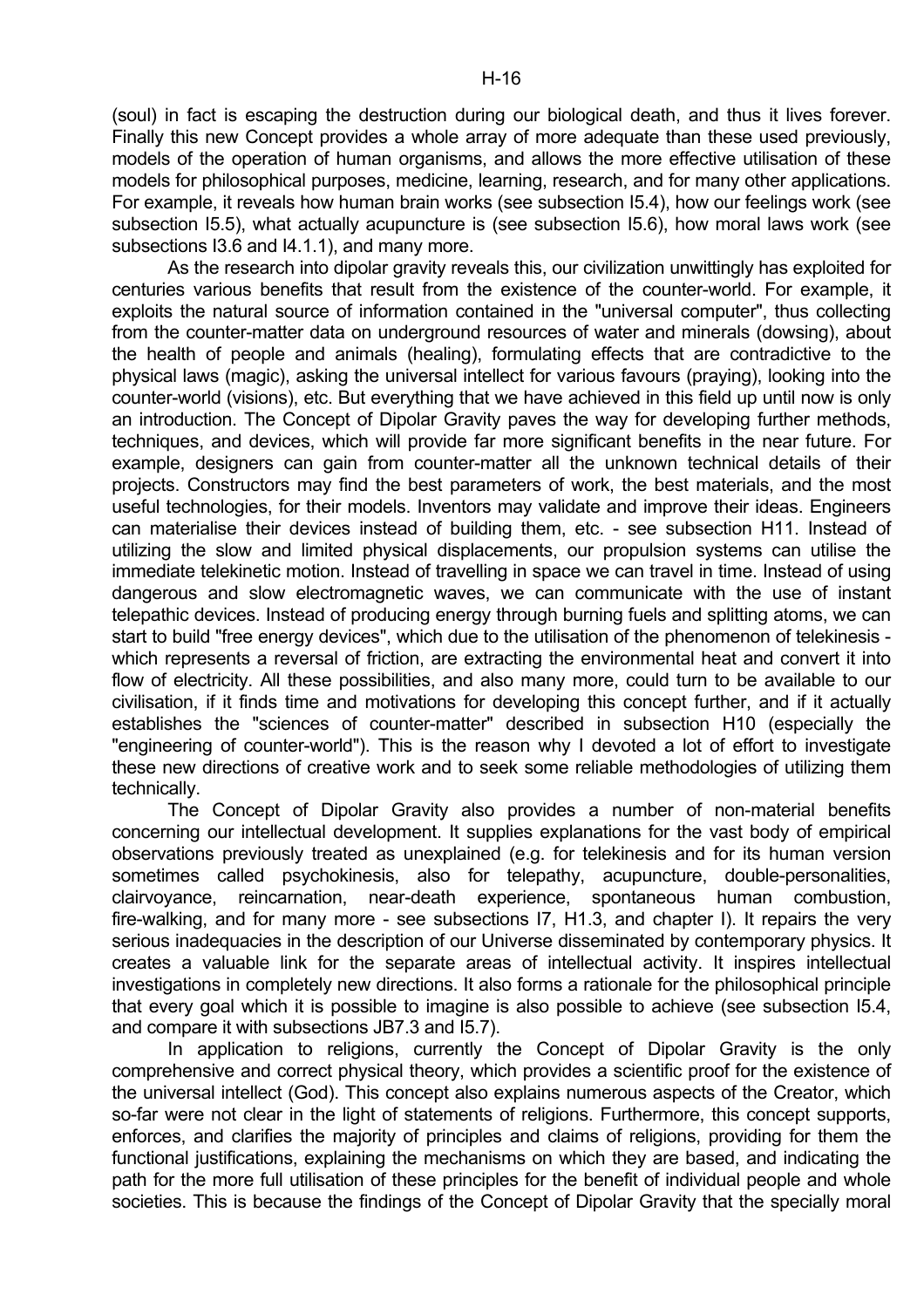and progressive philosophy of totalizm could eventuate, the presentation of which is the main goal of this monograph.

 Also in relation to the principles of our thinking the new Concept of Dipolar Gravity introduces a new quality. It realises the fallacy of the to-date "consideration in separation". The alternative way of thinking, that this concept introduces, in this monograph is called a totaliztic thinking. The totaliztic thinking recommends that everything must be treated as a component of a larger whole. In general, totalizm reveals that considering any object, process, or phenomenon, in separation from other objects, processes, or phenomena, is a serious simplification, and a source of numerous errors, as in our universe everything has connection with everything else. Therefore the assumption to-date about the non-existence of this connection, is a serious distortion of the picture of reality, which led to the type of problems into which our civilisation was put just by this non-totaliztic thinking.

 There are numerous speculative concepts (e.g. complex numbers and n-dimensional spaces in mathematics, the concept of energy in sciences, entropy in thermodynamics) in common use, which so-far have no existing equivalents in the physical world, but which have proved themselves to be extremely useful and practical. The various benefits and convenient explanations introduced by the Concept of Dipolar Gravity, may qualify it also as similarly useful and practical idea. Therefore, in order not to waste the potentials of this concept, by waiting unnecessarily for its official recognition by institutional science, readers should try to instantaneously accept it on the basis of its practicality, and thus immediately put the enormous potentials that it offers into good use.

 The Concept of Dipolar Gravity is formulated in such a manner, that every aspect can be verified experimentally. This Concept reveals a number of postulates and principles, which allow us to work out and to complete objective experiments that confirm its validity. Examples of such experimental confirmation, which can be completed almost immediately, are outlined in subsections H1.1 and H1.2. Therefore, whoever is willing to get "hard" proof that this concept is correct, he/she may obtain this proof easily.

 For those people who are prepared to rely on the validation routines completed by someone else, this chapter alone supplies a vast amount of evidence and experiments already completed, which confirm the correctness of the Concept of Dipolar Gravity. The body of evidence, which is provided only in this chapter, is much higher than the amount of evidence which support many scientific theories, that for a long time are recognized and used by Earth's scientists. Further similar evidence is probably part of almost every reader's experience. So let us combine our efforts in the best use of the evidence and proof already available, to achieve a speedy implementation of this very humanistic, positive, and extremely useful new scientific theory.

#### H1. Why the Concept of Dipolar Gravity was formulated

 In 1924 the great French physicist, Louis DeBroglie, published the very important finding, sometimes called "Principle of the Symmetry of Nature". It states, that in our Universe everything is strikingly symmetrical in many different manners. Some more common manifestations of this symmetry are discussed in subsection H6.1. For example, everything has an opposite of itself. This means that every particle has its own antiparticle (e.g. electron and positron, proton and antiproton). Also every phenomenon must have its own anti-phenomenon (e.g. friction and the telekinetic effect described in subsection H6.1). If we find an exception to this symmetry, it is obvious that its anti-partner still remains undiscovered. The gravitational field is such an exception. Therefore the intensive search for its anti-partner is fully justified.

 On the above premises, amongst others, is based the old concept of gravitational field, which is still stubbornly used by Earth's scientists, in spite that the Concept of Dipolar Gravity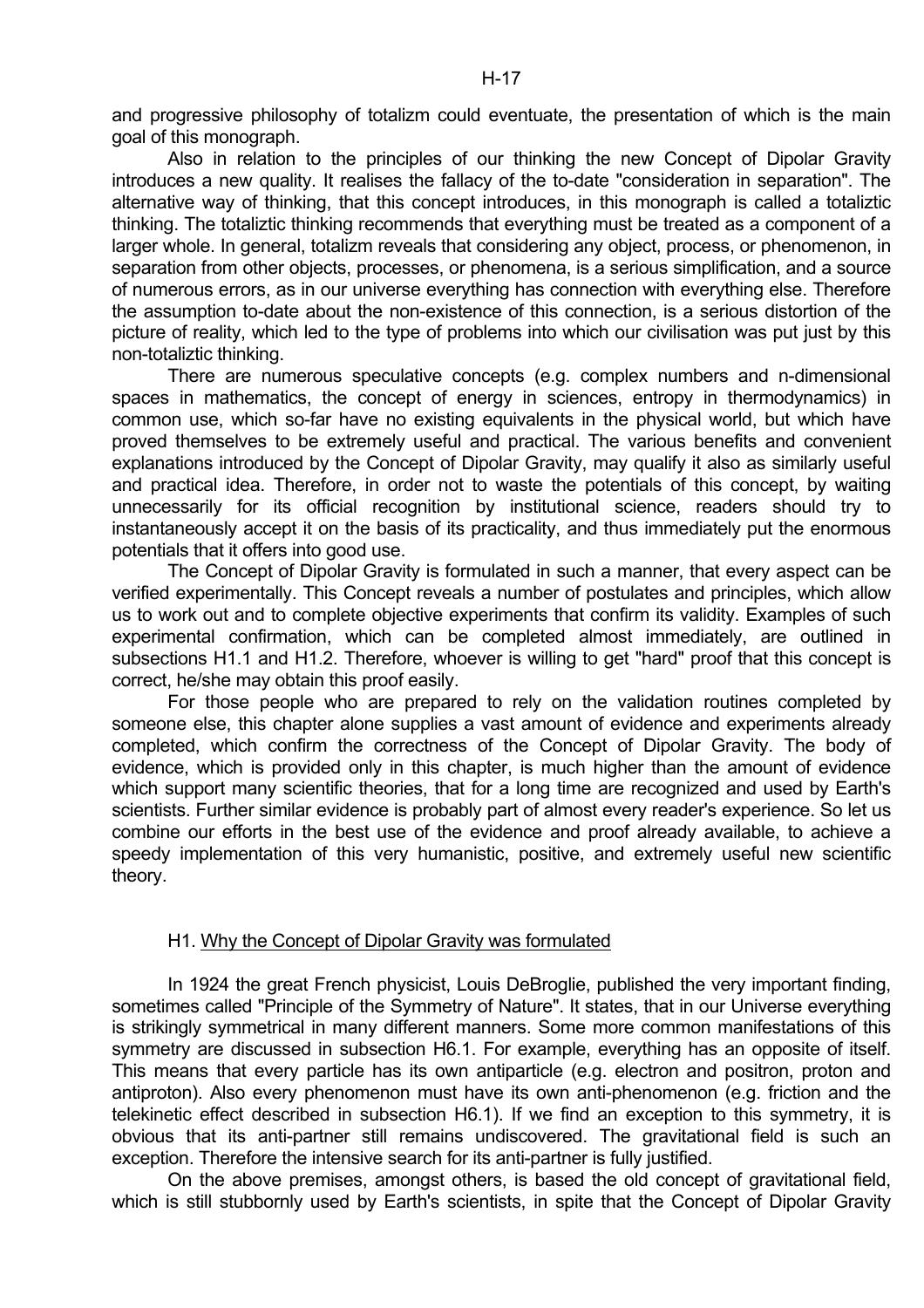described in this chapter proved that it is wrong. Because this old concept assumes the analogy of gravity to all monopolar fields, in this monograph it is called the old "concept of monopolar gravity". One of the products of the old concept of monopolar gravity is the speculation on the possibility of producing repulsive gravitational interactions (i.e. an anti-phenomenon to gravity), which are popularly called "antigravity".

 Since beginning of my research on magnetic propulsion and on Magnocraft described in subsections A2, and F1, I was forced to pay special attention to the work done on antigravity. Analysing carefully the expected properties and abilities of the antigravitational field, I came to the conclusion that antigravity (in the monopolar understanding disseminated previously) is contradictive to the natural order of things. Some of my original deductions in this matter are contained in chapter G of this monograph. To reveal the logical error committed by the creators of the old concept of monopolar gravity, which leads to the present misinterpretation of our Universe, I rechecked the entire deduction that formulated this concept. The error that I found, was located at the very beginning. It depends on accepting "a priori" (i.e. without any verification) a wrong simplifying assumption, that the gravitational field belongs to the group of monopolar fields. However, we know very well, that in nature two entirely different groups of fields coexist, i.e. static monopolar fields (e.g. electric field), and dynamic dipolar fields (e.g. magnetic field). Therefore in order to discover the truth about gravitational interactions, not one but two different concepts of the gravitational field must be thoroughly considered. In both these concepts the following two possible natures of gravity must be verified:

1°. Monopolar,

2°. Dipolar.

Let us have a close look at these two concepts, analysing which one of them fulfils more extensively the requirements of the Principle of Symmetry of Nature.

 The old "concept of monopolar gravity" so-far was the only concept considered at all by contemporary science. The gravitational field in this concept was assumed to be an equivalent to all monopolar fields existing in nature, for example to electric field, pressure field, etc. Just as positive and negative electric charges exist, our science also assumed the existence of "matter" producing an attractive gravitational field (i.e. "gravity"), and "antimatter" - which is supposed to produce a repulsive gravitational field (i.e. "antigravity"). Because the old concept of monopolar gravity also assumes incorrectly that matter and antimatter must strongly repel each other, according to it these two substances should segregate from each other, and both must shift to opposite sides of the Universe, thus creating "world" and "antiworld". Therefore, the adherers of the concept of monopolar gravity are continually scanning through the galaxies in search of the "antiworld" where this antimatter would be concentrated.

 But the investigations to-date have not only failed to reveal any evidence confirming the correctness of the old concept of monopolar gravity (e.g. in spite of intensive searches antiworld nor antimatter never were found), but have even encountered evidence, which strongly negates it (e.g. see the evidence pro dipolar gravity discussed in subsection H1.1.1).

 Any in-depth analysis of the old concept of monopolar gravity must lead to the inevitable conclusion that this concept, instead of corresponding to, is entirely contradictory to the DeBroglie's Principle of the Symmetry of Nature. Therefore, to construct a more realistic model of reality, I designed an alternative concept of gravity, which is called here the new "Concept of Dipolar Gravity". The new Concept of Dipolar Gravity never before has been formulated, or even only considered, by our science. I have the honour of being the first scientist on Earth to propose, work out, and publish it. In this my new Concept, gravity displays similarities to all dipolar fields, e.g. to magnetic field (i.e. to the flow of counter-matter), hydraulic field (i.e. to flows of liquid media), etc. Just as in every dynamic dipolar field two opposite poles do exist, namely inlet "I" and outlet "O" - for example consider the (N) and (S) poles in the magnetic field, similarly two opposite poles, namely inlet (I) and outlet (O), also appear in the gravitational field. The inlet (I) pole of gravity prevails in our physical world, while the outlet (O) pole of gravity prevails in the counter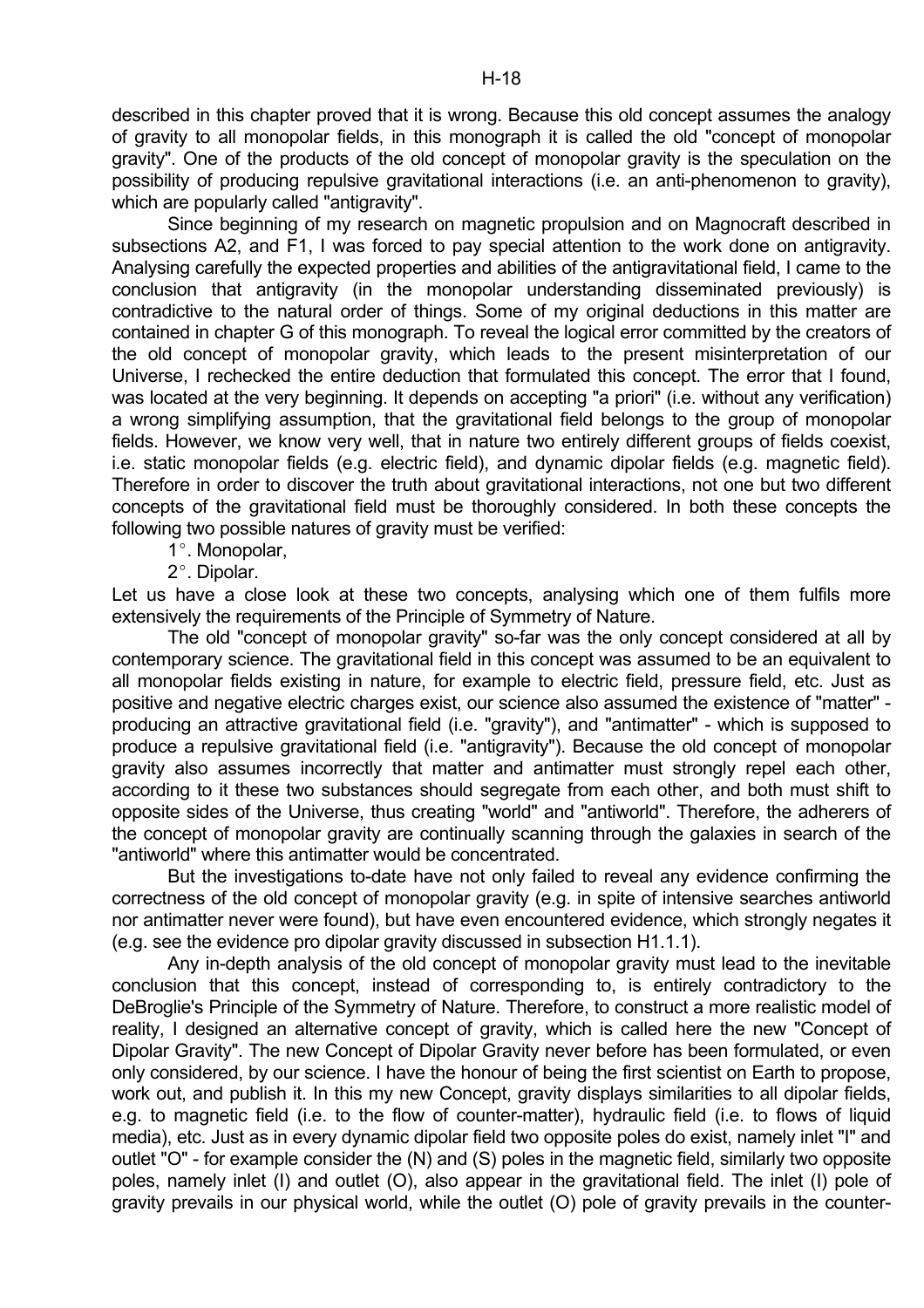world. But because of the concentric nature of gravity, each second, opposite pole of the gravitational field is directed "inwards" and prevails within a separate world, existing parallel to the world in which a given pole prevails. Thus, the Concept of Dipolar Gravity indicates the necessity of a parallel existence in the same space of two separate worlds, the first one of which (i.e. our world of matter - which is recognizable to our sense organs) is surrounding the inlet pole "I" of gravity; whereas the second one (i.e. the counter-world - which is closed to our senses but open to Extra-Sensory Perception, and also to hypnosis and dreams) is surrounding the outlet pole "O" of the gravity. Such a constitution of our Universe introduces a number of practical consequences, which are explained in subsections that follow. But unlike antigravity, the existence of the "other pole of gravity" does not alter or influence in visible way the behaviour of our world, as we know it. Therefore, it is very difficult to detect it with our present research instruments. On the other hand, the existence of the other pole of gravity opens for scientific investigation an incredibly wide range of psychic abilities, presently unexplained facts, and totally new phenomena, which our science never even dreamed about. Thus the Concept of Dipolar Gravity rapidly extends our horizons into hitherto unrecognized areas.

## H1.1. Formal proof for the dipolar character of gravity, and for the existence of the counter-world

 Let us now complete a process of formal proving that the gravity field has a dipolar character. The process of this proving can be successfully based on several different methods. After all, according to well-known statement that "all roads lead to Rome", if something represents a truth, this truth can be proven in several different ways. Each separate manner of proving that "gravity has a dipolar character", is going to be presented below in a separate subsection.

## H1.1.1. Proof via the method "all confirms, nothing denies"

 The logical principle, which we are going to use as our first scientific methodology for this proving, we are going to call here "everything proves, nothing denies". This basic principle of nature was not used previously for the purposes of formal proving, because the absolute validity of it extends only to the phenomena of nature, which the Concept of Dipolar Gravity calls the "primary phenomena". But this principle is used rather frequently in everyday life, where usually we relate it to "causes" from the cause-effect chains, and refer to it with slightly different and confusing names of "disclosing the fact" or "pointing out the obvious". (After all, in the cause-effect chains, "causes" always constitute the relative "primary phenomena" for everything that later comes out from these causes.) Because the gravity field is one of the primary phenomena of our universe, the discussed principle "everything proves, nothing denies" is perfectly suitable to be used in the proof discussed here. According to the principle "everything proves, nothing denies", whenever there is a correct description of any such a primary phenomenon, then everything that relates to this correct description, is going to confirm that this description is correct, and simultaneously there is impossible to find anything that would relate to this description, but would contradict its correctness. In relationship to the proof for the dipolar character of gravity, the above means, that for whatever we are able to establish that it has any connection with the dipolarity of this field, it will be always confirming as well, that the gravity field is a dipolar field. On the other hand, no-one is ever going to be able to find anything, that would have the connection with polarity of gravity, but it would contradict the dipolar character of this field.

 At this point it should be explained that by a "primary phenomenon" one should understand "every phenomenon, which is placed at the very top of natural cause-effect hierarchy, and therefore for which the course of action that it takes is not influenced by any other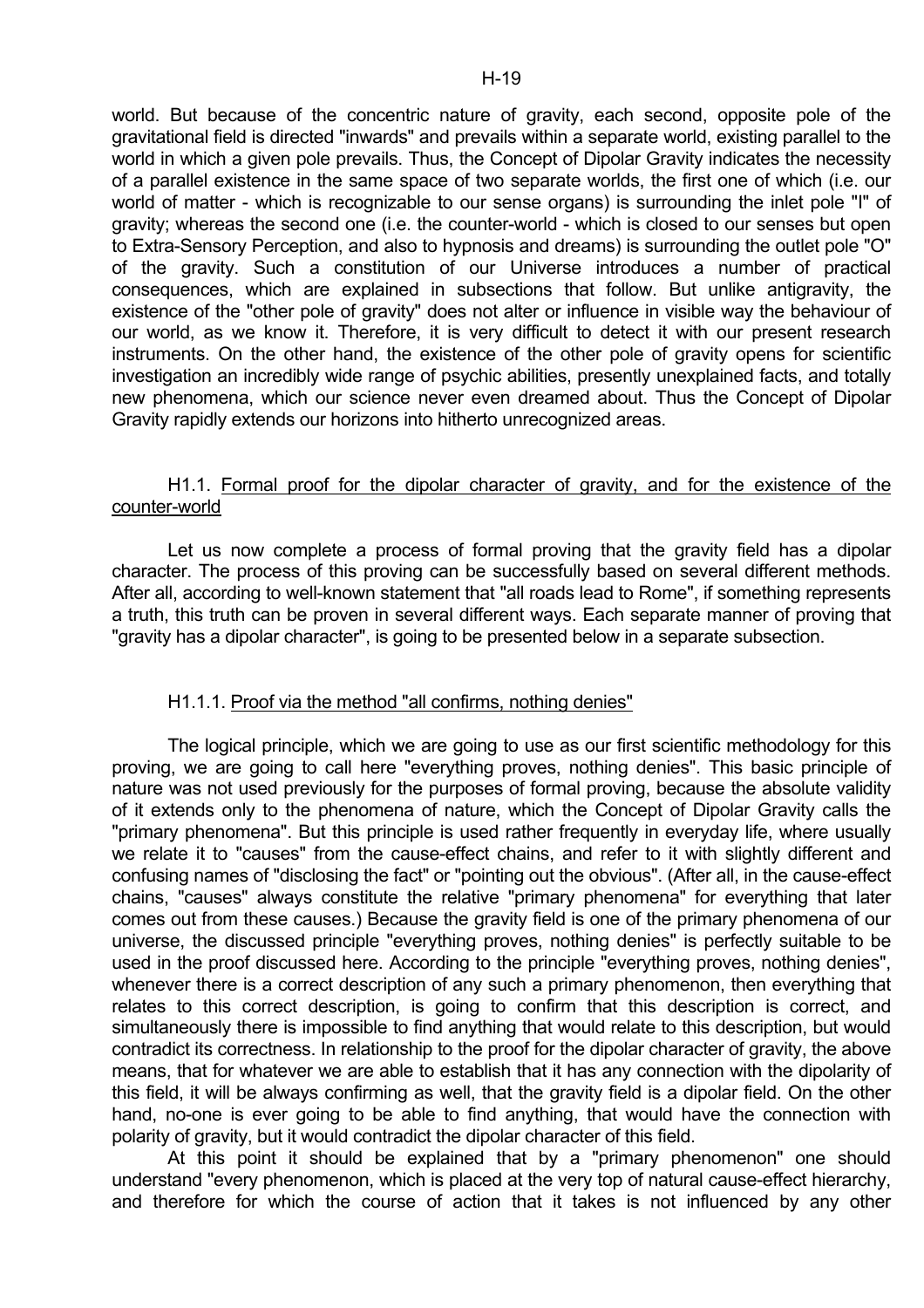phenomena of the lower level, representing an outcomes of it". Thus the outcome of primary phenomena is always independent of circumstances in which it is observed, as well as independent of other secondary and tertiary phenomena, which occur concurrently and which may interfere with it. Examples of primary phenomena include: the gravity field, the moral field, the existence of universal intellect, the existence of counter-world, the existence of physical world, moral energy, physical energy, counter-matter, matter, and several others.

 It is worth noticing, that the principle "everything proves, nothing denies" does not extend its validity on the secondary, tertiary, and further levels of phenomena of nature. It happens so, simply because the course and outcomes of these phenomena of the lower levels, depend on the circumstances under which they are observed, and also depend on the of primary phenomena, which influence the course of these secondary or tertiary ones during such an observation. For example, if we would consider such a tertiary phenomenon, as the flow of current which generates heat, than in one set of circumstances, this flow of current would actually generate heat. But in other set of circumstances defined by different influences of phenomena of the higher level, it would not generate heat at all (e.g. consider superconductors), while in the third set of circumstances, the flow of current may even consume heat (e.g. consider the phenomenon of the so-called "magnetic cooling").

 Let us now describe the methodology with the use of which the principle "everything proves, nothing denies" allows us to formally prove that "the gravity field has a dipolar character". This method is elementary simple, and it directly resulting from this principle. It boils down to the completion of following logical steps:

 (1) Indicating and naming the category of evidence to which belongs a given evidence, that is subjected to consideration in subsequent phases of completion of this proof. The evidence used for the formal proof discussed here includes four categories, which cover the entire spectrum of evidence that is possible to consider of any formal proof. Namely it includes:

 (1A) Theoretical premises and analogies, which relate to the polarity of gravitational field, and which decisively confirm that the gravity is a dipolar type of field, and simultaneously deny the monopolar character of gravity.

 (1B) Natural phenomena the course of which directly results from the polarity of gravitational field, and thus which coincide with the dipolar gravity, but simultaneously contradict the monopolar character of gravity.

 (1C) Experiments, the outcome of which depends on the polarity of gravitational field, and thus which confirm the dipolar character of gravity, but simultaneously deny the monopolar character of this field.

 (1D) The models of the operation of our universe, which are developed on the basis of the Concept of Dipolar Gravity, and thus which are going to be exactly coinciding with the empirical findings regarding the actual operation of this universe, if the gravity is dipolar.

 (2) Listing the evidence that belongs to each one of these basic categories. This evidence represents the cross-section through all secondary phenomena that belong to each of the categories, and about which I managed to determine, that they directly result from the polarity of gravitational field. Thus these phenomena represent a direct cause-effect connection with the polarity of gravitational field.

 (3) Showing the connection with the polarity of gravitational field. For each one of the phenomena discussed here below is shown that in fact it represents an outcome of the polarity of gravitational field. For this I utilised the commonly known properties of dipolar fields.

 (4) Throwing a challenge to scientists and to other researchers, to find a phenomenon which contradicts the dipolar character of gravity. I am throwing this challenge to every reader of this monograph. It challenges the possibility of finding even a simple example of a phenomenon, which would result from the polarity of gravitational field, and which simultaneously would contradict the dipolar character of this field. The reason for this throwing a challenge to readers is, that according to the principle "everything proves, nothing denies", such phenomena - which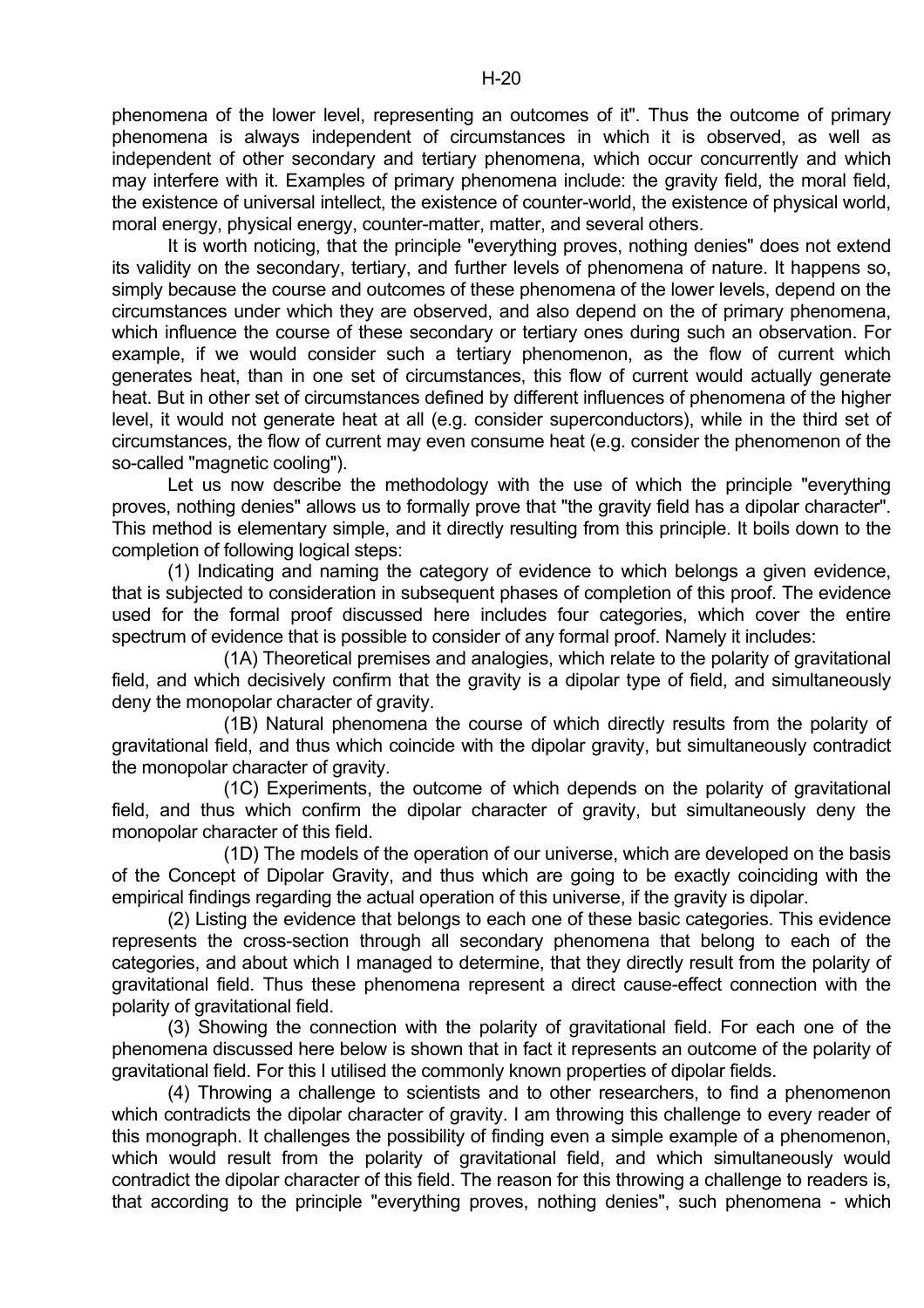would contradict the dipolar character of gravity, simply do not exist in the entire universe, thus myself I would NOT be able to ever find them and describe in this subsection. Therefore the duty of finding such a phenomenon I am placing on all these sceptical readers, who are NOT ready to recognize the merit of the formal proof that I am presenting here, and thus would like to discredit this proof. After all, without them finding such a phenomenon, the proof presented here remains valid forever. Of course, the fact, that even the most sworn opponents of dipolar gravity are not going to be able to find such a phenomenon, additionally reinforces the correctness of the proof that I am presenting here.

Let us now analyse separately each one of the subsequent categories of this evidence.

 1A. Theoretical premises and analogies, which decisively confirm that the gravity is a dipolar type of field, and which simultaneously deny the monopolar character of gravity. There are numerous theoretical premises and analogies, which all confirm the correctness of the Concept of Dipolar Gravity. They include all these facts, which hitherto were ignored by scientists in their theoretical considerations regarding gravity, although they directly indicate that the gravity is a dipolar type of field, and also they disclose that all properties of gravitation are contradictive to the properties of monopolar fields. Below are summarized the most important of these facts. In each group of them, I marked as ['] facts which strongly negate that gravity is a monopolar field, and marked as ["] these facts, which simultaneously strongly confirm that the gravity has a dipolar character. Here are they:

 #1A1. The kind of force interactions existing between the carriers of the gravitational field (i.e. between particles and clusters of matter). As we know, these particles seem to attract each other, forming the well known gravitational pull that prevails between all possible clusters of matter.

 ['] In all static MONOPOLAR fields, the carriers of the like poles repel one another. The best examples of such a repulsion are the interactions occurring between like electrical charges (e.g. positive charges repelling all other positive charges), as well as those occurring between particles of gases forming pressure fields (e.g. tendency to decompress). Therefore, if gravity would have a monopolar character, the particles of matter should repel one another, not attract one another. This lack of repulsion denies the monopolar character of gravity.

 ["] Around poles of all dynamic DIPOLAR fields, carriers of these fields exert a dynamic pressure (described by Bernoulli's Equation), which compresses them together. This pressure manifests itself in the form of forces that pull the field's carriers together, making an impression as if they attract each other. For example, there is a well known phenomenon of pulling a ping-pong ball into a fountain's water stream, and then holding this ball suspended within the stream. The forces that pull this ball inside of the stream of water are the same ones that we are talking about (i.e. Bernoulli's dynamic pressures prevailing at outlets from poles). The forces of gravitational pull seem to be an exact equivalent to this dynamic pressure directed inwards, that appears in all dipolar fields. This in turn confirms, that gravity behaves as a dipolar, not as a monopolar field.

 #1A2. The complete lack of evidence for the existence of two opposite monopoles of gravity, combined with the simultaneous wealth of evidence confirming the existence of a gravitational dipole.

 As we know, in all monopolar fields two opposite types of field carriers (e.g. positives and negatives) are separated by a space subjected to the action of these monopoles. But in dipolar fields the situation is reversed, i.e. two different spaces in which opposite field conditions prevail, are separated from each other by the field carriers (dipoles) being subjected to the action of these spaces.

 ['] If gravity has a static MONOPOLAR character, the second (opposite to matter) monopoles of gravity should be found. But so far our highly sophisticated nuclear experiments have revealed only particles and antiparticles, which differ electrically, but which are identical in gravitational understanding of their properties. Thus, all known particles and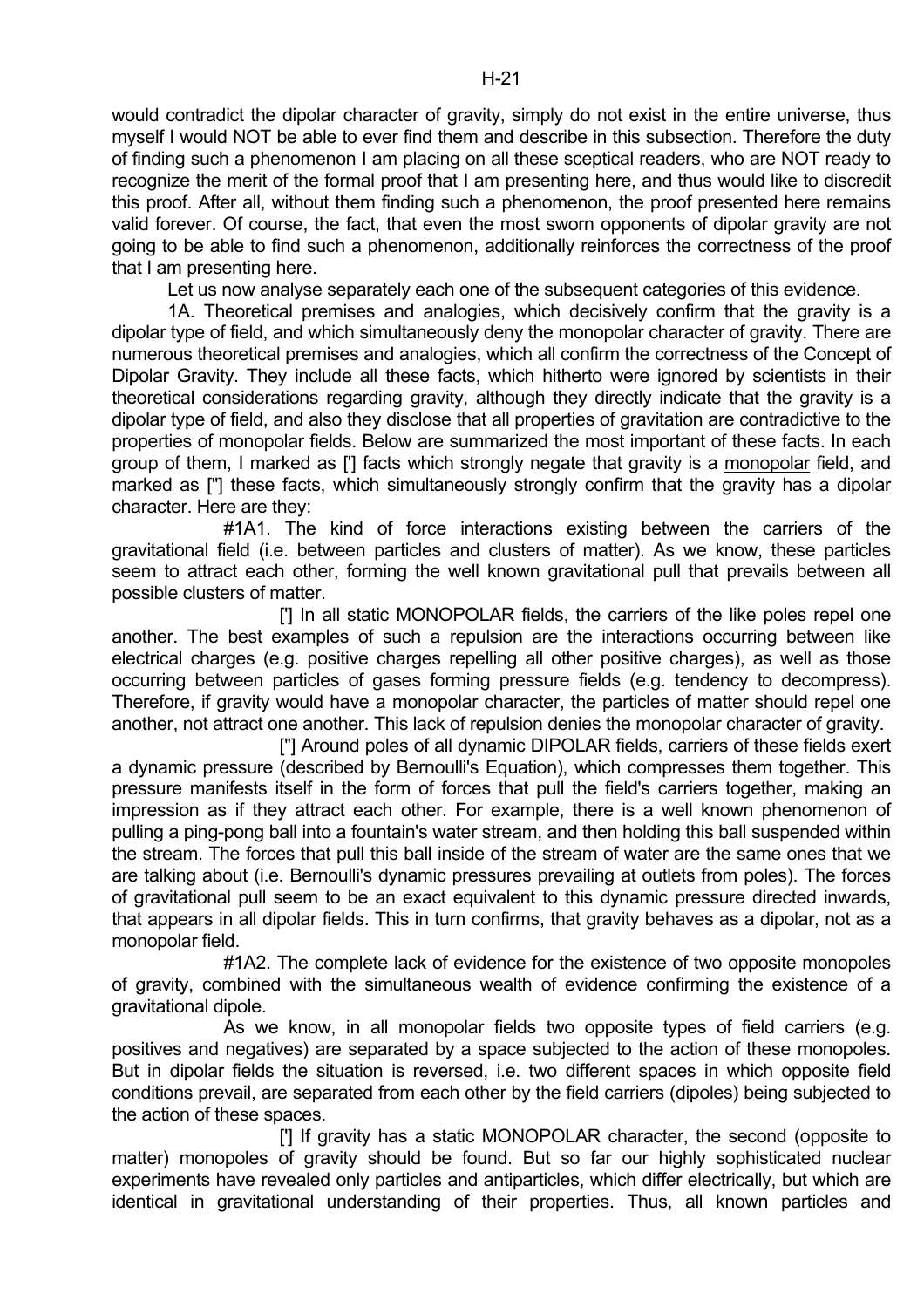antiparticles represent only two main electrical components of the same matter, and do not constitute opposite monopoles of gravity. Our sophisticated science consistently fails to find monopoles of gravity. This in turn, in connection with the proof presented here, means that gravitational monopoles simply do not exist.

 ["] In dynamic DIPOLAR gravity, the Universe would be composed of two separate spaces, or worlds, in which two opposite types of gravitational interactions would prevail (e.g. attraction in our world and repulsion in this other one). Therefore, the same laws and phenomena, but observed within each one of these two worlds, would also display drastic differences, depending on which side of the gravitational dipole they are manifested. As a matter of fact, we already know from physics examples of such dual behaviours. These are registered under the name "wave-particle duality of nature". One of the manifestations of this duality is the contemporary coexistence of the corpuscular and wave theories of light. As it is perfectly quoted in the book [1H1.1] by O.H. Blackwood and others: "General Physics", 4th edition, John Wiley & Sons, Inc., 1973 page 665, "Physicists have been jokingly accused of believing in light waves on Mondays, Wednesdays, and Fridays and in photons on Tuesdays, Thursdays, and Saturdays". {My own observation adds to this that "on Sundays in churches physicists display the complete negation of statements, which their own physics is making to-date".} One of the simplest, and at the same time the most satisfactory explanation of this duality, can be derived from the Concept of Dipolar Gravity. According to it, the consequences of the corpuscular and wave theories of light originate from the simultaneous distribution of light signals within the two different worlds. Depending in which of these two worlds light signals are observed by a given instrument, the corpuscular or wave aspect of light is manifested (i.e. in dipolar gravity light is a bit like a fast fish under a calm surface of transparent water - the onlookers from above can see both, the motion of the fish, and the motion of waves that this fish steers up on the surface). This again confirms that the action of the gravitational dipole is already registered in physics, which simultaneously was so-far unable to interpret correctly the observations that it gathered.

 #1A3. All attempts to detect the existence of two opposite monopolar worlds (i.e. our world and "antiworld") have failed, whereas there are already registered worlds from both sides of the gravitational dipole.

 ['] In static MONOPOLAR gravity the opposite world (called antiworld) is claimed to be repelled from our world, so according to present science it should be shifted into a remote corner of the Universe. (Note that this claim is completely wrong, because in reality all known unlike monopoles always attract one another.) Therefore, this world could be detected only in an astronomical manner. But almost two centuries of astronomical search has not revealed even a trace of the antiworld or antimatter from which it would be constituted. As it is stated on page 60 in the book [2H1.1], "Worlds - Antiworlds, Antimatter in Cosmology" (W.H. Freeman and Company, San Francisco and London), by Professor Hannes Alfven of the Royal Institute of Technology, Stockholm, Sweden - a widely recognized expert in antimatter, "There is no definite evidence for the existence of antimatter in the cosmos". This again denies the monopolar character of gravity.

 ["] If gravity has a dynamic DIPOLAR character, than the world from the other side of the gravitational dipole must occupy the parallel space to our world. In fact, a technique which reveals a parallel coexistence of the same object in two separate worlds, is already known. This technique is called "Kirlian photography". In this photography, some damaged objects display the so-called "ghost effect", means they still reveal parts, which in the physical world are separated from them (e.g. photographs of damaged leaves may show the outlines of the missing parts - see treatise [7/2]). Thus the photographic images from the counterworld are already recorded with the use of Kirlian cameras. This in turn provides further evidence that the behaviour of the Universe is governed by dipolar gravity.

#1A4. The lack of substance called "antimatter". In spite of countless attempts, so-far our science was unable to find for the old concept of monopolar gravity a substance called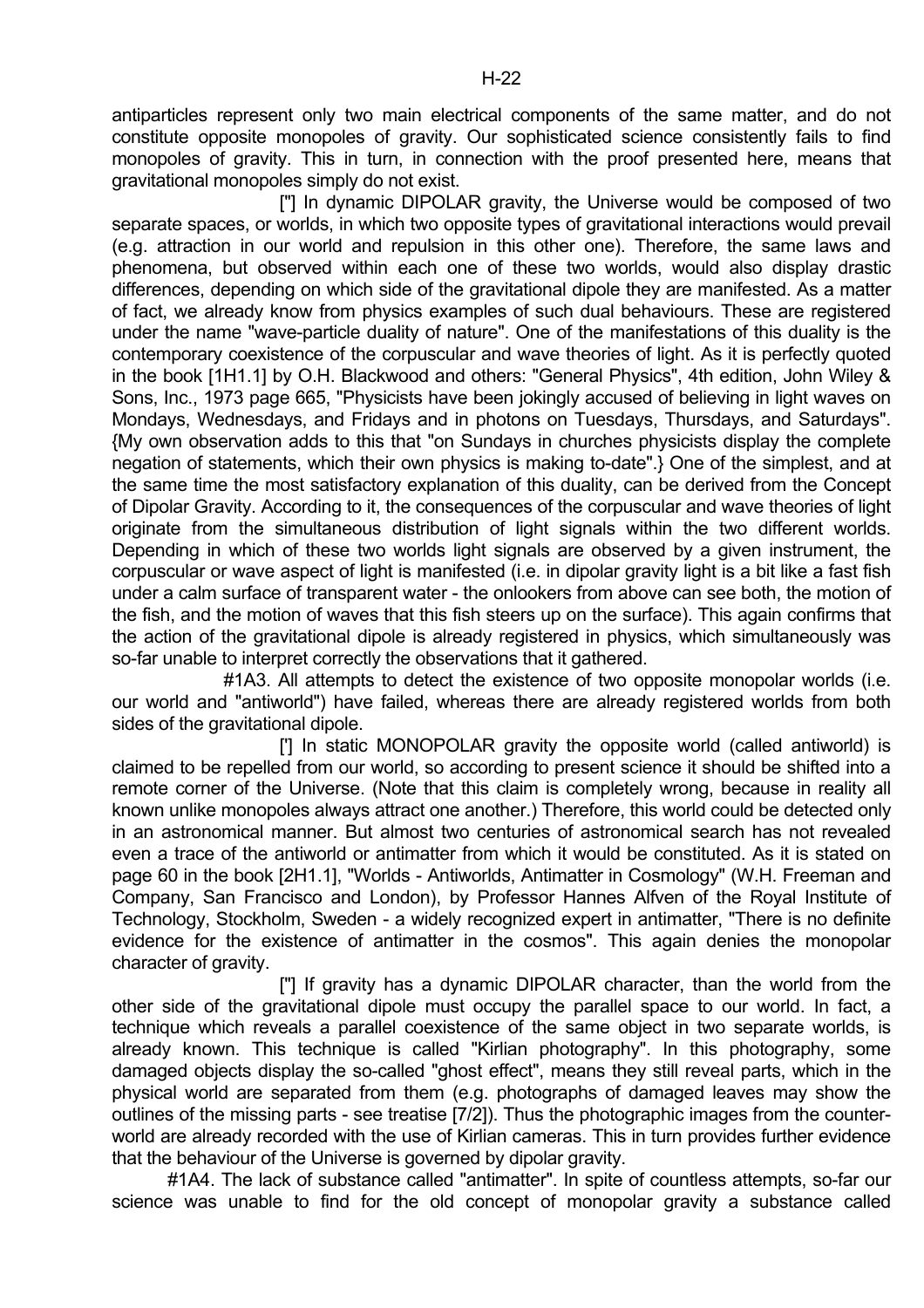"antimatter", which according to that old concept represent the anti-substance for matter. Simultaneously, the substance called "counter-matter", which according to the new Concept of Dipolar Gravity is prevailing in the counter-world, is continually detected and described by various researchers. Here is the summary of information about these two substances:

 ['] Attributes of antimatter, means the substance which in the old concept of MONOPOLAR gravity supposed to represent an anti-substance for matter, can be defined through the re-interpretation of carriers of the monopolar fields. According to this re-interpretation, antimatter supposed to be characterised by the following attributes: have negative mass, display inertia, react repulsively with itself, react attractively with ordinary matter (although many scientists groundlessly believe that it should act repulsively with matter, thus creating the so-called "antigravity"), form friction with particles of matter (although form no friction amongst particles of itself). In spite of countless searches, no such substance was ever found. Also no experimental evidence, or even slightest experimental premises, which would indicate that such a substance may exist, were ever discovered.

["] Attributes of counter-matter, means the substance, which according to the new Concept of DIPOLAR Gravity should prevail in the counter-world, and thus which represent a reversal for matter, also can be deducted through the extrapolation of properties of the dipolar fields. According to these deductions, counter-matter must display attributes, which are the exact reversal of attributes of matter. For example it should be characterised by: the lack of mass (i.e. it must be weightless), it cannot display any inertia (i.e. it must display a property called in this monograph "self-mobility", means a property, which is an exact opposite of material inertia from our world), during the displacement it must also show a phenomenon which is the reversal of viscosity (i.e. it must display the property, which can be described as being "hyper-slippery"), in the natural state it also must show intelligence, etc. If one revise various literature sources, just such a substance is constantly postulated, introduced, or discovered by several mutually unrelated disciplines. (Unfortunately, the existence of this substance is stubbornly ignored or denied by the institutional science based on the old concept of monopolar gravity.) For example in past it was called "ether", physicists call it "energy", or "vacuum", medical fraternity describes it as the "energy body", or "bio-field", biologists refer to it as to "bio-plasma", occultists refer to it as "aura", various schools of martial art call it "chi", "reiki", "prime energy", "life energy", etc. More about these various names is explained in items #1H2 to #4H2 in subsection H2. What all these findings are indicating is, that under various names, counter-matter is already known to us for a very long time.

 #1A5. The friction between particles of matter. As it is known from monopolar and dipolar field, elementary carriers of these two opposite fields always display two opposite behaviours relating to friction.

['] All static MONOPOLAR fields show no friction between particles of like carriers of these fields, which (the friction) would result from the field itself, independently to what pole of the field these carriers belong. For example, both types of electrical charges repel each other. Similarly particles of gas forming pressure repel each other. But particles of matter crate friction between themselves, thus behave contradictive to attributes of monopolar fields.

 ["] In dynamic DIPOLAR fields, only at the inlet "I" of the field carriers of this field create friction that results from the field itself, while at the outlet "O" pole carriers of the field create no friction. For example, such a friction is displayed at the inlets to vacuum cleaners (this is why vacuum cleaners is able to produce a suction), and at the inlets to fountains, while at outlets from these fields, the carriers simply disperse without any friction. Thus, out of all possible cases of behaviour of field carriers, matter displays friction, which is a phenomenon that is very unique to inlets in dynamic dipolar fields. This again confirms that gravity has a dipolar character.

 1B. Natural phenomena, the course of which coincides with the dipolar gravity, but contradicts the monopolar gravity. There is a lot of these, and the explanations of the most evidential of these are provided in subsection H5.3. In order to list here at least some of such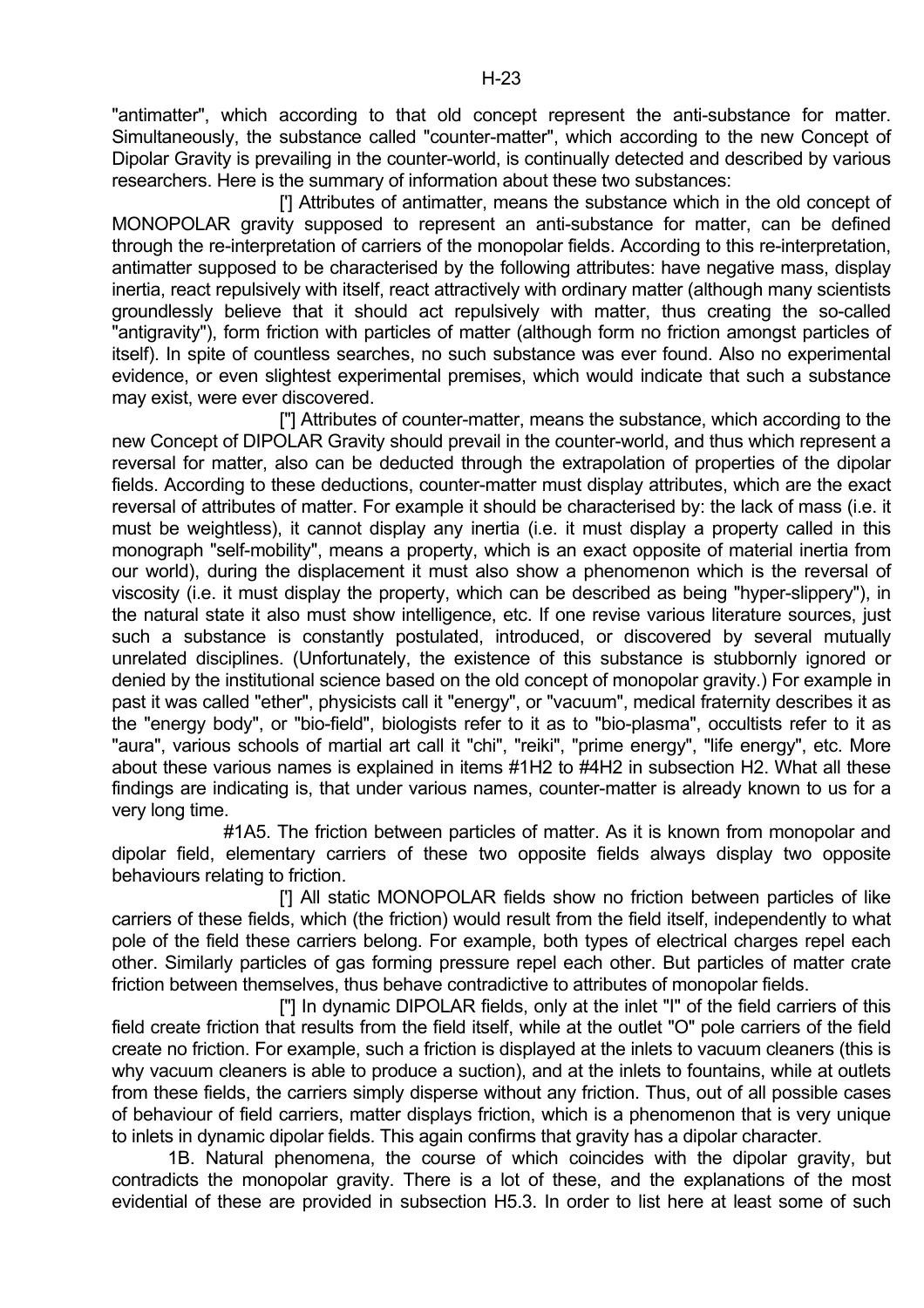phenomena, they for example include amongst others:

 #1B1. The "wave-particle duality of nature", which was described in the item #1A2["] above. It belongs to the known for a long time category of phenomena, which confirm the dipolar character of gravity and contradict the monopolar character of this field.

 #1B2. The circulation of the counter-matter along the force lines of the Earth's magnetic field. This circulation causes the well known effect of the northern lights looking as if they fall from the sky to Earth, and southern lights looking as they raise from the ground to sky (see subsection H5.3).

 #1B3. Swirls on the water. These swirls in the northern hemisphere in a natural manner are initiated in the clockwise direction, while in the southern hemisphere they naturally are initiated counter-clockwise. As it is explained in subsection H5.3, these opposite directions of initiating the whirl pools of water results from the resistance, that the motionless counter-matter exerts on the liquid which follows the rotational motion of Earth.

 1C. Experiments, which directly confirm the dipolar character of gravity. There are literally countless experiments, which already were completed, and which consistently are confirming the dipolar character of the gravity field, although the meaning and merit of which the human science would not recognize so-far. Let us name here some of this experiments.

 #1C1. The "ghost effect" in Kirlian cameras. The most well-known of these experiments is the "Kirlian Photography" mentioned earlier, and described in more details in treatise [7/2]. It allows us to actually see images from the counter-world. For example the most famous such experiments is the one named "a ghost leaf". It depends on the cutting a leaf in half, and putting on the Kirlian camera only a half of the leaf, while the camera actually still shows the whole leaf, thus revealing the "ghost" of the leaf, which resides in the counter-world. In a similar manner such a camera shows images of an amputated finger.

 #1C2. The so-called "extraction glow". Another example of such experiment, which confirms the dipolar character of gravity, is the photography of the "extraction glow". This glow is described in subsections H6.1 and H1.2 and presented in photographs from Figures H1 to H3.

 #1C3. Michelson-Morley experiment of 1887. A best example of such an old experiment, which conclusively confirmed the correctness of the Concept of Dipolar Gravity, is the famous Michelson-Morley experiment of 1887, described in subsection H2.

 Also various other old experiments can be classified to the same category of the experimental evidence, which consistently confirms the correctness of the dipolar gravity, and simultaneously denies the correctness of the old monopolar gravity.

 1D. The models of the operation of our universe, which are developed on the basis of the Concept of Dipolar Gravity, and which exactly coincide with the empirical findings regarding the actual operation of this universe. Until the time of writing this monograph, on the Concept of Dipolar Gravity numerous models of operation of our universe were already based. These models are disseminated in my publications. Almost every single one of them already proved itself to work in practice. Therefore, their actual correctness and correspondence to reality confirms the correctness of the Concept of Dipolar Gravity on which they all are based. Here are some of them:

 #1D1. The model of morality of the universe, expressed in the form of the philosophy of totalizm. Probably it is the most comprehensive of all these models based on the dipolar gravity. After all, it embraces a whole array of important componential models - see the description of philosophy of totalizm provided in chapters JA, JB, and JC of this monograph. Examples of such componential models of totalizm include, amongst others: moral field, moral polarity, moral laws, moral energy, karma, similarities between moral phenomena and phenomena of classical mechanics (these similarities are the basis for the formulation of so-called "totaliztic mechanics" described in chapter JE), and many more.

 #1D2. Models that describe the operation of human organism. Examples of componential models from this group include: model of the brain as an input-output device (see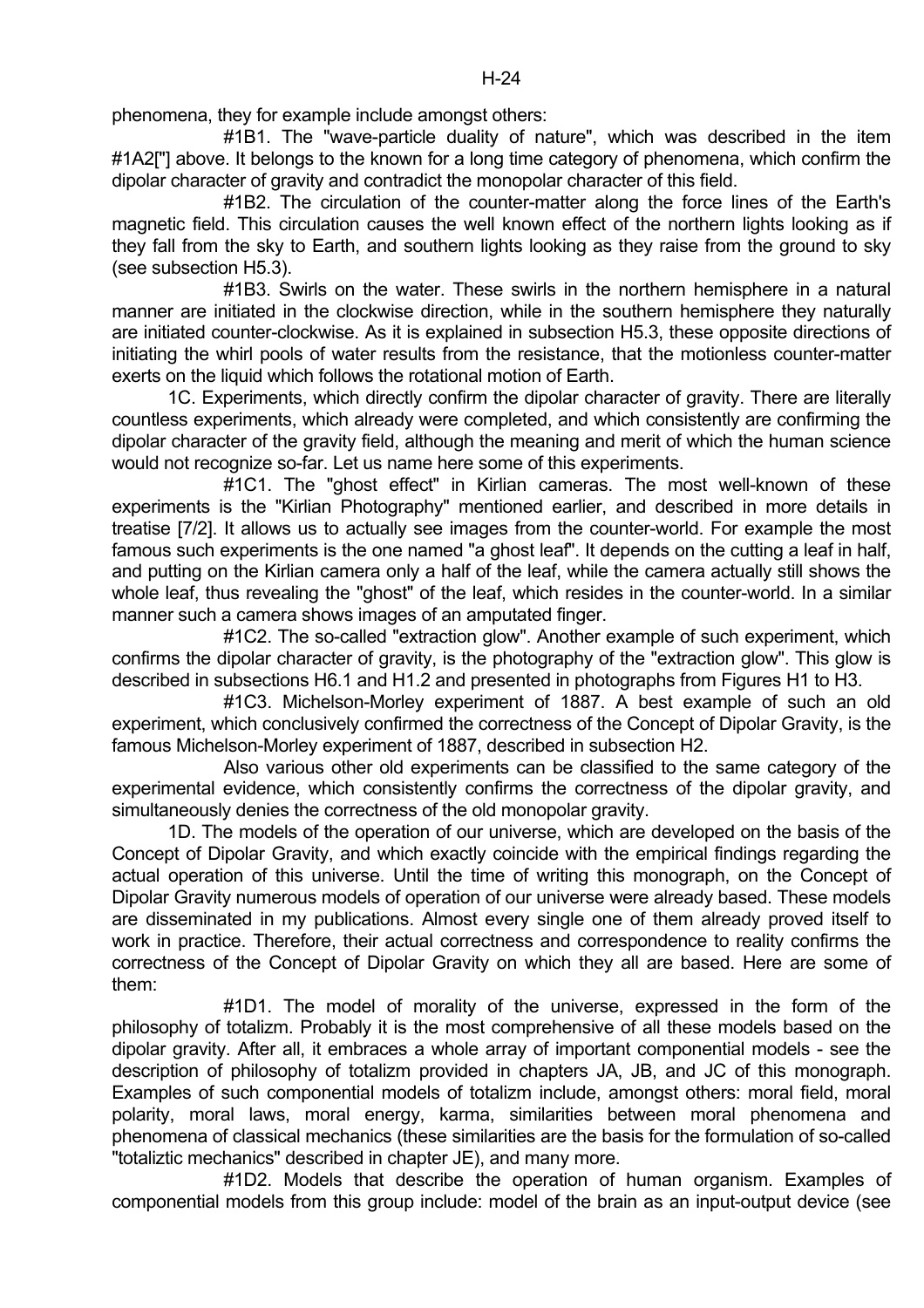subsection I5.4), model of the operation of human feelings described in subsection I5.5, model of operation of acupuncture described in subsection I5.6, explanation for the mechanism of nirvana, and many more.

 #1D3. Models which describe physical phenomena. Examples of componential models include here: the explanation of magnetic field and electric field (see subsections H5.1 and H5.2), the explanation of mechanism of telekinesis (see subsection H6.1) and permanent telekinetising of matter, or the explanation of telepathy (see subsection H7.1).

 Of course, examples of evidence which are used in the above formal proof do not exhaust all the evidence, which confirms the dipolar character of gravity, and which simultaneously denies the old monopolar understanding of this field that is still stubbornly adhered by our scientists. Further examples of this evidence may be found in various other areas and disciplines, such as religion, parapsychology, medicine, ornithology, etc.

 In all verifications that I carried out, and that every other investigator can repeat, the logical principle "everything proves, nothing denies" consistently, decisively, and undeniably proves itself valid when it relates to the dipolar character of the gravity field. Therefore the process of formal proving that is presented here entitles us to draw the final conclusion that "the dipolar character of the gravity field is herewith proven formally".

 The fact of this formal proving of the dipolar character of gravity introduces many practical consequences. One of such consequences is the power of applying this proof as a simultaneous formal proof for a whole number of other facts that directly result from the dipolar gravity. In order to realize the most important of these consequences, the proof for the dipolar character of gravity is simultaneously representing formal proofs that:

1. The counter-world does exist.

2. The universe is composed out of at least two separate worlds having a physical nature.

 3. The descriptions and models of the operation of the universe, which are developed by the Concept of Dipolar Gravity, are based on very sound foundations, and thus they represent currently the most correct knowledge in this area, that is available on Earth.

 4. Everything that is present in the counter-world, must be subjected to laws, which are opposite to laws from our world, and must also carry the attributes which are opposite to attributes from our world.

 Descriptions of the Concept of Dipolar Gravity have already been disseminated for over 15 years (i.e. since 1985 until the time of writing this monograph in 2002), and were presented to numerous experts in gravity, physics, mechanics, and related disciplines. But so far no scientist was able to find any error in this concept, nor disprove any conclusion that results from this concept regarding the gravity field. This trial of time was withstand by the concept discussed here, in spite that all results of my research are constantly being attacked. After all, if there is any possibility to find an error in my deductions, immediately someone out of numerous adversaries of my theories makes a point from it. This practically means that the proof for the dipolar character of gravity discussed in this chapter is valid and remains all time in force. Thus everyone has now a duty to take it under consideration in his/her everyday life, and also in research and statements. People who are stubbornly refusing to acknowledge this proof, are simply demonstrating that they refuse to accept the truth about dipolar gravity.

## H1.1.2. Proof via the method of exclusion

 The dipolar character of the gravity field can also be conclusively proven in many other ways, even with the use of the same evidence. In order to indicate here an example of another method of proving the same, it could be proven by a simple method of exclusion. In case of using such a method, the formal proving that "gravity has a dipolar character" is composed of the following logical steps: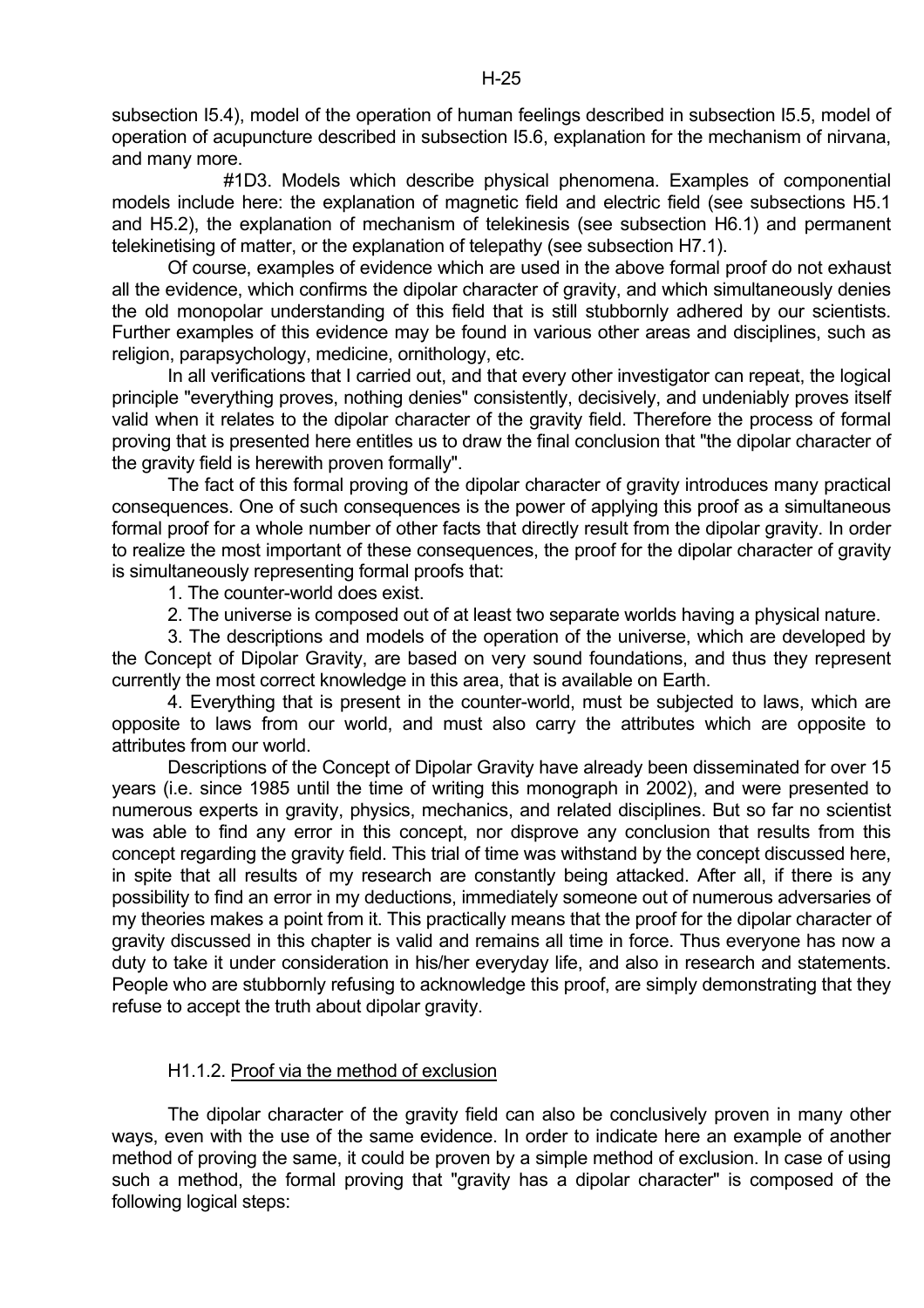(a) Indicating that both concepts of gravity are contradictive to each other, thus they mutually exclude each other. In turn having such character, only one of them can be correct (the other one must be faulty). The indicating of this fact is very simple, because in order to be show this, it is sufficient to refer to our present knowledge of physics. Physics informs, that a given field can be qualified to only one of two existing categories of fields, i.e. it can be either a static monopolar, or a dynamic dipolar. According to physics, there is no a field in the entire universe, which would belong simultaneously to both of these categories, or to not belong to any of them.

 (b) Determining that the entire body of evidence in the existence, consistently confirms that the previous monopolar understanding of gravity is entirely wrong and that it leads to incorrect interpretation of reality. The evidence that is used for this purpose, can be exactly the same as that used in the previous method of proving from subsection H1.1.1, or as that collected into chapter G.

 (c) Concluding the process of exclusion. Because all the existing evidence proves that the old monopolar understanding of the gravitational field is entirely wrong and it leads to a misinterpretation of reality, this practically means that by the process of exclusion the correct one is proven to be the new Concept of Dipolar Gravity. This conclusion is confirmed by the entire body of evidence in existence, and by all logical deductions.

 Therefore, independently from the principle of proving the correctness of dipolar gravity that is presented in previous subsection, also a process of ordinary exclusion proves exactly the same. The interesting aspect of this exclusion method applied to gravity is, that it can be accomplished with exactly the same evidence, as that one presented in the previous subsection.

## H1.1.3. Proof via the method of matching attributes

 It is an obvious fact, that the universe that is ruled by the Concept of Dipolar Gravity, must be characterised by the unique structure and operation, which must drastically differ from the structure and operation of the universe that is ruled e.g. by the monopolar gravity. In turn this fact allows us to prove in several further ways, that the gravity has a dipolar character. The next such a manner of formal proving of the dipolar character of gravity, that is going to be presented here, is the use of method of "comparing of attributes". With the assistance of this method, in subsection P2 of this monograph and in subsection J2 of an old monograph [1e], it was formally proven that "UFOs do exist and they are the Magnocraft that are already completed by some other civilisation".

 The completion of the formal proof with the method of comparing attributes, can be accomplished relatively easy. It requires that we previously define at least 12 theoretical attributes, that are going to be unique for the universe, if it is governed by the dipolar gravity. These attributes must be so selected, that theoretically speaking, they could not appear in the universe which is governed by the monopolar gravity, but they must appear in the universe that is governed by the dipolar gravity. Fortunately for the proof discussed here, such attributes are already postulated by structure and principles of operation of the intelligent universe, which are revealed by the new Concept of Dipolar Gravity. The majority of such attributes are already well described in this monograph. For example they include, amongst others:

 (1) The existence of the counter-world (see subsections I8.2 and H1.1.1 of this monograph).

 (2) The existence of counter-matter (see subsections H2, H1.2 and H7.1 of this monograph).

 (3) The display of the intelligence by counter-matter in its natural state, thus also the existence of ESP, animal instinct, etc. (see subsections I7, and I5.4 of this monograph).

 (4) The action of the counter-world as a single huge natural computer, called the "universal computer" (see subsections I3.1 and I3 of this monograph).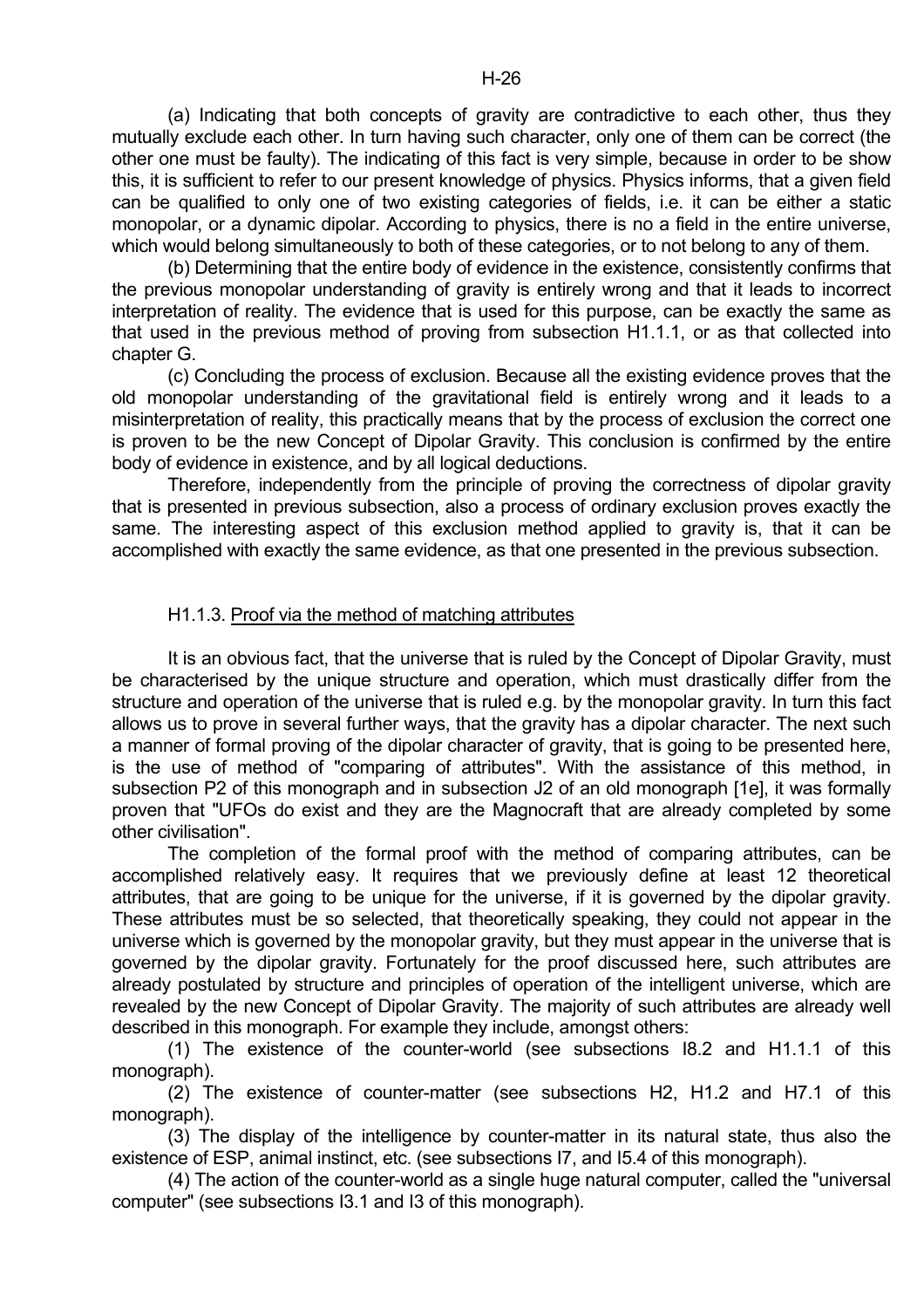(5) The existence of moral field and moral polarity (see subsections JB3.2, I4.2, JA4 and JA1 of this monograph).

 (6) The existence and the operation of moral laws (see subsections JA1, JB3.4 and I4.1.1 of this monograph).

 (7) The existence and operation of every object - including people, simultaneously in two worlds of the physical nature, and in an additional third world of the virtual nature (see subsections I5 and H6.1 of this monograph).

 (8) The dual character of manifestations of all phenomena, which simultaneously occur in both worlds of the physical nature (see subsections H5.2 and H1.1.1 of this monograph).

 (9) The existence of supernatural phenomena, spiritual phenomena, registers (souls), counter-bodies (spirits), etc. (see subsections I7, I5.7 and I5 of this monograph).

 (10) The existence of moral energy and the ability of this energy to converse with physical energy (see subsections JB3.3, JF3, I4.3, I5.5 and JE3.7 of this monograph).

 (11) The existence of telekinetic motion, psychokinesis, extraction glow, permanent telekinetising, etc. (see subsections H6.1, H6.2 and H7.1 of this monograph).

 (12) The existence of telepathic waves, telepathy, radiesthesia, possibility of the completion of telepathic devices, etc. (see subsections H7.1, H7.2, and I7 of this monograph).

 Of course, the attributes that are unique to the universe governed by the dipolar gravity, do not finish on the above examples of 12 attributes listed above. (For example, many further attributes are already discussed in this monograph, but are not on the list above. To mention some of them, they include: the existence of the universal intellect - formally proven in subsection I3.3; the existence of reincarnation, magics, hypnosis, dreams, nirvana; possibility to alter the elapse of time, building of time vehicles, and several others.) Therefore, for the purpose of constructing a formal proof with the method of comparing attributes, any other set of such attributes can also be used.

 After we have such theoretical attributes, which are unique to the universe that is governed by the dipolar gravity, the only remaining part that is required to accomplish the formal proof discussed here with the method of comparing attributes, is to provide an empirical evidence that documents, that each single of these theoretical attributes is actually manifested in reality that surrounds us. This evidence is already provided in subsequent subsections of this monograph. Therefore, I do not see a need to unnecessary build up the volume of this monograph any repeating it here. Thus, I propose that in order to exercise their logic, readers find out and indicate in subsequent subsections of this monograph, the necessary empirical evidence, which supports the proof discussed here. After all, this evidence unambiguously proves, that each single attribute theoretically deduced for the universe governed by the universal intellect, is in fact demonstrated empirically by reality that surrounds us. In turn this existence, and the fact that we actually can indicate phenomena which represent the demonstrations of these 12 attributes listed before, represent the third formal proof for the dipolar character of gravity field, completed with the use of scientific methodology of "comparing attributes" (this method in more details is described in subsection P2 of this monograph, and in in subsection J2 of the old English monograph [1e]).

 The conclusive proof that "gravity has a dipolar character", which was accomplished in three subsections above with the use of three different methods, is unambiguously indicating, that the old concept of monopolar gravity should be withdrawn from the use as fast as possible. In the common interest of all of us is possibly fastest repair of the errors that was committed in past, and the replacement of this old, misleading for everyone monopolar view of gravity, by a more correct one - which is based on the new Concept of Dipolar Gravity.

#### H1.2. Experimental confirmations of the existence of the counter-world

 $\star \star \star$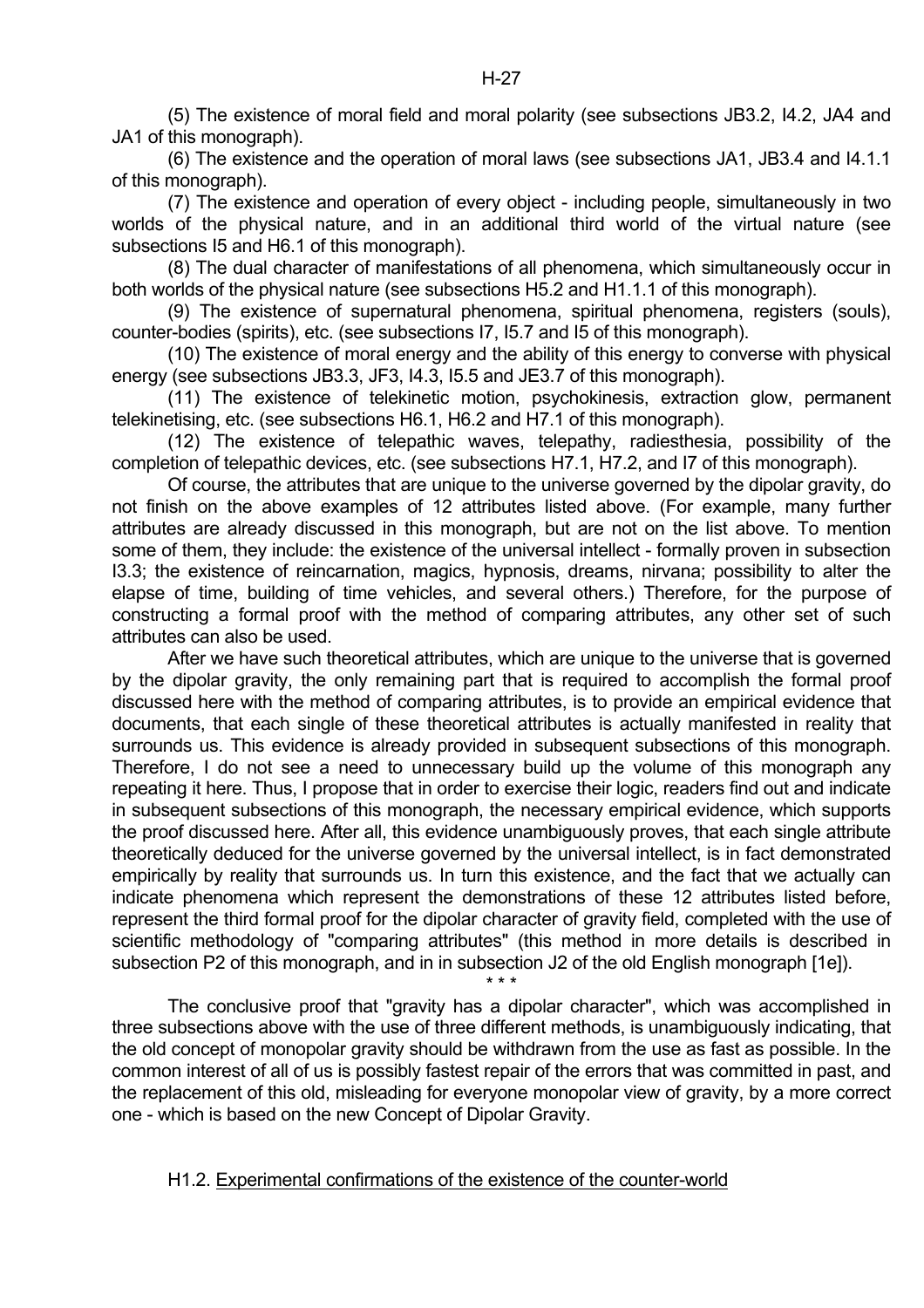The logical deductions, evidence, and formal proofs, which are presented in this monograph, especially in subsections H1.1 and I3.3, should suffice even for the most hard-core sceptics to remove their doubts that the counter-world does exists and that the new Concept of Dipolar Gravity is correct. If all these supporting data are insufficient for someone, this only means that a given person belongs to a category of people, who in spite of all facts are still going to believe that Earth is flat. However, for the scientific exactitude I still would like to indicate in this subsection further objective experiments and evidence, which every "sceptic" person can complete, and which allow him/her to experience for himself/herself that the counter-world in fact does exist, and that this existence of the counter-world can be confirmed experimentally. These additional experiments I am listing here not to convince these so-called "sceptics" with parasitic philosophy (as I already experienced many times, parasites cannot be convinced by logical deductions or by evidence), but to provide additional ammunition for those who battle with human ignorance. From a vast number of properties of the counter-world which could be used for such experiments, only these are considered here, which can be detected by every person, including people having no previous interest in this kind of phenomena.

 As this is more comprehensively explained in subsection H1.1, the correctness of the new Concept of Dipolar Gravity, and the fact of the existence of the counter-world which stems from this concept, are already confirmed with a huge experimental evidence. This evidence can be classified into two categories, namely:

 (1) Results of the commonly known experiments of physics, which are confirming the existence of the counter-world, only that so-far they were interpreted in a wrong manner, or completely had no satisfactory explanation.

 (2) Results of completely new experiments designed from clues that originate from the new Concept of Dipolar Gravity, and thus producing results that coincide with this concept.

 Below both categories of these experiments are discussed, starting from ones that are already commonly known.

 Re. (1). So far a significant number of commonly known experiments was already identified, the results of which directly confirm the correctness of the new Concept of Dipolar Gravity and the existence of counter-world. Independently from Kirlian photography and wave/particle nature of light discussed in subsection H1.1, to this group belong also, amongst others:

 A. Numerous phenomena from physics of elementary particles. An example of one of the more spectacular out of them, is the so-called "tunnel effect". In this effect an elementary particle disappears from one energy level, in order to appear on another such level in a manner that contradicts the known laws of motion. Our science was forced to accept this effect empirically, even that on the basis of the old concept of monopolar gravity it was impossible to explain it rationally. But in the new Concept of Dipolar Gravity the tunnel effect is simply an outcome of the Telekinetic Effect that occurs also on a micro-scale.

 B. Anomalies of gyroscope. On the basis of our knowledge to-date, these anomalies was possible to describe only in the category of their effects, not in the category of mechanisms of action. But the Telekinetic Effect allows the rational explanation of the mechanism behind such anomalous behaviour of gyroscopes.

 Re. (2). Independently from the above experiments known already for a long time, I designed myself several further ones, which directly confirm the existence of the counter-world. The most simple, objective, and fully repetitive experiments proving the existence of the counter-world, can be based on the Postulate of Interchanging Thermal Energy, described in subsection H6.1.3. It is well known from physics, that every work completed in the physical world must obey the Conservation of Energy Principle (i.e. the completion of physical work must always involve the consumption of energy). But the new Concept of Dipolar Gravity states, that affecting the matter through introducing some telekinetic changes into configurations from the counter-world, does not consume any energy in its physical understanding (see the "telekinetic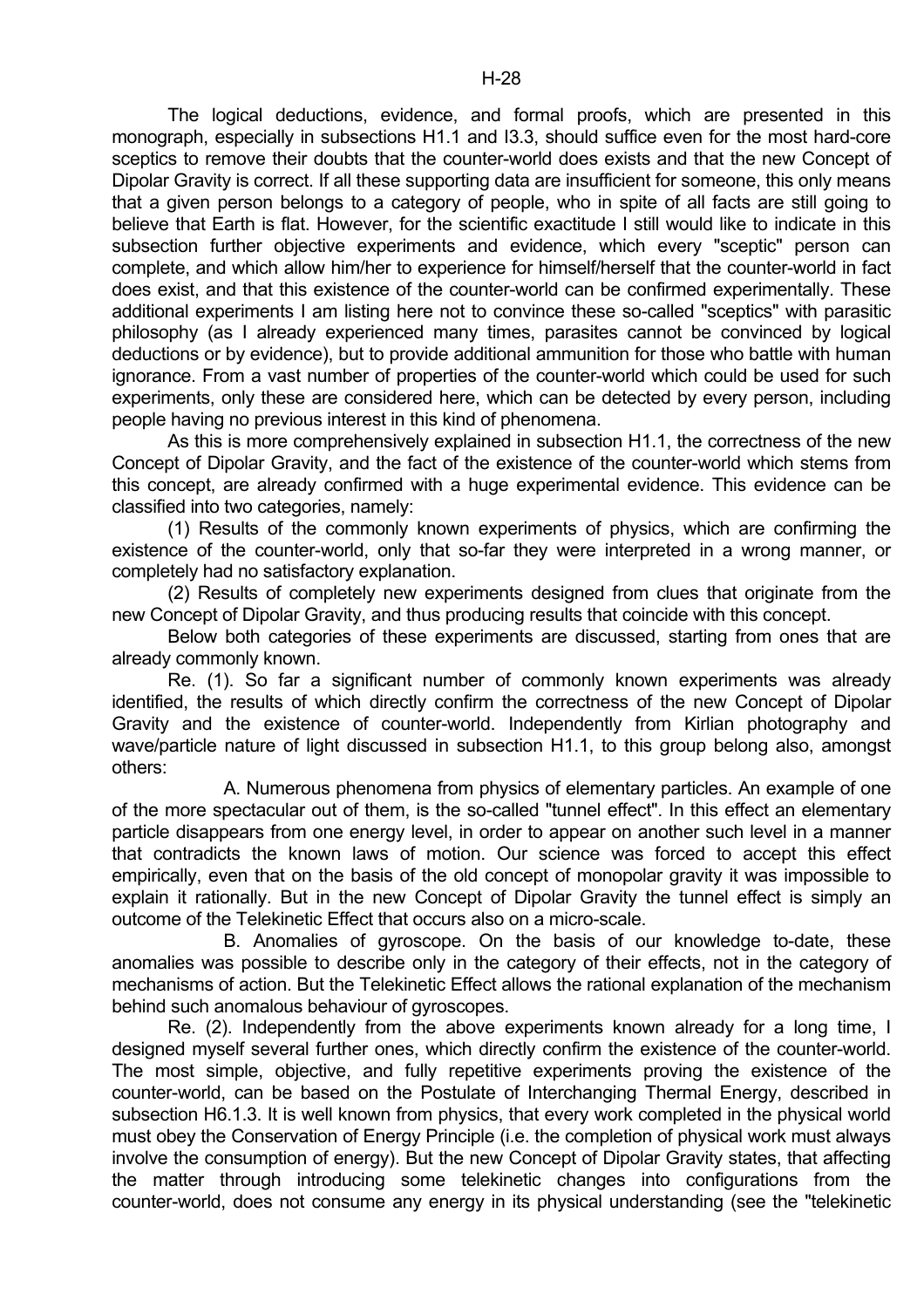motion" described in subsection H6.1). This means that the energy requirement for such telekinetic work, must be somehow satisfied through the energy exchange with the environment. Therefore, every telekinetic work must cause the conversion of thermal energy occurring along the paths of the affected objects. Such a conversion in turn must result in two physical effects detectable for our contemporary instruments, i.e. (1) a temperature change, and (2) an "extraction glow" or a "dispersion glow". Some experiments involving these two effects are discussed in subsection H1.2. Below their most simple and popular versions are presented.

 The only form of energy which is available everywhere, and which therefore will be the subject of telekinetic conversion, is thermal energy. Thermal energy can be extracted or yielded according to the type of telekinetic action that converse it. As a result, the temperature of the affected area must drop, or rise. There are 2 types of telekinetic actions. These are called here: (1) telekinetic work, and (2) telekinetic release. Telekinetic work depends on shifting objects against any natural force such as gravity (i.e. an object is lifted), elasticity (i.e. an object is bent), buoyancy (i.e. an object sinks), friction, etc. Therefore telekinetic work consumes energy, which must be extracted from the environment. This kind of action causes the temperature of the environment to drop. Telekinetic release depends on moving objects in line with a force (i.e. an object is put down, expands, etc.). Telekinetic release produces a thermal energy which therefore raises the environmental temperature. There are also examples of telekinetic actions (usually a cyclic nature which comprises both: work and release) whose total effect is neutral, so they not affect the temperature at all. Examples of such neutral works are: the swinging of a suspended object, bending and then straightening a V-shaped divining rod, an idle running of a telekinetic motor (the consumption of heat resulting from the completion of a telekinetic work is compensated in such a motor by the production of heat resulting from the friction), etc.

 It should be stressed that if telekinetic phenomena operate according to the Concept of Dipolar Gravity, than the conversion of thermal energy described above must occur. On the other hand no different explanation for phenomena of telekinesis provides a theoretical base for this heat conversion. Therefore the experimental confirmation, that such conversion of heat in fact appears, represent a further experimental proof for the existence of the counter-world. To complete this type of experiments, a significant telekinetic work should be done within a small, thermally insulated space. Thus the temperature change could be measured and the obeying of the Conservation of Energy Principle could be checked. Let us hope that these of the readers who still have some doubts about theories presented in this monograph, are able to complete such an experiment and experience in person the astonishing results.

In order to give here some idea as to how should look like this new type of experiments, which prove the correctness of the Concept of Dipolar Gravity, let us briefly review their general course. As it turns out, experiments which confirm the existence of the counter-world via the appearance of the extraction glow or via the decrease of the environmental temperature, must be carried out in two stages. The first stage depends on finding a source of a significant telekinetic work that can be completed at any wish. Such a source can be e.g. a person, who is able to complete a biological telekinesis. For example, it could be someone who is able to telekinetically lift upwards heavy furniture (e.g. wardrobes), like Miss Joanna Gajewska of Sosnowiec (Poland), or e.g. cause some objects to move from one place to other like it does Mrs. Jan Searle of Ross (West Coast, South Island, New Zealand). The second stage of these experiments, which is to occur after a telekinetic work is released, depends on the registration of thermal consequences of the completion of this telekinetic work. These consequences can include either the change of temperature, or the appearance of the extraction/dispersion glow. Thus, to find such an experiment conclusive, it is sufficient to either just subjectively experience the rapid temperature drop that occurs in the room during any significant telekinetic work, or to measure this drop with some sensitive instruments. Even if the temperature is not measured, for a significant telekinetic work being done, all eye witnesses present in the room should notice a significant temperature drop, which in cases of moving e.g. heavy furniture, reaches almost freezing level.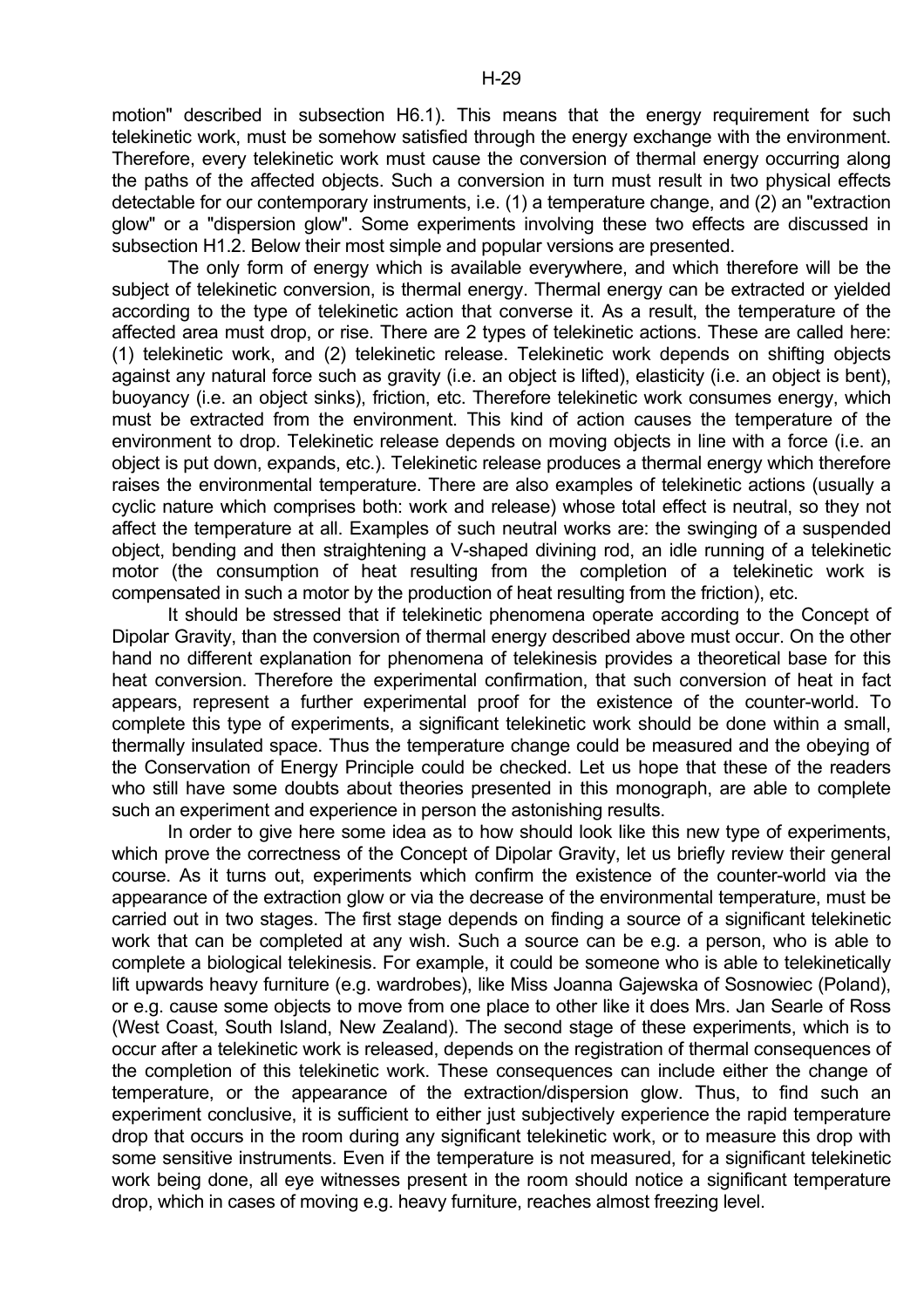Many investigators claim, that laboratory research on telekinetic work is impossible to complete, because of the lack of access to a telekinetic motion that can be repeated. But these investigators understand by telekinetic motion only a narrow class of the spectacular phenomena which is called "telekinesis", and in which objects are dislocated without being touched. As it is known, this class of phenomena is extremely rare, and its reconstruction in laboratory conditions is very difficult. The to date misunderstanding of the action of the Telekinetic Effect has caused these investigators to ignore a large body of another phenomena, the mechanism of which also obeys the principles of telekinetic motion, but which is commonly referred to by different terminology. These another phenomena can be used successfully for the completion of experiments discussed here. In order to illustrate the wide availability of telekinetic work through the utilization of these other phenomena that obey principles of telekinetic motion, even if they are called differently, some more popular sources of the biological version of telekinetic work are listed below.

 1. V-shaped divining rods. These are bend telekinetically when searching for water. It should be mentioned here, that the operation of divining rods can be based on two different principles, i.e. involuntary (physical) motion, and telekinetic motion. Only the second one out of these principles can be used in experiments discussed here. Therefore it is vital for an investigator to be able to distinguish between them. The rods that utilize only physical motion, are prepared as resilient rods loosely inserted inside rotary handles and held in a state of unstable equilibrium during searches. After finding water these rods are physically thrown out of balance as the result of involuntary movement of the dowser's hands. The second type of rods, the operation of which utilizes the Telekinetic Effect produced by the dowser's mind, are usually prepared as flat forks. Frequently old clock springs, whale bones, or fork branches are used for this purpose. During the search they are held firmly in the diviner's hands and visibly bend downwards (female dowsers usually bend them upwards) after water is detected. People who use this second type of rod possess a well developed telekinetic capability. Usually they are also able to telekinetically move other objects such as the needle of a compass, the pointer of an amperometer, etc. After appropriate training they should even be able to shift small material objects along plain surfaces.

 2. All paranormal phenomena involving motion, such as levitation, psychokinesis (telekinesis), bending spoons with power of the mind, poltergeists, supernatural apparitions, ghosts, etc.

 3. The paranormal activities of hypnotized people (e.g. the stiff horizontal suspension on a single support), or people in a state of deep meditation, religious trance, euphoria, etc.

 4. Healing. The majority of effective healing activities involve telekinetic (psychokinetic) work conducted by the healer on parts of the patient's body. The work completed during such healing sessions must also satisfy the postulate of spontaneous heat exchange between the objects affected telekinetically and the environment. Therefore this work is able to be recorded with the same methods and devices, as that completed during any other telekinetic motion.

 It is worth stressing here that the methods of recording and measurement of telekinetic works which are described in this monograph, also make possible the simple measuring of the efficiency of a healer through the determination of the capacity of his/her thermal output. This in turn allows us to distinguish easily between those people who have real healing capabilities, and those who only declare they have such capabilities. Therefore, one of the effects of the theory described in this monograph is that it can open the way for verification with instruments of the efficiency of healers. Thus it can lead to future licensing of healing practitioners, and even establishing some kind of registration, categorization, and certification.

 5. Selected demonstrations by some professional magicians (especially of Gypsy or Indian origin). There are magicians who have mastered the ability to cause telekinetic motion on demand, and can use this ability during the performance of some very spectacular shows. Frequently they demonstrate the non-destructive penetration of the human body by sharp objects, similar to that done by some healers during bloodless surgery (e.g. drawing nails through hands,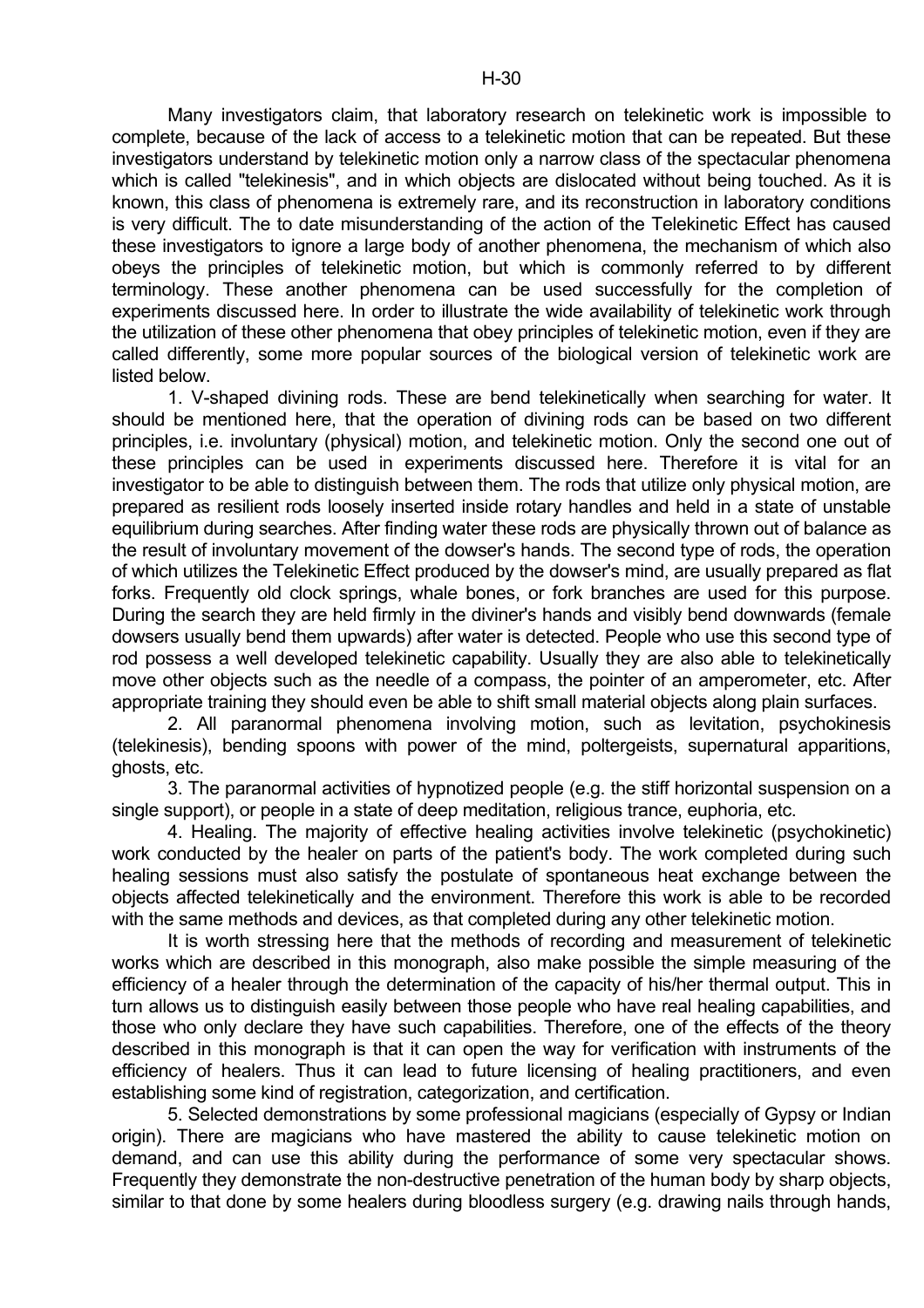pushing knives through corpses, etc.), or the penetration of one physical object by other objects. But there are also magicians who can demonstrate levitation, shifting objects without touching them, changing the properties of objects (e.g. the stiffening and raising of ropes), etc.

 The majority of the sources of biological telekinetic motion listed above are able to produce the Telekinetic Effect on request. Therefore, these biological sources can repeat the supply of such motion frequently enough to be used for experiments conducted under laboratory conditions.

 Independently of the biological sources of telekinetic work, there are also available sources of the technological version of this work. The most accessible of such sources are:

 6. Telekinetic power-stations mentioned in subsection K1, and more comprehensively described in treatise [7/2] and monograph [6/2]. The main components of these power-stations (e.g. spinning magnetic discs with brushes collecting current from them) can provide a significant amount of telekinetic work. Popularly these power-stations are called also magnetic generators of free mechanical energy, or "free energy devices" - see subsections K2 and H6.2. They provide a telekinetic motion without any external energy supply. If such a device is available, it can be used for registering the extraction glow.

 7. Vehicles of extraterrestrial civilizations (UFO), which secretly operate on Earth in the state of telekinetic flickering - see chapter U, as well as Telekinetic Personal Propulsion used by members of these civilizations - see subsection T1.

 Therefore, where such devices are repetitively accessible, it is possible to utilise them to confirm the existence of the counter-world.

 The first group of experiments that confirm the existence of the counter-world depends on the creation of a telekinetic motion, and on a subsequent recording of extraction glow. I actually completed several such experiments. To complete them, I started from finding several people capable of biological telekinesis, and then I photographed objects moved by them telekinetically. In the majority of cases my photographs actually recorded the presence of the extraction glow. But because of the rather insignificant telekinetic work completed by these people, the results that I obtained were not spectacular enough to be presented in this monograph. Fortunately, in various publications on topics that involve the sources of telekinetic motion listed above, numerous photographs - taken by other experimenters - are presented. Many of them register the extraction glow of a much more spectacular intensity than I did. An example of these, which is very representative of the wealth of photographic evidence already published that shows the extraction glow, is presented in Figure H1. It shows a powerful extraction glow emitted by a Vshaped divining rod. The same extraction glow appears also when someone moves telekinetically heavy furniture, such as tables shown in photographs from Figures H2 and H3.

In cases of extremely intensive action of the Telekinetic Effect, the extraction glow is so strong, that it can be seen by the naked eye. A Polish healer, Wojciech Godziszewski (ul. Szczecinska 2 C, 72-003 Dobra Szczecinska, Poland), during his healing sessions sometimes induces such a glow clearly visible upon the subject's temple. Another example of such a case is described on page 32 of the book [2H3] by David St. Clair, "Psychic Healers" (Bantam Books, NY, 1979, ISBN 0-553-02056-0). The relevant quotation is presented in item #2H3 from subsection H3 of this monograph.

 The second new experiment that I designed in order to document the existence of the counter-world, is the recording of a temperature drop caused when telekinetic work is carried out. In order for the experiment to be successful, this work should not have a cyclical nature. For example, it cannot be the repetitive bending and releasing of a V-shaped divining rod, or the utilization of a short-circuited rotor from a telekinetic generator. The reason why cyclical telekinetic work cannot be used for such an experiment, is that for it the total balance of thermal energy transfer, is equal to zero. This means that the heat absorbed in the first half of the cycle, is then released in the second half of the same cycle. A good illustration of this simultaneous absorption and release of heat is an example of the telekinetic generator, which circuits have been shorted.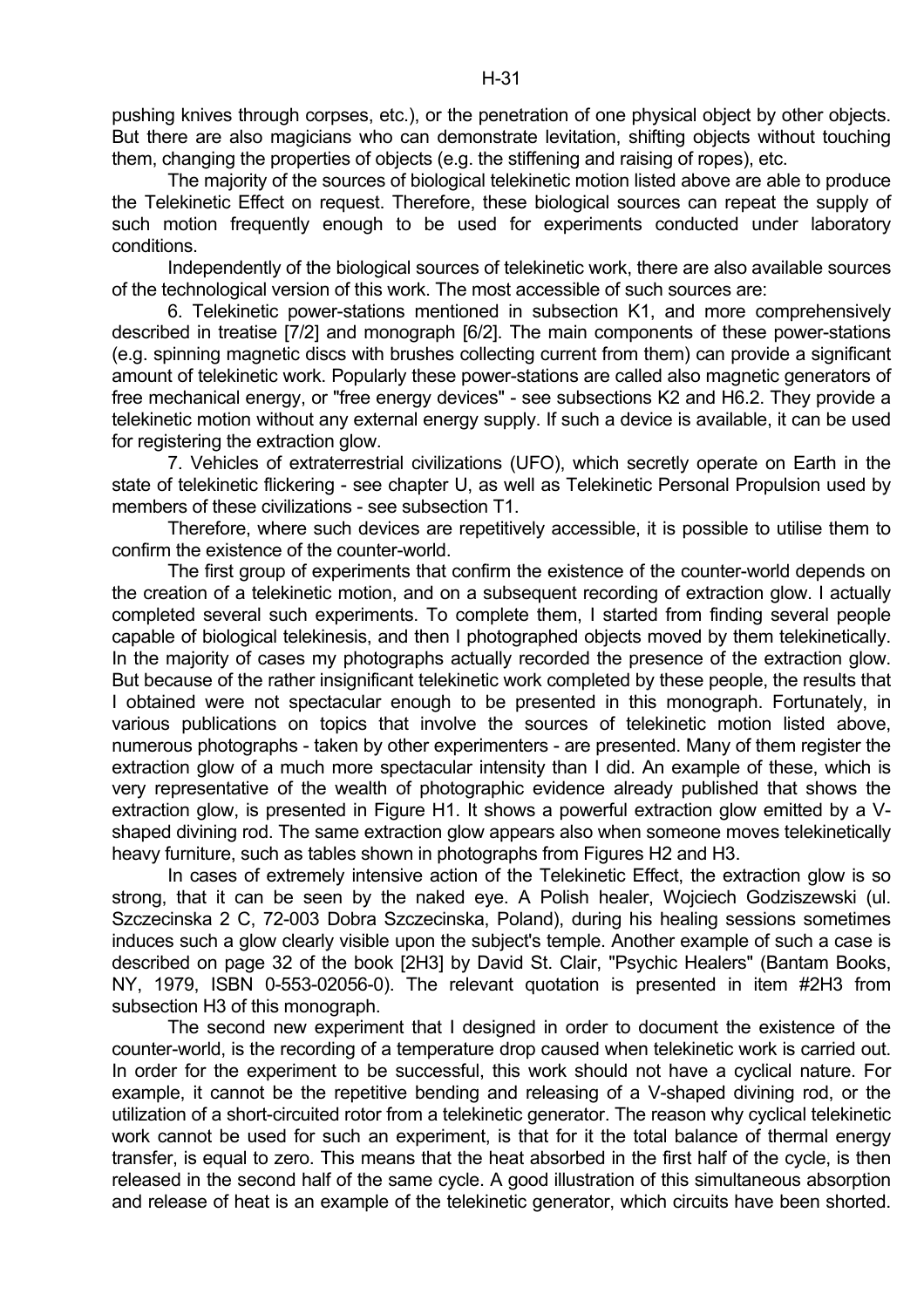The rotor of such a telekinetic generator absorbs the heat from the environment to produce an electric current. But the flow of this current through the generator's circuitry (being shorted out) causes the simultaneous production of the same amount of heat, which is then returned back to the environment. Thus the total thermal balance of such a generator is equal to zero.

 Unfortunately, the majority of the sources of telekinetic work listed before displays a cyclical character. Therefore, the necessity for elimination of cyclical works from this experiment introduces a significant drawback that limits the capabilities of experimenters noticeably. Thus, the person conducting an experiment aimed at measuring the temperature drop must either somehow cause the cyclical work to be converted into non-cyclical work, or limit the experiment so that it uses solely the non-cyclical sources of telekinetic work. The conversion of cyclical work into non-cyclical work represents a more difficult task, but it can be achieved. For example, for a telekinetic generator this requires the transmission of its output into another room, where the electric current needs to be converted into heat (e.g. through the connecting of the generator to an electric heater).

 The first success in the experimental recording of the drop in temperature caused by the completion of telekinetic work was achieved by the late Werner Kropp of the WEKROMA Laboratory (Via Storta 78, CH-6645 Brione s/M, Switzerland). His experiment used telekinetic healing to supply non-cyclical telekinetic work. The measurement depended on the completion of such work and subsequent photographing of the space where this work was conducted, with a highly sensitive thermovision camera. In the results of his experiments, Werner Kropp has documented that the telekinetic work causes a significant fall of temperature, in his case reaching 3 degrees Celsius. An example of the results he obtained is shown in Figure H4. Although his experiment may appear simple in comparison with spectacular demonstrations by, for example, nuclear physicists, it is an important breakthrough for the extraction of free energy from the environment. This is because his experiment clearly illustrates the thermal consequences of the telekinetic work. It also documents the new approach to experiments in telekinesis that eliminate the zeroing balance of works completed cyclically. Moreover, it shows the direction to the results for those wishing to commence objective research with instruments on human telekinesis.

It is commonly known that we are convinced sooner by the results of experiments conducted by ourselves. As the simplest experiment documenting the action of the Telekinetic Effect requires only a source of telekinetic work, a camera, and a photographic film sensitive enough to register a faint extraction glow, I would like to invite every reader to repeat my experiments, and to verify in person the statements from this subsection.

## H1.3. Overpowering consequences of the erroneous qualifying gravity to the category of monopolar fields

 The formal proof that "gravity has a dipolar character" actually compels everyone constantly, and remains in power all the time. In turn, when we acknowledge this formal proof, than it immediately introduces various weighty consequences, which are extending to all aspects of our life. These consequences should be apprised and considered. So let us now devote this brief subsection to the process of disclosing at least the most important of them.

 The acceptance of the fact, that gravity had a dipolar character - not a monopolar one as "a priori" has been assumed by our scientists, is practically an equivalent of admitting, that our science has been tolerating an enormous error for all these years. This error causes, that the entire our knowledge is faulty from the very beginning, and that it is build on very shaky foundations. Thus actually we should not believe in anything that this science was claiming so-far. The reason is that by being one of the primary fields of the universe, gravity practically extends its influence at almost the entire human science. Thus tolerating so basic error at the foundations of this primary field, causes that the entire knowledge that our science accumulated so far is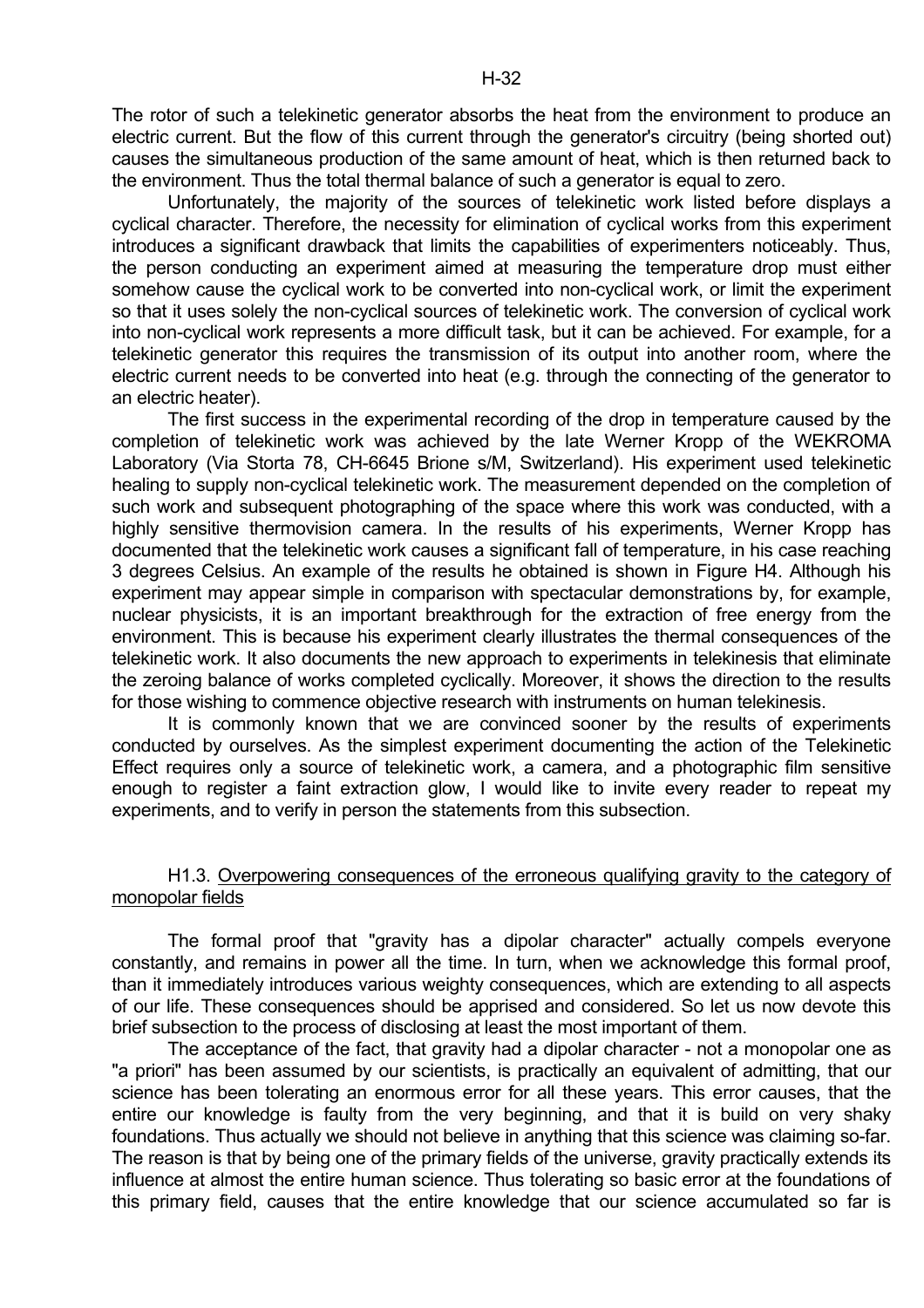deformed by this error, similarly like pictures are deformed in a curved mirror. This in turn means, that the process of correcting and repairing this error is going to involve practically every aspect of our lives. Almost all disciplines are going to be changed and extended, including into this also areas which hitherto were considered to be not connected with gravity, such as medicine (the Concept of Dipolar Gravity provides a justification for acupuncture, for healing, for the understanding of operation of long-term memory, for feelings, etc.), farming (e.g. the introduction of the so-called "telekinetic farming" described in subsection NB2 of this monograph, and also in subsection G2.2.2.2 of the Polish monograph [1/3]), religion (replacing believes by knowledge, and re-classifying religion to become a part of physics of the counter-world), parapsychology (providing explanations for all phenomena previously considered to be unexplained - see subsection I7), philosophy (the development of totalizm), and many more.

 The Concept of Dipolar Gravity exerts the greatest influence onto physics, and also onto all other disciplines which relate to physics, such as mechanics, engineering, etc. This is because the new Concept of Dipolar Gravity formally invalidates all findings of the human science to-date, which are stemming from the old concept of monopolar gravity, and introduces the necessity to re-define all these findings. In turn the consequence of this invalidation is, that all definitions and equations used by these sciences, in fact loose their validity in the light of dipolar gravity. The present equations and definitions of physics, can be compared to definitions and equations used by our engineers and designers from the disciplines of electrical engineering and electrotechnics, for designing electrical motors and transformers. While using these equations, the majority of electricians have no idea, that their equations are valid only for alternating current of the frequency 50 Hz, which is used in Europe. But for currents of other frequencies, e.g. the ones that are used in the USA or Canada, these equations completely loose their validity. Exactly the same is with physicists, whose equations are only valid for the gravity of Earth. In turn on planets of a different gravity, the equations of today Earth's physicists become completely useless.

 The reason of this invalidity of claims of physics and other disciplines related to physics, is that by being formulated as independent from attributes of the dipolar gravity, our science limited the validity of these old findings for only the Earth's gravitational field. Therefore, whatever our science developed so-far, is not applicable for conditions of other gravity values. For example, present human science would not be able to correctly predict the precise outcomes of physical phenomena in gravity fields other than the Earth's one, e.g. on a hypothetical planet Terra, which has the gravity 4.47 times greater than Earth, or even on our Moon.

 Of course, knowing the parasitic philosophy which prevails in our science, it is easy to predict that such a re-definition of all findings of human science, is not going to occur so soon. After all, it is never going to be done by the present science itself, but by the institution which sometimes in the future is to replace the science that is incapable of further acting. But before this happens, a "reformation of science" must happen on Earth, in the result of which the present "agonal science" is going to be replaced by some other totaliztic institution. Unfortunately this is going to take a significant time. On the other hand, for the science saturated with parasitism, these old equations and definitions are sufficiently good. After all, in the gravity field of Earth they seem to work. In turn the parasitic philosophy of our science causes, that it introduces changes only then, when these changes are forced upon it by someone from outside of the science.

 At the present level of development of the Concept of Dipolar Gravity, it is already known, that almost all basic equations and laws of physics are grossly incorrect (including in this Newton's physics, quantum physics, and the theory of relativity). Also laws of mechanics, engineering, and astronomy are only valid for the circumstances of the Earth's gravity field. In order to give here some examples of the type of gross inaccuracies that the present laws and equations of our Newtonian physics hide in themselves, let us consider here the Second Law of Newton. It is based on the old concept of monopolar gravity. It states that the force "G" of the gravitational interaction, can be described by the equation "G=mg". But the new Concept of Dipolar Gravity states, that whenever we have a gravitational interaction with any objects,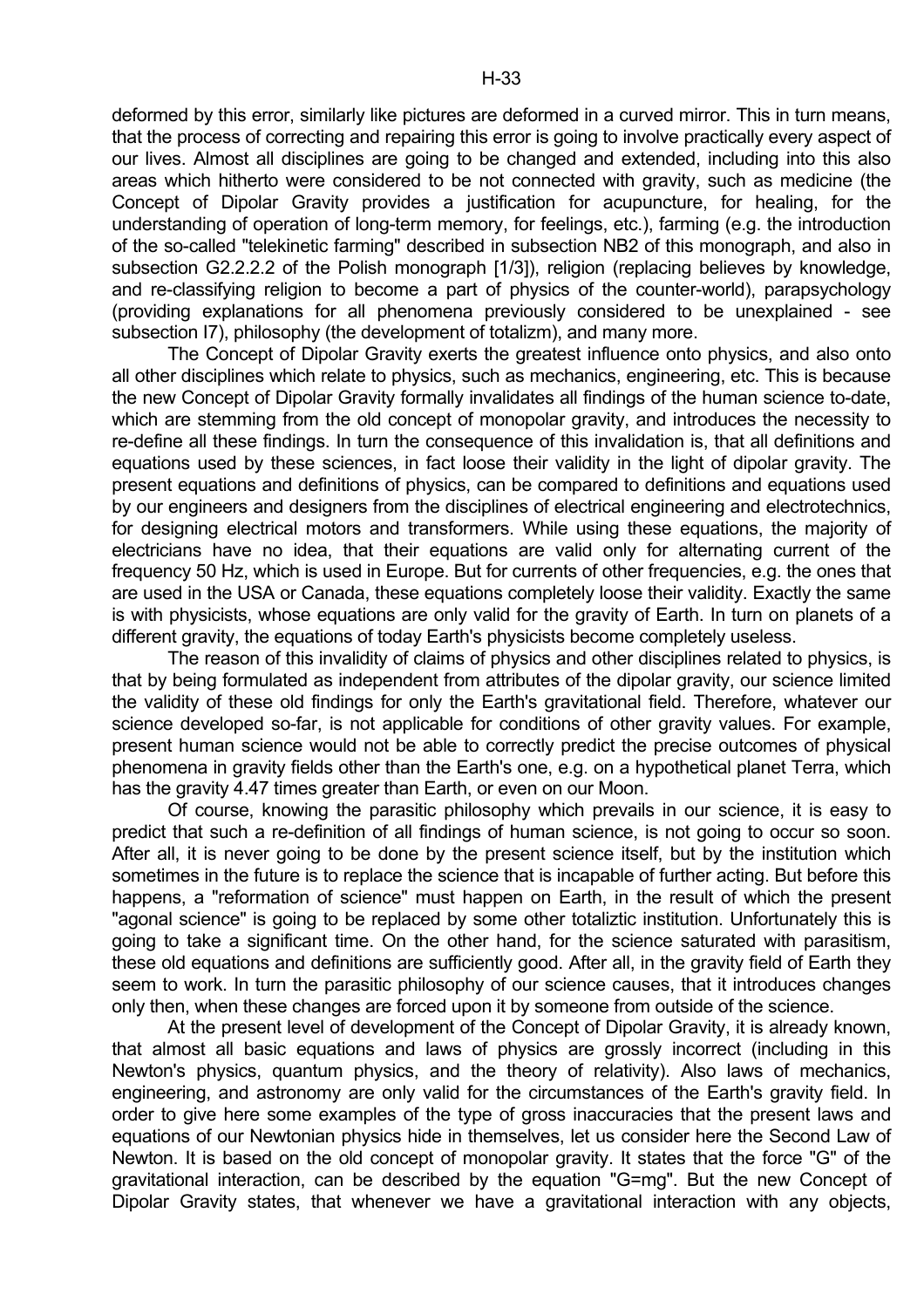simultaneously both parts of these objects are subjected to the gravity field, namely the material parts of these objects are attracted, as well as the counter-material parts of these objects are repelled. Therefore, according to the new Concept of Dipolar Gravity, the gravitational acceleration "g" is not a single phenomenon, but a combined action (difference) of two gravitational interactions occurring at the same time. One of these interactions is the gravitational attraction " $g<sub>m</sub>$ " of the material part of this object - which takes place in our world. The second is the gravitational repulsion " $g_c$ " of the counter-material part of this object - which takes place in the counter-world. Both these interactions have non-linear characters. For example the repulsion "g<sub>c</sub>" is actually the volume decompression of the ideally elastic counter-matter, therefore it changes in a non-linear fashion with the distance. In turn the attraction " $g<sub>m</sub>$ " originates from the dynamic pressure described by the Bernoulli's equations - see subsection H1.1. Therefore it also is nonlinear quantity, which changes with velocity. In the result of these two actions, in the most simple case of gravitational pull, the force of such gravitational attraction should be described with the equation "G = m(g<sub>m</sub> - g<sub>c</sub>)", in which each of components "g<sub>m</sub>" i "g<sub>c</sub>" is a non-linear quantity, which changes independently from the other one.

 On a similar principle also the first part of the Newton's equation "F=ma" is also incorrect. After all, in the new Concept of Dipolar Gravity the mass "m" (which is understood to be the measure of total inertia of an object), actually must be composed of the resultant inertia "m<sub>m</sub>", which prevails in the material world, and the exactly opposite to it the so-called "self-mobility" "m<sub>c</sub>" (means the reversal of inertia), which prevails in the counter-world. Therefore, the mass "m" is actually "m =  $m_m$  -  $m_c$ " (see also descriptions from subsection JE9). This means that in the new Concept of Dipolar Gravity, the Newton's equation takes the form "F =  $(m_m - m_c)a$ ". To make it more interesting, even the brief analysis of the Concept of Dipolar Gravity reveals, that the selfmobility " $m_c$ " is a function of acceleration (i.e. it changes in dynamic situations), whereas the inertia " $m<sub>m</sub>$ " is an isotropic quantity, which depends on the direction of the velocity vector in relationship to gravity field force lines, and on the relative velocity of a given mass "m" in relationship to the surrounding counter-matter.

 In a similar manner also all other non-linear phenomena in the Concept of Dipolar Gravity in fact are the outcome of combining together two different non-linear processes, each one of which occurs in a different world. (For example, the total plasticity of solid objects is the sum of elasticity of the counter-material duplicates of these objects, and plasticity of their material parts; both these components are depending in a different way from configuration of the prevailing stresses.)

 If one considers the above premises, and starts to re-define the basic definitions and equations for such primary ideas of physics as the gravitational interactions, inertia, mass, etc., actually this is going to force massive changes also onto practically every other idea of physics, which is related to these basic ideas. In this way the chain of re-definition of almost all laws and equations of our science is necessary. Of course, the effect of this re-definition would be that our laws and equations only gain, because they would become more precise then they are now, their area of application would extend beyond the gravity field of Earth, and they would reflect the phenomena which take place in reality around us with a much higher accuracy.

 Independently from theoretical premises for making the existing laws and equations more precise and applicable for every gravity conditions, the new Concept of Dipolar Gravity also provides theoretical base for opening entirely new disciplines, which are explained in subsection H10. The first mathematical foundations for such new disciplines are already formulated. Their presentation is contained in chapter JE, which describes a new branch of mechanics, in this monograph called "totaliztic mechanics".

 The faults within our science, which are the cause of inadequacies in the to-date understanding of gravity, can be understood and corrected. But there is an area, in which the damages caused by these inadequacies of the old description of gravity are beyond repairs. This area is morality and faith. In order to heal the sea of evil, which in this area was done to humanity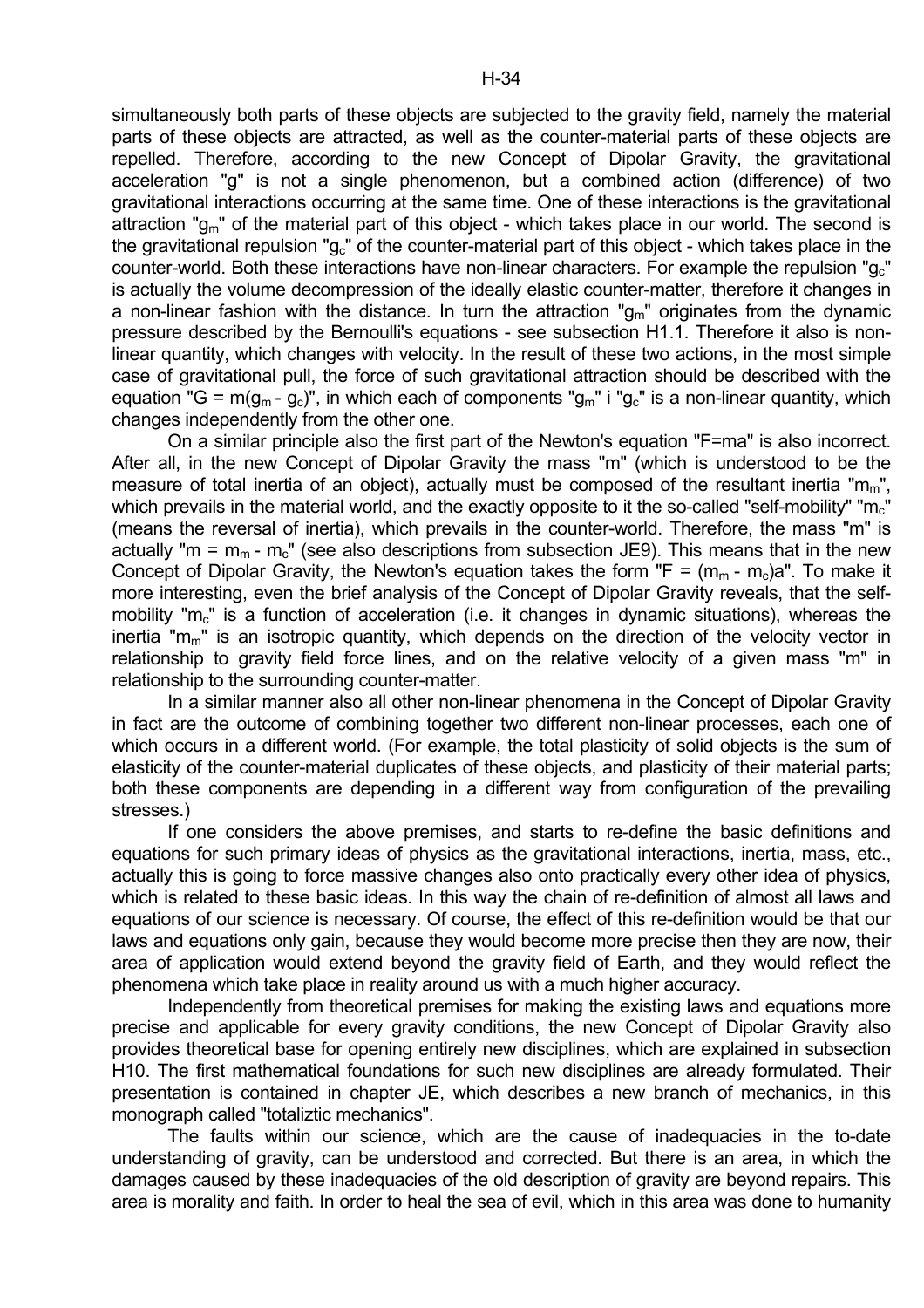by these ones who tolerate the errors of the scientific understanding of gravity to-date, it is sufficient to hypothetically consider the consequences, which are introduced by whatever science tells to people in the area of faith.

 In order to explain these consequences on a first example, let us firstly consider a purely hypothetical situation, that the Christian hell actually does exist, and that all people who led atheistic lives according to the statements of the science to-date, actually land in this hell for an eternal punishment. In such a hypothetical situation, would not all statements of science to-date about the faith, morality, and God, that this science formulated on the basis of an erroneous theory of gravity, just represent a spiritual misleading? Isn't it true that the official (fully atheistic) stand of science to-date in such a situation must be described as a moral and spiritual deception of countless number of people? And what about the situation now, when after 15 years of promotion of the new Concept of Dipolar Gravity, and proving that the claims of present science about morality, faith and God, are completely wrong, scientists still insist on continuing the promotion of this deceiving monopolar gravity, and on keeping humanity in darkness - doesn't such a behaviour deserve the name of the "spiritual sabotage of humanity"? After all, isn't a basic right of people is to know, what a pile of garbage was everything, that in these areas science was implying - for example that in the universe there is no room for God, that the existence of human soul is theoretically not possible and experimentally not verifiable, that the measurable and alterable are only material matters, while morality and spirituality are resistant for scientific methodologies, etc., etc.? Isn't in such a light just an ordinary arrogance and conceit of individual scientists, if during lecturing about gravity and about Newtonian theories, they do not even mention to their students about the new Concept of Dipolar Gravity and about the most important consequences that stem from this concept? The moral and spiritual harming of people, that the science to-date was carrying out in the result of that erroneous understanding of gravity, can be only compared to such huge religious deviations as e.g. the Inquisition. When a new understanding of the universe eventually is disseminated, and when people are officially informed that in the dipolar understanding of reality in fact there is the room for morality, spirituality, and for the universal intellect (God), interesting whether then the institutional human science is going to officially apologize to humanity for all this misleading that it subjected people to - similarly as the Christianity apologised for the crimes of Inquisition.

 Let us consider another example, which additionally extends our awareness of the possible consequences of the official misleading that may result from the old monopolar gravity. Namely, let us consider what consequences could have for example a hypothetical situation, that the evil parasites described in subsection A3 and in chapters U to W actually keep intercepting human souls, and then imprisoning these souls in their technical devices. The intercepted souls would then be used to give awareness and intelligence to their vehicles and technical devices. (Note the explanations from subsection A3, which indicate that these evil parasites, instead of trying to develop the so-called "artificial intelligence" - which would control their machines, actually are intercepting for this purpose souls of "star people" who committed suicides, and then imprison these souls in their machines, so that these souls for many centuries work for them controlling their machines.) In such a manner, by diverting our attention from the spiritual matters, Earth's science hypothetically could help evil parasites to imprison thousands of human souls in intelligent machines for many centuries.

 As this stems from chapter JA, by insisting on the erroneous understanding of gravity, and due to this - also on misleading humanity in matters of morality, spirituality, and the universal intellect, the present science is committing a totaliztic sin of unimaginable proportions. Totalizm teaches, that by being aware of this sin, we have an unavoidable duty of undertaking actions that would correct it and neutralize it. This practically means, that everyone who knows anything about totalizm and about the Concept of Dipolar Gravity, should make aware other fellow humans, that the science to-date commits this enormous error, and that there is in fact a sound scientific theory (i.e. the new Concept of Dipolar Gravity), which clearly realizes, that the universe actually has a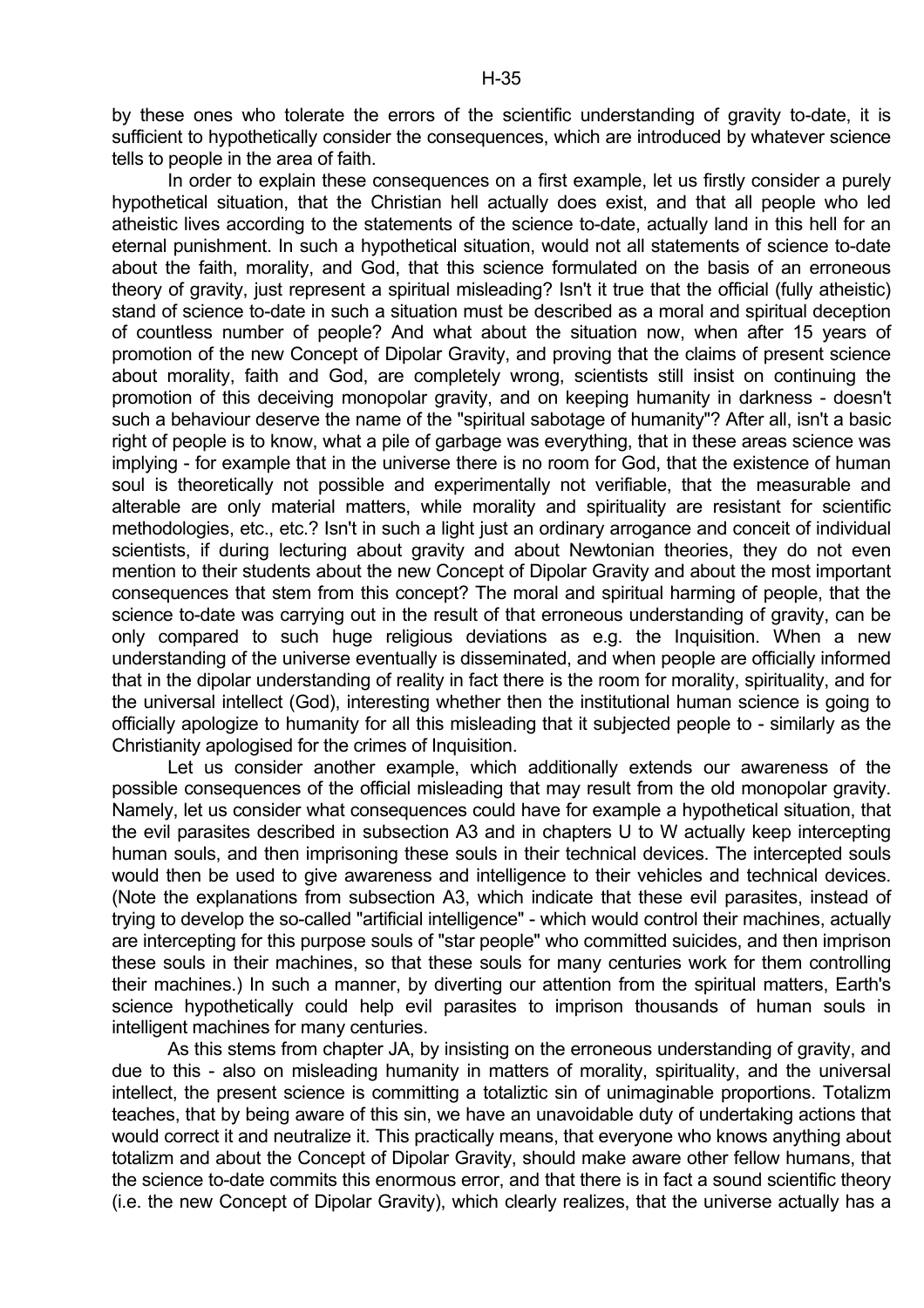room for moral laws, for eternal registers (souls), and for the universal intellect (God). These laws and intellect govern our lives with an iron hand, and they are even more repetitive, unambiguous, specific, and consequently executed, as laws of physics.

 At the time of writing this monograph, the new Concept of Dipolar Gravity and totalizm existed and were disseminated for over quarter of century. During this entire quarter of century, I am undertaking continuous efforts to introduce these two immensely vital disciplines of knowledge in the sphere of interest of scientists and official science. Unfortunately, the only thing that I am receiving during such attempts, are unjustified rejections combined with rather smart remarks and scoffing. It happens in spite that apart from these smart remarks and scoffing, so-far no scientist was able to stipulate anything specific against these two areas of human knowledge. Of course, theoretically speaking, this opposition of science against the new Concept of Dipolar Gravity and totalizm should not charge science or scientists themselves, but only should charge these ones, who manipulate them so effectively that they are unable to distinguish correct from erroneous. But practically I am still unable understand, how our science and scientists could allow to fall down into such an advanced philosophy of parasitism, that they permit to manipulate themselves to the extend, that they seem to be unable to generate their own dose of rational thinking and reasonable judgement.

 The old concept of monopolar gravity was a kind of intellectual prison, which locked the access of humanity to a whole new world, and which was hiding from us the truth about the universe around us. It caused that everything that our science developed so-far is only valid for the Earth's gravity field, and thus that our scientists would not be able to precisely or correctly describe phenomena, which take place on other planets and in other solar systems. It also imprisoned the spirit of humanity and trotted on human morality. The new Concept of Dipolar Gravity repairs all these scientific warps. It provides a key, which opens this our prison, introduces fresh air to the stuffy science, and allows a free access to the entire new world. If properly utilised, this new concept enables us to lift ourselves to the level of knowledge and awareness that we never even dreamed of. Now it is the responsibility of each one of us whether, and how, this key is going to be used.

### H2. The counter-world and the (thinking) substance which prevails in it

 The major characteristics of all dynamic dipoles is that they bind together, and simultaneously separate, two separate spaces, namely an "inlet" space, and an "outlet" space. In both these spaces opposite field conditions prevail (thus also opposite systems of dimensions). This means, that in case of dipolar gravity field, two separate physical spaces must exist as well. in which two opposite gravitational conditions must prevail. These spaces are our world, and the counter-world. Because of the concentric nature of gravity, the boundary between these two spaces/words must be hidden, taking the form of an invisible barrier. This inaccessible boundary must form a border separating both physical-type worlds that constitute our Universe. Because everything is subjected to the forces of gravity, the border between our world and the counter-world cannot be penetrated by any physical equipment or by any material object.

 In all dipolar fields, the environmental conditions that are formed by a given dipole, and thus that prevail at both poles, are always exactly opposite to each other. The above is expressed by the "rule of opposite field properties at both ends of a dipole" that governs the behaviour of all dipolar fields. This particular rule, when applied to the gravitational field, shapes the structure and operation of our Universe in an unique, symmetrical manner. The two most important consequences of it are as follows:

 1. The existence of the gravitational dipole must cause exactly opposite polar/gravitational CONDITIONS to prevail in both worlds of our Universe. These opposite gravitational conditions in turn mean, that also all gravity-dependent laws and properties prevailing in our world, must be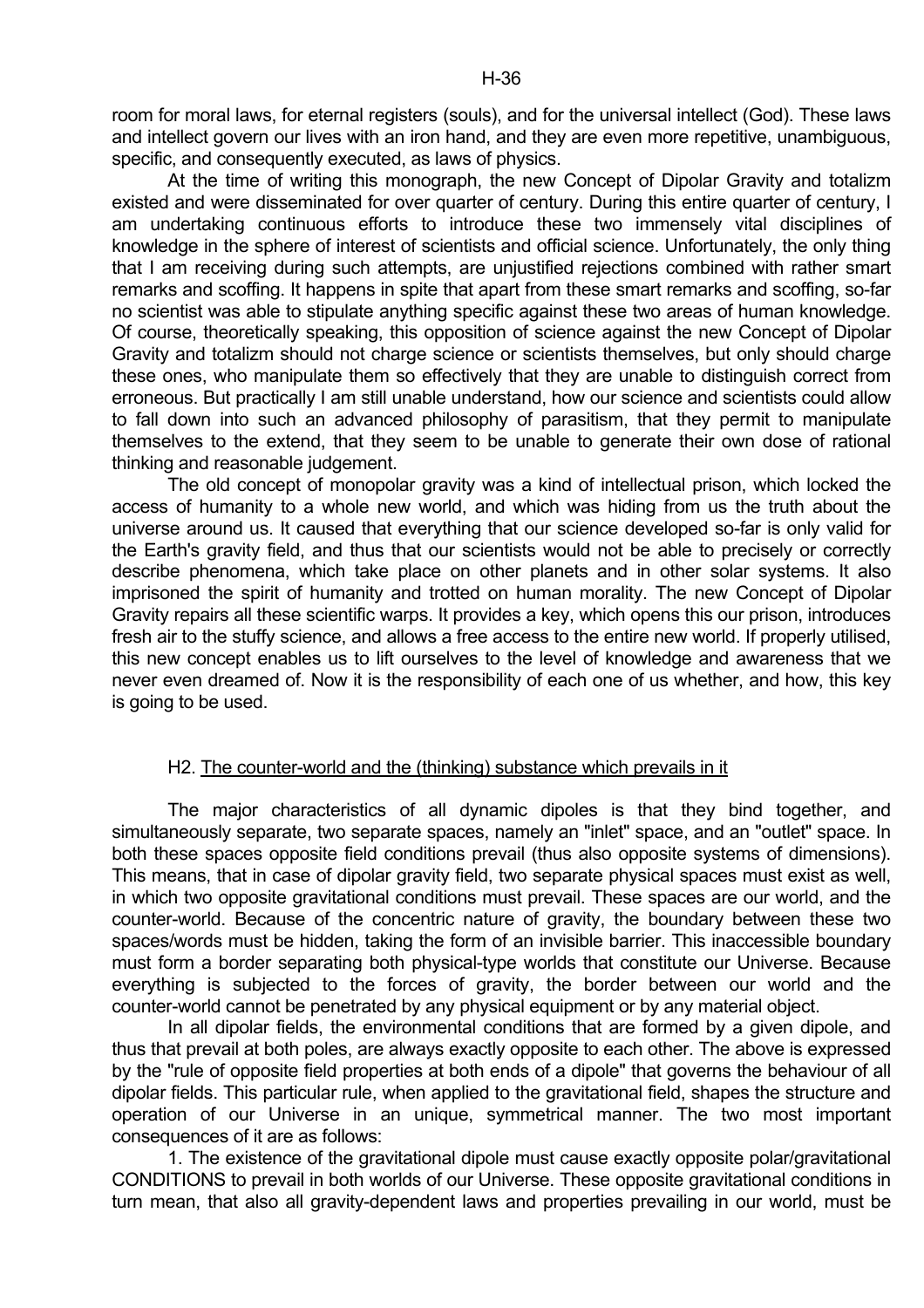inversely duplicated in the counter-world. For example, in our world inertia is one of the main properties of matter, therefore in the counter-world self-mobility (i.e. inertia in reverse) must be an equivalent of inertia to be exerted on the substance prevailing there.

 2. The existence of a gravitational dipole must also mean that every physical FORM susceptible to gravity (i.e. every substance or object) is inversely duplicated in both worlds (like an object and its mirror reflection). This in turn means that our world and the counter-world must be both symmetrically filled up with two different substances having opposite properties, and also that every material object existing in our physical world must have its counter-material duplicate that exists in the counter-world.

 When both the above consequences of the gravitational dipole are carefully analyzed, they allow deductions to be made concerning the mutual relationship between our world and the counter-world. I have already made some deductions, and the conclusions I have arrived at are described below. The presentation of these conclusions should be started from describing the substances prevailing in both worlds, and from describing the relationship between properties of these two substances.

 The substance prevailing in our world is already well known to contemporary science. We refer to it under the name of "matter" and its fundamental properties include: mass, inertia, friction, the lack of intelligence (in the natural state), etc.

 The substance prevailing in the counter-world, so-far was not formally investigated or described by anyone. Therefore, the descriptions provided by the new Concept of Dipolar Gravity represent the first scientific presentation of it. In order to name this extraordinary substance prevailing in the counter-world, a new term of "counter-matter" is introduced. The reason for choosing this particular name is to make it clear, that this substance is characterised by distinctively different set of properties, from all other substances that were postulated so-far by various investigators. Especially it differs from the substance called "antimatter", which was postulated by the old concept of monopolar gravity.

 So far, this extraordinary substance, which according to the new Concept of Dipolar Gravity is filling up the counter-world, was not formally researched by anyone, nor analysed theoretically by any scientist. Therefore descriptions that result from dipolar gravity represent outcomes of the first scientific analyses of the properties that this substance has. In the physical sense, this substance must display fundamental properties, which must be exactly opposite to properties of our matter. And so, it must be weightless (i.e. have no mass), self-mobile (i.e. display the reversal of inertia), ideally elastic, free from friction (i.e. display a property of "hyperslippery"), intelligent in the natural state, etc. It is known from history of science, that the existence of a substance that is characterised by some of the attributes that are similar to these of the counter-matter, especially by weightlessness, has already been postulated by classic physicists. One of them was James Clerk Maxwell (1831-1879) - creator of the famous equations of electromagnetism and the so-called "Maxwell demon". To describe this historic substance, classicists used the name "ether". But because many attributes of the ether decisively differ from the substance discussed in this monograph, the name "ether" is NOT supported by the new Concept of Dipolar Gravity. The basic differences between the ether and the counter-matter, which decide about the dissimilarity of these two substances, are: the location (ether was located in our world, while counter-matter is located in a different world), and intellectual properties (ether is stupid - as every other natural substance from our world, while counter-matter is intelligent in the natural state).

 In 1887 the famous Michelson-Morley experiment was completed. This experiment proved that ether does not exist in our world. But in the meantime the fact of the existence of a substance very similar to ether, was confirmed scientifically by many empirical observations - see the listing in item #1H2 from the final part of subsection H2. Therefore, in an indirect manner the same Michelson-Morley experiment confirmed simultaneously that the counter-matter postulated by the new Concept of Dipolar Gravity must exist in another world. Unfortunately, the confirmatory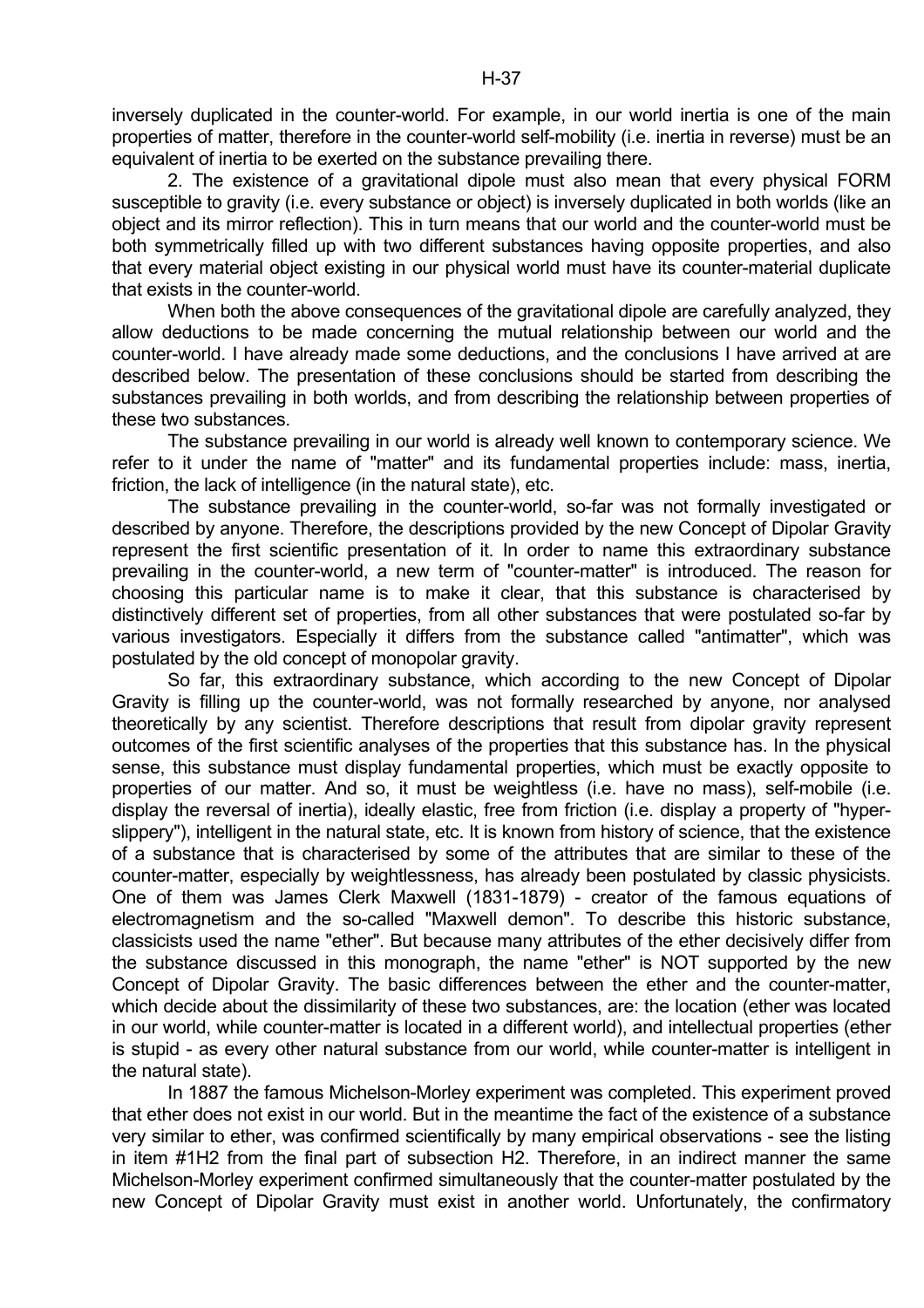character of the Michelson-Morley experiment for counter-matter can be overlooked by these readers who are not familiar with my research. Especially if their attention is exclusively concentrating on the similarities between the old concept of ether, and the newly-introduced concept of the counter-matter. In such a case readers should notice that the conditions of this experiment were so designed, that it was only capable of detecting ether, if this substance existed in our world. But according to the Concept of Dipolar Gravity, counter-matter prevails in a separate world, into which any device installed in our world has no access. Thus the Concept of Dipolar Gravity automatically cancels the direct referring of outcomes of the Michelson-Morley experiment to the counter-matter that is located in a separate world. This is because the countermatter existing in another world may not be detected, or physically researched, from our world.

 There is many significant differences between the "counter-matter" from the new Concept of Dipolar Gravity, and "antimatter" from the old concept of monopolar gravity - described in subsection H1 and in chapter G. The most important of these concern: (1) the world in which both these substances are contained (the counter-matter is contained in a separate counter-world, while antimatter supposed to be contained in our physical world), (2) physical attributes (e.g. counter-matter is weightless, while antimatter supposed to have weight, i.e. it supposed to have a mass), (3) intellectual attributes (e.g. counter-matter is intelligent in the natural constitution, while antimatter supposed to be like matter - i.e. completely stupid and thoughtless in the natural state), and (4) mutual interaction with the matter (counter-matter coexists with matter, representing for matter a kind of gravitational balance located in the counter-world, in turn antimatter supposed to annihilate with every contact with matter). Differences quite similar to the above, can also be detected during the comparison of the counter-matter and any other substances of the "ether" type, introduced and postulated so-far by various researchers and disciplines - see the list and descriptions of these substances provided at the end of this subsection.

 Counter-matter, similar to our matter, is not just a single type of substance, but a collection of various substances characterized by different forms, states, and properties. For example, at least two drastically different forms of this substance must exist, i.e. gravitationally excited and gravitationally non-excited counter-matter. The first one of these two types of counter-matter is subjected to forces of gravity. In turn the second one - i.e. gravitationally non-excited countermatter, is simply a form of energy which can flow freely, and is not affected by forces of gravity. In turn each one out of these two main forms, can also appear in numerous states and categories, that are characterised by completely different properties. Although this substance is dispersed quite uniformly throughout the universe, these two forms can approximately be described as equivalents to matter and to vacuum from our world (or more strictly to two forms of the same dense counter-matter, from which one is subjected to, while the second is not subjected to, gravitational interactions). In the gravitationally excited form, counter-matter reflects three known states of our matter, for which it forms duplicates. Thus it must also have equivalents for solid, liquid and volatile states of matter (i.e. the gravitationally excited counter-matter is going to exist in a solid, liquid and volatile states). In turn, gravitationally non-excited counter-matter - which represents a kind of weightless, invisible, and undetectable energy (fluid) that constantly flows through the counter-world, by our present science is called "energy" or "vacuum". This form can be further subdivided into several categories, depending on intelligent memory record, that is imposed onto it, and that is later obeyed by it. And so, according to theories presented in this monograph, subsequent categories of such non-excited counter-matter are described in further subsections as: aura, magnetic field, electric field, etc. (Further descriptions on this subject are contained in subsections I5.1, I7, H5.1, and H5.2.)

 It is known from history, that the existence of such weightless substance has already been postulated in XIX century by several classicists of physics. One of them was James Clerk Maxwell (1831-1879) - creator of the famous equations of electromagnetism. They called "ether" this substance. Unfortunately, because these physicists based their deductions on the old concept of monopolar gravity, their "ether" supposed to exist in the same world as matter does,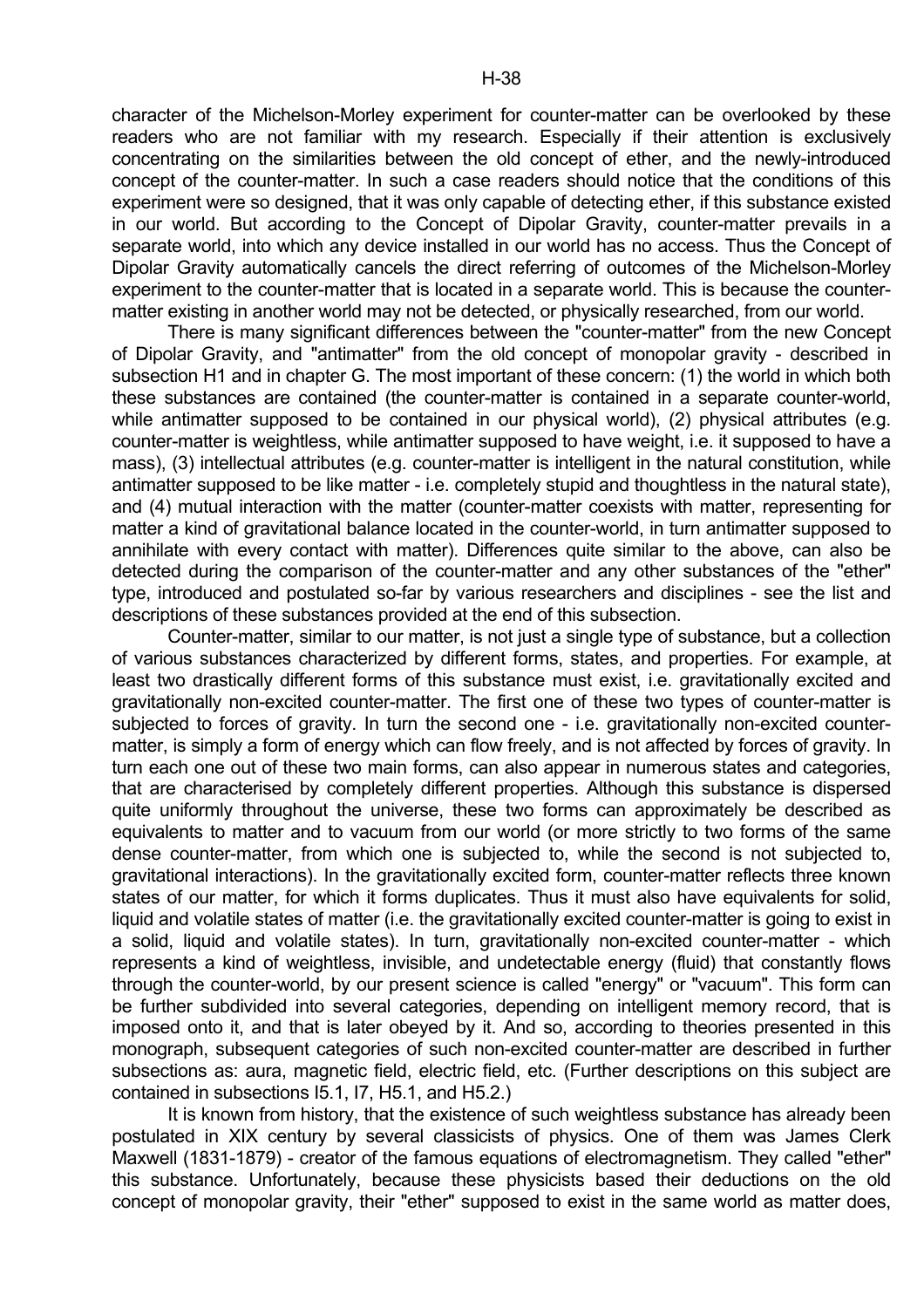i.e. in our physical world. This wrong allocation of ether turned out to be fatal to this concept, because it led to negative outcomes of attempts to confirm experimentally the fact of the existence of ether. Furthermore, it disallowed to determine all attributes of this substance (e.g. ether did not have the intellectual attributes described in chapter I, which are so distinctive for counter-matter).

 Counter-matter turns out to be a very necessary component of our universe. As human knowledge advances, various intellectuals keep re-introducing the concept of this extraordinary medium. But because until the formulation of the Concept of Dipolar Gravity, previously no-one postulated the existence of the counter-world, while for our physical world the outcomes of the Michelson-Morley experiment still remain valid, this substance is re-introduced to present science in a hidden manner - like by back doors, and under names different than ether. (The Michelson-Morley experiment confirmed the non-existence of ether in our physical world - for more details see subsection H2.) But independently what names it receives during these re-introductions, still the general concept and some attributes of this medium always remain similar to these deduced here for the counter-matter, and also postulated in past for ether by classicists of our physics. Let us list below a few examples of terminology being used currently to express the same concept of counter-matter in various current presentations. It is worth to notice, that each of these examples actually represents additional empirical evidence for the existence of the counter-matter, and for the hiding of this substance in a separate set of dimensions.

 #1H2. Our science, after initial experimental and official denial of the existence of ether in our set of dimensions, has gradually returned to this old idea after changing its name. The reason is the overwhelming wealth of evidence and empirical findings, which force scientists to admit increasingly more frequent, although in an indirect manner, that some sort of substance with properties of counter-matter in fact does exists. Here are examples of scientific terms, that are assigned to the idea which the Concept of Dipolar Gravity disseminates under the name of "counter-matter", and the first rough approximation of which was "ether":

 - Vacuum. Contemporary quantum field theory claims that vacuum is so featureless and has such a high symmetry, that velocity can not be assigned to it. Moreover, this theory states, that particles are excited states of vacuum (actually exactly the same is stated by the Concept of Dipolar Gravity, only that instead of the term "vacuum" it uses the term "counter-matter", and that it places counter-matter in a separate world). The above means practically that the quantum field theory has assigned to the vacuum all properties which classic physicists previously attributed to ether, while I attribute to the non-excited counter-matter.

 - Vacuum energy. Some scientists come to the conclusion, that if the entire mass, heat, and radiation is removed from vacuum, still there is an intelligent kind of energy in it, called "vacuum energy". One of the version of this views was presented in [1H2] by Hal E. Puthoff in his article "Gravity as a Zero-Point Fluctuation Force", Physical Review A, vol. 39, no.5, 1 March 1989.

 - Energy. According to our current science, energy is a kind of weightless substance, which obeys the law of balance, and which co-participates in all processes, but the amount and characteristics of which does not change. Exactly the same was claimed about ether, whereas now this property displays the non-excited counter-matter.

 - Energy Body. In order to explain many previously unexplained phenomena, for example "acupuncture" or "Kirlian photography", present medicine has gradually adopted from acupuncture the concept of an "energy body". This second body supposed to be superimposed on our biological body. But in this concept only the name is changed, while the attributes of the "energy body" exactly correspond to an old occultist idea of an "etheric body".

 #2H2. Various inventors working on Free Energy Devices established empirically, that very vital for the operation of these devices is some form of energy unknown to science. In order to express their finding in a descriptive manner, they introduced several new ideas which supposed to describe this energy, for example such as "tachyon energy", or "orgone". (For example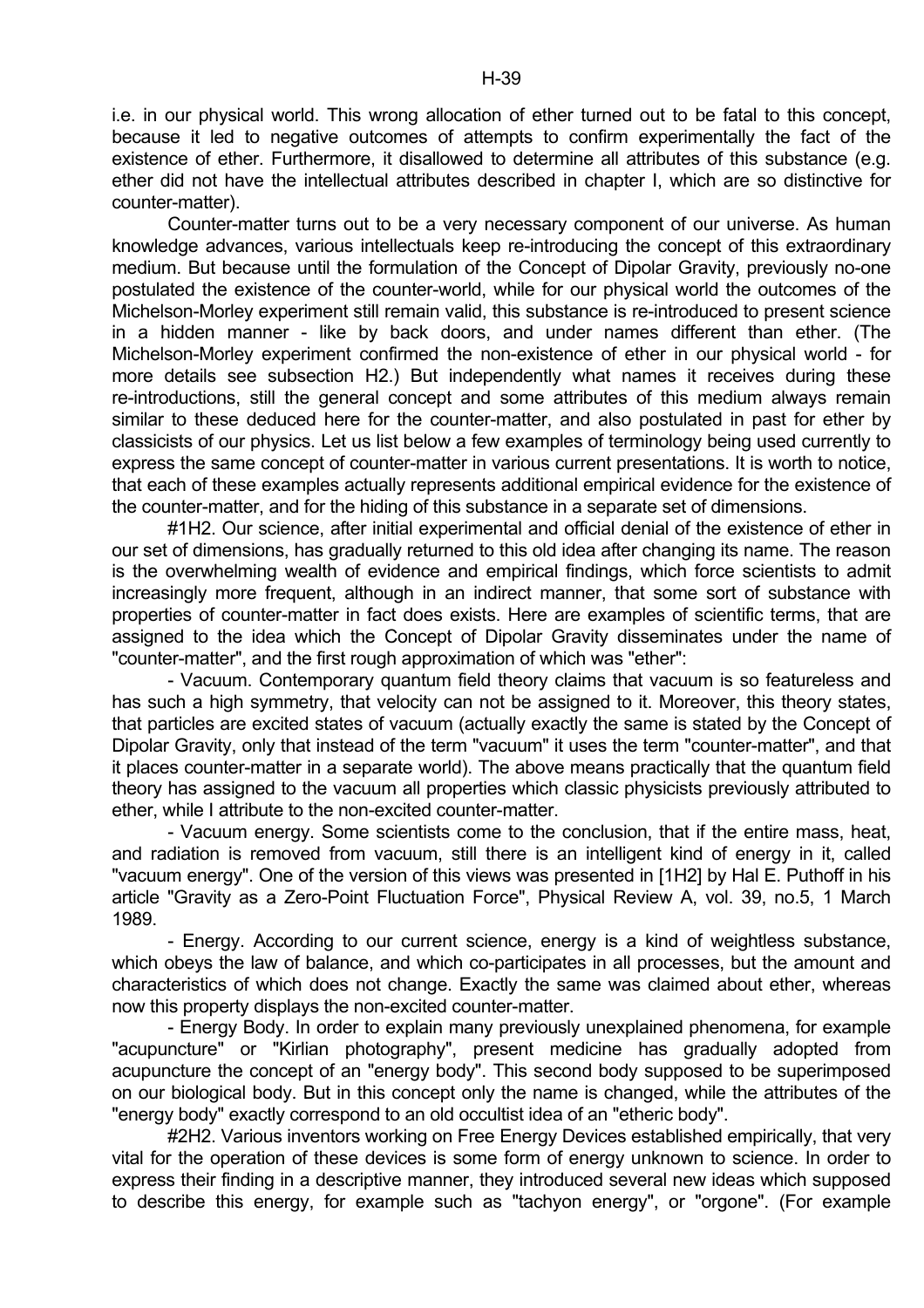"orgone" is described in a book [2H2] by Tj. Constable, "The Cosmic Pulse of Life", Neville Spearman Ltd., Suffolk, Great Britain, 1976, ISBN 85435-194-9.) But if one analyses attributes of energy that are hidden under these names, then it turns out, that they correspond to vibratory energy that propagates through the counter-matter (in subsection H7.1 described under the name of "telepathic vibrations").

 #3H2. The increasing popularity are recently gaining various schools of martial arts, spiritualism, natural health, personal development, etc. These schools always are based on cultivation in people skills of controlling the action of a special type of energy, which in this monograph is called "life energy" (see subsections I5.6 and JE9.1), but which in these schools is having different names. If one analyses attributes of this energy, in each one of these schools it corresponds practically to the idea of gravitationally non-excited counter-matter. Below examples of the most popular of these names are listed:

 - Ether. This is the name initially introduced by classicists of science - as described above. Then it was adopted and is used by various parasciences until today. Thus from ether is formed the so-called "etheric body" - which is recognised by occultism, human aura - which is described as a flow of ether, etc.

 - Od. This is an idea introduced in 19th century by a German chemist Reichenbach to describe an energy that permeates everything. But the theory of "od" was not accepted and become outdated.

 - Chi. This is the name that in many Chinese schools of martial arts, natural healing, and spiritual development, is attributed to an omnipresent primary energy (i.e. the energy from which all other forms of energy originate). Probably one of the most popular of such schools, is that one which promotes the control over the flow of "chi" by practising "Martial Art", usually called "Tai Chi". Chinese believe that everything is simply various manifestations of "chi". (Notice, that exactly the same is stated by the Concept of Dipolar Gravity about counter-matter, i.e. it states that "everything is simply representing different manifestations of the same counter-matter". But in the Concept of Dipolar Gravity the precise equivalent of the Chinese idea of "chi" is not the counter-matter itself, but moral energy "zwow" accumulated in this counter-matter.) Quite good descriptions and interpretations of "chi" energy are contained in the book [3H2] by Frena Bloomfield, "The Book of Chinese Beliefs", Arrow Books Ltd. (17-21 Conway Street, London W1P 6 JD, England), London 1983, ISBN 0-09-931900-4. Here are some explanations regarding chi energy, that are quoted from this book [3H2].

 -- Page 105: "The body energy which flows through the meridians is known as chi and healing is a way of bringing chi up to its full and proper strength. Some people say that chi would be measurable if the correct instruments were made to measure it, and in fact researchers are trying to do just this, on the basis that chi energy may well be some kind of magnetic force or something very similar."

 -- Page 109: "When chi is exhausted, the human dies. It is chi energy which circulates along the body meridians in acupuncture."

 -- Pages 104 and 105: "... acupuncture - and its needle-less counterpart, acupressure... there are a number of energy lines radiating through the human body, called meridians, and these connect the major organs and act as a circulatory system for energy. This is separate from the nervous system and the blood circulation ...The theory of the system maintains that it is this circulation of energy which keeps the body healthy. Where energy is blocked, sickness arises. By pressing on strategic points throughout the body, the energy flow can be made to surge - rather like a dam holding back water until it builds up and breaks through - and break through such blockages. Blockages can arise for many reasons: through emotional causes, trauma or injury, bad physical habits or an upset psyche."

 -- Page 29: "... two schools of fung shui ... the School of Forms ... places emphasis on the formation of the landscape and its relationship with the cosmic breath, or chi."). {See also the end of subsection H7.1.}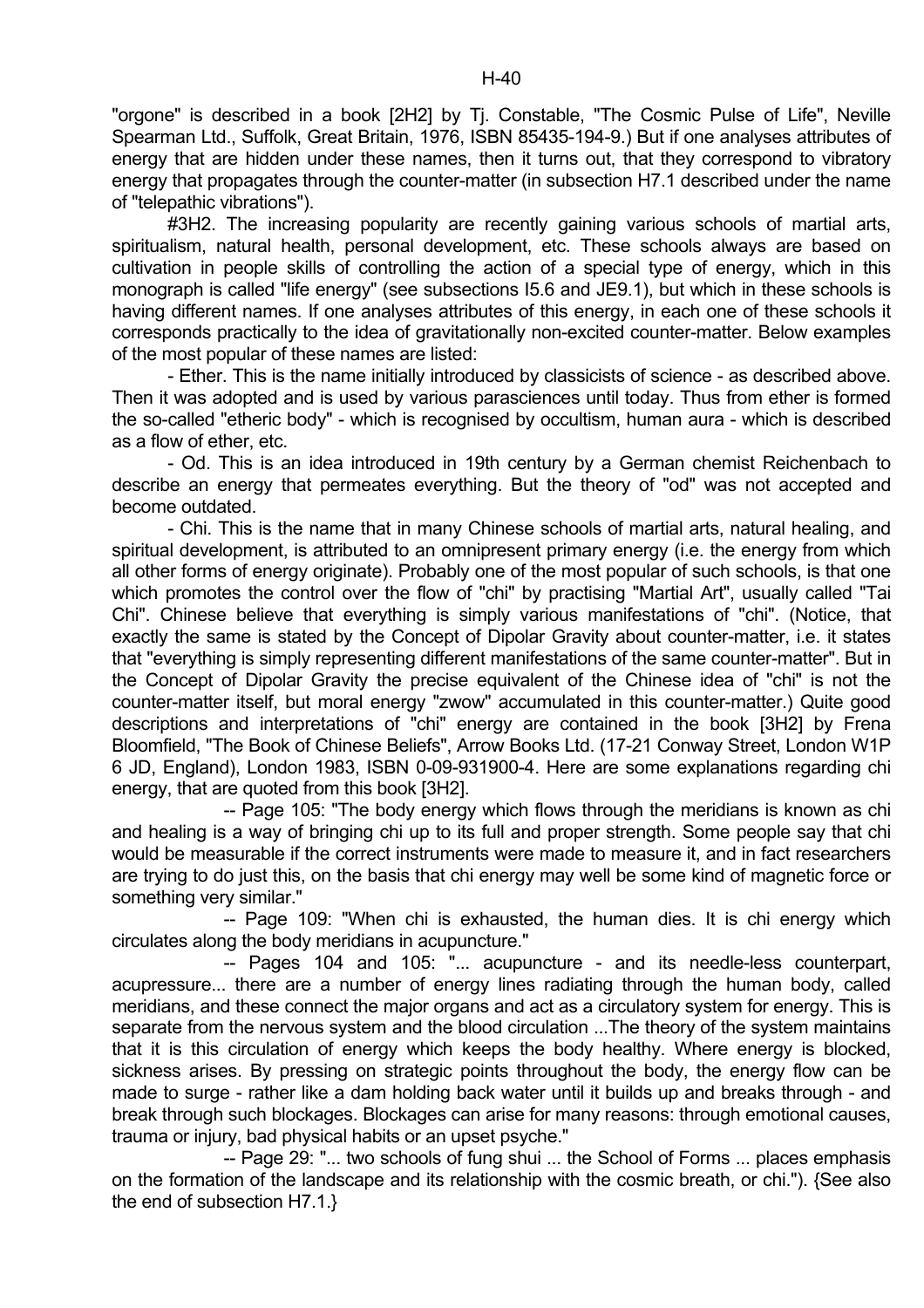-- Pages 16 and 17: "... it was formulated and systemized by Wang Chi and other Sung dynasty scholars (1126-1278 AD). According to these scholars, there was believed to be one abstract principle in the beginning, which was the first cause of all existence. {At this point it should be noticed, that the Concept of Dipolar Gravity calls this principle the "counter-matter".} When it first moved, its breath produced the great male principle (yang) and when it rested it produced the female principle (yin). The energy vitalizing these two principles is chi, or the breath of nature. As this breath, chi, went forth, producing the first male and female principles, then gradually the whole universe and everything in it, it was all done according to fixed and immutable laws known as li. All these laws were observed by the ancients to be working according to strict mathematical principles which dominated the universe, called so. The workings of these three the chi (breath), li (laws) and so (mathematical principles) - are not discernible to ordinary men. They appear subtly in the phenomena of nature and the outward forms of the physical world, known as ying. These four divisions (chi, li, so and ying) constitute the theoretical system of fung shui."

 The third sentence in the last quotation above (from pages 16 and 17) realises, that the popularly prevailing translation of famous ideas "yin" and "yang" from Chinese principle of mutual balance, is completely wrong. Popularly "yang" is translated as "positive pole" or "south pole", while the idea "yin" as "negative pole" or "north pole". But actually according to classical Chinese academics, these ideas are not describing two poles of the same field, but rather two different fields - i.e. "yang" means "dipolar field" or "dynamic field", while "yin" means "monopolar field" or "static field". This in turn realises, that male and female energy (and thus also the energy essence of masculinity and femininity), relate to each other NOT like different poles of the same field, but like a dipolar field to a monopolar field. This fact of different types of field that represent both sexes, is actually confirmed in the real life by the behaviours that are characteristic for the essence of masculinity and femininity. For example, in the area of attitude to love, faith, morality, tradition, knowledge, progress, etc., females always behave like static/preserving monopolar fields, while males always behave like dynamic/expansive dipolar fields. This explains, e.g. why amongst rational UFO researchers it is very difficult to find a woman, and also why a great majority of people who explore totalizm are males.

 - Reiki. This is the name attached to a kind of life energy, which originates from Japanese words "rei" means "universal", and "ki" means "life energy". In Japanese school of natural healing and spiritual development it corresponds to Chinese idea of "chi". People who practice school of reiki utilise the touch with hands and meditation in order to intensify the flow of this life energy through meridians, chakras, and nadi in human counter-body. Supposedly this school is already many thousand years old, and it seeks its origins from ancient cultures (some claim that from Tibet, others that from India or Egypt). In the present form it emerged in 19th century Japan, from where in 1960th were introduced to Western cultures by Hawayo Takata - see the article [4H2] "Reiki - the art of self-healing" published in the Malaysian Sun, edition on Saturday, 19 July 1997, page 23.

- Prana. This is an equivalent of reiki and chi in the Ayurvedic medicine.

 #4H2. Counter-matter is also referred to in numerous ancient sources. Here are the most well known ancient names assigned to this medium:

 - Mana. According to the concept of ancient Hunes, mana is the "Prime Energy" from which all other forms of energy originate - see the book [5H2] by Serge V. King, Ph.D., "Pyramid Energy Handbook", ISBN 0-446-92029-0, page 39.

 - "The Ancient of Days" described by Christian and Jewish traditions. This was a power described by Christian and Israeli traditions. This power originally was emitted by the biblical Ark of the Covenant - see subsection S5 in this monograph. In present times for cases of religious healing it was replaced by different names, out of which the most popular is probably the expression "God's breath".

- The "Vril Power". This is an extraordinary energy described by various ancient Eastern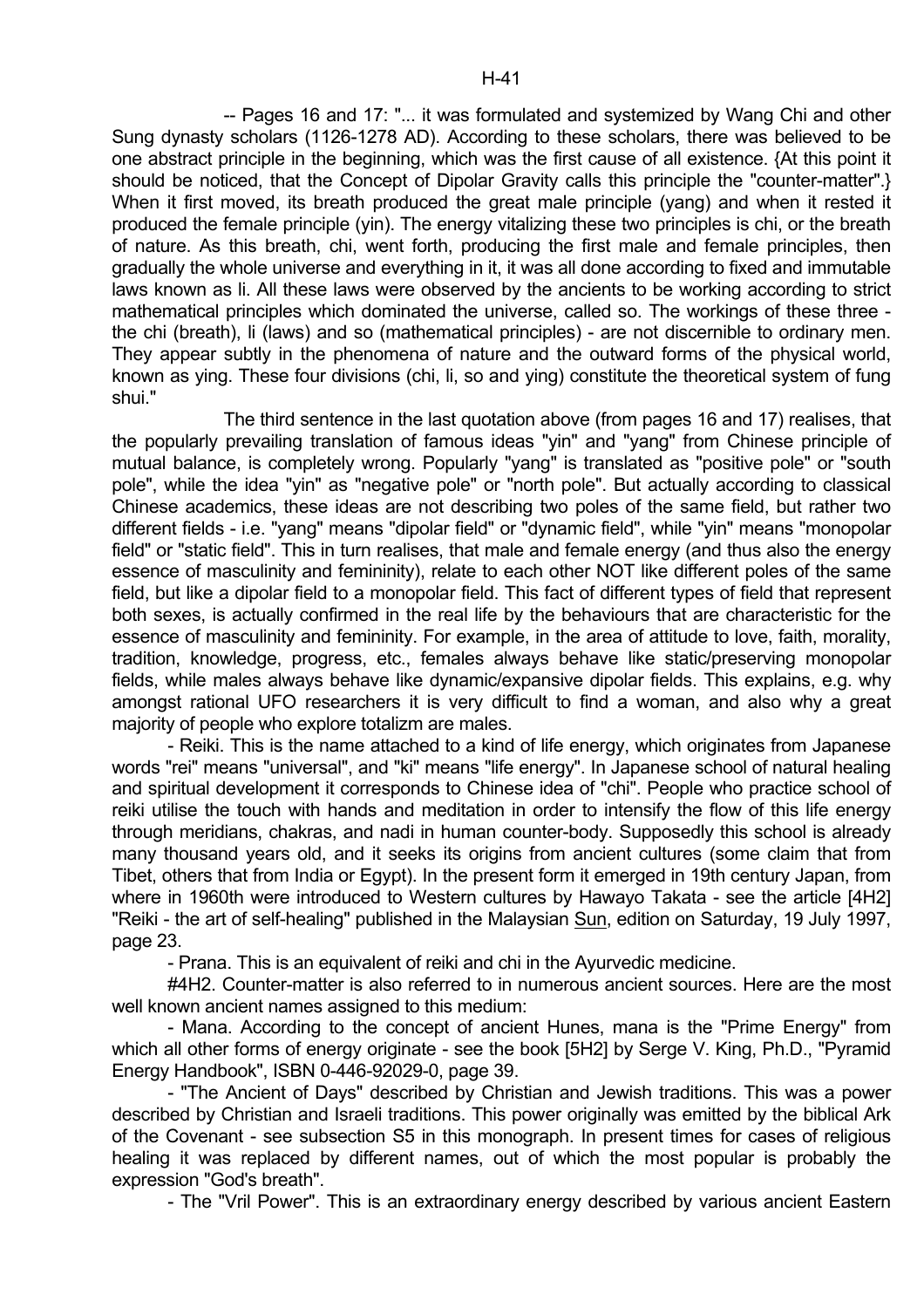traditions (mainly from the areas of Mongolia, Tibet, and India). The comprehensive description of this energy is contained in the book [6H2] by Alec MacLellan, "The Lost World of Agharti, The Mystery of Vril Power" (Souvenir Press, London 1982, ISBN 0-62521-7), pages 84 to 99 and 170 to 174. In order to realise how closely the idea of the counter-matter from the Concept of Dipolar Gravity corresponds to the old interpretation of Vril Power from the Eastern tradition, below I presented an analysis of this energy carried out on the basis of old Indian descriptions.

 -- On page 179 of the book [6H2] the author defined the Vril Power in a following manner: "VRIL is actually an ancient Indian name for the tremendous resources of energy which are made available as a result of mastering the Etheric Body (or Time Organization)". Other parts of the same book explain the term VRIL even more exactly. Let us quote a few more sentences:

 -- Page 92 in [6H2]: "... the gradual discovery of the latent powers stored in the all-permeating fluid which they denominate VRIL."

 -- Page 170: "There is no word in any language I know which is an exact synonym for VRIL. I should call it electricity, except that it comprehends in its manifold branches other forces of nature, to which, in our scientific nomenclature, differing names are assigned, such as magnetism, galvanism, etc."

 -- Page 171: "It can be used for expanding the consciousness of the mind, and allowing the transference of thoughts from one person to another by means of trance or vision. It was through the agency of VRIL, while I had been placed in the state of trance, that I had been made acquainted with the rudiments of the VRIL-YA's language." It should be stressed, that the language VRIL-YA mentioned above, in subsection I5.4 of this monograph is described as the "universal language of thoughts" and is marked as ULT.

 -- Page 172: "Further uses of the force include the motive power for robots, the propulsion of land vehicles and flying contrivances, and for supplying light. ... VRIL is seen as an enormous reservoir of universal power, some parts of which can be concentrated in the human body."

 Even a brief comparison of the above quotations to descriptions of various attributes and capabilities of the counter-matter discussed in further parts of this chapter, makes obvious the total correspondence between the term VRIL and the term counter-matter.

# H3. The operation of physical universe ruled by dipolar gravity

 Subsection H1 has revealed, that in the very key area, our to-date understanding of gravity hides a gross error. This area is the polarity of gravitational field. As it has already been indicated, the science to-date recognizes gravity as possessing a monopolar nature, similar to the one manifested by electrical charges. However, this chapter, chapter I, and subsection JE3.7.1, show consistently that the gravitational field has a dipolar nature, thus displaying similarities to the magnetic field. (This means that the gravitational field, in a manner similar to a magnetic field, also forms two opposite poles, namely "inlet (I)" and "outlet (O)".) The establishment of this dipolar character of gravity allows us to make now various deductions, aimed at revealing how our universe looks like, and how it operates, under the conditions of dipolar gravity.

 All deductions concerning dipolar gravity must be started from the acceptance that this dynamic field possesses two opposite poles, namely "inlet (I)", and "outlet (O)". The first pole "I" prevails in our world, and produces all gravitational interactions known at present. However, because of the concentric nature of gravity, the second pole "O" of the gravitational field must be directed "inwards" and extend into another world, invisible to ours. Therefore the immediate consequence of dipolar gravity is the parallel existence in the same space of two opposite worlds with physical nature. We are fully conscious of the first of these two worlds (i.e. our world of matter) because every day we experience it with our five biological senses. But the second world (i.e. the counter-world) we are not able to detect with our senses, because it extends into another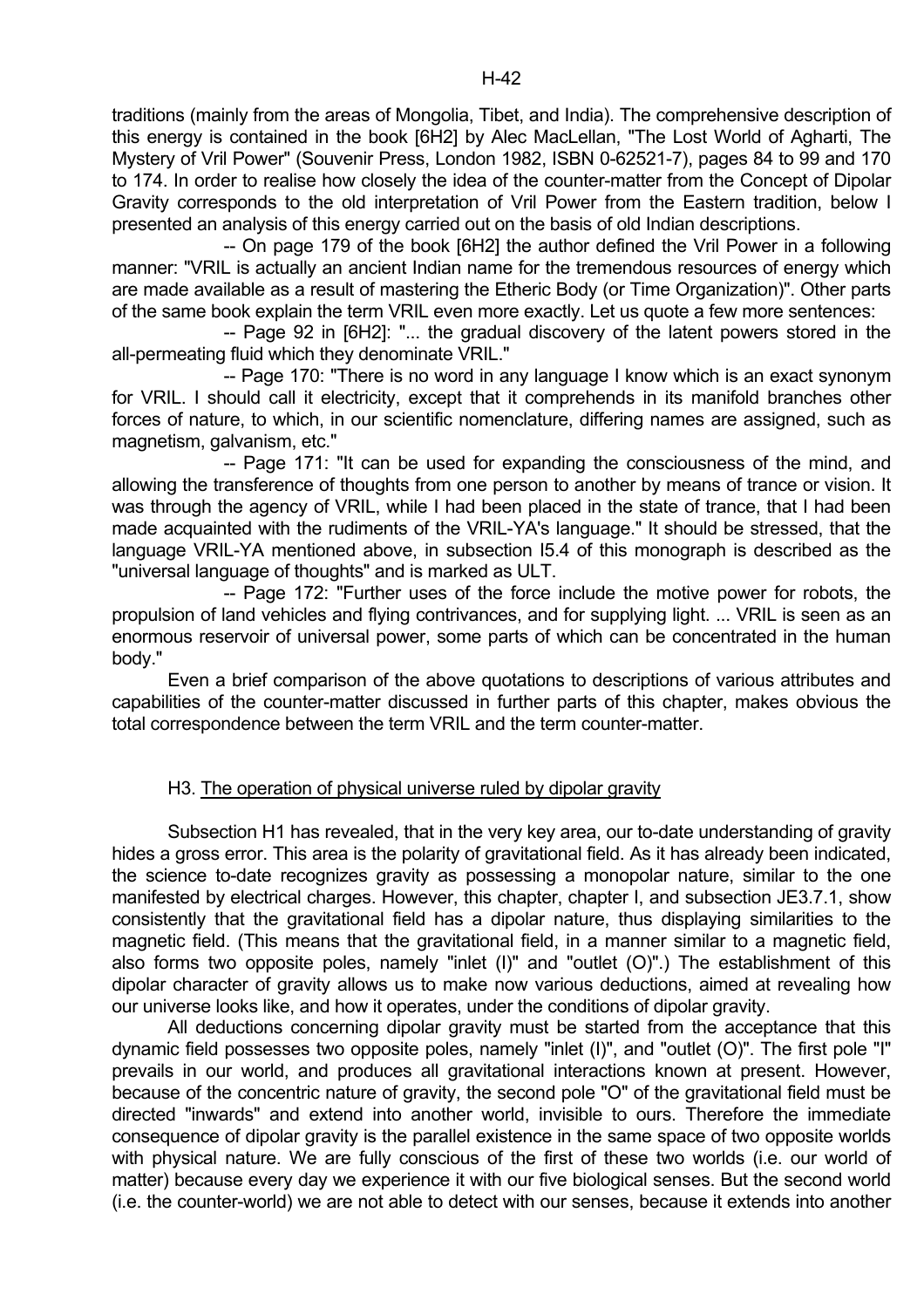set of dimensions, symmetrical to ours, and unaccessible to our biological senses.

 Both these worlds are tightly connected with each other through the gravity field. Because of this tight connection, the second, counter-world of our universe, from the point of view of shapes and mutual configurations must be an exact reflection of our physical world. Thus the mutual relationship of geometry of both these worlds relates to each other in the same way as every mirror reflection relates to a real, material object. On the other hand, because of the opposite nature of the other pole of gravitational field prevailing in the counter-world, the laws of a physical type which operate in it must be the exact reversal of the laws of our physical world. In order to realise principles of this reversal of laws, let us consider some examples of it.

 (1) Opposite attributes. As this was already explained in item #A4 of subsection H1.1, counter-matter (means a substance that prevails in the counter-world, and that represents an equivalent to matter from our world) must display attributes that are exact reversals of attributes of matter. For example matter displays mass, thus counter-matter must be weightless. Matter shows inertia, counter-matter must show the reversal of inertia, means the "self-mobility". Matter show friction, thus counter-matter must show "super-slipperiness". In many of these attributes this substance is an equivalent of historically well-known but at present ignored concept of "ether".

 (2) Reversed action. The principle of "attracting by opposites and repelling by similar" that prevails in our world, is replaced with an opposite principle of "attracting by similar and repelling by opposites" that manifests itself in the counter-world. In turn the "centrifugal force" that causes that in our world spinning objects are tensed in the outward direction, in the counter-world is replaced with the "inward force", which causes that in the counter-world the spinning objects are compressed in the inward direction (thus for example the force lines in spinning magnets are going to be compressed towards the axes of rotation of these magnets). Phenomena, like "entropy" from thermodynamics, which in our world are constantly running in one direction (e.g. increasing their value), in the counter-world are going in an opposite direction (e.g. decreasing their value).

 (3) Mirror phenomena. In the counter-world all phenomena of our world are replaced with their mirror reversals. For example, counter-material duplicates of objects or substances, which in our world absorb light, in the counter-world must emit light. In turn duplicates of objects or substances, which in our world emit light, in the counter-world must absorb light. All phenomena which in our world have a character of an "inlet", in the counter-world must have a character of "outlet" and vice versa (their examples include: gravity field - as described in subsection JE3.7.1, moral field, astronomical "black holes", human memory, etc.).

 To understand better principles of the coexistence of both worlds, three examples are presented below, which explain this. The first example illustrates the operation of both worlds, the second one - our difficulty with an insight into the counter-world, whereas the third one illustrates our perception of these worlds.

 $1^\circ$ . Since ancient times people have been building machines, the operation of which is always an imitation of the mechanisms of the universe. Not long ago, humanity accomplished a device, which is the exact model of the operation of both worlds discussed here. This device is called a "computer". In every computer we may find "hardware" (i.e. equipment and energy converters) detectable to our biological senses, and "software" (i.e. programs and their algorithms) undetectable to our senses, or to technical instruments, but perceptible to our intellect. The hardware is the equivalent of the physical world, whereas the software is the equivalent of the counter-world. If we gave a contemporary computer for research by scientists from ninetieth century, who had no idea of the duality of its structure, their senses and instruments would describe very precisely the characteristics of the hardware. However, there would be no way that they could detect the existence of software, so some of the actions of the computer would induce their astonishment and fright. When observing this device none of these scientists could imagine the vast range of possibilities and prospects that the same hardware may offer, after one has introduced appropriate changes into the software. Also none of them would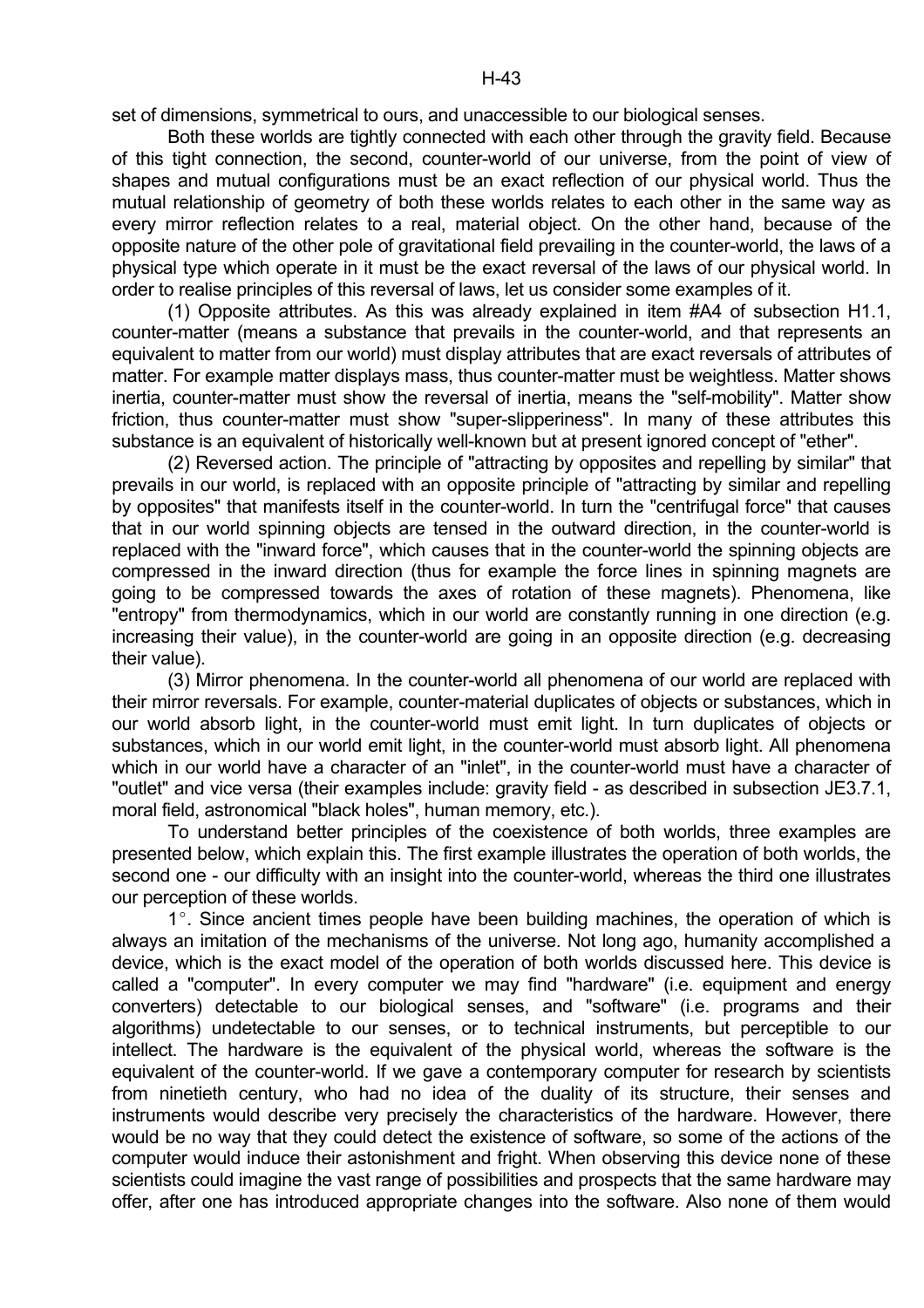know, that the world of software is no less capacious nor less complicated than the physical world, and that the preparation of a particular program must obey a wide set of laws and rules completely different from those which govern the production of technical devices. In our present understanding of the universe, we are perhaps like these scientists from the above example, seeing only its "hardware" and not even realizing that at the other end of gravity, there is whole another counter-world.

 $2^{\circ}$ . To illustrate the present difficulty with an insight into the counter-world, let us imagine a group of ninetieth century scientists, who received a modern magnetic tape for investigation. They could describe perfectly the physical properties of this tape (not so its materials), but they would be unable to detect that there is any sound recorded on it. Until playing devices were invented, these scientists would be unable to access the world of sounds that the same tape contains. Our civilization is like these scientists, where present knowledge of matter represents the physical properties of the tape, whereas the counter-world represents the yet undiscovered music on this tape. Unless we develop devices which access the information stored in the counter-world, we will be convinced that the whole reality is limited to the matter around us.

 $3^\circ$ . To illustrate our perception of both worlds, let us consider the analogy of a huge ocean of "counter-matter", in which a number of objects is floating. Let us suppose that one half of each object is above the surface of this ocean, whereas the other half stays submerged. The substance that forms this hypothetical ocean (i.e. the counter-matter) is in a permanent state of "boiling", forming numerous drifts which writhe in many directions and toss about all floating objects. People, similarly to every other object, would also drift in this ocean, as if exactly half of their bodies were submerged. But all senses would remain in the part above the counter-matter, therefore they would have the illusion that the whole universe is limited to only what they can see. Without having a view under the surface, the people in our analogy would have no idea that the surface of the ocean is not the end of the universe, but only the border of their visibility and that, closed to their senses, there exist another whole world hidden under this surface.

 The only link between our world and the counter-world is through forces of gravity. The requirement of balancing these forces causes each particle of matter existing in our world, to be attached to a similarly sized and shaped particle of counter-matter. In this way, every material object existing in the material world, must receive its identical copy (a mirror reflection) existing in the counter-world. This reflection is made of counter-matter. The gravity forces tightly joining together the material objects from our world and their counter-material copies prevailing in the counter-world, introduce a very unique cooperation between both worlds. This cooperation can be defined as follows:

 "The events that take place in the physical world modify programs contained in the counter-world, then this program triggers the action of the counter-matter, which in turn determines the course of events in our world, while the events from our world modify programs contained in the counter-world, etc.".

 The above definition of cooperation between both worlds will be referred to as the "machine-software-computer-machine mechanism of all phenomena". According to this definition the mutual interaction between (1) "our world" and (2) the "physical counter-world" described in this chapter, plus (3) the "virtual world" described in chapter I, is an exact equivalent to a real-time cooperation occurring between (1) a numerically controlled machine (i.e. "machine"), (2) the electronic circuitry that control this machine (i.e. "computer") , and (3) a program that contains algorithms for controlling this machine (i.e. "software"). (This is because in any man-made system, the only solutions that can be utilized are those which are already applied to the operation of the universe.)

 If we consider a numerically controlled machine (i.e. "machine"), its operation represents the behaviour of matter from our world. On the other hand, the "computer" and "program/software" that control this "machine", together they represent the intelligent capabilities of the counter-world (i.e. the counter-matter, and the software registers contained in this counter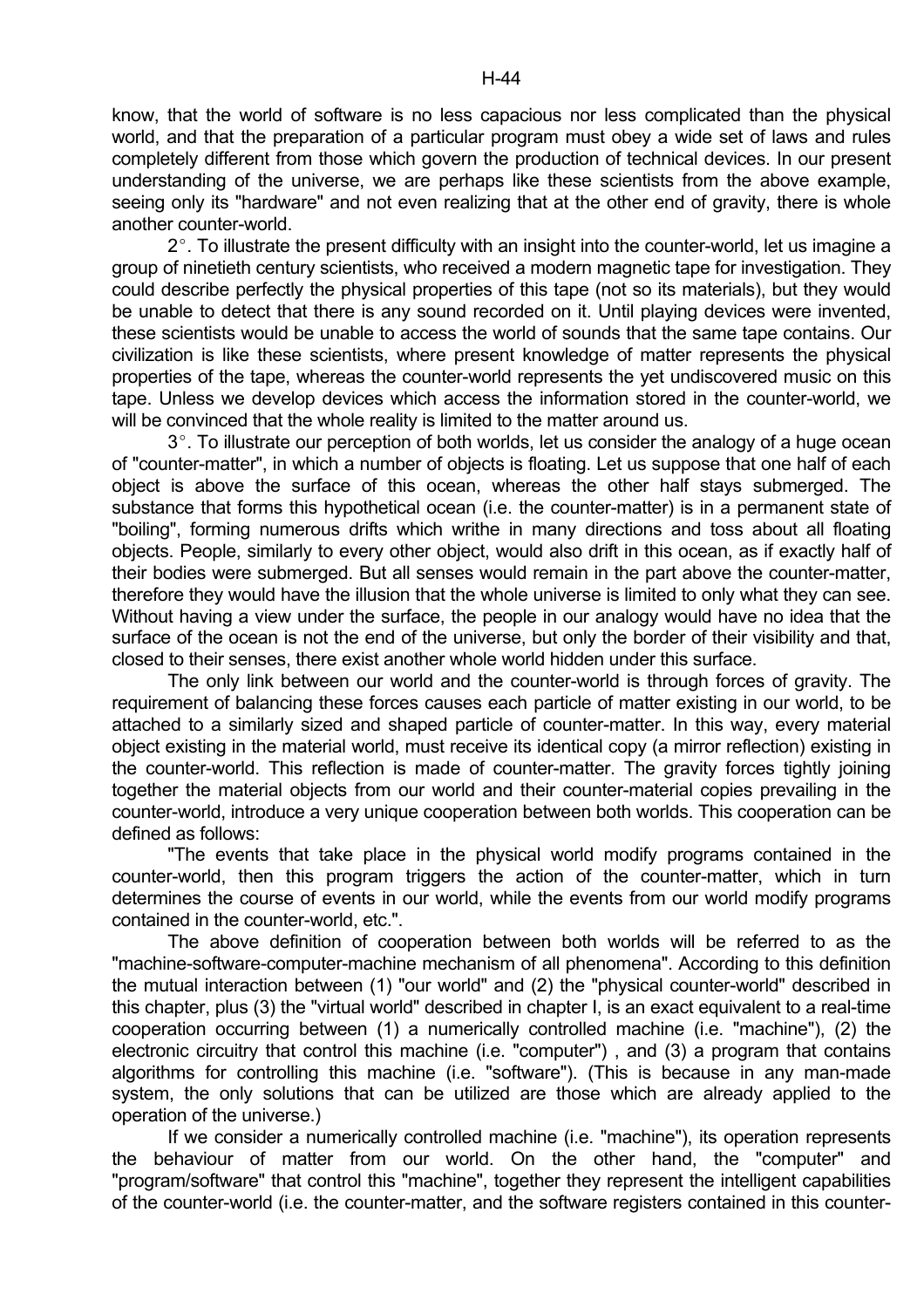matter). The program, in order to control the machine, must contain the numerical reflections (i.e. software models) of all physical parts of that machine. This means that the program must describe for each moving part its actual state, previous position, future goals, possibilities and limitations. When the entire system consisting of the program, the computer, and the machine is run, then the control signals originating from the program trigger the controlling commands in the computer, which in turn cause particular actions by the machine. But each change (action) of the machine must be observed by the program, which is altered according to the effects of this action. Thus, the altered program executes different actions, etc. The continuation of the above interactions between the program, the computer, and the machine, leads to the sequence of events in the machine. These events are the exact reflection of the routine described in the software. In the same way as this machine, computer, and program interact with each other, our physical world is interacting with the counter-world and the virtual world.

 The "machine-software-computer-machine" mechanism of phenomena described above, is a key to our understanding of the Concept of Dipolar Gravity, and also to our understanding of the explanations derived from this concept. There are numerous consequences of this mechanism, the presentation of which will be continued. One of the primary consequences is that the counter-world must accommodate all attributes of what we call "real-time control programs". Thus, the "registers" of every material object must behave like software models for numerically controlled machines. So, these registers must also contain all data about history, present state, and future goals of the objects they describe, forming in that way a kind of software model ("register") of a given object, that can be easily accessible through ESP, dreams, hypnosis, etc. see subsection 13.1. The data contained in the registers from the counter-mater must somehow be intercepted, stored and processed. This in turn means, that the counter-world must additionally display all the capabilities of a natural computer, including not only the capabilities to intercept, store, and release data, but also the ability to process them (i.e. to think).

 The principle of interaction of our world with the counter-world, based on the "machinesoftware-computer-machine" model, makes possible two different ways of introducing changes into our world, i.e. "physical" and "telekinetic". These two ways are described comprehensively in subsection H6.1, but for the consistency of presentation they are going to be summarised here briefly. The "physical" way of introducing changes to our world is well known to us. It depends on a forced interaction with objects of our world, involving the particular amount of work to be done and causing appropriate energy to be spent. In the previous description of a machine controlled by a computer and a program, this "physical" means would be an equivalent of hand-introduced displacements of some of the machine's components. The "telekinetic" manner of introducing changes into our world depends on altering the configuration within the counter-world. This in turn causes self-activated changes occurring within our world. To explain it more simply, in the telekinetic motion we move the mirror (counter-material) reflections of objects, instead of moving these objects. But because these mirror reflections are attached to original objects through gravity forces, moving these reflections causes the objects to also move along exactly the same paths. In the previous analogy of numerically controlled machine, such telekinetic actions would depend on making the computer to issue specific control commands, and these commands would cause the immediate changes in the machine controlled by this computer.

 The properties of the telekinetic manner of moving material objects described above, reveal that we already have accumulated much evidence indicating a practical utilization of this ability. For example, the majority of miraculous events, magic, and ghost stories, in fact reduce themselves to the observations of objects moved in such a telekinetic manner. The cases of telekinesis, psychokinesis, and levitation, also fall into this category. Moreover, the idea of teleportation seems to be the vision of future spacecraft utilizing the telekinetic propulsion system. Some observations also reveal the major side effect that accompanies telekinetic work, i.e. the absorption or release of large amounts of thermal energy (see the Postulate of Interchanging Thermal Energy described in subsection H6.1.3). For example, there are reports about advanced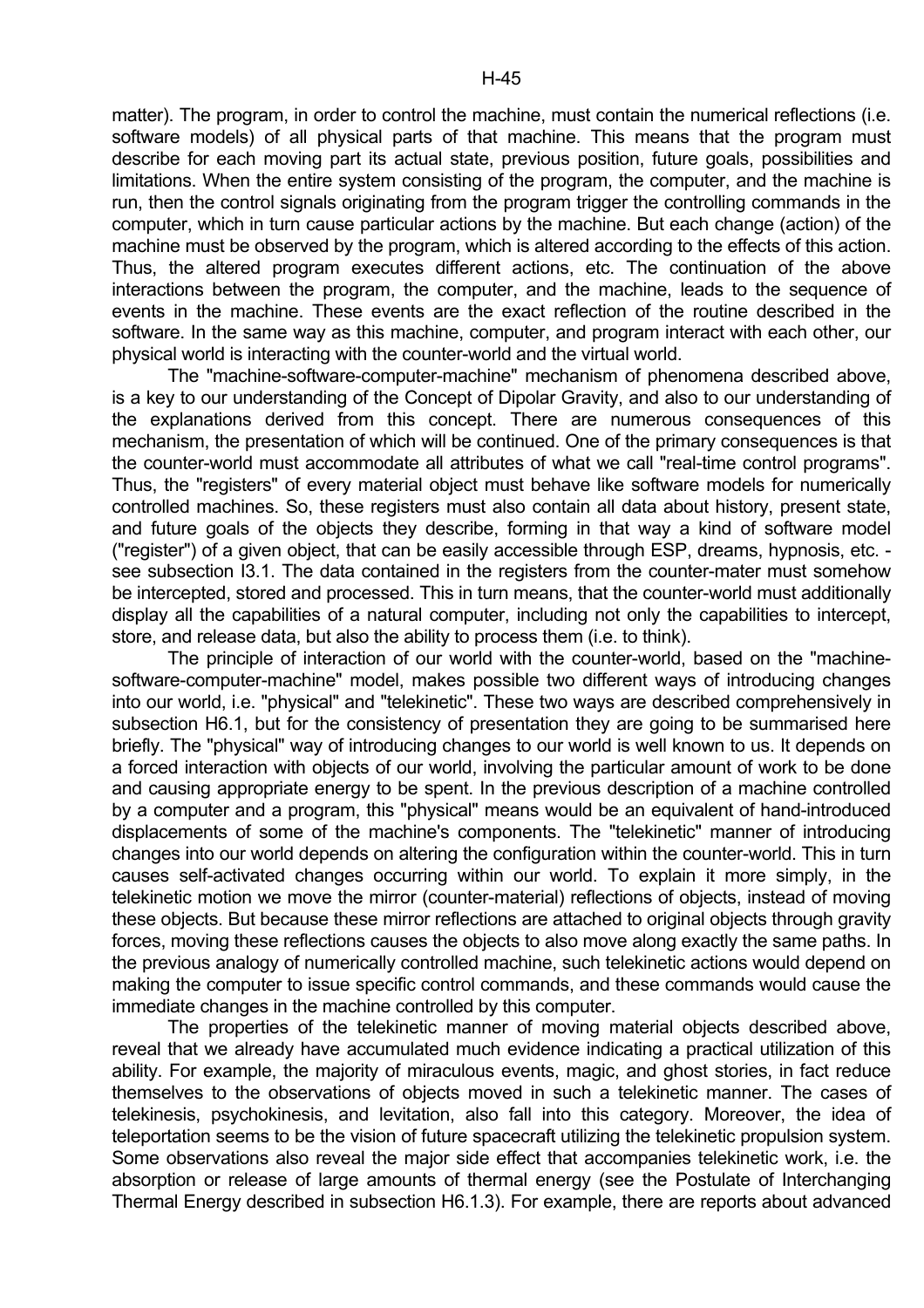Yoga practitioners who decrease the temperature of their bodies, or about people who cremate themselves (Spontaneous Human Combustion) by "inner fire" ignited as an effect of extreme psychic tension (see subsection I7). An example of such case is presented on pages 65 and 66 of the book [1H3] by William R. Corliss, "Incredible Life: a Handbook of Biological Mysteries", Source Book Project (P.O. Box 107, Glen Arm, MD 21057, USA) April 1981, ISBN 0-915554-07- 0).

 The "telekinetic" interaction with objects (i.e. the telekinetic displacement of objects, or telekinetic change of their shape, properties, consistency, etc.) do not require any energy to be supplied by the person, or device, who executes such a work. This is because in the counter-world friction and inertia do not exist. But the material objects, which in our world follow their counter-material duplicates, must consume energy, as in the physical world the Principle of Energy Conservation must always be fulfilled. Therefore, the energy consumed in the material world must be withdrawn from the environment of the objects affected in a telekinetic manner. The only form of energy available for such a purpose is thermal energy. Thus, the telekinetic manner of introducing changes into our world must cause thermal energy to be withdrawn from the environment (when the telekinetic motion goes against external forces), or to be supplied to this environment (when the telekinetic motion acts along with external forces). In this chapter, the above conclusion is called the "Postulate of Interchanging Thermal Energy". The effect of this postulate is that all telekinetic effects are accompanied by changes of environmental temperature, and by production of "extraction glow" or "dispersion glow" described more comprehensively in subsection H6.1. This postulate applies to all paranormal phenomena that affect the Principle of Energy Conservation, e.g. telekinesis, some Yoga exercises, etc. (Note that such a cooling capability of telekinetic motion causes telekinesis to be a kind of friction in reverse, i.e. it consumes heat and produces motion - while friction causes consumption of motion and production of heat.)

 Of course, the three-world structure of our universe (means coexistence of (1) the material world, (2) the counter-material world, and (3) the virtual world) causes that the action of the postulate described here is more complex than it can be explained on the present level of our knowledge. It results from the fact, that this postulate limits its action exclusively to our world and it does not obey phenomena that take place in the counter-world (i.e. phenomena that boil down to changes of state of energy in counter-material duplicates). Thus, in relation to the objects for which our science has no idea whether they are composed of matter or counter-matter (e.g. such as elementary particles), the action of this postulate must be described in the effect of future research. It is worth to add, that in some cases the lack of noticeable effects of this postulate can be used as a basis for qualifying a given phenomena or object as belonging to the counter-world.

 The Postulate of Interchanging Thermal Energy by material objects moved in a telekinetic manner makes the existence of the counter-world extremely easy to be proven in an experimental way. It is because this postulate indicates that the objects moved telekinetically must produce a subtle kind of glow, which is called here the "extraction glow" - see descriptions of it presented in subsection H6.1. The existence of this glow results from the statements of quantum physics, which indicate that the atoms whose electrons fall from higher orbits into lower as the result of a rapid cooling, must emit photons. These photons should be registrable as a kind of glow. Therefore, any telekinetic absorption of thermal energy should be accompanied by a glow emitted from the affected area. In order to prove experimentally that the Concept of Dipolar Gravity is correct and that the counter-world does exists, it is sufficient to register this "extraction glow" - see Figures H1 to H3, and descriptions from subsections H6.1 and I7.

 There is a wealth of evidence already available, which confirms additionally that our universe operates according to the Concept of Dipolar Gravity. Let us now review the most important facts confirming this.

 #1H3. For centuries the existence of a "second world", separated from ours, is claimed by religions. Unfortunately, our science adhering to the old concept of monopolar gravity, failed to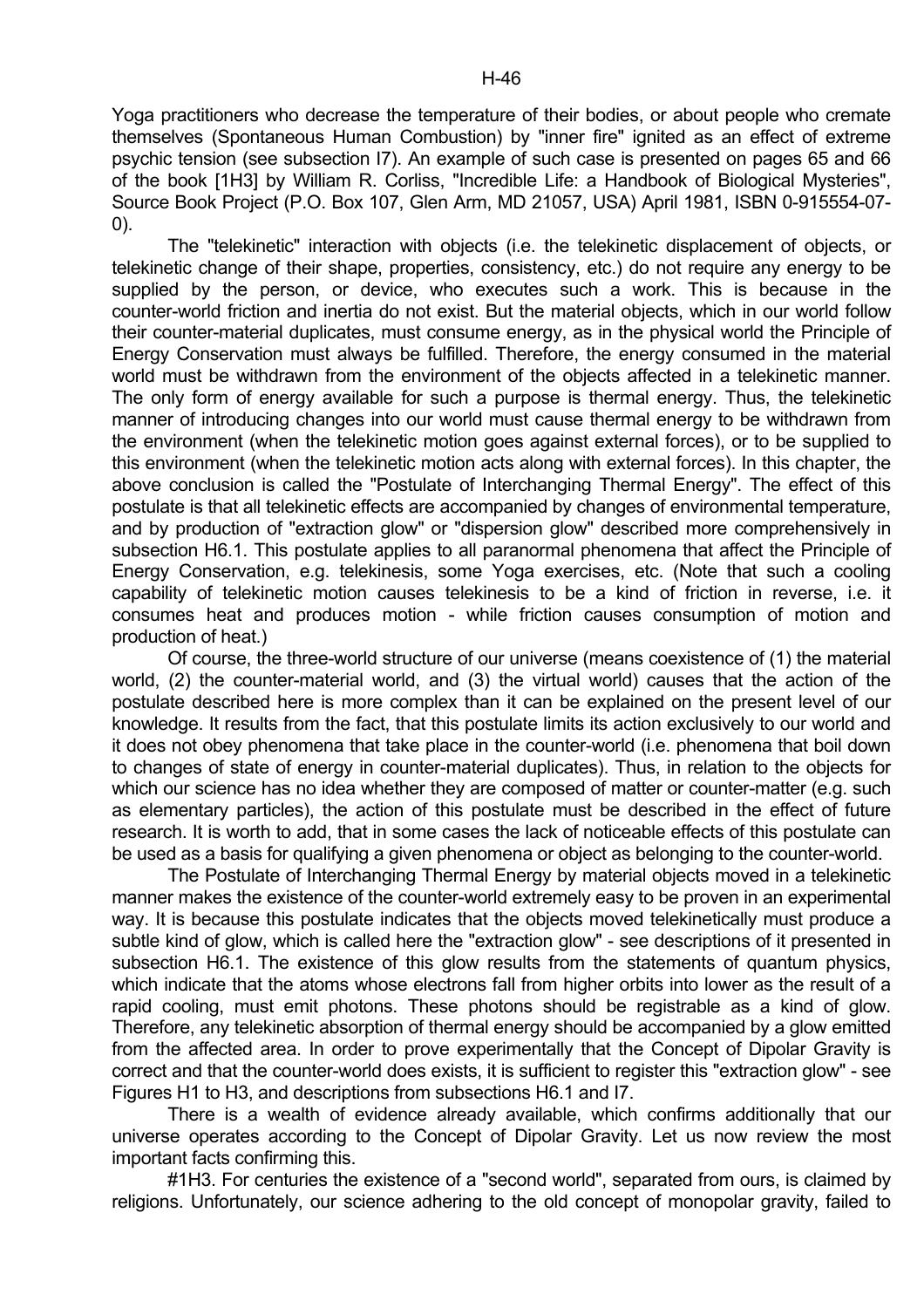develop a theoretical justification to support this claim (therefore the majority of scientists deny the existence of another world). The Concept of Dipolar Gravity is the first consistent scientific theory, which leads to conclusions surprisingly coherent with the claims of religions. Unfortunately, because this concept represents a newly born totaliztic sciences (see subsection H10), it firstly needs to break through the hermetic blockade put up by the old science, before it can be officially recognised.

 #2H3. Most paranormal phenomena affect the level of thermal energy contained in the environment, thus fulfilling the Postulate of Interchanging Thermal Energy. For example, it is widely known that shifting objects by so-called "Poltergeists" decreases the room's temperature almost to freezing level. A similar freezing produce the action of ghosts. Yoga practitioners may also decrease their body temperature. Moreover, during extreme psychic tension enormous heat can be released which leads to "Spontaneous Human Combustion".

 #3H3. There are numerous photographs already published, which clearly capture the emission of an extraction glow by objects moved telekinetically. Some examples of such photographs, reproduced from widely accessible books, are shown in Figures H1 to H3. In cases of extremely intensive paranormal phenomena, the extraction glow is so strong, that it can be seen by the naked eye. An example of such a case is described on page 32 of the book [2H3] by David St. Clair, "Psychic Healers" (Bantam Books, NY, 1979, ISBN 0-553-02056-0). Here is the relevant quotation in which the author describes the effects of telekinetic healing of his friend, carried out by American healer called Cassidy. There was a powerful extraction glow emitted during this telekinetic healing:

 "I have been in many 'psychic' places and seen many 'psychic' things, but I was not prepared to see a current of light run down Cassidy's arm and into my friend's body. I was not prepared to see his body light up like a white neon tube and stay that way while I rubbed my eyes, glanced around the room to see if other things were glowing".

 #4H3. In the book [3H3] by C. S. Wong, "A Cycle of Chinese Festivities", Malaysia Publishing House Limited, Singapore, 1967, on page 146, a demonstration of Chinese magician named Chou Sheng is described. It took place at night on 15th day of 8th moon month in 830 AD - i.e. at the time when people would not know electricity, thus the only source of an artificial light similar to that emitted by the Moon was the extraction glow. (For better understanding of this description, in Chinese calendar that is based on Moon cycle, the night of 15th day in their 8th month is famous from the most powerful moon light out of the entire calendar year.) This magician informed his viewers, that he can catch the Moon, and after letting them out of the room he actually hide under his coat an object that after being exposed emitted the cold light that in all attributes was similar to the "extraction glow". Here is the description of this show, quoted from the discussed book [3H3]:

 "Chou Seng then raised the coat about an inch hight, and the whole room was flooded with moonlight brightness, with the audience feeling cold in its muscles and bones."

 #5H3. There is also a significant number of observations that describe the so-called "beaming" of people to UFO decks (i.e. lifting them upwards with the assistance of "telekinetic tractor beam" that is described in subsection L6 of this monograph). One of the effects of such beaming is that people who are subjected to it experience a sensation of loosing a significant amounts of heat, manifested through the feeling of coldness, rattling teeth, shivers of cold moving through body, etc. - see paragraphs N-44 and N-16 in appendix Z of monograph [2e]. Thus, the phenomenon that is utilised by UFOnauts to complete such a beaming, also fulfils the Postulate of Thermal Interchange, described previously. On the other hand, all other phenomena that accompany such beaming, for example psychic experiences, moving through solid objects, etc., exactly correspond to the use of advanced propulsion system that utilises the phenomenon of technical telekinesis. The above reveals that devices which utilise capabilities that are described by the Concept of Dipolar Gravity, seem to be already utilised by civilisations from UFOs.

#6H3. Various attributes of the counter-world, especially the mirror reversal of laws of our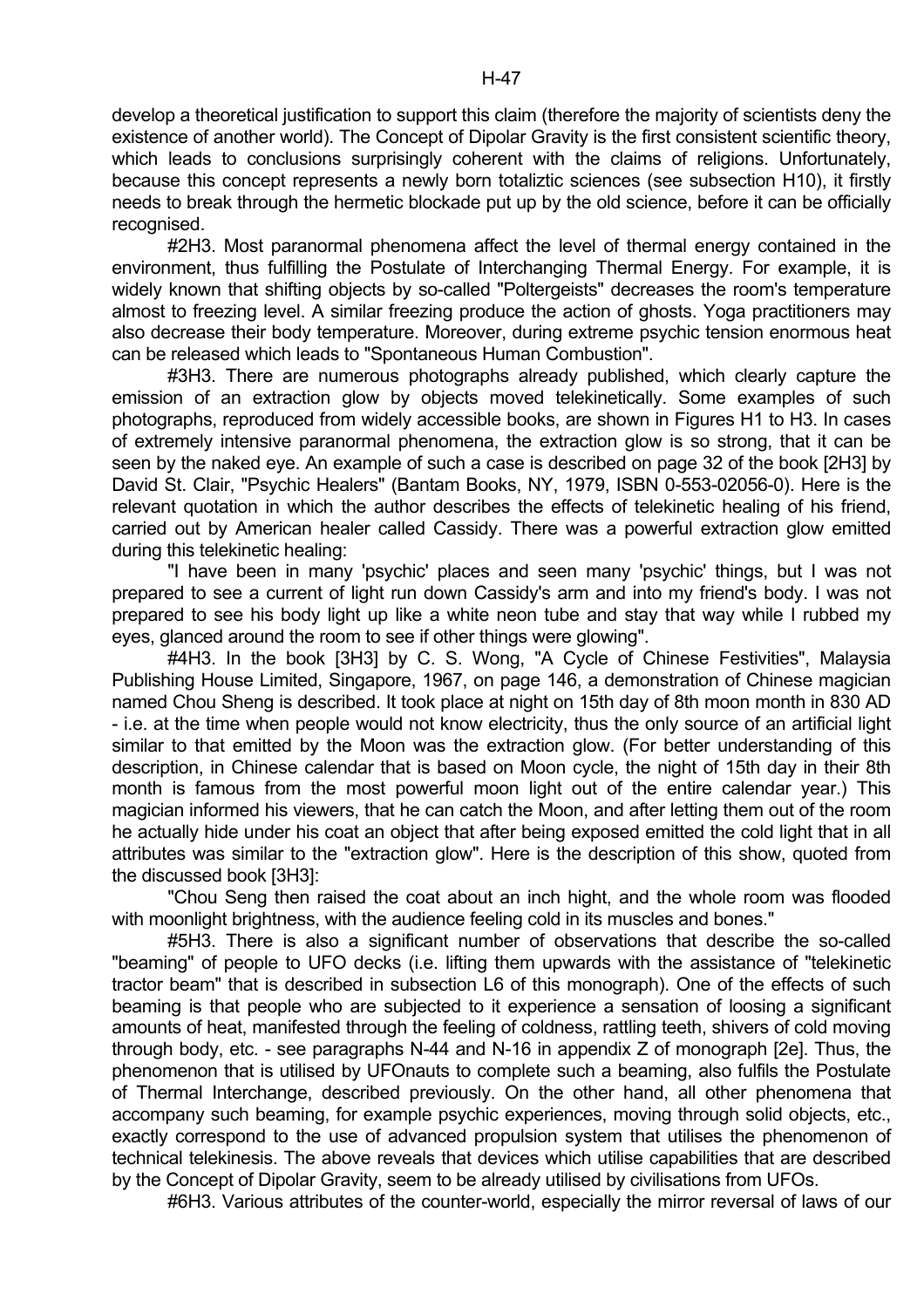world, are described by folklore and folk beliefs of many nations. In order to provide here an example of such beliefs which I encountered so-far, in the city Kuching of Northern Borneo, which is a capitol of Malaysian Province Sarawak, on the opposite to the local mall (called the "waterfront") side of a river that flows through this city, there is a small cultural park devoted to believes of various native tribes and races that inhabited Sarawak (there is 29 main tribes and races in Sarawak). In this park, on a tablet that is devoted to local art of tattoo, in eyes hits the following information - here is a quotation of it:

 "Tattoo. These images are derived from the Kenyah tattoo block. Tattooing is an artistic form of personal ornamentation which was widely practised by many of the indigenous peoples of Sarawak. Tattoo design are magical protective devices to ward off evil among the Iban, whose designs represent the shamanic cross-belt as a magical shield. Specific designs cure illness or pain, particularly at arm of leg joints. A complex religious meaning is often attached to tattoo. The Kanyan and Kenyah believe in the next world, where all things are reversed, the black tattoo marks shine bright in the dark, allowing the deceased woman's spirit to find its way."

 An interesting connection with this notice have a report of a UFO abductee (RB), whose counter-material duplicate supposedly was taken for a flight in a vehicle that reaches the counterworld. He reported to me, that late at night, in the counter-world was extremely bright light, because almost all objects were emitting light over there. The most powerful light emission was from these objects, which in our world are always black or dark.

### H4. Physical properties of the counter-matter

 Subsection H2 of this monograph explains, that the "counter-matter" is a name assigned to extraordinary substance, which fills up the entire counter-world. Because of the invisible and inpenetrable barrier that separates from each other the physical world and the counter-world, senses or instruments that are installed in our physical world are not able to gain access to counter-matter. Thus they are not able to detect its existence, nor describe its attributes. Fortunately, counter-matter can be researched through the analyses of influences and effects that it exerts on phenomena from our world.

 The research to-date on the counter-matter, shows that apart from the intellectual properties (discussed in chapter I), counter-matter displays also physical properties. For example, it can be formed into structures and objects, compressed, circulated, moved, vibrated, etc. In turn each of these physical properties of counter-matter, is the source of numerous phenomena of a physical nature, which instead in our world, are occurring in the counter-world. But because the counter-world is linked with our world via gravitational interactions, whatever physical phenomena take place in the counter-world, they immediately exert their influence on the course of phenomena in our world. In this way the physical attributes of counter-matter, are the source of countless phenomena that are observed in our world. In order to provide here examples of such phenomena that extend across two worlds, they include electrical and magnetic field, all phenomena that decide about our weather (e.g. cyclones and tornadoes), telekinetic motion, a state of telekinetising, telepathic waves, and many more.

 A lot of phenomena that take place in the counter-matter, is a source of various consequences, which with the aid of gravity field, are forwarded to our world, and thus observable in our world. Some of these phenomena depend so much on the unique physical properties of counter-matter, that their explanation only on the basis of properties of our matter is absolutely impossible. For these reasons, such phenomena were so-far described with the term "unexplained" or "mysterious", and usually ignored by the official Earth science. These out of them, as for example "electrical field" or "magnetic field", which present science was unable to ignore, are described only in terms of their abstractive effects, means in a manner which avoids the exact description of their origin, mechanism, operation, etc.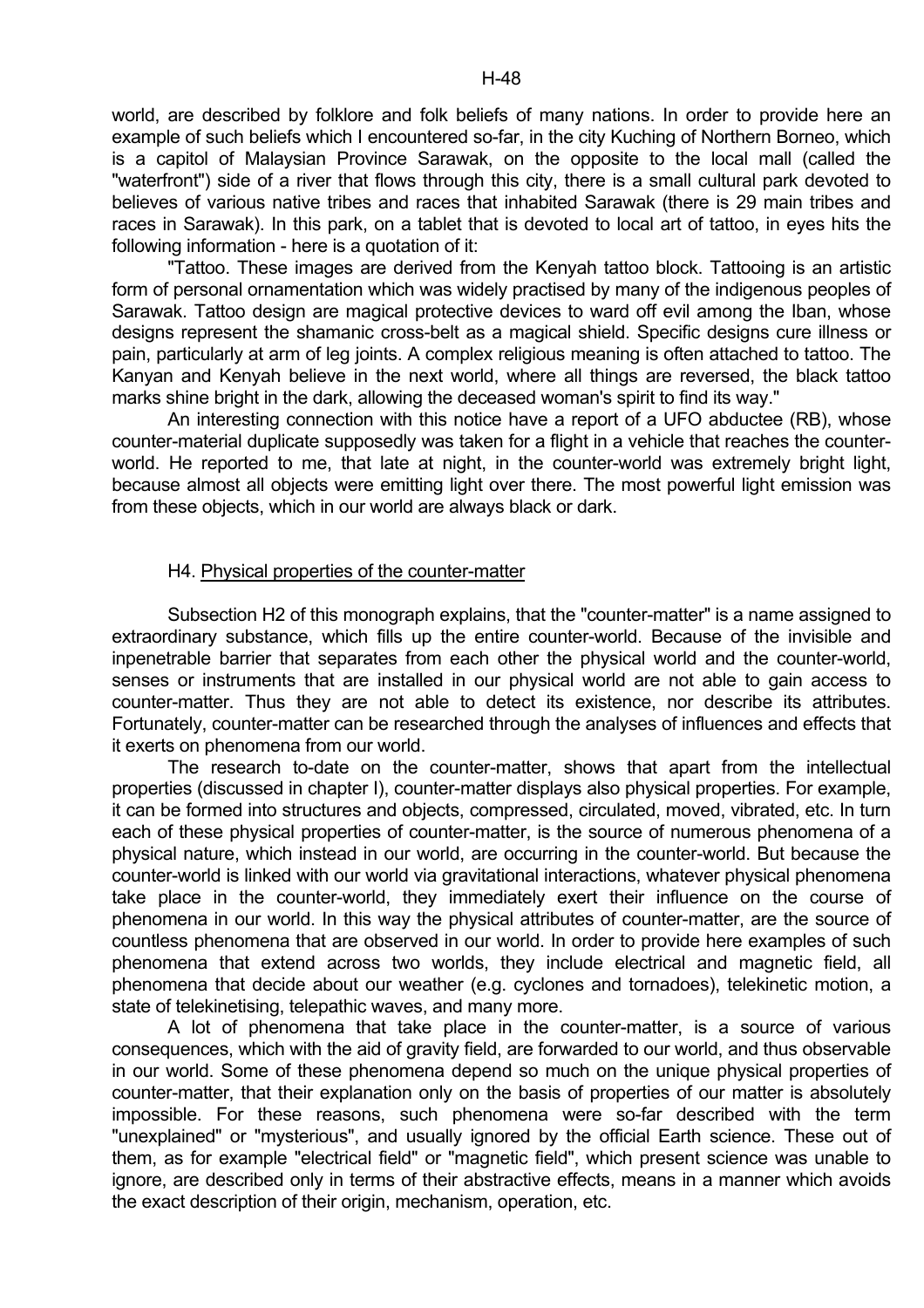The discussion of the Concept of Dipolar Gravity would be incomplete, if we would not analyse at least the most important out of these "unexplained" or "mysterious" phenomena of the science, that originate from the physical attributes of the counter-matter, but the influence of which is extended to our world. After all, if we do not explain them exactly in the monograph devoted to the new Concept of Dipolar Gravity, our official science that is already submerged in parasitism, is going to ignore them forever. In turn their further ignoring is going to deprive humanity the unmeasurable benefits that stem from possibilities of their practical utilisation.

 The further subsections of this chapter H are aimed at the presentation of just such phenomena of a physical type, together with physical properties of the counter-matter that trigger them. These subsections also explain consequences, which the existence of these phenomena introduces to our civilisation. But before we dive into the descriptions of these phenomena, at this point I would like to explain, that the precise learning of these phenomena extends horizons and presents the complete picture of the Concept of Dipolar Gravity. But from the point of view of learning and practising totalizm is NOT imperative. Therefore these readers, who do not have the strict minds and are not inclined towards learning physical secrets of the universe, but learned the initial part of this chapter because it explains the scientific foundations of totalizm, starting from this point, may miss further digesting of this chapter. They now may proceed directly to read chapter I. Descriptions from chapter I extend this part of the Concept of Dipolar Gravity, which has a direct link with the philosophy of totalizm. From the **point of view of totalizm**, the most important is knowledge presented in this chapter until this point, then important is the knowledge presented in chapter I. (Slightly interesting can also be the content of subsections H9 to H12.)

 In turn knowledge presented in further parts of this chapter H, is mainly useful for researchers oriented towards the physical side of all phenomena, and for people interested in the physical side of operation of the universe and also in utilisation of phenomena of the counterworld for constructing technical devices. This is because such knowledge provides physical foundations for newly born sciences of the counter-world described in subsection H10. Especially it forms scientific foundations and explains principles of operation for various devices that result from engineering of the counter-world, including into this also technical devices described in chapters K, L, M, and N. Therefore, for investigators working on the development of free energy devices, telekinetic devices, time vehicles, or devices for telepathic communication, the reading of further subsections of this chapter is very vital and recommended. The discussion of this physical part of the Concept of Dipolar Gravity is started in next subsection from the most commonly known phenomena that originate from the counter-world, but that manifest themselves powerfully in our world.

### H4.1. Basic phenomena of the counter-world

Motto of this subsection: "Reality exceeds borders of our imagination, our imagination is limited by reality which we already know".

 Because the counter-world is inaccessible to our senses, so-far it kept us in a complete ignorance not only about its existence, but also about its characteristics and about phenomena that prevail in it. But, as readers probably managed to realise this from previous parts of this chapter, in spite of this our ignorance, the counter-world is a huge world that is manyfold more complicated than our physical world. After all, apart from phenomena purely physical, that we well know from our world and that result from mutual interactions between particles of the substance (i.e. the counter-matter) that prevails in this counter-world, it also must host phenomena which remain completely unknown to us, because they result from the natural intelligence of the counter-matter. (These phenomena are more precisely described in next chapter I.) Furthermore, it must host various phenomena which we meet in our world, but which we were unable to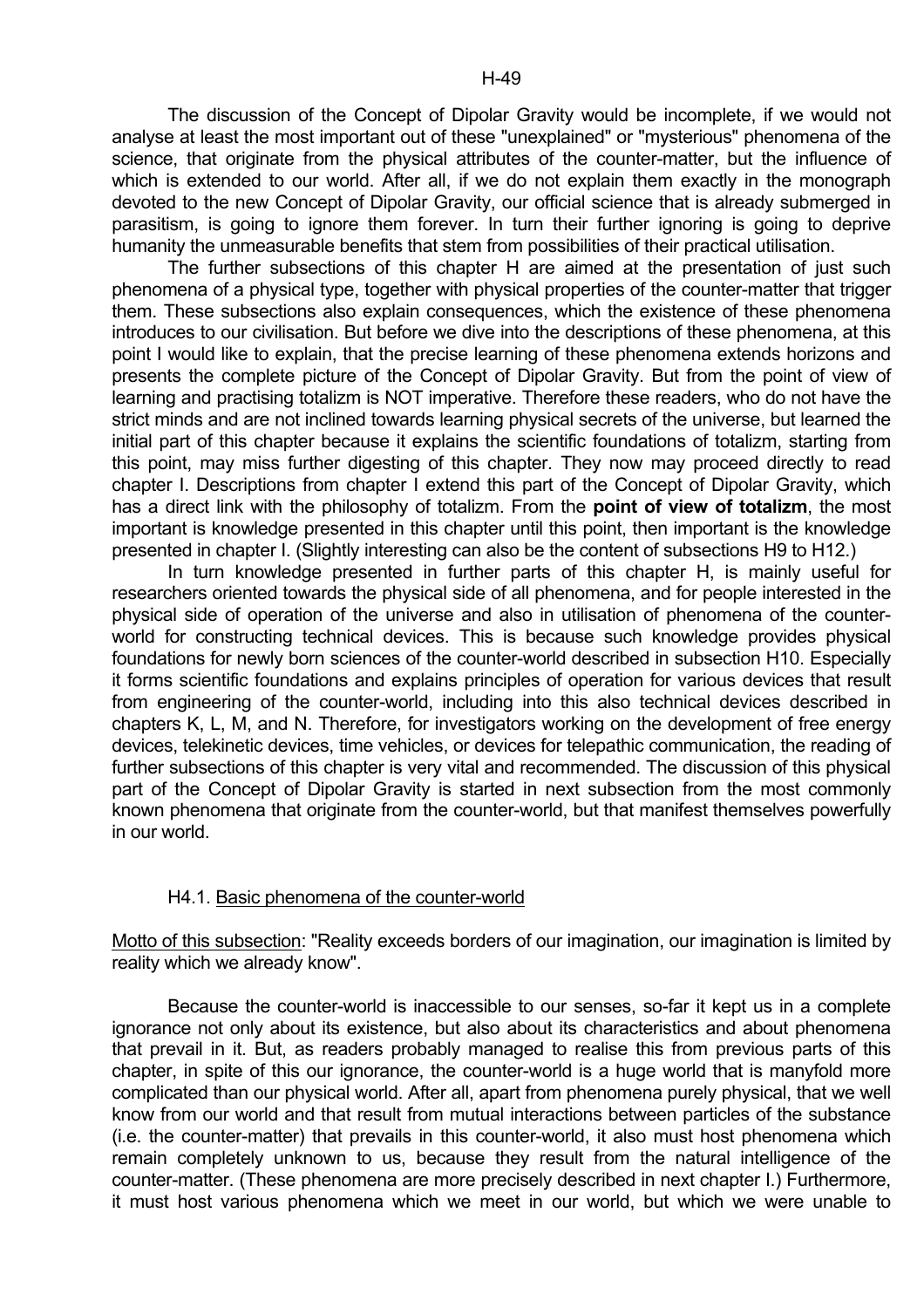describe scientifically because they result from the mutual interaction between our world and the previously unknown counter-world. For these reasons, the phenomena that take place in the counter-world, and also the laws that govern these phenomena, are more complex and complicated, than phenomena and laws from our physical world. In order to discover and to describe all of them, there will be enough work for countless generations of future totaliztic scientists. Of course, already by now I managed to learn several most important out of such phenomena, although I am fully aware that they do not represent even a small fraction of whatever really happens in the counter-world. After all, the phenomena that I was able to identify so-far are only these ones, which in an evident and easily detectable manner influence phenomena from our physical world.

 Independently from these phenomena that are easily noticeable from our world, the counter-world surely hosts numerous other phenomena, that are unique just for it. Our learning about these unique phenomena will require previous development of completely new research methodologies, that will allow our insight into some secrets of the counter-world. Already at this stage I worked out one of such new research methodologies, which for my own use I call the "differential method". It depends on the analysis of differences between the courses of two identical phenomena, one of which takes place, or is initiated, in our world, while the other takes place, or is initiated, in the counter-world. (Examples include phenomena of physical motion and telekinetic motion, sound wave and telepathic wave, etc.) The observable differences between the course and effects of such two identical and mutually corresponding phenomena, allow one to deduce the attributes of the counter-matter and the counter-world, laws that they obey, etc.

 In this subsection I try to provide a list of these phenomena of the counter-world, which sofar I managed to identify and to describe in various parts of this monograph. Because mechanisms of these phenomena originate from several different sources, during the formation of this list I firstly described the criterion which classifies a given group of phenomena to a specific source from which they originate, and only then I listed subsequent phenomena that originate from this source.

 A. Phenomena that result from the mutual interaction between particles of counter-matter. So-far I managed to identify the following phenomena from this class:

 A1. Electric fields. Local compressions and dispersions of counter-matter, are known to our science under the name of "electric fields". Unfortunately, this science so-far failed to explain what electric fields actually are. A more detailed description of these fields is contained in subsection H5.1 of this monograph (i.e. in the first one from a next group of subsections). All laws that govern electric fields result from laws that in the counter-world are governing the mutual interactions between the compressed or dispersed counter-matter.

 A2. Magnetic fields. Local circulations of counter-matter along close circuits, our science calls "magnetic fields". However, this science again failed to explain, what exactly magnetic fields are. Their detailed descriptions are contained in subsection H5.2 of this monograph. All laws that govern magnetic fields result from the laws that in the counter-world are ruling the mutual interactions between streams of circulating counter-matter.

 A3. Telepathic waves. These are waves of vibrations that propagate through counter-matter (i.e. vibrations of counter-matter). For our science they still remain unknown at the theoretical level. However, various kinds of these vibrations were already identified empirically by the so-called "alternative sciences", and are described with the use of such terms as e.g.: energy of pyramids (see subsection H7.1), radiesthesia (see subsection H7.2), orgone energy (see subsection H7.1), telepathic messages, etc. I have the honour to be the first scientist, who explained them and described theoretically, giving to them the name "telepathic waves". Their description is contained in subsection H7.1 of this monograph, while the further extension of this description is contained in chapter N. All laws that govern the telepathic waves result from laws that in the counter-world rule the formation, properties, and behaviours of the vibrating countermatter.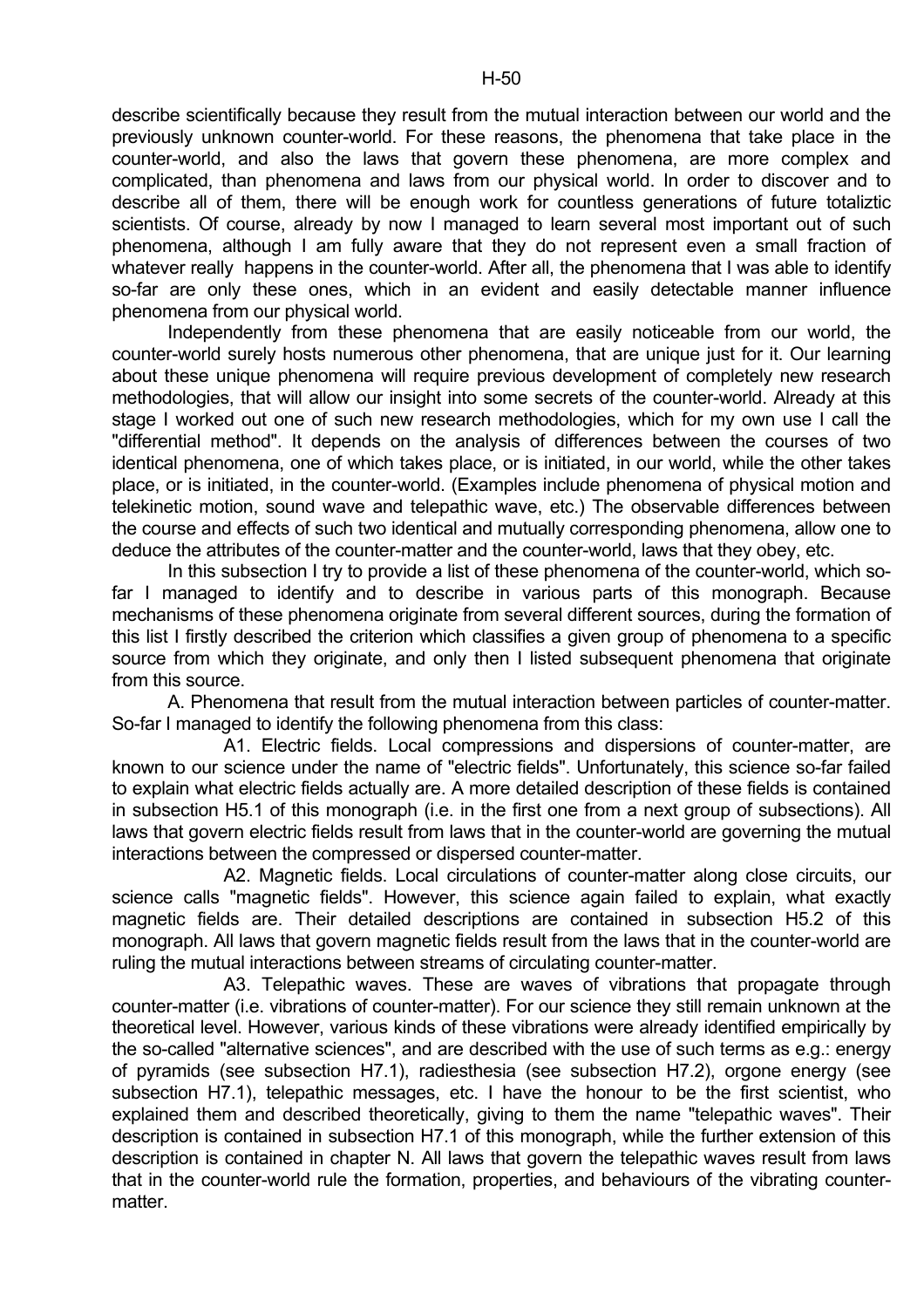B. Phenomena that result from the mutual interaction between counter-matter from the counter-world, and matter from our world. So-far I managed to identify the following ones out of them:

 B1. Permanent telekinetisation of matter. The possibility of such telekinetisation, sofar remained unknown for people. No-one recognised it either theoretically or empirically. Thus I again have the pleasure to be the first scientist who not only explained its mechanism, but also indicated examples of its manifestations and main attributes. The more comprehensive description of permanent telekinetisation is provided in subsection H8.1, with practical applications indicated in subsection NB2. All laws that apply to permanent telekinetisation of the matter are results of laws that govern the formation, attributes, and behaviours of these ones out of all mutual interactions between vibrating matter and counter-matter, which in subsection H8.1 are described as a model of telekinetisation.

 B2. Telekinetic movements. These are consequences of the motion of a countermaterial duplicate of an object. This motion, via the gravitational interactions, is shifted onto the material part of this object. (I.e. telekinetic motion is like causing objects to move through grabbing and moving their "spirits".) For more detailed descriptions of the phenomenon of telekinesis, see subsection H6.1 of this monograph and chapter. All laws that govern over the telekinetic motion, are outcomes of laws that govern the dynamic interactions between countermatter and matter.

 B3. The Telekinetic Effect. This is a phenomenon (or a mechanism of phenomena) that takes place in the counter-matter, and that represents a self-mobility, or the reversal of inertia related to the counter-matter - which is also a reversal of friction. Present science also does not know about this effect. Thus I have the pleasure to be the first scientist, who theoretically discovered, described, and explained it, naming it the "Telekinetic Effect". The initial description of this effect is contained in subsection H6.1 of this monograph, while the extension of this description is contained in subsections K1 and L1. All laws that govern the Telekinetic Effect, and thus also govern the phenomenon of telekinesis which stems from it, are outcomes of laws which in the counter-world are governing the unique attribute of the counter-matter called "self-mobility". Self-mobility actually is the reversal of inertia, and also a reversal of friction.

 C. Phenomena that result from natural programs stored in the counter-matter. Thus, these phenomena also result from the fact, that every individual particle of the counter-matter has memory which contains some-sort of natural programs, that this particle is intelligent and capable to execute these programs, and that it displays the will to complete enthusiastically whatever is programmed to be done in these programs that it carries inside. (Notice that the detailed description of such intellectual phenomena is contained in next chapter I. Their brief listing provided here is only for the scientific exactitude and for the completeness of this list.) Until the time of writing this subsection I managed to identify the following out of such phenomena induced by programs:

 C1. Energy. The behaviour of particles of the counter-matter is defined by special natural programs, that describe how these particles should behave in a given moment of time. More information about these programs is provided in the next chapter I, which describes the intelligent attributes of the counter-matter. These natural programs may move from one particle of the counter-matter to other such a particle, dictating to these particles how they should behave. In the science the fact of this motion of elementary "programs of behaviours" of particles of countermatter is described with the term "energy" (see subsections JE9 and JE9.1), although the science still is unable to explain what actually this energy is. All phenomena connected with energy, are in our world the consequences of the motion of these elementary programs of behaviours from one clusters of the counter-matter into another such clusters. In turn all laws that govern energy, and also that govern conversion of energy, result from laws of the counter-world that relate to natural programs which describe the appropriate behaviours of clusters of counter-matter. For example, because programs of energy that are contained in the counter-matter, typically cannot be created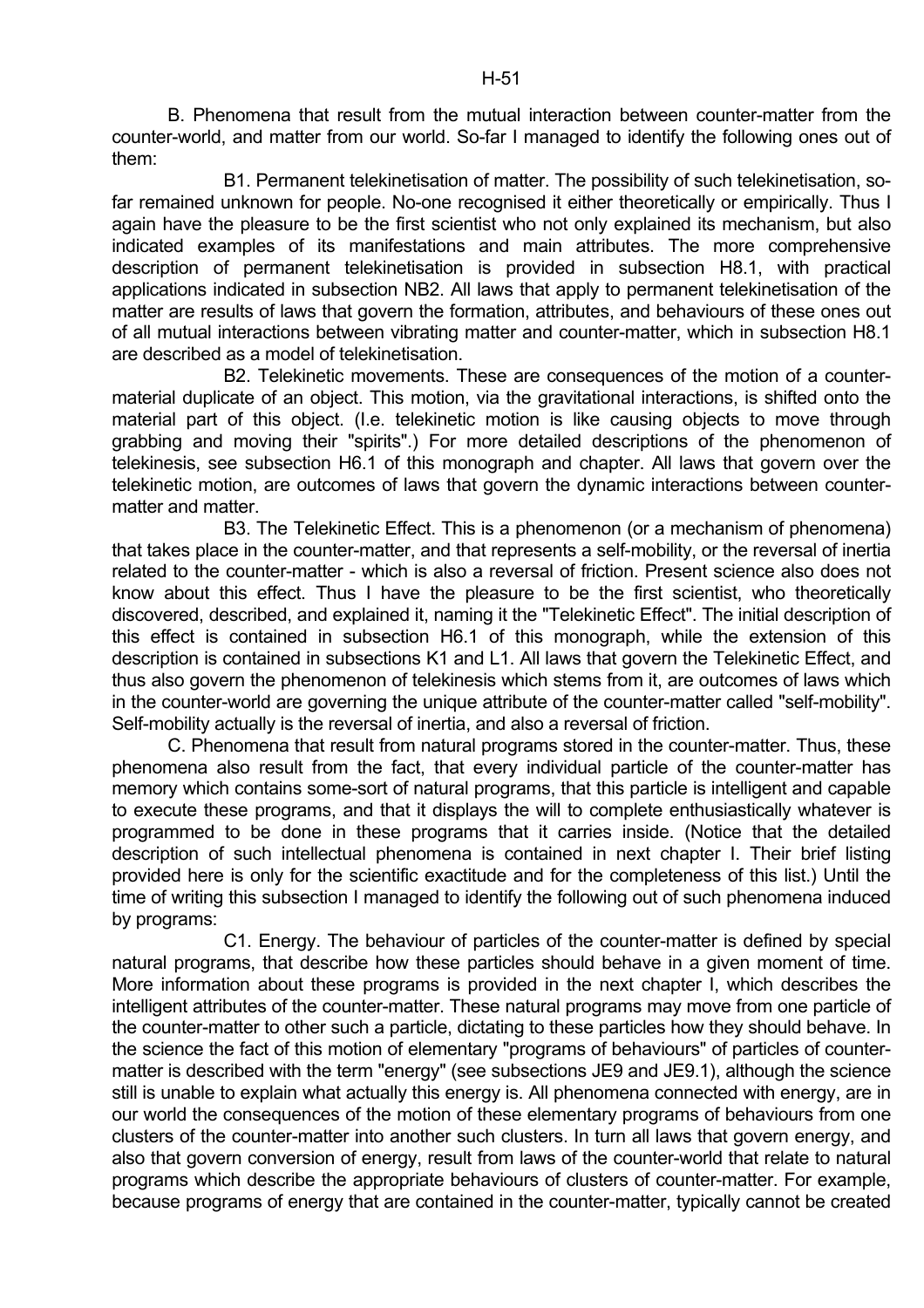nor destroyed, and only are able to change the volume of the counter-matter in which they are residing in a given moment of time, and thus the behaviour of which they are controlling, thus energy obeys a similar "law of balance" which also relates to programs and to substances. Because these programs are indestructible for people, and only the universal intellect knows how to form or destroy them, thus also energy is obeying this law, so that people are unable to create or to destroy it. People only are able to change the location of energy, or to transform it from one form into another one. Etc., etc.

 C2. Time. The definition of time to-date, that time is just a "fourth dimension", the Concept of Dipolar Gravity declares to be completely wrong. In the new Concept of Dipolar Gravity time turns to be a flow of execution control through programs contained in our countermaterial duplicates - see descriptions of time contained in subsections H9.1 and M1. Therefore, according to statements of the Concept of Dipolar Gravity, the flow of time can be shifted backwards, slowed down, accelerated, shifted forward, etc. It is also possible to build "time vehicles", which are going to shift us through time. All laws that govern over time are resulting from laws that govern the flow of execution control through algorithms from our counter-material duplicates. Thus they must be very similar to laws that govern the behaviour of present computer programs.

 C3. Gravity field. Although present science is aware of the existence of this field, and even described its major attributes and basic laws that govern it, still this science is unable to explain what gravity actually is, nor what is its nature. For example, even at the time of updating this paragraph, means almost 30 years after the Concept of Dipolar Gravity was formulated, and after it was formally proven that gravity is a dynamic dipolar field, human science still insisted that the gravity field has a character of a static monopolar field. According to my present interpretation, the gravity field is simply a kind of "friction" force, that is created during the flow of energy (means the flow of elementary "programs of behaviours") from one group of particles of counter-matter to another such particles. The more detailed descriptions of my analyses concerning the nature of gravity field, are provided in subsection JE3.7.1 of this monograph. All laws that govern gravity, result from properties of this "friction" force that is created during a flow through counter-matter of these natural programs that reside inside of the counter-matter.

 Three out of the above phenomena, namely the Telekinetic Effect, telepathic vibrations, and magnetic model of time, have especially vital significance for technical devices described in this monograph. Thus their course, and attributes, are going to be briefly described in this chapter. These phenomena in the future are going to form scientific foundations for such new disciplines postulated by the Concept of Dipolar Gravity, as physics of the counter-world, mechanics of the counter-world, medicine of the counter-world, or engineering of the counterworld.

 The advancement of sciences that investigate phenomena of the counter-world, opens for the use of humanity various sources of benefits. An excellent review of such benefits is provided in subsection H11. At this point it is worth to point the attention of the reader at these benefits that are subjects of analyses already in next chapters. They include, amongst others: construction of free energy devices (i.e. telekinetic power stations described in chapter K), construction of propelling devices that are based on the utilisation of the Telekinetic Effect (i.e. telekinetic vehicles described in chapter L), the construction of devices that change the elapse of time (i.e. time vehicles described in chapter M), and construction of communication devices that utilise telepathic waves as carriers of information (e.g. telepathic projectors and TRI - see chapter N).

### H4.2. Whirls of counter-matter: dynamic equivalents of permanent objects from our world

In our physical world we are used to the fact that almost everything in our surrounding takes the form of permanent objects. And so the planet on which we live, or the Sun that gives its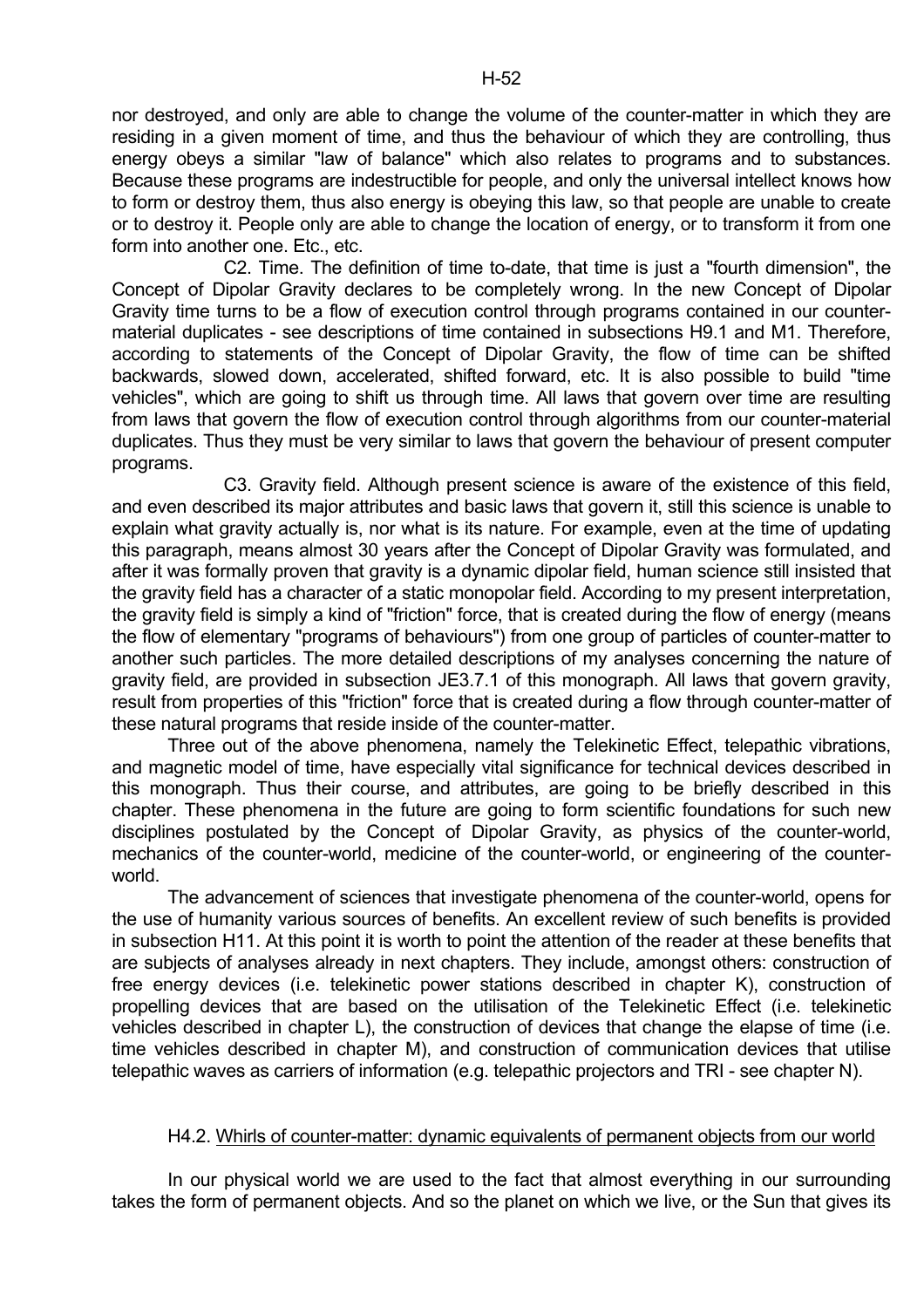energy to us, is just a relatively permanent object. Similarly, such an object is every stone or a car. Even our body, as well as bodies of all living organisms that surround us, are formed into relatively permanent objects.

 The existence of permanent objects is possible in our world, because gravitation has in it the form of attraction, and also because inertia and friction does exist in it. But the counter-world is deprived of these attributes. After all, in the counter-world all the gravitational interactions are various forms of repulsion. Also the counter-world does not have inertia (in our understanding of it), or friction. So in a static manner in the counter-world it is impossible to form any permanent object, that would be a counter-material equivalent to a permanent object from our world. Thus, in the counter-world everything is in a state of continuous motion and change. The question that thus comes to mind is "whether the counter-world has any dynamic forms that would be similarly permanent, as permanent are static objects from our world?"

 The answer to this question is "yes". In the counter-world various relatively permanent dynamic structures can be formed. But these structures take a form of dynamic **whirls of counter-matter**. In the counter-world such dynamic whirls of counter-matter are equivalents to permanent objects from our world. Actually this similarity goes even further, namely "every permanent object from our world, in the counter-world is balanced by an appropriate bundle of whirls of counter-matter, which constitute a counter-material duplicate of this object". Because of the huge significance of such whirls of counter-matter, in this subsection we describe and reveal their most important attributes.

 The name "whirl of counter-matter" is assigned here to a semi-permanent swirling of the substance which prevails in the counter-world. Such a whirl takes a semi-permanent form. Thus it is characterised by a collection of attributes which are unique for it. In the sense of appearance, such whirls of counter-matter usually have form similar to whirls of water that we know very well from our world. But otherwise to whirls of water, such whirls of counter-matter are characterised by a number of different attributes. Let us now list and describe the most important of these attributes of whirls of counter-matter.

 1. **Closed circuit of the axis of rotation**. In our world, if something is spinning, usually the axis of rotation of it lies approximately along a straight line. Only whirls of very volatile gases, such as tornados, may display twisted and bend axes of spinning. But semi-permanent whirls of counter-matter, as a rule will have an axis of rotation that forms a closed circuit. If the axis of rotation of such a whirl remains open, in conditions of the counter-world such whirls become impermanent, unstable, and fast changing its position (means it becomes a "stream of countermatter").

 2. **A huge number of form, versions, and sizes**. A most elementary whirl of countermatter, and thus probably the most frequent in the counter-world, must be a whirl shaped like a toroid (or a "donut"). In such a whirl, the axis of rotation is formed into a circle, while the spinning counter-matter forms a kind of dynamic ring. Of course the fact, that axes of rotation of such permanent whirls of counter-matter is always closed, does not mean that all of them take the form of perfect rings (i.e. a perfect shape of spinning toroid, or a "donut"). Axes of spinning of some whirls of counter-matter may have very complicated course and may become more similar to a very complicated knot formed from a thick rope than to a simple shape of a ring.

 The fact that subsequent whirls of counter-matter differ from each other by their size, length of axis, the manner of knotting onto themselves, and the direction of spinning, means that there are in the counter-world literally thousands of versions of these whirls. For example, each elementary particle is going to be formed from a different type of such a whirl. Also each galaxy, planet, or each type of sun, is going to be a different whirl of counter-matter.

 If one considers the phenomena released inside of such spinning whirls with closed axes, then it turns out, that there can be two basic types of every shape and size of a whirl, namely:

- **low-pressure** whirls, and

- **high-pressure** whirls.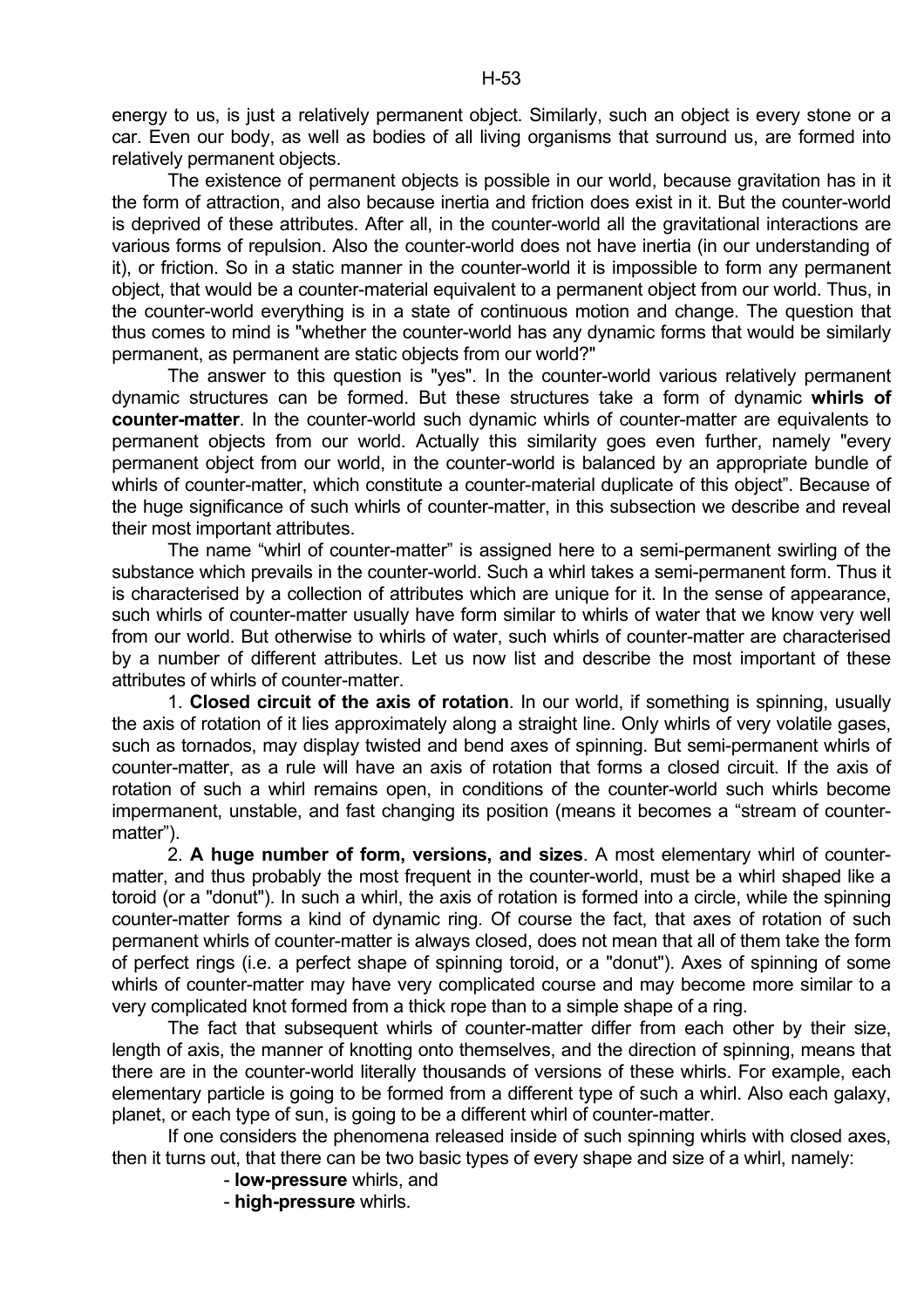The low-pressure whirls of counter-matter are those which release the physical phenomena that maintain a distribution of pressure within the whirl, which is lower in the centre of whirls and higher on peripherals and in the surrounding of the same whirls. In turn the high-pressure whirls of the counter-matter are those which release the physical phenomena that maintain a distribution of pressure within the whirl, which is higher in the very centre of these whirls and lower on their peripherals and in their surroundings. One can understand most easily differences between these two kinds of whirls, by realizing their impact on the areas of atmospheric low-pressure and highpressure – as this is explained below in subsection H5.4. Notice, that according to item 4 below, for example all toroidal (donut) whirls that belong to the group of low-pressure and are approximately the same size, are going to mutually repel from each other, although they are going to attract whirls that belong to the group of high-pressure, and vice versa.

 3. **Inward forces**. In every whirl of counter-matter radial forces of dynamic pressure are formed, which act between the peripherals and the axis of rotation. These forces separate a given whirl from its surroundings, and keep this whirl in a stable state. Thus they allow the whirl to remain in a form that is relatively permanent. Furthermore, they exert a constant pressure on the axis of rotation of a given whirl, trying to straighten this axis.

 4. **Interaction with other whirls from the environment, and with other sections of the same whirl**. Whirls of counter-matter have also this property that they interact with other nearby whirls. This interaction has the following character:

 - attraction, if both adjusted whirls belong to the opposite kind, i.e. one is a lowpressure while the other is a high-pressure, and

 - repulsion, if both adjusted whirls belong to the same kind, e.g. both are lowpressure ones, or both are high-pressure ones.

 Notice that not only two different whirls mutually repel (or attract – if they are of opposite kinds) each other, but also two separate sections of the same long whirl must repel each other.

 5. **Coaxial thrust (coaxial flow) of counter-matter in low-pressure whirls**. In lowpressure whirls of counter-matter appears a unique phenomenon. Namely the coaxial thrust which induces in such a whirl a coaxial flow of counter-matter. This thrust can be expressed with the "rule of clockwise cork-driver". Namely, if a whirl of counter-matter is viewed in such a manner, that the direction of its whirling is clockwise, than such a whirl causes the counter-matter to be moving along its axis, similarly like a clockwise cork-driver does, i.e. in the direction from the onlooker into the interior of such a whirl.

 6. **The circulation of counter-matter through the whirl's clearance**. Because these whirls have axes of rotation that form closed circuits, they always form a kind of clearance in the middle. In turn through this clearance also counter-matter is circulated, forming a phenomenon that in subsection H5.2 is described as "magnetic field". The circulation of counter-matter, that a given whirl forces through its clearance, is always corresponding with the direction of spinning at the inner side of a given whirl.

 7. **Attracting or repelling of streams of counter-matter that are circulated through clearances of other similar whirls**. The stream of counter-matter that is circulated through a clearance of a given whirl, is interacting with similar stream of counter-matter that is circulated through the clearance of another whirl, together forming forces that mutually attract or repel two such whirls. These forces are acting parallel to the repulsion or attraction that are formed by the inward pressure of these whirls, thus forming together a kind of self-balancing system of forces.

 8. **Formation of complex configurations, that are combined from several such whirls**. Because a given whirl attracts to itself other whirls of similar size but opposite kind, with the elapse of time every such a whirl is catching at least another similar-sized whirl of an opposite kind, together forming a kind of complex configuration. As the result, in the counter-world it is extremely difficult to find individual such whirls, but rather they are going to appear as the entire configurations of whirls mutually attracted to each other. Most frequent such configurations will include: couples, strings, and clusters.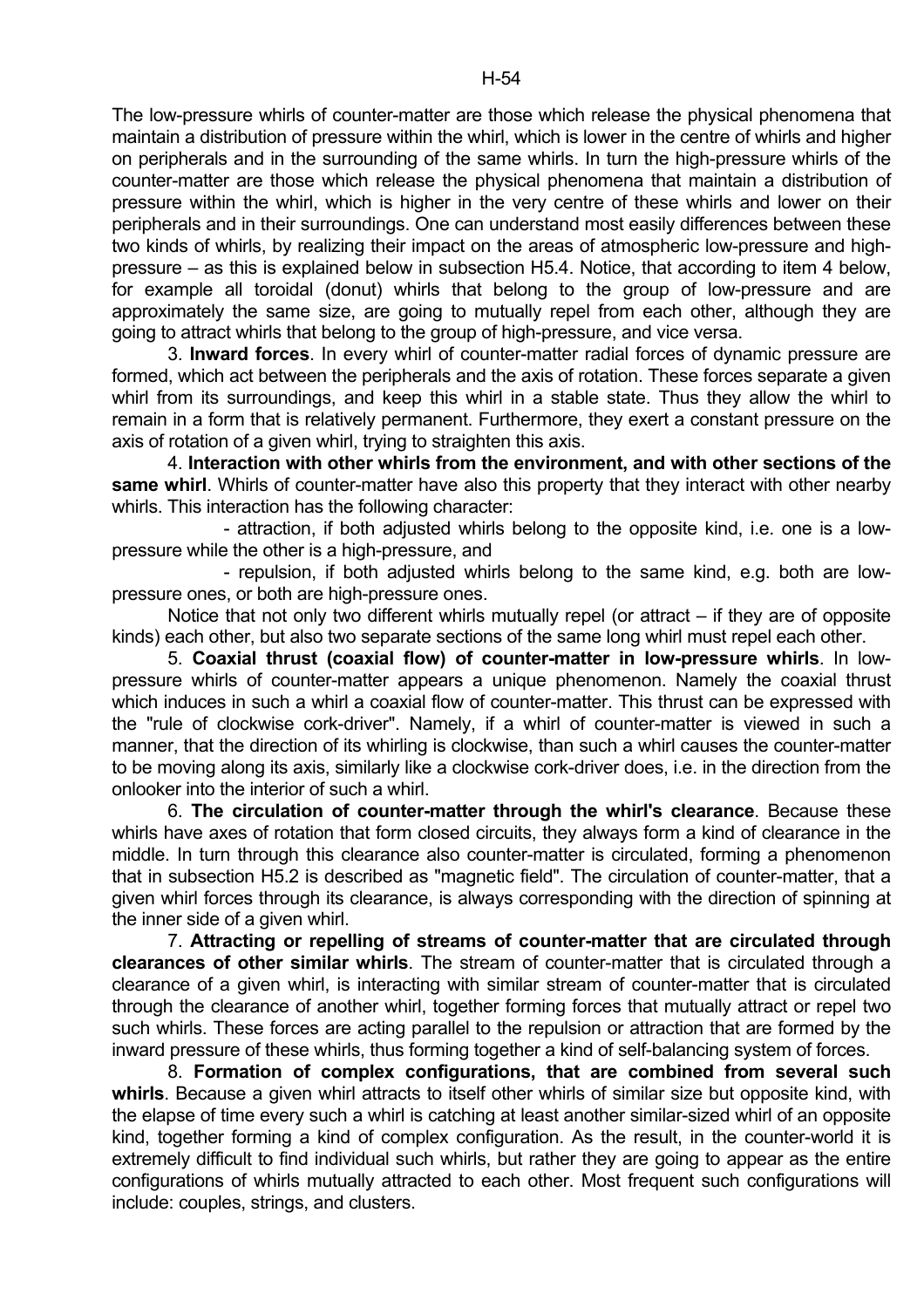The multitude of such configurations is additionally complicated, because whirls that are of much greater dimensions, are capable of spinning smaller whirls inside of themselves. As the result, some of such configurations are formed into hierarchical structures, in which smaller whirls are spinning within the volume of much larger ones.

 9. **State of permanent equilibrium**. Every whirl of counter-matter, and every configuration of such whirls, is characterised by a dynamic state of permanent equilibrium. This means that all forces and interactions that act on such a whirl, are mutually balanced, giving to it a state of permanent equilibrium.

 10. **Imposing a dynamic inertia on material objects linked with these whirls through gravity forces**. Because every whirl of counter-matter forms the entire range of force interactions, which are kept in the state of equilibrium, every change of behaviour of a given whirl requires a physical interaction with it. Therefore whirls of counter-matter impose onto the physical objects with which they are linked via gravity forces, a phenomenon which can be named a "dynamic inertia". This inertia is causing, that without the action of any external factor on a whirl itself, a given whirl of counter-matter is maintaining the unchanged original state of the object that it represents, for any period of time.

 The knowledge of above attributes of whirls of counter-matter is very beneficial for us. It allows to explain with the theory of these whirls every phenomenon and behaviour that originates from counter-matter. For example, subsection H5.1 below describes that elementary particles are just configurations of such micro-whirls. Subsection H5.2 explains that magnetic fields are circulations of counter-matter through clearances of such whirls. In turn subsection H5.4 explains, that all weather phenomena and climatic changes are governed by such whirls of counter-matter. Actually the entire counter-world is not a stationary ocean of counter-matter, but a kind of concentration of counter-matter that is kept together by a countless number of such whirls. Sizes of these whirls are varying from microscopic ones - that form elementary particles, to huge ones that forms entire stars and galaxies. Every object from our physical world is held together and supplied with energy by a corresponding cluster of such whirls of counter-matter. Therefore every counter-material duplicate of a physical object, in reality is a very complex knot formed from multitude of whirls clinging together and assuming various sizes, shapes and lengths.

 The phenomena, which in our world are very close to such whirls of counter-matter, are all pillars of spinning air. Therefore, one of the most effective manners of empirical analysis of whirls of counter-matter is to observe natural weather phenomena. Such phenomena as tornados, hurricanes, cyclones and anticyclones, on the present stage of our learning about counter-world are able to supply us with multitude of precious hints about the operation and behaviour of the counter-world. (For more information on the same topic see subsection H5.4.)

H5. The interpretation of electromagnetic phenomena in the Concept of Dipolar Gravity

Motto of this subsection: "Correct is always simple, fault always overgrow with complications."

 Electromagnetic phenomena include everything that is connected with electricity and magnetism. Although our civilisation proudly claims that it has mastered these phenomena, practically it is not even able to define what actually they are, and what mechanisms are involved in their manifestations. For example, every definition of electricity or magnetism that we can find in the textbooks of physics, does not explain the nature of these two phenomena, and is only discussing them in categories of effects, not causes. The introduction of the Concept of Dipolar Gravity allows to shine a bit of light at these two phenomena. Next two subsections are to explain how this concept explains electricity and magnetism.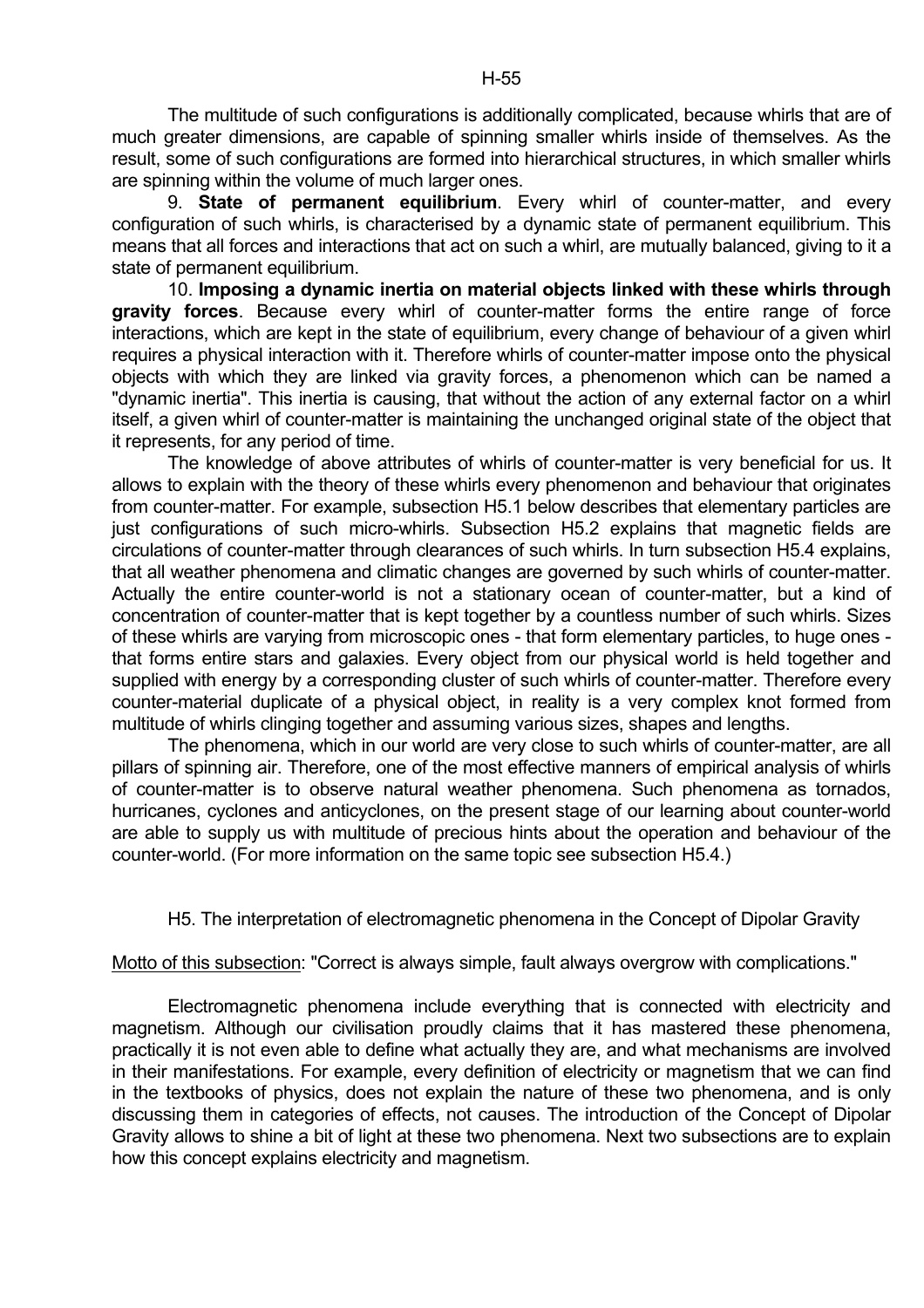### H5.1. What are electric fields

Motto: "Electric fields are areas of compressed or dispersed counter-matter".

 The Concept of Dipolar Gravity reveals that the counter-world is filled up with a unique substance. We call this substance "counter-matter", in order to clearly distinguish it from the "antimatter", that was used in the old concept of monopolar gravity. Counter-matter is a kind of reversal of matter from our world. Independently from the intellectual properties, it also displays a number of physical properties. For example, as classical physicists already deduced it quite a long ago, counter-matter must possess no mass, must produce no friction, and display no inertia. Counter-matter can be put into a state of tension and be caused to move. However, the actual state and behaviour of this substance may not be observed directly from our world, as our devices and sense-organs have no access to the world in which counter-matter is contained. Fortunately, counter-matter interacts with the opposite ends of gravity dipoles that prevail in its world and thus its state and behaviour impacts the behaviour of matter contained in our world. Because of this, counter-matter can be observed indirectly by registration of its interactions with matter from our world.

 If we analyze all possible interactions that may occur between our matter and countermatter, these may be of three kinds, i.e. (1) these caused by the compression of the countermatter, (2) those caused by its motion, and (3) these caused by the vibration of counter-matter. The areas where counter-matter is compressed or decompressed must display all the attributes of what is presently known under the name of positive and negative electric fields. Thus the electric fields in the Concept of Dipolar Gravity represent potential states of counter-matter. The motion of counter-matter will display all the attributes of magnetic fields. Therefore magnetic fields are the carriers of kinetic states of this substance. (Finally the vibrations of the counter-matter are sources of various phenomena, some of which, namely telepathic waves, radiesthesia, and permanent telekinetising, are also discussed in this chapter.) The first two interpretations above, reveal that the electromagnetic phenomena in the Concept of Dipolar Gravity are understood as various states and behaviours of counter-matter.

 When we define electric fields as areas where counter-matter is compressed, or dispersed, a natural consequence is to ask what then is a single electron, or a single positron. Well, consequently, from the definition of electric field it stems, that "every electrically charged elementary particle, is a micro-area within the continuum of counter-matter, in which a local compression or dispersion of this substance was accomplished through introduction of permanent compression or dispersion forces". These local areas of compressions or dispersions of countermatter, represent either a kind of hole where no counter-matter is present, or an excess of this substance. Therefore, such a "hole" in the counter-matter introduces a kind of "suction" force which spreads in the surrounding counter-matter thus acting as a positron. In turn an electron is an area of compressed counter-matter, which is maintained by permanent squeezing forces that exert pressure on it and that form the local area of repelling force field.

 Of course, the above simple and clear explanation of the Concept of Dipolar Gravity regarding the nature of all elementary particles, still does not answer a question that we probably already have, namely "how it happens that such elementary particles are permanent"? After all, if we form a local compression or dispersion of counter-matter somewhere in a continuum of this substance, then because of the lack of friction, it quickly restructures the remaining countermatter. Thus, a given electrical elementary charge should disappear quickly. As it turns out, there is also an answer to this question. In the counter-matter, which does not show friction or inertia, it is possible to maintain local compressions or dispersions of the counter-matter infinitively long, through putting them into the state of spinning. Such local micro-whirls of compressed or dispersed counter-matter, form dynamic inward or outward pressure in the counter-world, which makes impossible their decompression to the density of the surrounding counter-matter. So in this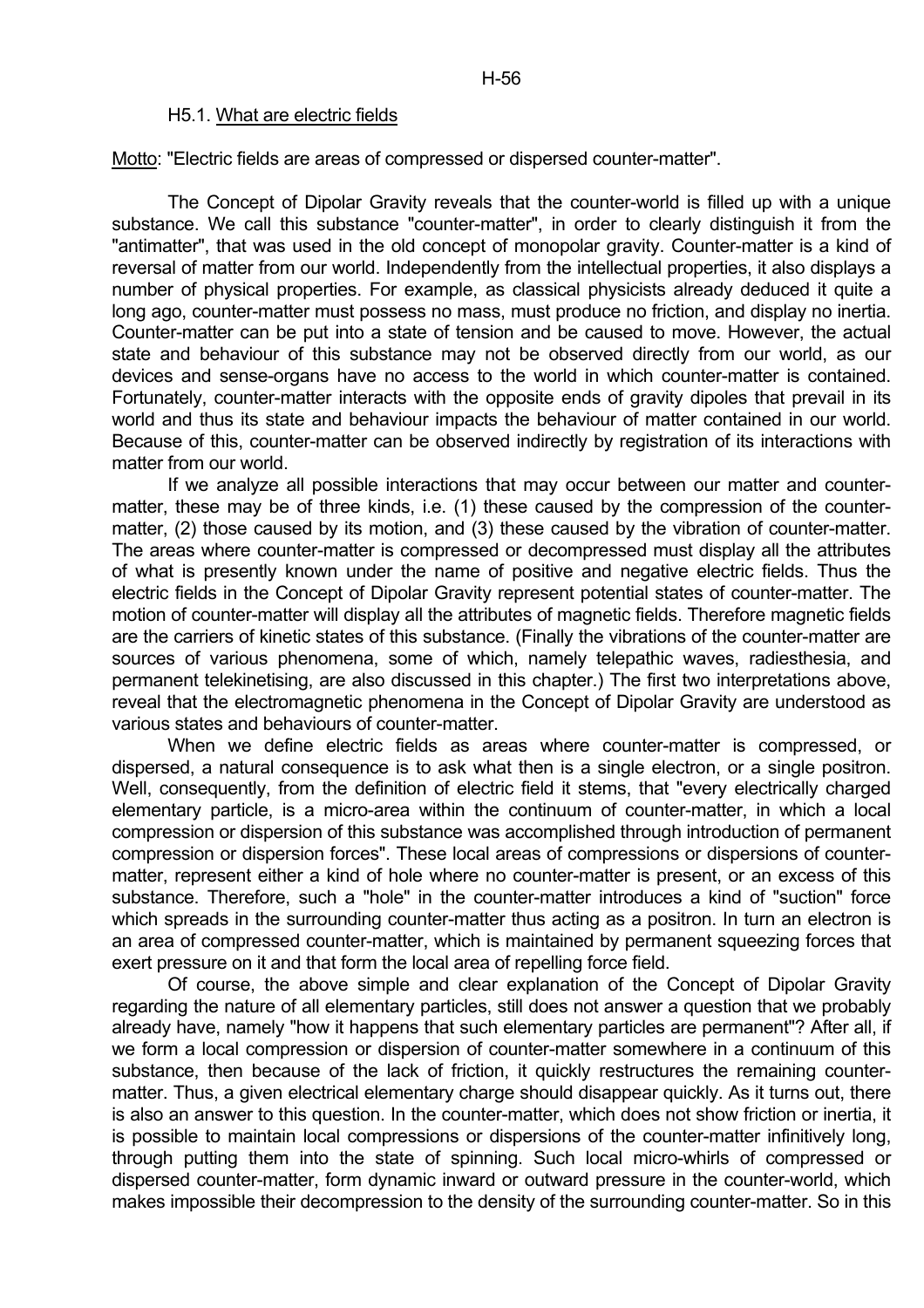manner, both electrons and positrons are formed. As it turns out, the only difference between these two elementary particles is the reversed direction of spinning of counter-matter.

 The micro-whirls of counter-matter that form electrons and positrons, in reality do not resemble at all these whirlpools of water, with which we are used to associate all types of whirls. This is because the shape of whirlpools on water is defined by the fact that water has inertia, and is subjected to vertical forces of gravity. In turn counter-matter does not show inertia, or gravity does not act on it in the same manner as it acts on water. Thus, the micro-whirls of matter that form electrons or positrons, in fact resemble a shape of couple of "toroids" that cuddle each other, or couple of "donuts" that stick to each other. Each single one out of the couple of such mutually cuddling toroids (or donuts), is actually a curved whirl, the main axis of whirling of which forms the closed circle - as this is explained in subsection H4.1. Also each one of them, on the principle of planetary gears, or on principle of the cascade of whirlpools of counter-matter described in item #7H5.3 from subsection H5.3, forms also another toroidal micro-whirl that sticks to it, but that is spinning in an opposite direction. Depending in which direction such two toroidal micro-whirls are spinning in relationship to their central point, they form either an electron, or a positron. An electron is formed, when both spinning donuts have such direction of rotation, that they compress counter-matter in their central point, thus forming a permanent cluster of the increased pressure of this substance. In turn positron is formed, when an identical to electron couple of such spinning micro-whirls, is rotating in an opposite direction than in the electron, thus causing the permanent dispersion of counter-matter in their central point.

 Of course, only electron and positron form micro-whirls of counter-matter, which in their shape resemble two tightly cuddling toroids (donuts). Other elementary particles are formed from systems of closed micro-whirls of different shapes and directions of whirling. For example a neutrino is a half of an electron (or a single toroid/donut), which for some reasons parted from its partner in spinning.

 The above explanation of the Concept of Dipolar Gravity regarding the structure and behaviour of elementary particles, explains also many other phenomena that are connected with elementary particles and with counter-matter, but that remained unexplained so-far. For example, of one considers the fact that both swirling toroids that constitute an electron or a positron, are not exactly the same size, then the circulations of the counter-matter that they form, are not balanced completely. This in turn means, that through the clearance of such double toroids, some energy is always pumped. This energy that flows through the clearance of elementary particles, forms the elementary gravitational force. This in turn explains what gravity actually is (notice that this explanation corresponds to that given in subsection JE3.7.1). According to it, gravity is a kind of the flow of energy that is formed due to a constant pumping of counter-matter. If we further carry out this type of considerations, then it is going to turn out, that the motto of this chapter is correct, i.e. that actually everything in the universe is just one of many possible manifestations of countermatter.

 The above explanations are rather simplified and do not address many details of the mechanisms that are connected with formation of electric fields, and with structure and behaviour of elementary particles. Still they give a starting point and introductory ideas as to what electrical field and elementary particles actually are in the light of the Concept of Dipolar Gravity. According to these explanations "electric fields are local compressions or dispersions of the counter-matter formed on static principles", in turn "electrically charged elementary particles are also local microcompressions or dispersions of the counter-matter, only that formed and maintained in a dynamic manner through the formation of local micro-whirls of this substance".

### H5.2. What is magnetic field

Motto: "A magnetic field is a circulating stream of counter-matter".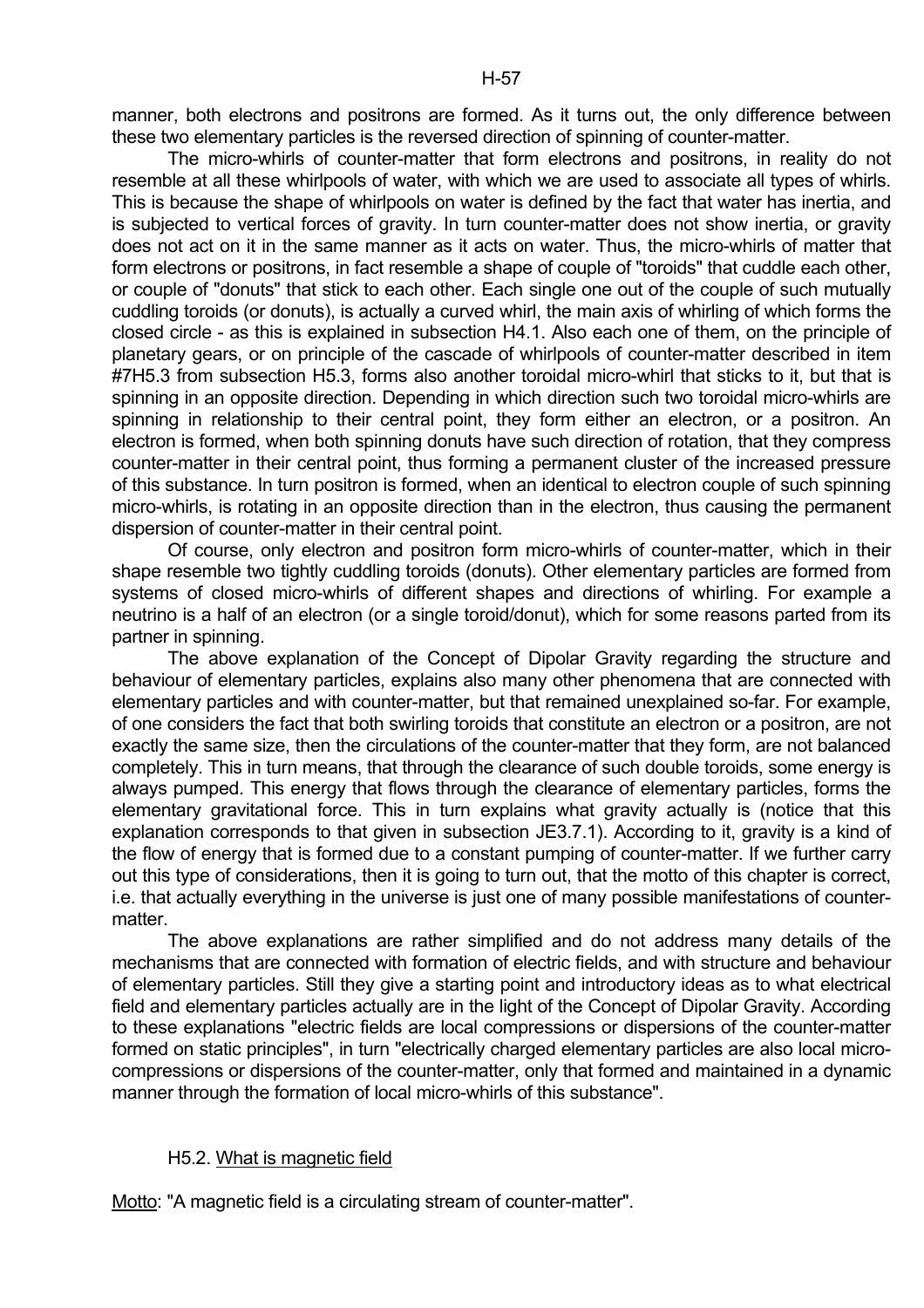It is unfortunate, to say the least, that human science at the beginning of the third millennium still was not able to answer the simple question: "what magnetic field actually is?". The highest authorities in magnetism, when confronted with this question, simply "put their heads into the sand" and evade the issue by providing a highly-abstract definition, which describes the effects, not the causes, of magnetic field. It seems that the medieval monks' explanation of magnetism as a "sort of holy phantom which emerges from one end of a bar magnet and disappears into the other end" remains the explanation of this phenomenon that is closer to the truth than the explanations of modern scientists of 21 century.

 The formation of the Concept of Dipolar Gravity finally provides the answer to the question "what magnetic field actually is?", as well as explaining the principles of the formation of this field. Below is given a more detailed explanation of this phenomenon that results from this concept.

 It was experimentally determined that all electrically charged particles, such as electrons, protons, positrons, etc., are spinning like tops. One of the presentations of recent discoveries in this matter is contained in an article [1H5.2] by Alan D. Krisch, "Collisions between Spinning Protons", published in "SCIENTIFIC AMERICAN", August 1987, pp. 32-40. Because each of the spinning particles is contra-balanced in the counter-world by a corresponding cluster of spinning counter-matter, the rotation of this particle must also cause a circulation of counter-matter surrounding this cluster. This circulation of counter-matter could be compared to the formation of a miniature whirlwind by a child's toy - a "spinning top" - after setting it in rotation. As a result, micro-whirls of counter-matter must accompany every electrically charged particle. In normal circumstances the axes of rotation for these billions of micro-swirls take chaotic orientations, therefore their actions mutually cancel one another's effects. For this reason in stationary charges the swirling of counter-matter can be detected only on a micro-scale. The situation changes drastically when the particles are forced to flow. During movement they orient their axes of rotation in the direction of the flow of currents. Having parallel axes of spinning, the particles now accumulate their effects on counter-matter. Such an accumulation can be compared to the effect of hundreds of "spinning tops" swirling simultaneously in one room so that their miniature whirlwinds, reinforcing one another, cause the air in the room to rotate. The result is that the flow of electric charges orders their axes of rotation and thus form the large-scale circulations of counter-matter known to us by the name of "magnetic field".

 To summarize the above in the form of definition we can say that a "magnetic field is a circulating stream of counter-matter which cruises along closed circuits and thus forms gradients of pressure (i.e. circuits which form local compressions and dispersions of the counter-matter)". This means that the force lines of magnetic field are in fact the drift lines of circulating countermatter.

 Counter-matter is a substance permeating that other world inaccessible from our set dimensions - see subsections H2 and H3. Therefore the circulation of counter-matter is undetectable for our instruments, but it interacts with other similar circulating streams of this substance. So it behaves exactly like magnetic field does.

 When the electric current flows along a straight wire, counter-matter swirls around this wire forming a vortex magnetic field (i.e. a field having indistinguishable N (I) and S (O) poles, because it rolls around a given wire). But when electric charges take on a circular flow, as observed in coils of electromagnets, or within the atoms at electrons' orbits, then the counter-matter is "pumped" through the clearance of this closed circle, in a similar manner as air is pumped through the face of a spinning fan. In this manner a dipolar magnetic field (i.e. field having clear "inlet (I)" and "outlet (O)", means N and S poles) is formed. In this field pole N represents the "inlet (I)" for the circulation of counter-matter (i.e. like an inlet side of a fan), while S pole represents the "outlet (O)" from which the counter-matter is blown out (i.e. like a back side of a spinning fan). Notice that the notation of polarity of magnets used here is opposite than in physics (but similar as in cartography).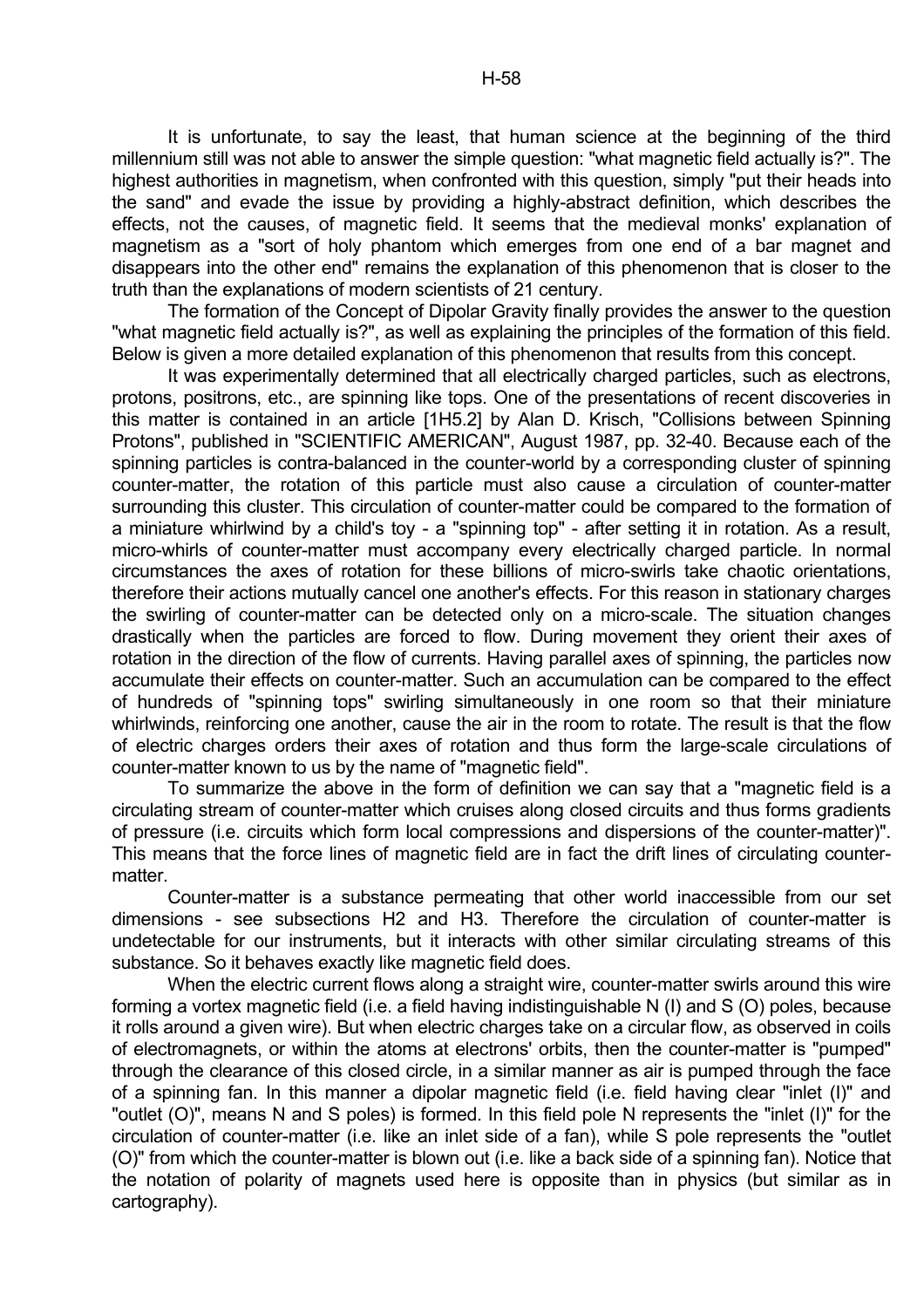The model of formation of magnetic field presented above, allows for a simple explanation of all the known phenomena connected with magnetism. For example, magnetization (or production of permanent magnets) is the process of putting into order the axes of the particles' rotation, by means of the action of the external stream of circulating counter-matter. (So it is a process that is the reverse of the formation of a field by the flow of charges). When analysing any other magnetism-related phenomena we must inevitably reach the conclusion that the model presented above is the correct one and that it should be commonly accepted as soon as possible.

 It is much easier to comprehend properties of magnetic fields and polarity of magnets, when the circulation of the counter-matter is imagined as the circulation of air. In such an analogy, one coil of an electromagnet can be visualized as a propeller of an aircraft forcing the surrounding air to circulate. The front side of such a propeller would be an "inlet (I)" pole, or "N", while the rear side of a propeller would be an "outlet (O)" pole, or "S". The analogy for a bar magnet would be a kind of "pipe" formed from billions of little propellers (each single atom would be one such a miniature propeller). To obtain the simulation of the interaction between two magnets, it is sufficient to consider the relative interaction between two streams of air circulated in that way. Of course, when applying the above analogy we should remember that counter-matter, unlike the air, possesses no mass, no viscosity, and does not create friction. Therefore all the attributes of a circulating stream of air which result from the above properties of this medium (i.e. from mass, viscosity, or friction) do not appear in magnetic fields.

 The above should be complemented with an information, that whatever our present science knows under the name "magnetic field" is always a circulation of counter-matter, which causes local compression or dispersion of this substance. Therefore the statement is valid, that all magnetic fields that are detectable to our science, are resulting only from such movements of counter-matter, that always create gradients of pressure of this substance. Also only to them relate the Maxwell's equations.

 But there are also other kinds of motions of the counter-matter, which do not form detectable gradient of pressure. An example of these would be the flow of counter-matter through physical objects that move in relationship to this substance. Such gradientless "winds" of countermatter are not detectable for present science. They also do not obey the Maxwell's equation. But from the definition they are also kinds of "magnetic field". Various parasciences call them "scalar magnetic fields". As it turns out, these gradientless movements of counter-matter have a vital significance for many phenomena discussed in this monograph, e.g. for telekinesis, telepathy, radiesthesia, etc. For this reason the Concept of Dipolar Gravity, and also the totaliztic sciences of counter-world discussed in subsection H10, must put in the future a high attention to their thorough research.

 There is a wealth of evidence originating from areas other than physical magnetism, which additionally confirms the correctness of the counter-matter-based explanation for magnetism. Let us review some examples of this evidence.

 #1H5.2. Trajectories of elementary particles. Nuclear physics provides numerous photographs of elementary particles, which show that the carriers of electric charges usually follow a spiral trajectory. Because the energy input for these particles may occur only at the initial point of their motion, such a spiral trajectory must be caused by some kind of disproportions in environmental resistance (e.g. a "spinning top" usually follows a spiral trajectory). This in turn means that they move in some kind of substance, not in an absolute vacuum. To make it clearer: if particles would move in a vacuum, as present science claims, then after an single initial impulse of energy, the trajectories of particles should be circular, elliptical, or parabolic (but not spiral).

 #2H5.2. The formation of layers of "onion charcoal" at outlets from N poles of UFO propulsors. The extraordinary substance called here the "onion charcoal" is described in more details in subsection G2.3 of monograph [5/3] and in subsection O5.4 of this monograph. In order to summarise here the mechanism of formation of this substance, according to deductions from this subsection, every magnet is a kind of powerful vacuum cleaner which sucks counter-matter at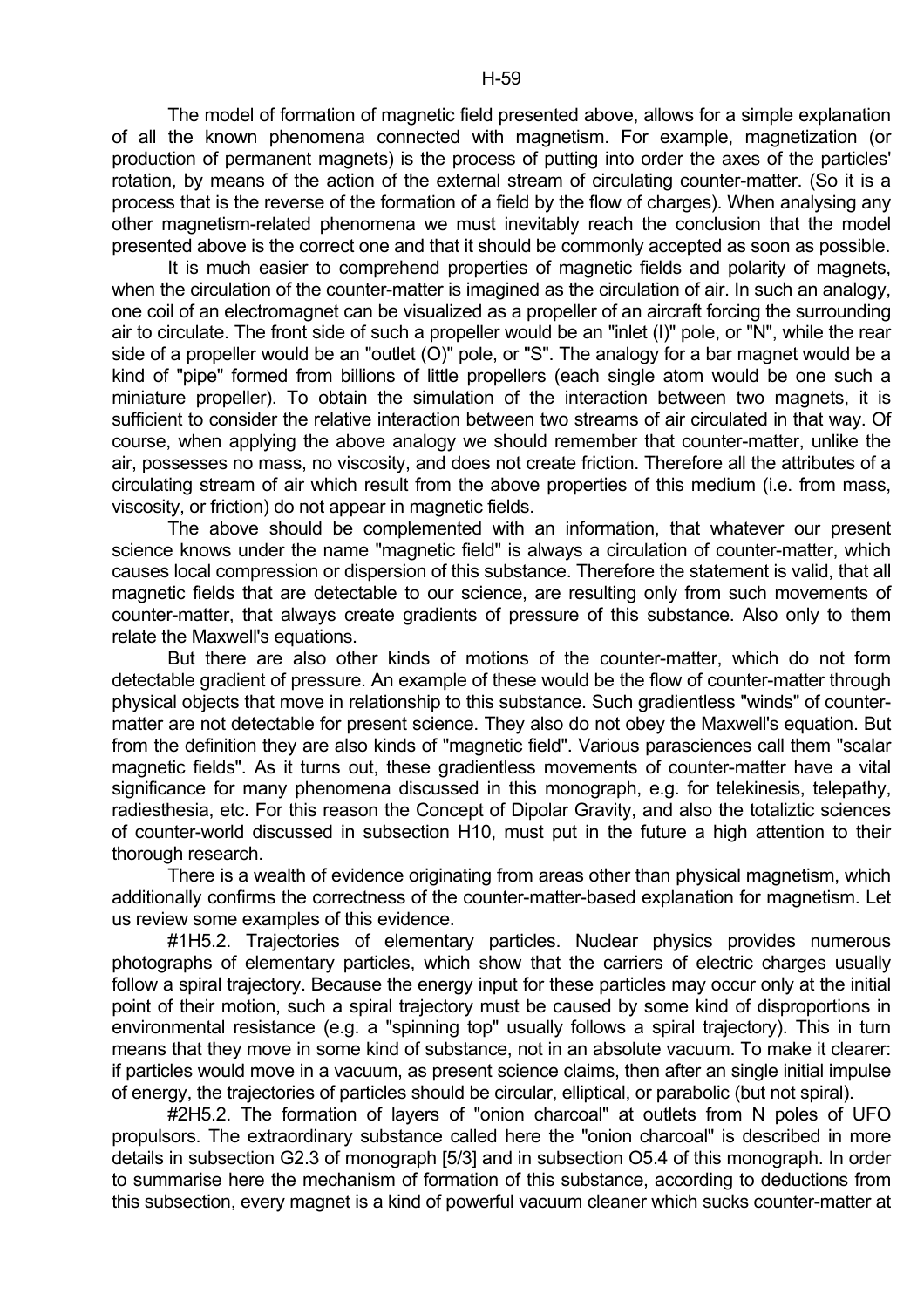the N (I) pole, while blowing up this counter-matter on the S (O) pole. In case of magnets so powerful as these used in propulsors of UFOs, the circulation of the counter-matter that they cause, theoretically speaking should be intensive enough to be able to electrify the particles of dry organic matter hovering in the air, to intercept these particles, and to form layers out of these particles at the "inlet" N to propulsors of UFO vehicles. Thus, if such UFO vehicles were flying horizontally at low heights, their powerful circulating magnetic field sucks the particles of dry organic matter that hover in the air, such as stems of dry grass, leaves, pieces of paper or old newspapers, etc. These organic particles mixed with dust, would then stick to the surface of UFO's hulk at the "inlet" (N) poles from the UFO propulsors. After they stick to these inlets, they would be subjected to the action of extremely powerful, pulsating magnetic field produced by a given propulsor. This field, like a huge microwave oven, would dry and turn into charcoal this organic matter that stuck to the "inlet" (N) pole of UFOs' propulsors, compressing this matter into cracked layers, the curvature of which reflects the curvature of UFO's hulk. Thus, when such a UFO vehicle during a next landing touches the ground with these layers of dried charcoal, the fragments of this organic matter must fall off from the hulk. People who investigate former UFO landings should sometimes find these curved layered pieces of charcoal looking like a segment of onion, that are lying near the centre of some UFO landings. After it is found, this charcoal should appear as a fragment of a huge onion, that is composed of easily separable spherical layers. After being touch, these layers should tend to disintegrate into individual leaves of the charcoal.

 The "onion charcoal" so-far remained unknown to UFO investigators. The existence of this substance was firstly deduced theoretically on the basis of the Concept of Dipolar Gravity, and only then I managed to find it on real UFO landings. Only after the theoretical deduction of the above mechanism of the formation of onion charcoal, I started to seek this substance on UFO landings from New Zealand. In fact, directed by conclusions from my research I managed to find quite a number of samples of it - for their descriptions see subsection G2.3 of monograph [5/3], or subsection O5.4 of this monograph.

 It is worth to add, that before it falls off from a UFO hulk, the black layer of cracked onion charcoal that sticks to outlets of UFO propulsors that emit light, give to this vehicle an extraordinary appearance. This appearance must resemble irregular cracks on a surface of dry mud, or a network of segments on snake skin, only that additionally glowing from underneath by pulsations of sparks from the oscillatory chambers of a UFO vehicle. For external observers, who are not familiar with the mechanism of formation and cracking of these natural charcoal sediments, such resembling "snake skin" black layer on the UFO surface, must make an impression of looking at skin of a living creature that is bursting with fire. No wonder that probably because of this appearance, in old days UFOs were called "dragons" and categorised to the same category as snakes - see descriptions of dragons from subsection O1 of this monograph and from subsection D3 of monograph [5/3]. In turn some present observers of UFOs, perhaps also because of this appearance, suggest that UFOs are creatures, multiplied or bred like animals, not build in factories like machines. Onion charcoal appears also in so-called "Moorish architecture". In this architecture, on roofs of buildings many characteristic "domes" are added. These domes actually symbolise UFO vehicles that hover above buildings. Interestingly, these "domes" in Moorish architecture are either white in colour, thus simulating the reflection of clean surfaces of UFO vehicles, or are black, thus reflecting surfaces of UFO vehicles covered with such "onion charcoal".

 H5.3. Phenomena induced by circulations of counter-matter around Earth (i.e. from the Earth's magnetic field, from the rotation of Earth, etc. - e.g. consider northern lights, southern lights, Swiss Grid, southern ozone hole, and many more)

Counter matter in which our planet is submerged is not stationary substance, but it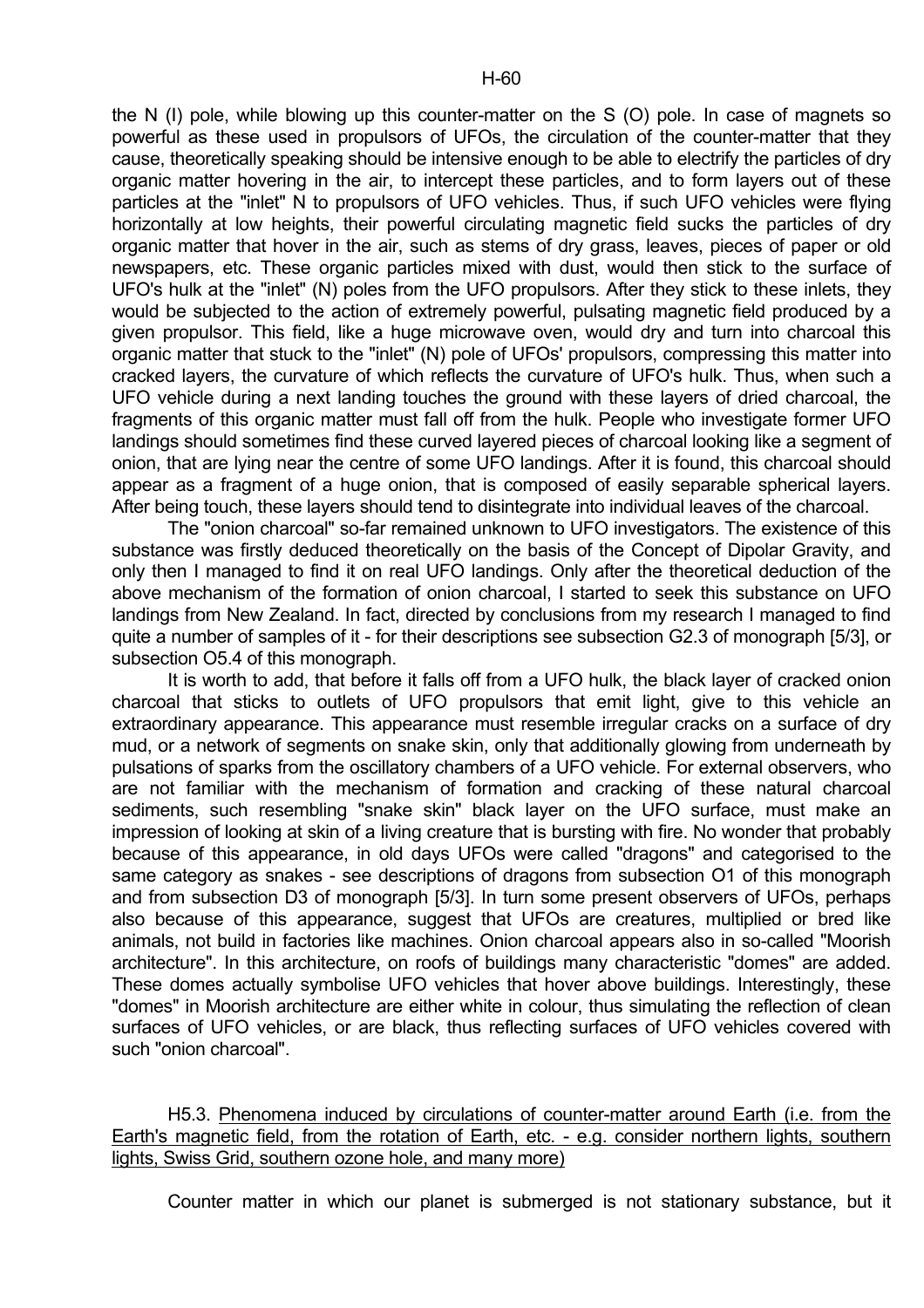continually circulates in several different directions. Therefore, every single object on our planet is constantly being washed by several different currents of counter-matter. These currents are gradientless - as they were explained in the previous subsection. Therefore for our science they remain undetectable, and about their existence we learn rather rarely. Still they behave as if they try to toss every object in several directions at the same time. This has the consequence that we are surrounded by countless phenomena, which are outcomes of circulations of the countermatter, but about the existence of which we would not know so-far. The reason is that our science completely blinded by the erroneous (old) concept of monopolar gravity, did not notice these meaningful phenomena, or was unable to explain them. They include polar lights (i.e. the northern lights - Aurora Borealis, and southern lights - Aurora Australis), Swiss Grid, southern hole in the ozone layer, circulation of the atmosphere around our planet, and many more. In spite of remaining unnoticed by the science to-date, all these numerous phenomena induced by circulations of the counter-matter around Earth, carry a special significance for our knowledge. Therefore they deserve separate addressing, and thorough explanations. This is because they conclusively confirm the correctness of the Concept of Dipolar Gravity presented in this chapter. For example, they represent a visible proof that the Earth's magnetic field actually is a circulating stream of counter-matter, as explained in subsection H5.2, they provide a visible proof that the gravity has a dipolar character and that the counter-world and counter-matter actually do exist, as this is formally proven in subsection H1.1. They also directly contribute to the formal proof from subsection I3.3 that the universal intellect does exist (we all are vitally interested in evidence which supports this immensely important proof). Therefore, let us now have a closer look at mechanisms involved in formation of phenomena resulting from the circulations of counter-matter, and also at information that these phenomena are able to yield for us.

 The most obvious reason for the rotation of counter-matter around our planet is Earth's magnetic field. According to the explanation provided in subsection H5.2, we could compare our planet to a huge pump, propeller, fan, or vacuum cleaner, that circulates the ocean of the countermatter in which Earth is entirely submerged. Because of the action of the Earth's magnetic field, counter-matter is being sucked into our planet at the "inlet" (N) near the northern geographic pole (namely at the area which is called the "north magnetic pole of Earth"), flows through the centre of our planet, is ejected back into space at the "outlet" (S) near the southern geographic pole (i.e. at the area which is called the "south magnetic pole of Earth"), then flows around the surface our planet from the south pole to the north pole, to again sunk into Earth at the north magnetic pole, etc. This means that the Earth's magnetic field is one of two basic reasons for the continuous circulation of counter-matter around, and through, the body of our planet. This circulation, in turn, induces various natural phenomena, which are going to be addressed in this subsection. These phenomena are the outcome of the constant washing out and pressure of the Earth's magnetic field over the surface of our planet, and also over every particle of atmosphere which surrounds our planet, over every particle of cosmic radiation that falls on our planet or passes near by, etc.

 Apart of the magnetic field, there is also another major reason for the circulation of the counter-matter around our planet. This is the rotation of the Earth around its axis, which, amongst others, causes also the rises and the sets of the Sun, the days and nights, etc. Because our planet is rotating while being submerged in the motionless ocean of counter-matter, this motionless counter-matter constantly washes the surface of our planet flowing from east to west. Actually it forms another latitudinal (gradientless) magnetic field spreading east-west around our planet, which is even more powerful than the known longitudinal south-north magnetic field, but which - because of its gradientlessness - still remains undetected by our science, and thus is ignored. This latitudinal gradientless magnetic field also causes various phenomena. One of these phenomena is the rotation of the air in our atmosphere, caused by the dynamic pressure of counter-matter on particles of the air. (Note that the reasons for the continuous rotation of atmosphere around our planet cannot be explained on the basis of the old concept of monopolar gravity! Therefore, all previous theories on this matter "do not hold any water".)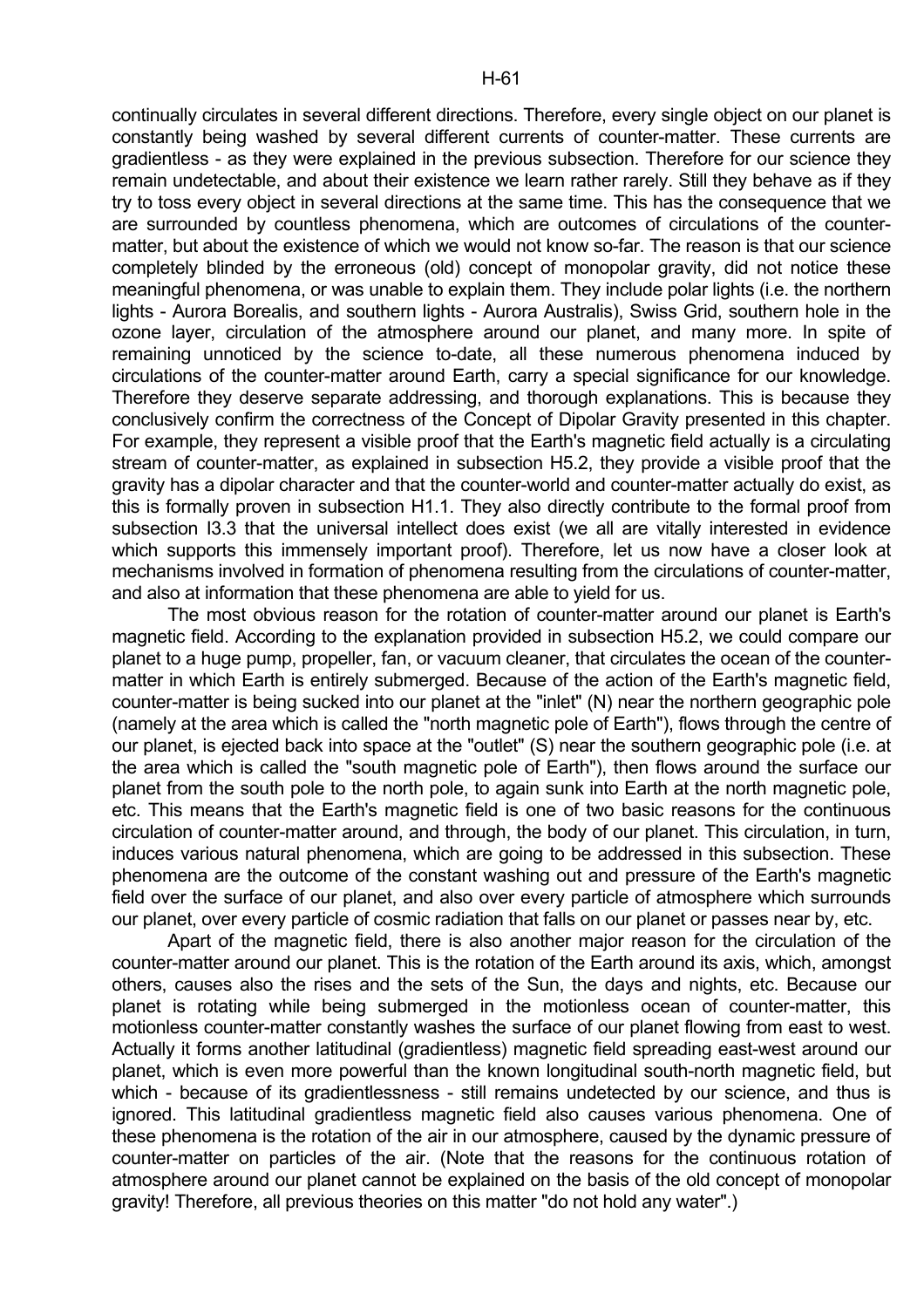Independently of these two major reasons, counter-matter is additionally circulated in various directions by several other phenomena. In order to name here at last some of them, they include the yearly circulation of the Earth around Sun, the circulation of the counter-matter by the solar magnetic field, the continuous motion of the solar system in relationship to our galaxy, and several further phenomena.

 Let us now proceed with presentation of the most spectacular phenomena, that are induced by these movements of counter-matter around the surface of our planet. Here they are:

 #1H5.3. Movements of polar lights. The most spectacular of all phenomena induced by the Earth's magnetic field are "polar lights". It was observed, that the lights of northern lights (socalled "aurora borealis") that are visible near the "N" magnetic pole of Earth - means at the "inlet (I)" for the counter-matter, appear as if they fall down to Earth from the sky. In turn lights of the southern polar lights (so-called "aurora Australis"), that appear not far from the "S" pole of Earth, means not far from the "outlet (O)" for the counter-matter, look as if they ascend from Earth to the sky. The logical explanation for this amazing contradictiveness in the direction of motion of both these lights, is that they are caused by the flow of counter-matter that forms the Earth's magnetic field. (As it is calculated in item #5H5.3, this circulation occurs with the linear velocity of only around v=1330 [km/h], thus it is possible to visually notice it.) After all, in its circulation the counter-matter emerges from the "S" or "O" magnetic pole, flows through the space, in order to sink back to Earth at the "N" or "I" magnetic pole of Earth. (Notice that in this monograph, and in other my works, the north magnetic pole (N) is defined as that one that prevails near the north geographic pole of the Earth.)

 The Concept of Dipolar Gravity explains these lights to be the versions of so-called "extraction glow" (which is explained in subsection H6.1). According to this concept, polar lights are induced when the high-energy stream of counter-matter, ejected from our Sun, is meeting another stream of counter matter which is circulated by the Earth's magnetic field. When these two streams of counter matter interfere with each other, a kind of telekinetic displacements of particles of counter-matter ejected from the Sun take place. In turn these displacements cause the appearance of the glow, which in subsection H6.1 is called the "extraction glow". Because of the high energies involved, this glow starts to have a specific colour domination, which is unique to given polar lights (namely blueish-green to the northern lights and reddish-yellowy to the southern lights). Thus in fact polar lights, because of the mechanism that produces them and also because of their colours, are close relatives to the lights that appear at outlets from UFO propulsors.

 #2H5.3. Ozone hole. Probably this is one of the most publicised phenomena, which is also caused by the circulation of counter-matter around the Earth. The hole in the ozone layer firstly appears near the "S" or "O" magnetic pole of Earth (thus inspiring inhabitants of Argentina, Australia, and New Zealand to philosophical reflections of the type "why countries that are the most responsible for formation of ozone hole, are going to be affected by it at the very end"). This hole is caused by the constant "dynamic pressure" that the circulating stream of counter-matter is exerting on everything that it encounters on its path. This pressure is the bigger, when the objects being encountered are the larger. Because amongst gases from which our atmosphere is composed, ozone has one of the largest particles, the particles of ozone are subjected to this pressure of the counter-matter at slightly higher ratio than all other particles from our atmosphere. The effect is that ozone is gradually shifted towards the north magnetic pole. In the conditions of significant ozone depletion, as this is currently the case on our planet, this gradually creates an ozone hole above the southern magnetic pole.

 #3H5.3. Continental drift. A mechanism slightly similar to the ozone hole is also displayed by the phenomenon of "northern shift of continents". The counter-matter in its circulation around our planet is exerting a constant pressure on land masses from the surface of our planet. In the result of this constant pressure, all continents are gradually drifting towards north. This pressure of the counter-matter, thus also the northern drift, is the most significant around the equator. This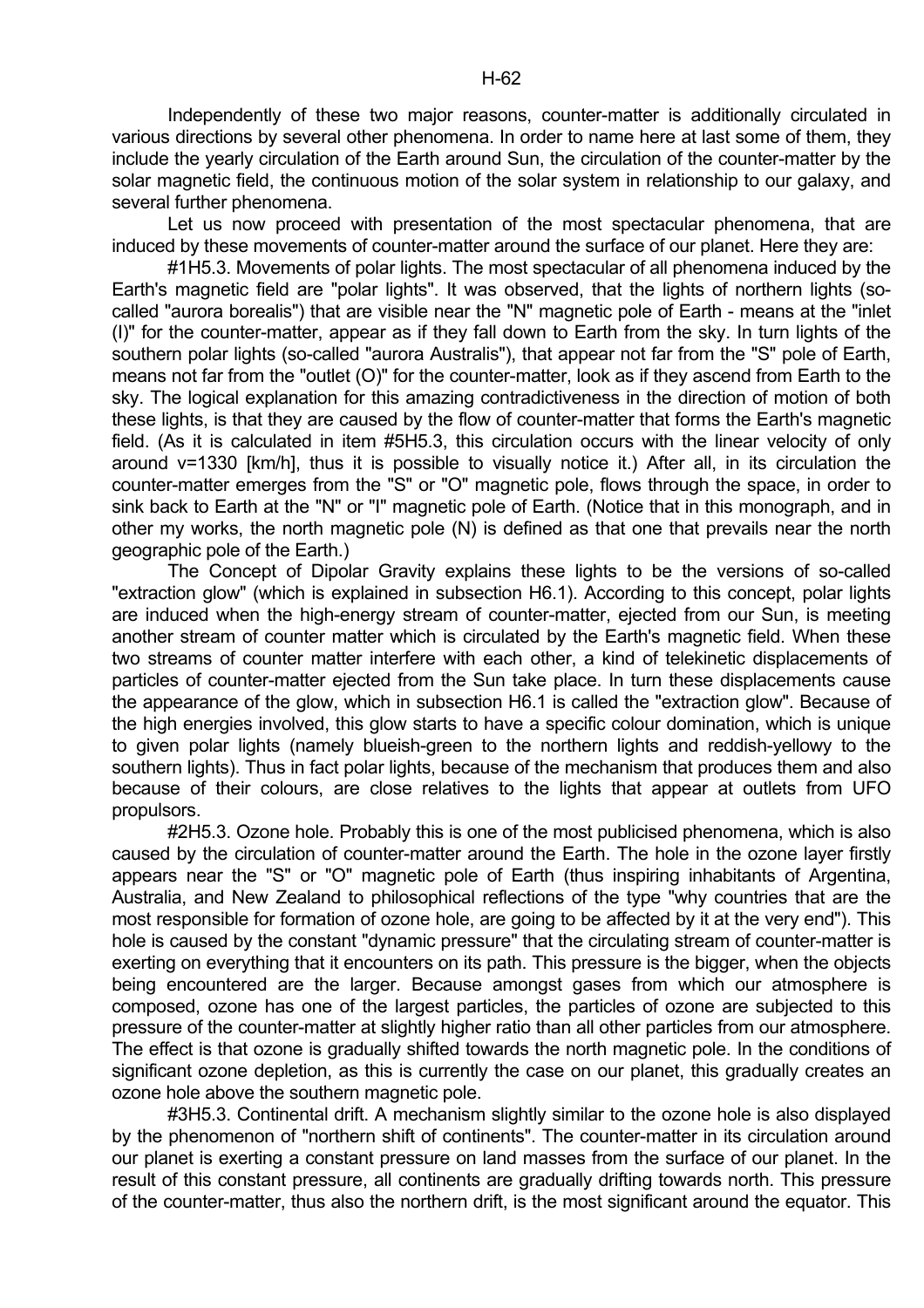in turn causes the characteristic shape of continents on our planet, where in the vicinity of the equator the land masses are narrowest although the most hilly, and where the majority of continents are located at the northern hemisphere.

 #4H5.3. Shapes of Arctic and Antarctic. A next interesting phenomenon, which is also resulting from the Earth's magnetic field, is the similarity (or a mirror reflection) of shapes of Arctic and Antarctic. The reason why the shape of Arctic almost exactly reflects the shape of Antarctic, so-far cannot be explained by the conventional science based on the old concept of monopolar gravity. But the next Concept of Dipolar Gravity explains this mirror reflection of shapes by the continuous flow of counter-matter through the centre of our planet, and thus by modelling the surface of our planet at both outlets of this flow accordingly to the internal configuration of masses inside Earth. This means, that both shapes (i.e. Arctic and Antarctic) are actually the reflection of internal configuration of our planet, or more strictly the reflection of distribution of matter inside of our planet.

 #5H5.3. Swiss Grid. A slightly different mechanism is involved in the formation of pressure ripples on our planet. This pressure ripples of the counter-mater are known under the name of "Swiss Grid". Swiss Grid takes a form of a square grid of lines, which can be detected with tools of radiesthesia. In Europe this grid takes the form of north-south oriented, geopathic lines, passing at distance of around  $L_{NS}=2.9$  meters from each other, and east-west oriented lines, which pass at the distance of around  $L_{EW}=3.2$  meters from each other (with the variations of these dimensions reaching around 0.4 meter for different countries). The mechanism of formation of this grid can be explained on the basis of "vertical pressure waves" caused by the motion of countermatter around our planet (this mechanism is explained extensively in subsection H7.2). The eastwest oriented lines of this grid, are caused by the south-north flow of counter-matter within the Earth's magnetic field. In turn south-north oriented lines of this grid, are caused by the rotation of our planet around its axis, and thus by washing of the surface of our planet by the stationary counter-matter in which Earth is submerged.

 It is worth to notice, that the explanation provided by the Concept of Dipolar Gravity, that the "Swiss Grid is a stationary wave of vibrations of the counter-matter" introduces many highly useful consequences. Let us list here and discuss the most important of these. Here they are:

 (a) The most important out of them is, that it supplies one of the most easy verifiable cases of scientific evidence for the correctness of the Concept of Dipolar Gravity and for the existence of counter-matter. All that is needed to prove scientifically that the Concept of Dipolar Gravity is correct and that counter-matter does exist, is to instrumentally detect the existence of these ripples which form Swiss Grid (radiesthesia already does this since many years). The indications about design of devices that allow to detect it, provides the Concept of Dipolar Gravity, or more strictly the deductions regarding magnetic resonators.

 (b) A next consequence of explaining that "Swiss Grid is a stationary wave of vibrations of counter-matter", is that this explanation, as well as the quantitative data of this grid, provide a possibility of carrying out calculations regarding many physical constants of the counter-matter, such as the elasticity coefficient, the velocity "v" of the flow of counter-matter in Earth's magnetic field, etc. For example, since we are able to determine the mutual proportion of dimensions of lines of this grid (i.e. since we know the ratio of the mutual distance of longitudinal lines " $L_{NS}$ " of this grid, to their latitudinal distances " $L_{EW}$ ", which ratio for Poland is equal to around  $L_{NS}/L_{EW}=0.8$ ), we already are also able to calculate the velocity "v" of the flow of counter-matter in Earth's magnetic field. Along the surface of Earth this velocity amounts (for Poland) to around  $v=0.8$ ν<sub>F</sub> of the peripheral velocity of rotation of Earth around its axis ( $v_F=2\pi R/24=1663$  [km/h]). This means that in Poland the counter-matter that forms the Earth's magnetic field, flows towards the north with the horizontal velocity of around  $v = 1330$  [km/h].

 (c) A next consequence is that this explanation perfectly defines the attributes of the Swiss Grid that are already known. For example it reveals that:

(c1) The Swiss Grid is formed along the surface of Earth, thus it does not exist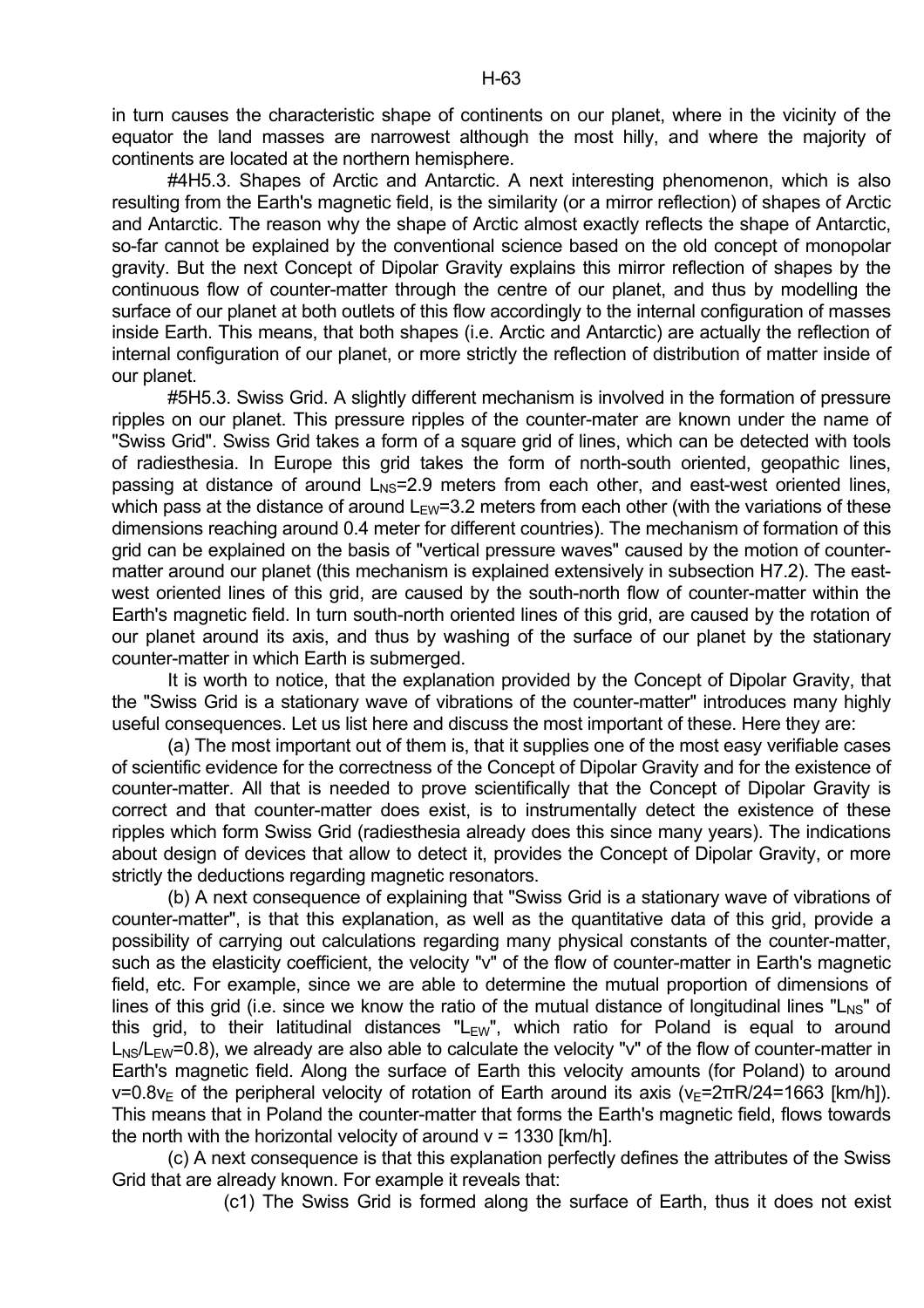deeply underground, not at very high altitudes (although it is going to exist at latitudes at which sometimes clouds may descend).

 (c2) Vertical obstacles are going to distort the straight lines of this grid, as propagation of the vibratory wave that produces it is horizontal and thus must obey laws of deflection of waves during passing through flat surfaces.

 (c3) Because of the mutual interference of stationary waves, lines of this grid sometimes are going to show incontinuities (similarly as lines of sand ripples on beaches) therefore the grid is not going to be perfectly regular.

 (c4) The mutual interference of harmonic waves is causing that lines which are positioned at harmonic multiplications of  $λ$  of this grid, are going to be amplified and widened (e.g. every second and seventh line is going to be more powerful - as it also happens with sea waves, about which the sailors folklore warns that the "seventh wave" is always the most dangerous one), etc.

 (d) Another consequence is that this explanation reveals further attributes of the Swiss Grid, that so-far remained unknown. For example that:

 (d1) The longitudinal lines of this grid are parallel to geographical lines of longitude (because they are formed due to the rotation of Earth), while the latitudinal lines are parallel to the force lines of Earth's magnetic field (because they are formed by the circulation of the countermatter in Earth's magnetic field). Thus in some areas - e.g. near Earth's magnetic poles, this grid is not going to form square mesh, while in other areas its single cells may form prolonged diamond shapes.

 (d2) The longitudinal lines must disappear near geographical poles of Earth, while the latitudinal lines must disappear near magnetic poles of Earth.

 (d3) The construction of a high building, or the formation of a new mountain, causes the dislocation of original (previous) course of this grid on the western and northern side of such a new structure.

 (Notice that these previously unknown attributes of the Swiss Grid, indicated only by the Concept of Dipolar Gravity, allow to verify the correctness of the explanation provided here.) Moreover this explanation allows to deduce about attributes of the Swiss Grid through studying of behaviours and attributes of material equivalents of this grid, e.g. ripples formed in sand or on glass (as explained in subsection H7.2).

 (e) Another consequence is that this explanation reveals mechanism of operation that hide behind various secondary phenomena that originate from the standing wave of counter-matter vibrations described here. For example it indicates in what manner the "telepathic noise" is formed by various planets, and where comes from the significance of Chinese "Feng Shui" - see descriptions in subsection H7.1. Why there are so clear links between the location of specific planets and the state of living organisms (a part of these links is described by astrological knowledge - see subsection D4 in monograph [5/3]). What is the nature and parameters of vibrations of counter-matter that propagate from our planet into the cosmos and what character have various effects and phenomena that are caused by these vibrations.

 (f) Finally the explanation provided here opens the path for construction of various technical devices that utilise the Swiss Grid and natural telepathic vibrations (detailed description of these devices is to be provided in some future monographs, especially in [6/3], [7/3], and [8/2]). In order to indicate here some examples of these, the grid can be used e.g. for producing free electricity. Such a simplest device which is to generate electricity from the Swiss Grid would be a bunch of isolated wires spread along this grid, onto which, at the locations of grid's lines, flat aluminium plates that deflect the telepathic waves would be inserted. In turn the telepathic wave deflected back and forth would induce AC electricity in wires that it washes out.) Similarly, natural telepathic vibrations could be used for constructing of devices for detection of incoming earthquakes. After all, the stresses that builds up in the Earth's crust, as well as the flows of underground magma, must send powerful bursts of telepathic vibrations. This in turn provides a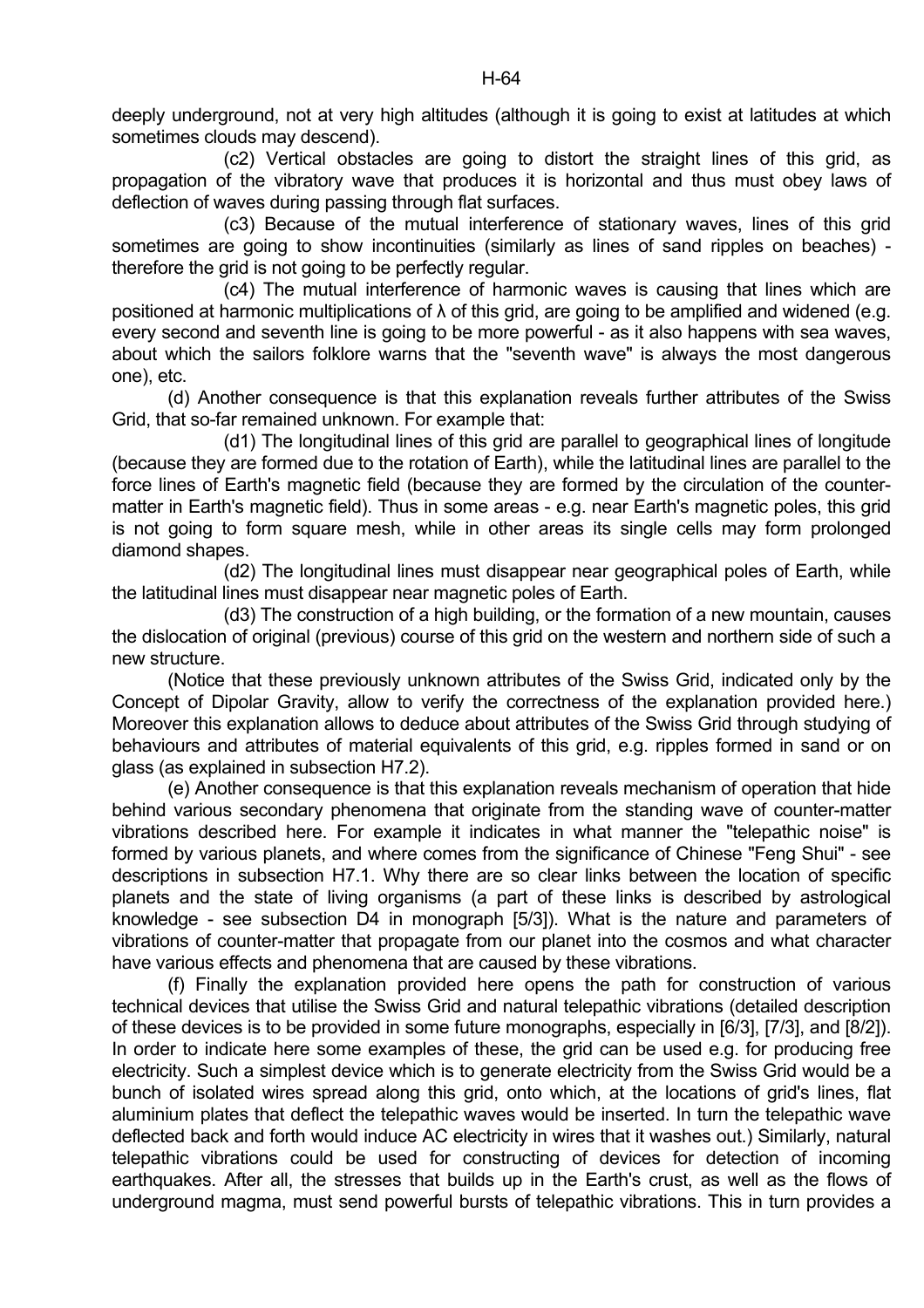principle for constructing a devices for detection of incoming earthquakes, similar to a famous fountain having 8 dragons with pearls in their mouths, originally constructed in China in 132 AD, the replica of which is currently exhibited in the "Beijing Observatory - Tien Ven Tai", in Pekin, China.. An extensive description of this fountain is presented in subsection N6.1.

 #6H5.3. Whirls of water. According to the Concept of Dipolar Gravity, all cosmic bodies, including our Earth, move in their astronomical motion through the ocean of relatively stationary counter-matter. But opposite to boats that move through oceans of water, the counter-matter does not flow around the surface of the objects that are submerged in it, but it flows across their volume (after all, there is no friction or barriers that would impede such a flow of the countermatter). Because the counter-matter in which our planet is submerged, does not carry out the spinning motion that results in appearance of days and nights, on the surface of Earth relative motion of the counter-matter caused by this spinning of Earth must be noticeable. Thus since every substance and object have its counter-material duplicate, these duplicates sometimes must display tendencies to behave in a manner that reflects their motion through the ocean of countermatter. Examples of such demonstration can be water whirls, which are initiated exclusively under the influence of gravitational field, i.e. which are not initiated through the forced stirring of water by our hand or spoon. If we for example let water out of a bathroom bathtub on the Northern Hemisphere of Earth, then by itself this water falls into a whirl that rotates clockwise. Thus the direction of it, mimics the apparent motion of Sun in Northern Hemisphere. This in turn means, that the initial impulse that put this water into spinning was coming from the counter-material duplicates. The duplicates show the tendency to stay motionlessly in comparison to spinning Earth, thus with their motionless they initiate the particles of water to imitate the apparent motion of Sun. But if we let out water from a bathtub in the Southern Hemisphere, then without our artificial initiation of this spinning, it is going to rotate counter-clockwise. Thus its rotation in the Southern Hemisphere also imitates the apparent motion of Sun, only that this time at the Southern Hemisphere. This in turn means that the initiating impulse that started the motion of this water, again comes from the counter-material duplicates, which show the tendency to stay motionless in relationship to the Earth which rotates on its axis. I carried out these experiments many times and each time I confirmed, that water let out e.g. in Poland naturally spins clockwise, while water let out e.g. in New Zealand, naturally spins counter-clockwise. In spite of searches in physics textbooks, so far I have not found any satisfactory explanation for this phenomena that would be based on the old concept of monopolar gravity. (Present science can only describe the mechanism that sustains the rotation of such a whirl, after it is initiated, but is not able to explain, what causes that the rotation of this whirl is self-initiated in a given direction.) I am convinced that the reason for this lack of explanations for the consistency of initiation of water whirls, is that explanation for the mechanism of this initiation requires the knowledge of the counter-mater. As such, this explanation could be only formulated after the Concept of Dipolar Gravity was worked out.

 Of course, water is only one of numerous examples of whirls that imitate the apparent spinning of Earth in the motionless ocean of the counter-matter. All other whirls are also going to obey the same mechanism. For this reason, for example tornadoes, depending on the Hemisphere of Earth, are going to show tendency to predominantly rotate in opposite directions (like these water whirls). Spiral dust will always tend to settle down according to similarly defined directions. Spiral galaxies with the spreading of their arms are going to indicate the direction of their motion in relationship to motionless counter-matter. Not mentioning that also the entire Earth's atmosphere is going to refuse to rotate together with Earth, as according to the old concept of monopolar gravity, the conditions of its spinning in vacuum should impose it, but is going to show tendency to behave similarly as behaves the ocean of counter-matter in which our atmosphere is submerged.

 #7H5.3. Cascades of atmospheric cyclones spreading from the southern pole. We know that our universe is very symmetrical (see the DeBroglie's principle of the symmetry of nature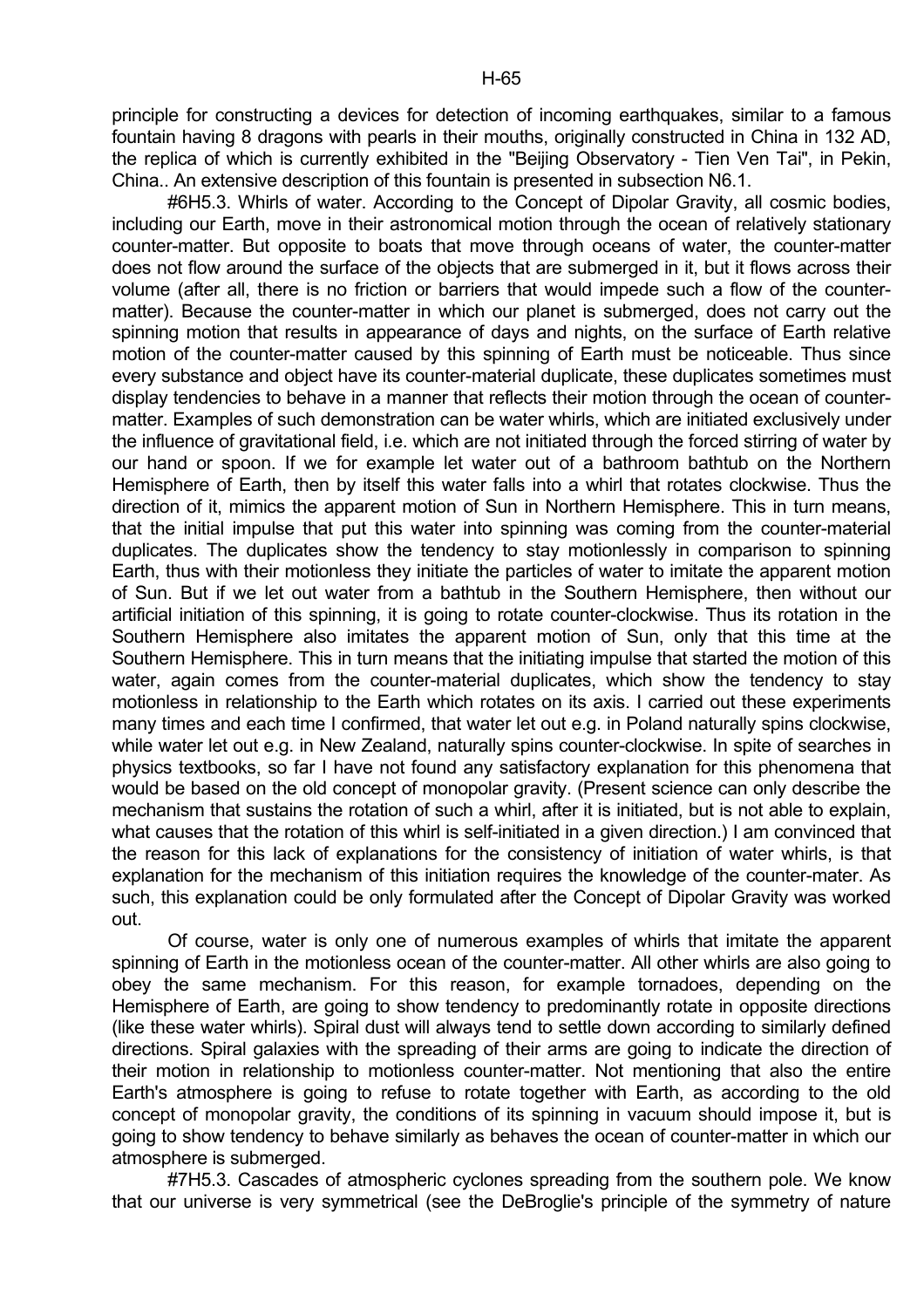described in subsection H6.1). This symmetry means that various equivalents of phenomena, which we can observe for example in flowing water of rivers, appear also in the ocean of the counter-matter that flows around our planet. One of such phenomena is the cascade of whirlpools. In rivers such a cascade manifests itself in the form of smaller whirlpools, that are created around peripherals of a larger whirlpool that spins in stationary water. The mechanisms of such large whirlpools work on a very similar principle as so-called "planetary gears" in planetary gearboxes (a good example of which is a "differential mechanism" present in almost every large car). It simply causes that each large whirlpool behaves like a central gear in a planetary gearbox, i.e. in favourable circumstances it forms around its own peripherals several smaller whirlpools that rotate in an opposite direction and that represent satellite gears in such a planetary gearbox.

 Counter-matter is much more mobile than water. After all, it does not have inertia, and is not subjected to friction. Therefore, when a large central whirlpool is formed out of the countermatter, then (similar as this is the case with water) around its peripherals a belt of smaller whirlpools is also going to be formed, which rotate in an opposite direction. These smaller whirlpools in turn may induce a belt of several further whirlpools that again display a reversed direction of rotation (i.e. that rotate in the same direction as the central large whirlpool), and so-on.

 The counter-matter in which our Earth is spinning, can be considered to be relatively stationary. But the stream of the counter-matter which forms the magnetic field of Earth, and therefore which flows through the interior of our spinning planet, must also be spun in the course of its path trough the centre of the planet. Therefore, while leaving Earth, this stream of countermatter is spinning the same fast as our planet does. In the result, a huge whirlpool of countermatter which spins like Earth is actually formed at the southern outlet of Earth's magnetic field. This creates the situation that is described above, namely crates a central whirlpool of countermatter, that is positioned within motionless counter-matter, and thus that is going to create cascades of smaller whirlpools arranged into several belts that counter-rotate and rotate around its peripherals.

 Because this cascade of whirlpools of the counter-matter formed by the spinning Earth, is spinning amongst volatile duplicates of Earth's atmosphere, each of these whirlpools produces a localised "cyclone" of the spinning atmosphere. Therefore, within the global atmospheric circulation system, we can distinguish specific atmospheric features, which originate from the whirlpools of this spinning counter-matter. And so, over the Antarctic (or more strictly - over the southern magnetic pole) we have a large blanket of air which remains stationary. This is because this stationary air originates from a cyclone that spins with the same rotational velocity as our planet does. Around peripherals of this central stationary whirlpool over Antarctic, seven semipermanent smaller cyclones of the atmosphere are formed. Their axes of rotation are parallel to the axis of Earth's rotation, and are joined semi-permanently with the rotating Earth at the latitude of around 35 degrees South (means their axes also rotate together with Earth). They rotate in the direction which is opposite to that of Earth's rotation. The lower edges of these seven cyclones, form around the Earth a belt of winds, which in sea literature (and thus also in Internet) is presented under the name of "westerlies". (Notice, that a name of a given wind is always so selected, that it indicates the direction from which a given wind arrives. Thus e.g. "westerlies" always arrive from around the western direction.) In turn the upper sides of these seven cyclones form around the Earth a belt of winds called "south-east trade winds". The axis of rotation of one of these cyclones is anchored permanently in the Tasman Sea, around a half way between New Zealand and Australia. This particular permanent cyclone constantly spoils weather in New Zealand. Other such semi-permanent cyclone causes that small boats practically are unable to sail from east to west through the Drake Passage (i.e. under the Cape Horn at the southern tip of the South America), and these more stubborn amongst them may land on the bottom of sea in that area. Actually these seven southern cyclones permanently steered by the counter-matter can be quite clearly distinguished on satellite photographs of Earth that show the southern pole - they look like small spirals (or "galaxies") made of clouds that dance at some distance around the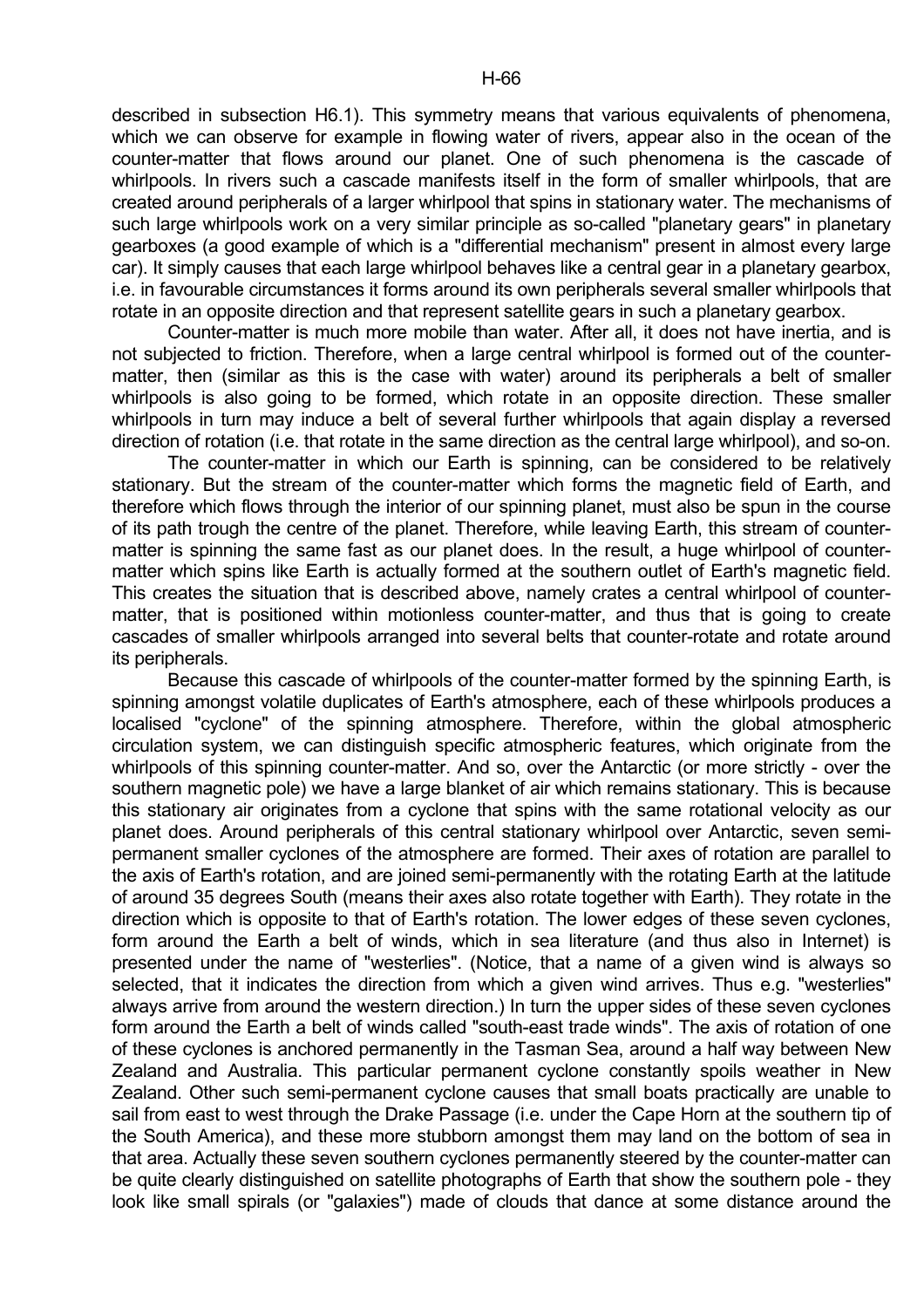southern pole of our planet. What is even more interesting, the velocity of spinning of these cyclones is so strangely synchronised, that they spin in seven-day cycles. For example the velocity of spinning of the cyclone anchored in the Tasman Sea (which decides about the weather in New Zealand), causes that the weather of New Zealand displays a clear seven-day cycle, every seventh day repeating almost the same characteristics. Of course, the mechanism of these whirlpools of the counter-matter forms numerous further global atmospheric phenomena, not just "westerlies" and "trade winds". For example, this mechanism is also responsible for the existence of "doldrums", "horse latitudes", "subpolar lows", and "polar highs". The existence of these semipermanent cyclones of the Earth's atmosphere again confirms, that for many phenomena which affect our everyday lives, counter-matter performs a vital triggering function. Pity that during all these years since the Concept of Dipolar Gravity is disseminated, the present science so stubbornly refuses to acknowledge the existence of this substance.

 #8H5.3. Stones emerging from the soil. It is interesting whether the reader ever noticed, that the overwhelming majority of stones, which naturally lie on the surface of Earth, usually is positioned in such a manner, that only around 30% of their volume remains in the soil, and they are always pointing upwards with the axis of the lowest ratio of resistance to buoyancy (i.e. they are oriented the same, as would be identical pieces of ice that float in water). The old folklore of Poland explains this phenomenon as caused by the fact, that stones emerge from the soil by themselves, similarly as lumps of ice emerge from underwater. This explanation stems from empirical observations gathered in Poland during old times, when peasants used to collect systematically these stones that emerged from the soil, and remove them from fields. This collection never ended, and fields which were completely cleaned out of stones one year, were covered with them again a next year. (Poland is one of these areas in the world, where such a phenomena takes place. Notice that in order for it to occur, soil must be relatively loose. For example soil in New Zealand is too compressed by ancient glaciers - as explained in the alternative history of New Zealand from subsection V3, for stones to break free towards the surface. Therefore in New Zealand this phenomenon occurs only on beaches and on banks of rivers, where the soil is sufficiently loose.) From the mechanism of vibrations it is known, that such buoyancy forces that lift bigger objects towards the surface are only formed when these objects are subjected to continuous vibrations. Unfortunately, in the majority of areas where this emerging of stones is observed, soil is not subjected to any vibrations (e.g. the territory of Poland almost never experiences earthquakes). Thus the only explanation for the source of these buoyancy forces, is that waves of vibrations of counter matter (means the same waves that form the Swiss grid) cause also the counter-material duplicates of such stones to vibrate. In turn this vibration of the counter-material duplicates of stones, is the source of forces of buoyancy that cause their emerging from the soil. Thus the fact, that such emerging of stones actually takes place, is an additional empirical proof, that counter-matter does exist and that it exerts powerful influence on the phenomena from our world.

### H5.4. Mechanism that governs the weather and climate on Earth and our control over it

 In subsection H2 it was explained, that counter-matter existing in the counter-world displays attributes exactly opposite to properties of matter from our world. For example, it displays "self mobility" instead of "inertia", and also it completely lacks friction (i.e. is "super-slippery"). In turn because of this lack of friction and because of self-mobility, this substance is unable to create nor maintain solid objects. So counter-matter from the counter-world is in the state of continuous motion at all times. However, the spinning motion of this counter-matter, in a manner similar as spinning motion of water, is able to form semi-permanent structures. In subsection H4.2 these structures are described under the name of "whirls". Such whirls are actually semi-permanent structures, which on the other end of gravity dipoles balance every solid object from our world. In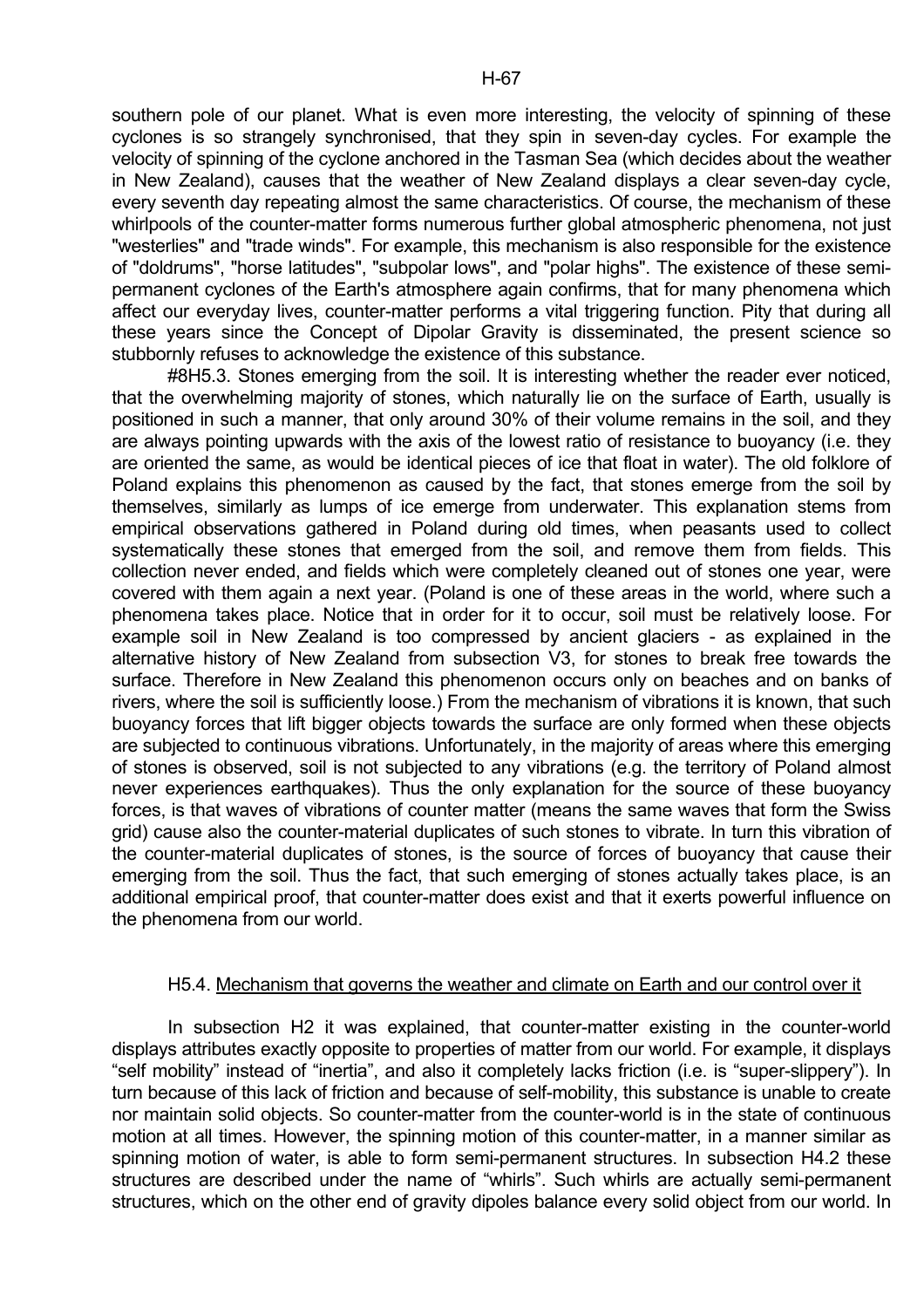the counter-world there is a whole range of such whirls of counter-matter. Some of them are so miniature, that they represent and balance individual particles and atoms. Other are so huge that they duplicate and balance whole planets, solar systems, and even galaxies. Thus, for example, our entire planet, the atmosphere of Earth, as well as e.g. all oceans, in the counter-world are duplicated and gravitationally balanced with a multitude of such gigantic whirls of counter-matter. If somehow we could have insight into the counter-world, we would see our Earth just as a dynamic bundle, or knot, made of such huge spinning whirls of counter-matter. In addition, this bundle of whirls is frequently crossed by linear streams of counter-matter.

 Each whirl of counter matter is formed into an approximate shape of a "donut". This means that the whirls of counter-matter always assume the shape of closed loops. Illustratively they could be compared to gigantic "snakes" which spin around axes of rotation that run along their spinal cords, while with their mouths they bite ends of their own tails - so they are formed into closed loops. Only that instead of flesh, these "snakes" are formed from counter-matter, means from this extraordinary substance which prevails in the separate counter-world. (The "counterworld" is another world which so-far was described only by religions, as before the Concept of Dipolar Gravity there was no consistent physical theory that would justify the existence of it.) If such large whirls of counter-matter pass through the Earth's atmosphere, their gravitational interactions intercept and move particles of the air. In this way they create in the atmosphere huge circulations of the air called "low pressure areas" or "high pressure areas". Our "mother Earth" has a strict and always the same number of such large whirls of counter-matter. They never disappear, nor are created. Just constantly change their position in relationship to the surface of Earth. Furthermore, they also keep changing their own diameter around which their counter-matter spins (means their diameter "pulsates" cyclically, i.e. it periodically increases and then decreases).

 Such huge whirls and streams of counter-matter constantly penetrate through our planet, getting in and out of Earth at various hemispheres. Actually, they are the ones which govern all atmospheric phenomena and all ocean currents on our planet. Thus practically they decide about the weather and climate of each single area on our planet, e.g. tornadoes, cyclones, anticyclones, hurricanes, ocean currents, and all other changes in fluids (including the so called "jet stream" means a powerful westerly wind that blows at huge altitudes). When we learn how to control these whirls of counter-matter, we also learn how to control weather and climate on Earth. This is the reason why in this subsection I described the mechanism of interactions between these whirls of counter-matter and the Earth's atmosphere.

 There are two basic kinds of such whirls of counter-matter. We could call them: "lowpressure whirls", and "high-pressure whirls". The factor, which differentiates each one of them from the other one, is the course and effects of the physical phenomena that takes place during the spin of these whirls. The first kind of these whirls releases the phenomena that maintain a distribution of pressure within the whirl, which is lower in the centre of whirls and higher on peripherals and in the surrounding of the same whirls. Therefore these can be called the "**lowpressure whirls**", as the way they spin lowers the pressure inside of them. In turn the other kind of whirls release physical phenomena which maintain a distribution of pressure that is higher in the very centre of these whirls and lower on their peripherals and in their surroundings. Therefore these can be called the "**high-pressure whirls**", as the way they spin causes the build up of high pressure inside of them. Both these opposite types of whirls of counter-matter mutually attract each other. Therefore in the counter-world they appear either in pairs, or even in strands. If they appear in a pair, one low-pressure whirl sticks sideways to an identical in size high-pressure whirl. In turn if they appear in a strand, then one low-pressure whirl sticks side-by-side to a highpressure whirl, which in turn sticks side-by-side to a low-pressure whirl, and so-on. All climatic and weather phenomena are controlled by pairs or strands made up from such opposite kinds of huge whirls of counter-matter. Only sometimes these whirls are supplemented with another phenomenon, which in the counter-world takes the form of dynamic (linear) streams of counter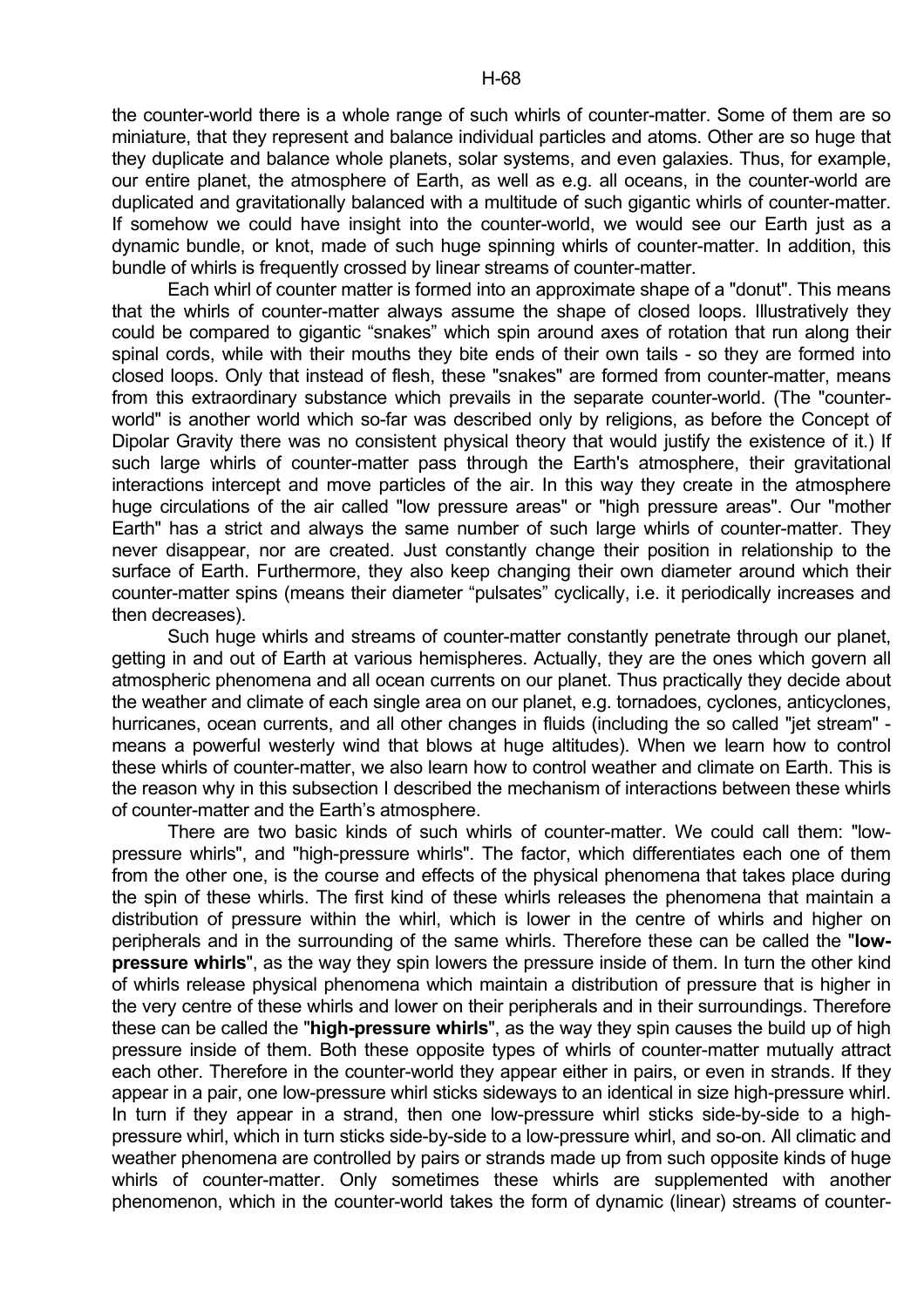matter (e.g. consider the so-called "jet stream" running in an opposite direction than it should - if it is really propelled by the rotation of Earth).

 When such gigantic whirls of counter-matter penetrate through the centre of our planet, then in areas where they emerge to the surface they cause the rotation of winds around their central axes. This winds are generated because whirling counter-matter interacts via gravity forces with particles of the air. Thus, for example "**low-pressure whirls**", acting through gravitational forces onto particles of air, form areas of low atmospheric pressures on Earth. Such areas of low pressure are easy to recognize e.g. on TV, because around them in the northern hemisphere of Earth winds always rotate counter-clockwise. In turn in the southern hemisphere of Earth winds rotate around them in the clockwise direction. (This clock that is used to describe the direction of rotation of these winds must lie with its back on the ground and with its dial always directed towards the sky.) Furthermore, such low-pressure areas always bring bad, rainy and windy weather.

 The Concept of Dipolar Gravity also explains that due to a very similar mechanism, **highpressure areas** are formed on Earth. The only difference is that they are caused by "highpressure whirls of counter-matter", which control the behaviour of these high-pressure areas. In television presentations one can recognize these high-pressure areas mainly because the winds that they create circulate in directions that are opposite to those in the low-pressure areas, means in counter-clockwise directions on the southern hemisphere of Earth, while in the clockwise direction in the northern hemisphere of Earth. Furthermore, the attribute of these high-pressure areas is that they bring good and sunny weather. Thus in their centres always prevails an excellent, cloudless weather, which shows blue sky from the horizon to horizon.

 Independently from acting upon atmosphere, the same and similar whirls of countermatter, as well as linear streams of this substance, act upon **oceans**. In the final effect, all global phenomena which take place in oceans, can be explained with such whirls and streams of counter-matter.

 There is an interesting consequence of explaining low-pressure and high-pressure areas on Earth as huge whirls of counter-matter curved into loops, penetrating through the centre of our planet, and swirling the air at both exit points. This explanation indicates a simple manner for the **control of weather on Earth**. For example, according to this manner, all that it takes to change the weather, is to intercept such a whirl of counter-matter and then relocate this whirl into another area. (Such an interception and relocation of whirls of counter-matter can be accomplished for example with a large vehicle propelled by a magnetic field, e.g. with the vehicle described in chapter F of this monograph under the name of "**magnocraft**".) In turn this relocation of a whirl must cause the change of weather in all areas affected by it. Even more interesting is that such huge whirls of counter-matter can also be narrowed down to just several (or a hundred) meters. In case of such narrowing down of a small low-pressure whirl, the normally slow moving air that is propelled by this whirl accelerates significantly and receives huge velocities and power. As a result, such "squeezed" whirl forms a tornado. In turn, when a huge low-pressure whirl is narrowed down to a relatively small diameter, then a hurricane is formed. Thus tornados and hurricanes, similar to low and high pressure areas on Earth, can also be controlled.

 At this point I should mention that trajectories, along which such low-pressure and highpressure whirls of counter-matter are moving along the surface of our planet, depend on the consistency of the nucleus of Earth. The reason is, that such whirls of counter-matter are able to move more easily while passing through Earth along paths where the nucleus of our planet is less compact, or have cracks of some sort. In turn, this tendency of the whirls to **move along specific trajectories**, cause that low-pressure and high-pressure areas on Earth, as well as tornados and hurricanes, follow usually the same paths. This is why in specific areas of the USA, the so-called "tornado alley" does exist. Also because of this, e.g. in Poland tornados are rarities, while bad weather always seem to arrive there along the same path starting in Finland and passing through Latvia. In turn in New Zealand and Australia, paths of bad and good weather always seem to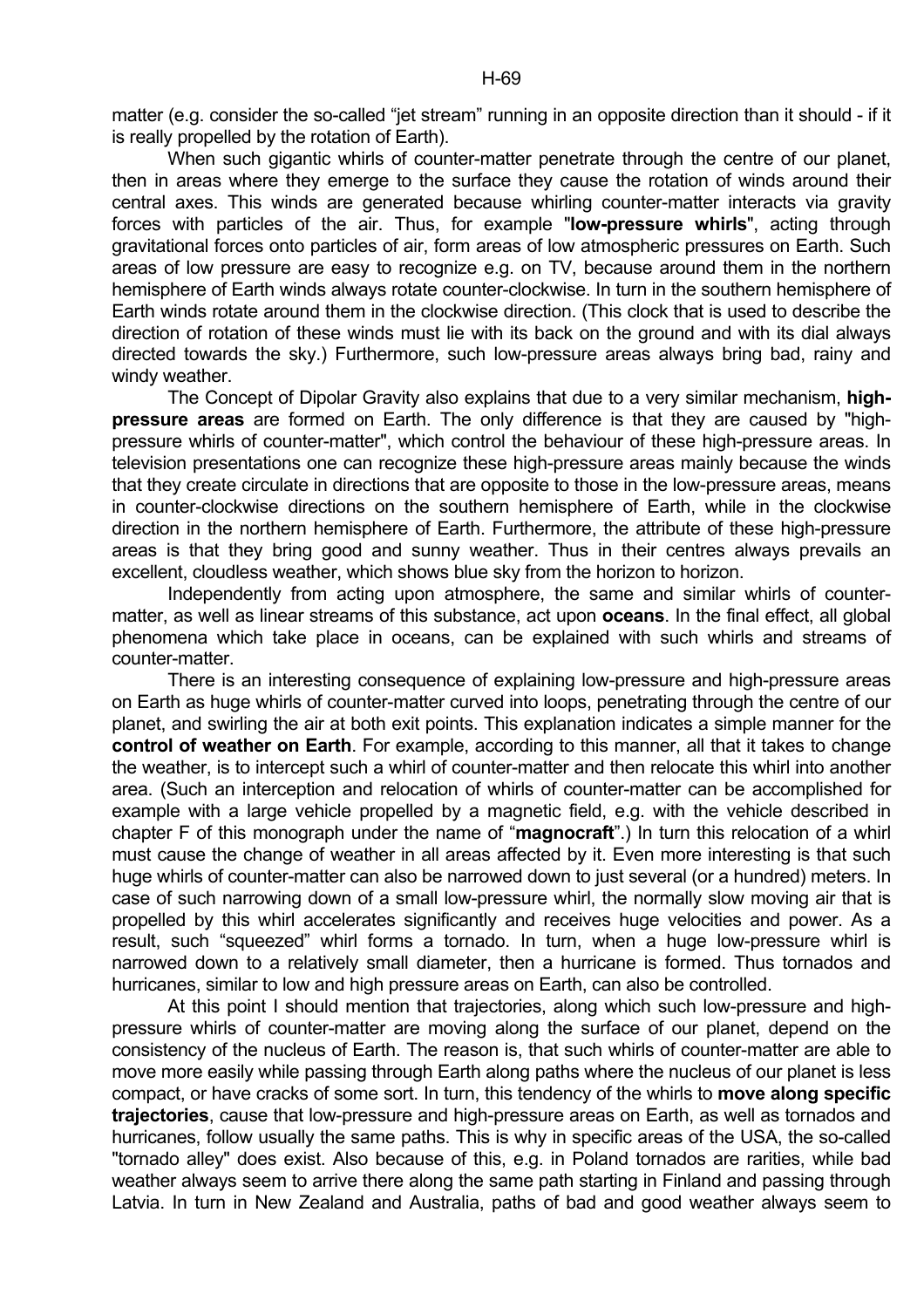follow a kind of "zigzag" pattern which begins in the vicinity of Perth in Australia, goes down to Adelaide and Tasmania, then curves to New Zealand.

 Although the theory presented in this subsection may seem to be highly academic and theoretical, it actually indicates a direction in which numerous practical applications of it can be accomplished. For example, it allows for a more effective weather forecasting. It enables us to prepare more precise models of climate changes on Earth. It indicates the way of **controlling weather** and controlling various atmospheric phenomena (e.g. tornados and/or hurricanes). It also provides clues on how to create early warning systems e.g. against tornados and hurricanes.

 In spite that the entire Concept of Dipolar Gravity, and also relationship between weather and whirls of counter-matter, were deduced theoretically, I have managed to accumulate a number of empirical observations, which seem to confirm that this theory is sound and that it well reflects reality. Amongst various observations that confirm this theory, the following ones are the most striking:

 (1) **The direction of the rotation of low-pressure and high-pressure whirls of air on both hemispheres, which is agreeable with this theory**. If one analyses how the air rotates within the low and high-pressure areas on opposite ends of our planet, it turns out that they rotate exactly in the manner as they should if they are propelled by whirls of counter-matter which penetrate through the centre of Earth.

 (2) **The rotation of clouds in the same direction at every height above the ground**. If hurricanes, and also low pressure and high pressure weather systems, are governed exclusively by winds and by the motion of atmosphere, then sometimes there would be situations, that at centres of such weather systems clouds would move in mutually colliding directions at various heights above the ground. However, in reality at such weather centres clouds always rotate in the same direction at every possible height. This in turn confirms the correctness of the weather mechanism described here.

 (3) **The correspondence between attributes of tornados and hurricanes and the mechanisms described in this subsection**. For example, both tornados and hurricanes are always swirling counter-clockwise in the northern hemisphere and clockwise in the southern hemisphere, means exactly in the manner as if they are narrowed down (squeezed) low-pressure whirls of counter-matter which penetrate through the centre of Earth.

 (4) **The even number of hurricanes on Earth**. Since, according to the theory described here, e.g. hurricanes are simply narrowed down (squeezed) low-pressure whirls of countermatter, which penetrate through the centre of Earth, then if any natural hurricane attacks e.g. coasts of eastern parts of the USA, another similar natural twin-hurricane should appear in the Southern Pacific. And actually satellite pictures confirm this. But because this opposite-end natural twin-hurricane usually passes then through the ocean, it is rarely shown in TV news and reported to the public.

 (5) **Repetitive paths of low-pressure and high-pressure areas along the surface of Earth**. My empirical observations indicate, that in the majority of normal cases, both these areas behave exactly as the above theory explains their behaviour. For example, they repetitively follow the same trajectories along the surface of Earth - which correspond to cracks and inconsistencies in the interior of our planet.

 (6) **The constant number of low pressure and high-pressure areas on Earth**. I do not have means and resources to count the number of these areas in a global scale. However, the high regularity of weather cycles at the southern end of the Earth confirms that this number must be constant. For example, in New Zealand the weather follows a repetitive cycle, the length of which is around 7 days and 9 hours. This means that if we consider any place in New Zealand, in normal situations around every 7 days and 9 hours, a high-pressure area repetitively arrives to this place. What is even more interesting, because in the dipolar gravity the southern pole of Earth represents the "outlet" for counter-matter, the weather cycles are incomparably more repetitive in New Zealand than in the Northern Hemisphere of the Earth. (Definitions of N and S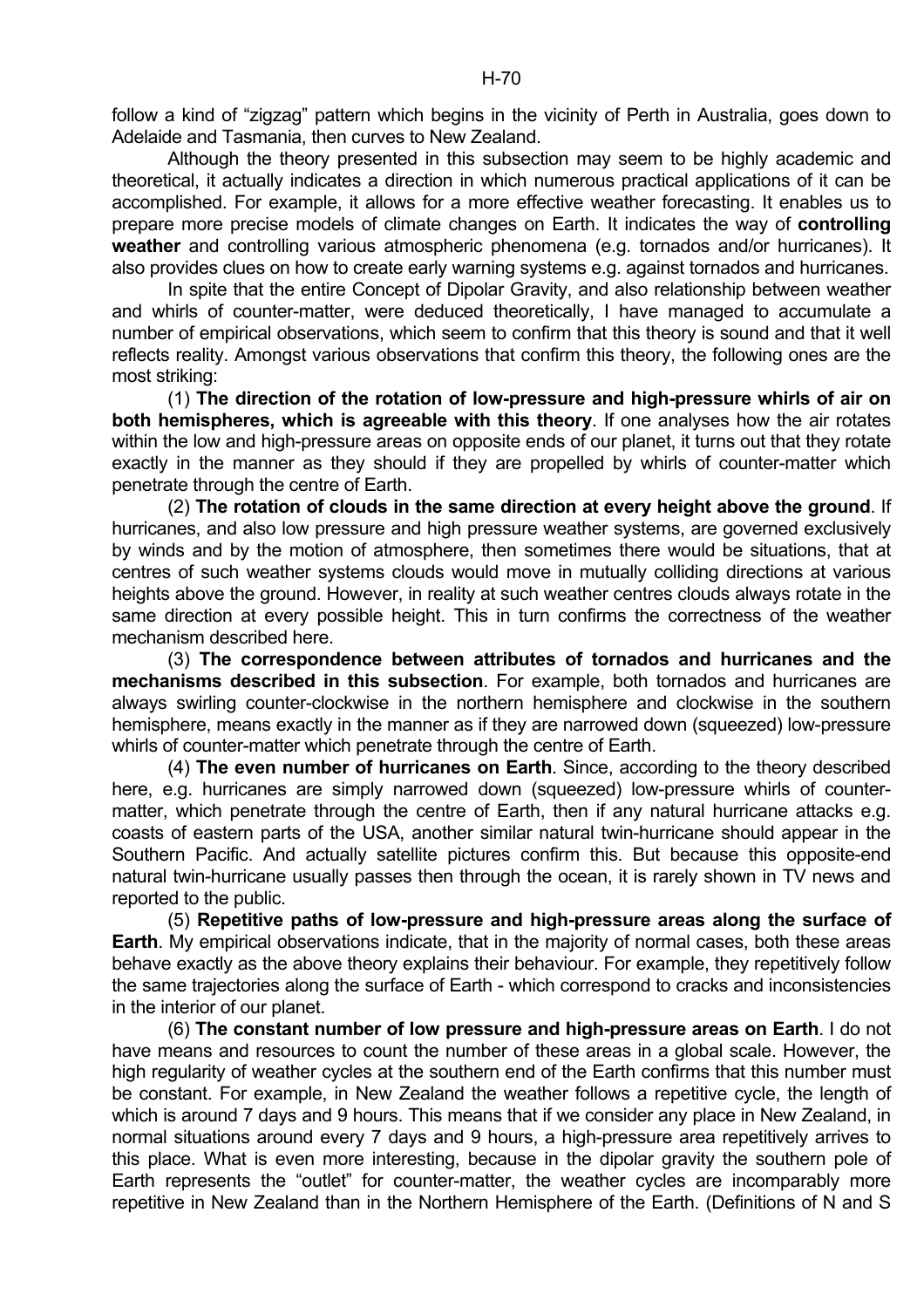magnetic polarity provided in subsection H5.2 explain also why in the Concept of Dipolar Gravity the planet Earth is seen as a huge pump for counter-matter, which has an "inlet" at the N pole, and an "outlet" at the S pole.)

#### H6. Phenomena based on self-mobility of counter-matter

 Our matter displays an attribute which is called "inertia". Because every attribute of physical matter is reversed for the counter-matter, therefore counter-matter must display an attribute, which can be called "self-mobility". This attribute causes that counter-matter does not accept the inert state, and therefore is continually in motion (i.e. it is always mobile similarly like some "hyper-active" children). The "self-mobility" attribute of counter-matter is the source of numerous phenomena of a physical nature, which occur in the counter-matter, but the consequences of which are observable in our world. The most important of these phenomena is the telekinetic motion. So let us start our analyses from discussing it.

## H6.1. The Telekinetic Effect, telekinetic field, telekinesis, psychokinesis, and the extraction glow

 In 1924 the great French physicist, Louis DeBroglie, published his important discovery, which is sometimes called the "principle of the symmetry of nature". According to this principle, in our universe everything is strikingly symmetrical in many ways. DeBroglie's symmetry principle provided philosophical and scientific foundations, which allow us to understand a number of natural phenomena, thus opening them for explorations, discoveries, formulation of new theories, completion of new devices, etc. For example: the Periodic Table of the Elements (also called the Mendeléev Table), the existence of a mirror duplicate for each elementary particle (e.g. electrons and positrons, protons and antiprotons), and the similarities between atoms and solar systems all these document the symmetry existing in the structure of matter. The similarities between equations that describe different physical phenomena (e.g. Navier-Stock's equation describing flow of fluids and Laplace's equation describing heat transfer) express symmetry in the laws of nature. In turn the technological correspondence between e.g. pumps and hydraulic motors, or electricity generators and electric motors, reflect the symmetry in the operation of technical devices.

 One of the vital implications of the DeBroglie's symmetry, which has a direct bearing on the content of this monograph, is the postulate that "every phenomenon must have a corresponding counter-phenomenon". So far a large number of phenomena and corresponding counter-phenomena has already been discovered, which confirm the correctness of this postulate. For example, the existence of electrical luminescence utilized in fluorescent bulbs and in various light-emitting diodes to transform electricity into light, has a counter-phenomenon in the form of the photoelectric effect that in photocells and solar panels transforms light into electricity. The so-called "left-hand rule", also called the "motor effect", which describes phenomena used for the transformation of electricity into motion, has its counter-rule in the form of "Fleming's right-hand rule", also called the "generator effect", which works in reverse, i.e. transforms motion into electricity. The Seebeck Effect, which produces a flow of electrons through a junction of two dissimilar conductors being heated, has its counter-phenomenon in the form of the Peltier Effect, which causes the heating and cooling of materials in a similar junction when a current is flowed through it. The piezoelectric, effect which converts the deformation of a crystal into electricity, and which is utilised e.g. in piezoelectric lighters to produce an igniting spark, has its counter-partner in a phenomenon which also is called "piezoelectric effect", although it works in a reversed manner - i.e. it converts the electric impulse into a deformation of a crystal (this counter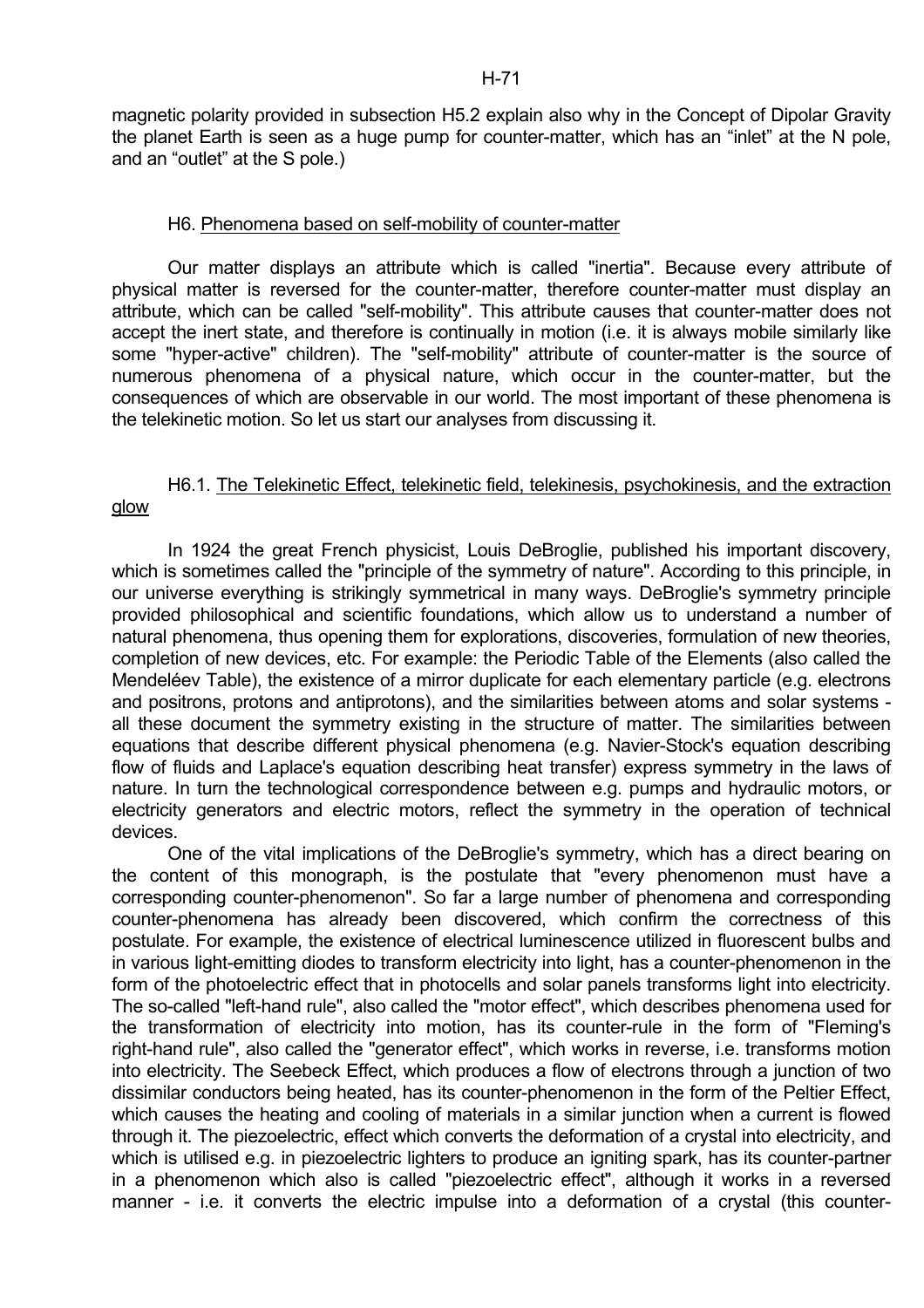phenomenon is utilised for example in piezoelectric vibration generators).

 However, contemporary physicists claim that there is an exception to this postulate. They indicate friction to be this exception. According to all to-date claims of scientists, friction is considered to be the irreversible phenomenon, which has no counter-phenomenon. But in 1985, due to the formulation of the new Concept of Dipolar Gravity, I was granted the privilege of discovering the phenomenon which represents an exact reversal of friction. Because in its natural form this phenomenon is manifested during telekinetic (or psychokinetic) motion, I named it the "Telekinetic Effect". In the same way as friction spontaneously converts motion into heat, the Telekinetic Effect spontaneously converts heat into motion. Not long after the Telekinetic Effect was discovered, I also managed to found technical ways of releasing it (through an acceleration or deceleration of magnetic field force lines).

 My discovery, that the Telekinetic Effect represents a kind of "reversal of friction", and a subsequent discovery of the technological ways of activating this effect, provide the theoretical foundation for building various telekinetic propelling and energy generation devices, such as telekinetic power stations that produce so-called "free electricity", or propulsors for the Magnocraft of second and third generations. As this will be explained in subsections to follow, one of the extraordinary attributes of such telekinetic propulsion systems, is that they do not require any energy supply. They simply use their capabilities to work as reversal of friction, to convert thermal energy that always is present in the environment, into the useful motion of the objects being propelled by them (e.g. the motion of entire space vehicles, or just small electrons inside of wires). According to this newly gained knowledge about such devices, the conversion of thermal energy extracted from the environment into a useful motion requires only: (1) the building of devices that technologically release the action of Telekinetic Effect, (2) the absorbing of thermal energy from the environment, and then transformation of this energy into useful motion with the aid of the Telekinetic Effect, (3) the channelling of the motion which is produced, so that it is finally converted into the movement of a propelled object (e.g. into the movement of a vehicle, a motor, a machine, or just small electrons in wirings of electricity generators).

 The first application of the newly-discovered Telekinetic Effect, that I researched in details, was the generation of the so-called "free electricity" - see the description of this generation provided in chapter K. The reason for this was, that according to the mechanism of the effect discussed here, all what is required in order to generate such free electricity, is to subject a section of an electric wire to the action of such an effect. In the result, all free electrons that are contained in such a wire, are going to be put into the motion from one end of the wire to the other end. In turn such a mass relocation of electrons in a wire, is nothing else but a flow of electric current. The thermal energy that sustains this flow originates from the environment, from which it is extracted by the mechanism of the reversal of friction. The Telekinetic Effect is spontaneously extracting this energy from the environment, via its capability to operate as a reversal of friction. Thus this energy does not need to be supplied to the device which generates the free electricity (i.e. hence the expression "free energy"). Only after I thoroughly investigated and described these first applications of the Telekinetic Effect for the generation of "free electricity", I gradually started also to identify and to describe further equally promising prospects for its use.

#### H6.1.1. History of the Telekinetic Effect's discovery

 As I already described this in subsection A4 and in chapter G, the discovery of the Telekinetic Effect is a consequence of the invention of Magnocraft. This is because the sharp criticism that the idea of Magnocraft encountered from scientists caused the development of the Concept of Dipolar Gravity. (The main milestones that led me to the development of the Concept of Dipolar Gravity, are presented in subsection A4, while reasons for which I initiated the research on this concept, are explained more thoroughly in chapter G.) In turn the development of the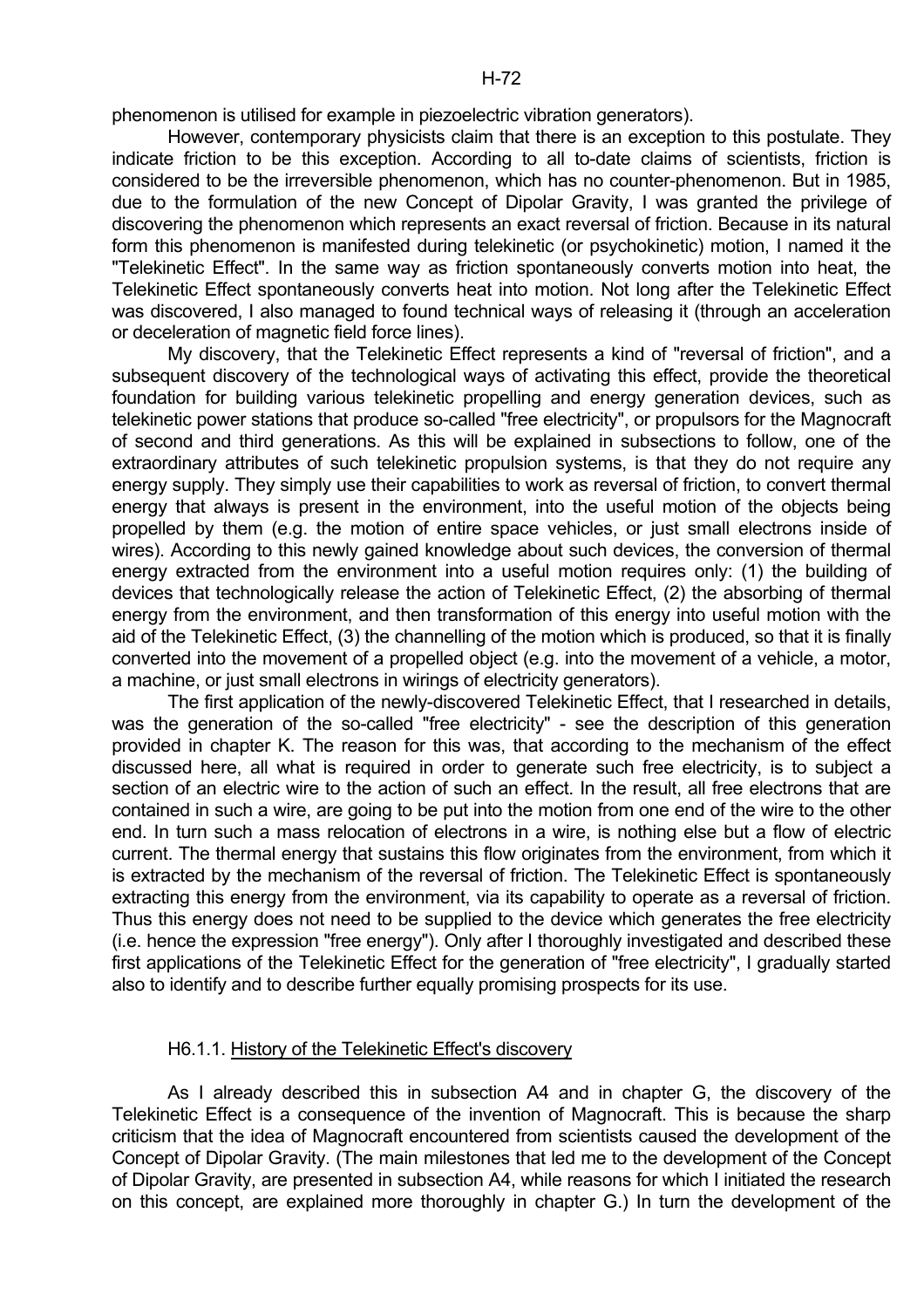Concept of Dipolar Gravity led to the explanation of mechanism of telekinesis. From this mechanism there was only a short step to the discovery of the Telekinetic Effect.

 In 1988 I managed to publish descriptions of the mechanism of telekinesis, thus also descriptions of the action of a phenomenon, which I later celled the "Telekinetic Effect". These descriptions appeared in the article [1H6.1.1] which presents the Concept of Dipolar Gravity. The article carried the title "Gravitation als Dipolare Felder". It was published in the West-German journal Raum & Zeit, No 34, June/July 1988, pages 57 to 69. After the article [1H6.1.] was published, several Western researchers initiated experiments, which were aimed at confirming the main premises of this extraordinary phenomenon of telekinesis. The first success in this confirmation was accomplished by the late Werner Kropp from WEKROMA Laboratory (Via Storta 78, CH-6645 Brione s/M, Switzerland). He registered experimentally the fall down of temperature, that is caused by a completion of telekinetic work - i.e. exactly as this is postulated by the Telekinetic Effect. The description of his experiment is provided in subsection H1.2, while the outcomes are illustrated in Figure H4.

 The experimental confirmation of the existence of a phenomenon which later I called the Telekinetic Effect, encouraged me to contact several groups of inventors, who - without knowing this, already were developing devices that utilise this effect. The cooperation that was started in this way fruited with the publishing of monograph [6], and with formulation of numerous findings that are presented in this chapter.

 After the Telekinetic Effect was worked out and published, a path was created for the discovery and mastery of an entire array of phenomena which are relatives to this effect. The first was discovered the phenomenon of telepathy. In turn telepathy led me to the development of telepathic devices - see subsections H7.1, H7.2, and also see the entire chapter N. Next the concept of so-called "telekinetic farming" was crystallized, which is described in subsection NB2. In turn the telekinetic farming inspired the development of the model of permanent telekinetising as described in subsection H8.1. In this manner an entire system of telekinetic phenomena was explained, described, and open for research and for technical utilisation.

## H6.1.2. How the action of the Telekinetic Effect was explained by the Concept of Dipolar **Gravity**

 The theoretical explanation for the Telekinetic Effect results from the scientific theory described in this chapter and called the "Concept of Dipolar Gravity". By accepting that the gravity field is a dynamic dipolar field (means gravity is a field similar to a magnetic one), which had two opposite poles, namely an inlet "I" and outlet "O", we must also acknowledge that the material world that is recognizable for our senses, is only a half of the physical universe. In this half only one of two gravity poles prevails. The second pole of gravity must disappear behind an invisible barrier, and appear in another half of the universe that is inaccessible for our physiological senses. In turn by such defining the structure of the universe, the existence of many phenomena, which were impossible for explaining on the basis of the old monopolar gravity, unexpectedly becomes possible and completely natural. One of these phenomena is the formation of Telekinetic Effect.

 Let us now proceed with explanation of the Telekinetic Effect. The Concept of Dipolar Gravity postulates, that the universe must be composed of two parallel physical worlds (i.e. our world, and the counter-world), the attributes of which are to each other as attributes of spaces that prevail at opposite poles of magnetic dipoles. These two worlds are separated from each other by inpenetrable barrier, while to each one of them an opposite pole of gravity extends. Because of the nature of gravity, which requires that this field must always link some clusters of substances, all gravity dipoles are behaving as kinds of "marriage bounds", which link with each other into symmetrical pairs, all similar particles of substances that prevail on both ends of a given gravity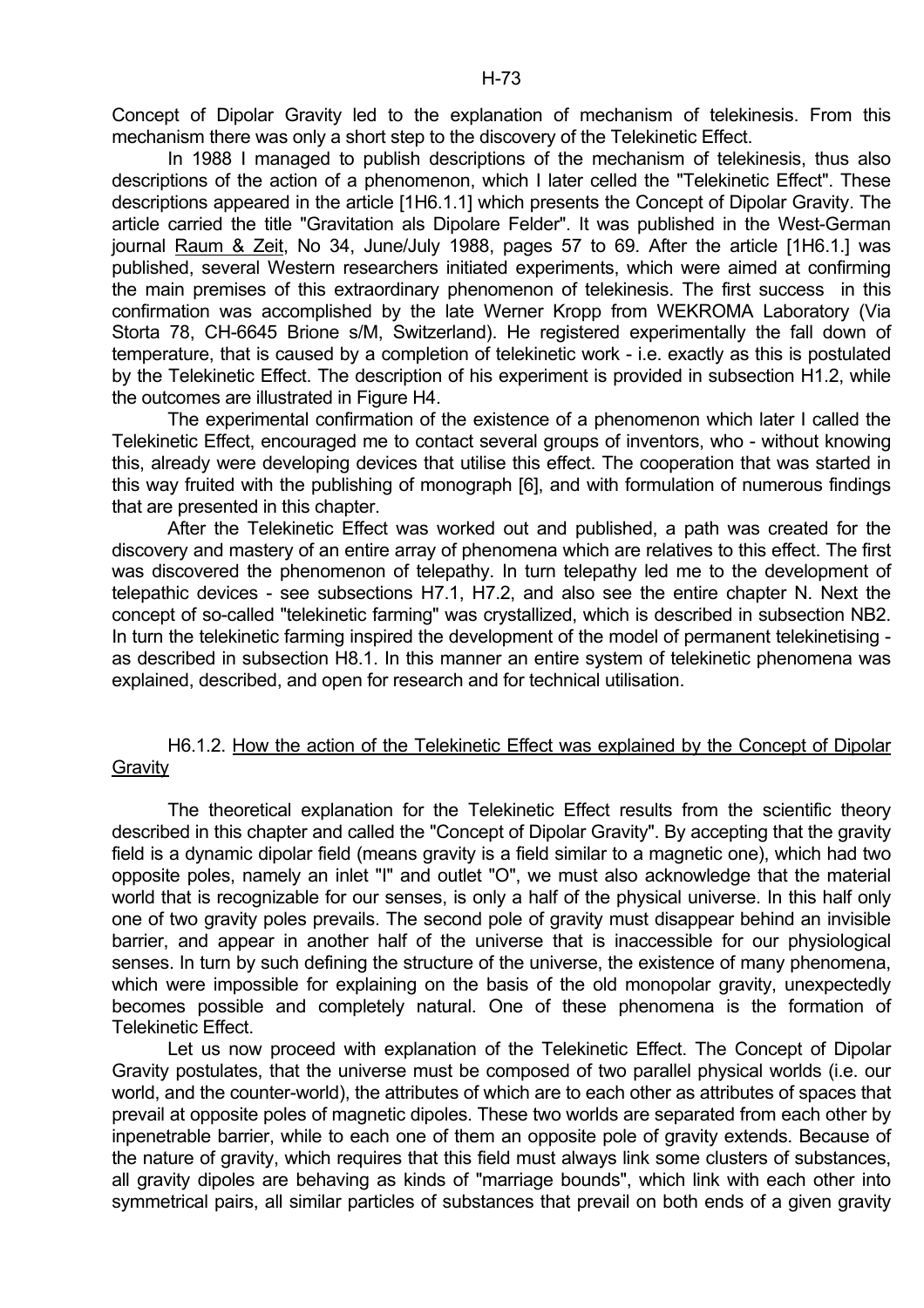dipole (i.e. in both worlds). In the result, for every object that exist in one of these two worlds, the gravity field forms an identical duplicate that appears in the second of these two worlds. Thus one of the major discoveries of the Concept of Dipolar Gravity, is the postulate, that all material objects that exist in our set of dimensions (i.e. in our world) must have their counter-material duplicates that exist in the parallel set of dimensions (i.e. in the counter-world). Actually the existence of these counter-material duplicates can already be conclusively proven with our present technology by showing it with the use of Kirlian cameras. The best experiment which proves the existence of counter-material duplicates is the "leaf ghost effect" described by Daniela Giordano in subsection C9 of treatise [7/2]. (In this effect the Kirlian camera shows the shape of a counter-material duplicate of a whole leaf, even if someone cuts this leaf in half and puts on the camera only a half of it.) The mutual relationship between each material object and its countermaterial duplicate is an analogy to an image and its mirror reflection, or to computer hardware and software, or to the idea of 'body' and 'soul' postulated by various religions. Similarly like an image and its mirror reflection, both parts of an object are exact copies of their opposite duplicate, and also exactly imitate each other's movements. Moreover, both - the material object and its counter-material duplicate - can also be independently taken hold of and dislocated in space. But because of the gravitational links between them, independently of which part is grabbed and dislocated first, the other part must imitate exactly its motion. For this reason, depending on which part of an object is grabbed first and thus first dislocated in space, the new Concept of Dipolar Gravity distinguishes between two different types of motion, i.e. the "physical motion" and the "telekinetic motion". The physical motion occurs when the material part of an object is moved first, whereas the counter-material duplicate is pulled behind it by forces of the gravitational links. The telekinetic motion occurs when the counter-material duplicate is moved first, whereas the material part of this object is pulled behind the counter-material duplicate by forces of their mutual gravitational links. To illustrate this with an example, the Concept of Dipolar Gravity shows that the telekinetic motion is like forcing an object to move by shifting its reflection in a mirror, so that this re-located reflection causes the object to move also. Of course in order for this example to work in reality, light would need to behave like gravity forces. The other, even more illustrative explanation for the telekinetic motion would be to liken it to "shifting material objects by dislocating their counter-material 'souls'".

 The above explanation for telekinetic motion also provides the other definition of the Telekinetic Effect (i.e. the definition which is clarifying that stating that the Telekinetic Effect is a reversal of friction), and reveals the mechanism which causes it. Thus, the definition of this effect is as follows. "The Telekinetic Effect is a phenomenon of the indirect manipulation of a physical object obtained via the interaction with the counter-material duplicate of this object." This definition explains that the Telekinetic Effect is, amongst others, the source of telekinetic motion in a manner similar as the physical force is a source of physical motion. But there is a whole range of differences between the physical force and the Telekinetic Effect (this is why, in the explanations which follow, I avoid using the term "force" for naming the motion-creating product of the Telekinetic Effect, and rather name it with the term "telekinetic thrust"). The most important of these differences is that the Telekinetic Effect does NOT exert (return) a reaction force to its cause. (For a physical force, every action force must produce an equivalent reaction force to be returned to (exerted upon) the object causing this action). Practically this means that the increase in work completed by the Telekinetic Effect does not involve any change in the amount of energy required for the release of this effect. Moreover, the support of such telekinetic devices does not require any force, no matter what weight they lift. This suggests that a device that releases this effect can also be suspended in space, and that the lack of reaction forces allows it to remain unaffected independently of the scale of action that it causes. Also, for example, a portable telekinetic crane lifting any object (e.g. a building, or a huge rock) can be held in a child's hand without any effort. Furthermore, this implies that the Telekinetic Effect allows action which are physically impossible for forces, such as someone lifting himself up into the air (as we know, in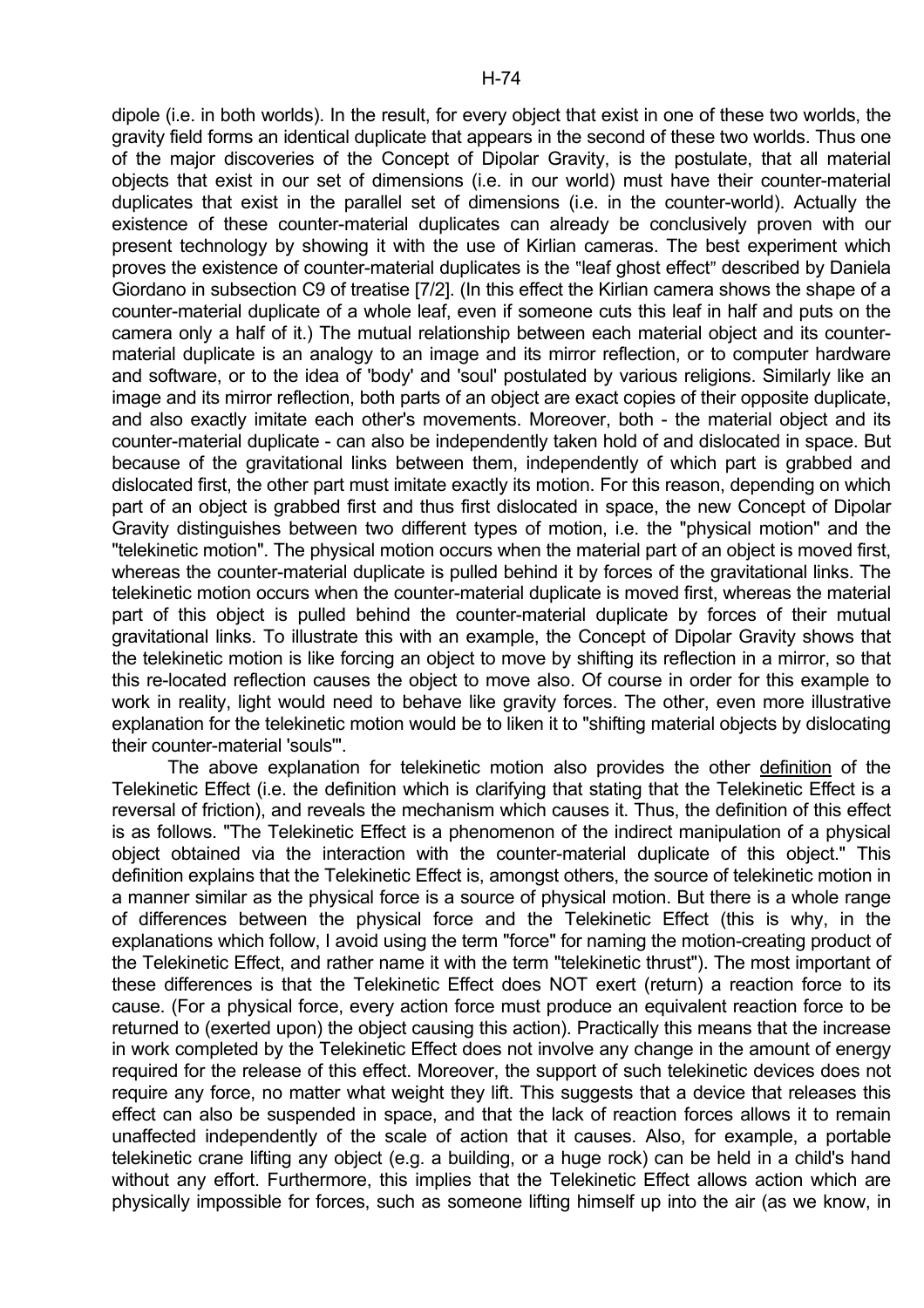physical motions this is completely impossible, thus originates the anecdotic saying about "someone lifting himself by pulling upwards his own hair"). An example of telekinetic self-lifting is "levitation" means self-induced ascend. The other major difference between the Telekinetic Effect and a physical force, is that the Principle of Energy Conservation is satisfied for the Telekinetic Effect due to a spontaneous extraction of thermal energy from the environment by a telekinetically moved object itself. Therefore the completion of a telekinetic work does not require any external energy supply. This in turn leads to a number of phenomena explained later, such as the cooling down the environment of objects shifted telekinetically, emission of a subtle "extraction glow", etc.

 One of the most important achievements of the Concept of Dipolar Gravity is that, while indicating the existence of the Telekinetic Effect, it also postulates two different methods of triggering (releasing) it. These are: (1) the biological method, and (2) the technical method. In the biological method the Telekinetic Effect is produced through the employment of a natural capability of the brain, or more precisely - the part of the brain called a "pineal gland". There are numerous versions of this effect produced biologically by the human brain (e.g. telekinetic healing, bending spoons), many of which are discussed in subsection I7 of this monograph. One of the most spectacular examples of such biologically released human telekinesis is called "psychokinesis" (PK). Other popularly known examples include levitation, and a version of radiesthesia which depends on the telekinetic bending of divining rods - see subsection H1.3 and Figure H1. A form which depends on a psychokinetic release of a huge quantities of heat at the moment of experiencing a shock, is the so-called "spontaneous human combustion" explained in subsection I7. Theoretically speaking, it is almost sure that also some animals are capable of the formation of telekinesis to enhance their vital biological functions (e.g. chicken to complement their deficiency of calcium - as described in subsection C2 of monograph [2e], and in subsection F2.2.2 of this monograph).

In the technical method, the Telekinetic Effect is produced through the acceleration or deceleration of magnetic field force lines, and its action includes all objects contained in the area so activated. Thus, whenever any material object is placed within a space in which a magnetic field prevails, and then force lines of this field are subjected to a vector of acceleration, the object tries to move in the same direction as the direction of the vector which represents the acceleration of magnetic field force lines. This tendency (telekinetic thrust) of an object to move in the same direction in which magnetic field force lines are accelerated, constitutes the technical version of the Telekinetic Effect.

 At this point it is worth stressing that the generally accepted old concept of monopolar gravity was unable to provide any explanation for the nature of telekinetic motion, in spite of the enormous body of evidence that documents the existence of this phenomenon. This probably is the main reason why a large number of contemporary scientists refuse to acknowledge the existence of telekinesis, and discourage any attempts to investigate it. Moreover, this old concept does not allow for any reasoning concerning the attributes of this motion or the technological ways of releasing it.

 As this is obvious from the previous analyses, for the Telekinetic Effect loose their validity all the rules and laws that our science to-date developed for physical motion and described in textbooks of physics, mechanics, theory of relativity, etc. Thus there is a necessity to develop from the scratch the completely new, "totaliztic" disciplines of science, such as "physics of the counter-world", "mechanics of the counter-world", etc. In turn the development of these new disciplines will introduces the need for improvement of laws and equations in almost all other disciplines of present knowledge - see subsection H1.3. This is an enormously laborious task and probably its completion provides the occupation for several generations of future scientists.

### H6.1.3. Principle of Energy Conservation in the Telekinetic Effect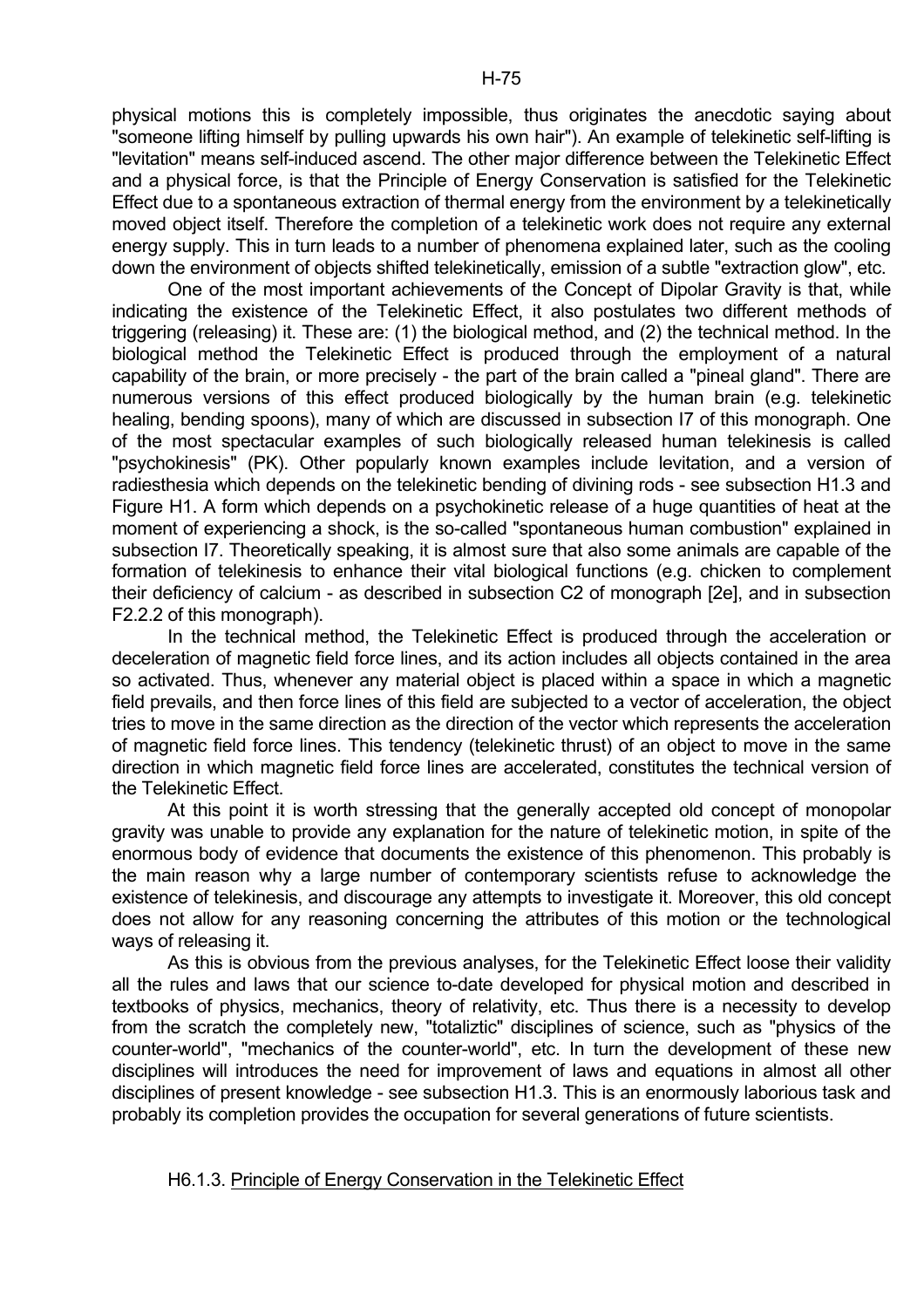An important part of the Concept of Dipolar Gravity is the interpretation of the Energy Conservation Principle as applied to telekinetic motion. Dipolar Gravity states that the laws prevailing in the counter-world must be the reversal of laws prevailing in the material (our) world. This also means that friction and energy consumption - so characteristic of the material world, are non-existent in the counter-world. Therefore, if the motion of any object is begun in the counterworld through a dislocation of the counter-material duplicate of this object, then the cause of this motion does not need to provide any energy. But the motion of the material part of this object in our world must obey the Conservation of Energy Principle. Because the cause of the telekinetic motion does not provide the energy required to satisfy this Principle, the material part of the object moved telekinetically must achieve this by itself. Therefore, during telekinetic motion, the material part of the object moved must spontaneously exchange thermal energy with the environment (i.e. absorb or release heat). The necessity for this exchange will be called here the "postulate of spontaneous heat exchange between the telekinetically affected objects and the environment". This postulate is responsible for two observable consequences, i.e.: (1) it produces a change in the environmental temperature during telekinetic motion, and (2) it produces a faint glow, called the "extraction glow", emitted from the matter (space) surrounding the telekinetically moved objects.

 While the above explains fully the principles behind the temperature change caused by telekinetic motion, the mechanism of the "extraction glow" requires further explanation. If energy is rapidly withdrawn from an atom, its electrons must fall from their higher orbits into lower ones. This in turn, according to quantum physics, must cause the emission of photons. Therefore, the rapid extraction of heat from the matter that surrounds an object moved telekinetically must be accompanied by the emission of a faint glow from this matter, referred here as the extraction glow. This emission should register as a faint white light that surrounds the surface of objects moved in a telekinetic manner. The intensity of the extraction glow depends on the amount of telekinetic work required for the completion of a given motion. Because this work is rather insignificant for the biological sources of telekinetic motion, the intensity of the glow that they produce must also be low. Thus, for the motion which is caused biologically, the extraction glow is usually not noticeable by the naked eye, and only a sensitive photographic film is able to register it. This indicates that the best method for detection of this glow is to photograph objects moved telekinetically - see Figure H1. But for the technological sources of telekinetic motion (e.g. highly efficient telekinetic power-stations - see subsection K2, or advanced propelling devices utilizing the Telekinetic Effect for transportation purposes - see chapters L and T) which extract large quantities of thermal energy from the environment, the emission of the extraction glow starts to be noticeable with the naked eye. To outside observers, the glow from the sources of technological telekinesis will make their surface appear to be "oiled with light". Of course, the appearance of the extraction glow will always be accompanied with the rapid drop of the environmental temperature (i.e. its rapid cooling down).

 Independently from the extraction glow, the Telekinetic Effect is capable of causing the opposite phenomenon which we call here the "dispersion glow". The dispersion glow is emitted while the telekinetically manipulated objects yield thermal energy instead of absorbing it - e.g. consider the example of a telekinetic vehicle which previously flew with a high speed being decelerated (slowed down), or a user of telekinetic personal propulsion walking downstairs. The principles involved in the emission of the dispersion glow are very similar to those from the extraction glow. But because of the direction of the energy flow for this glow is favouring the emission of photons by electrons from specific atomic orbits, the dispersion glow will produce the light with a clear green tinge. Also the appearance of this greenish dispersion glow will be accompanied with the visible increase of the environmental temperature (i.e. with the rapid worming up of the environment).

 It is worth mentioning here that for practical reasons it is possible to merge together both phenomena above to obtain useful illuminatory systems which would produce extremely pleasant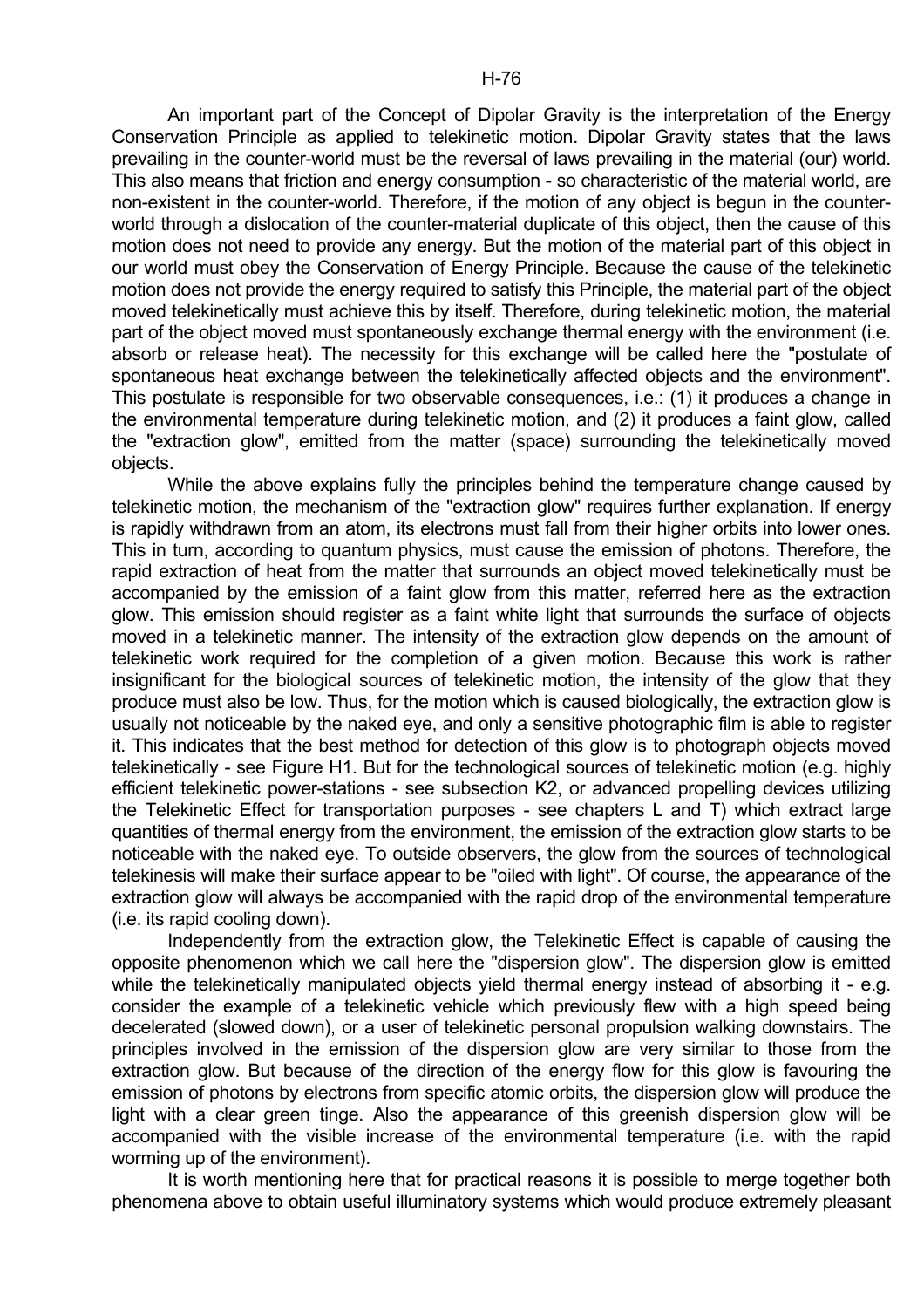lights. In these systems the light would not be emitted by a single source (e.g. a bulb) but by the whole volume of space (air) contained in a given compartment. In this way the light would not be blinding to eyes, would not produce shadows, and would assure the excellent visibility of detail. In order to achieve the production of this extraordinary light in a given compartment it is sufficient to create a standing magnetic wave, the course of which would telekinetically cause the cyclical acceleration and then deceleration of air particles. Thus these particles would alternatively emit the white extraction glow and then the greenish dispersion glow. The interesting aspect of this system is that after it is supplied with a temperature sensor it simultaneously can perform the function of an air condition unit thus keeping the temperature in a given compartment at a constant and easily controlled level. It can be added here that this particular system of illumination seems to be already used on Earth. For example in a book [1H6.1.3] by Alec MacLellan "The Lost World of Agharti", Souvenir Press, London 1982, ISBN 0-62521-7, there are descriptions of just such greenish light already utilized by citizens of "Agharti". Furthermore, soon after the discovery of the extraction glow I had a brief (but unfortunately interrupted) discussion with an occasionally met globetrotter, who tried to describe his visit to one of the less known Egyptian pyramids. He supposedly saw a compartment lit up with a strange green light which did not produced shadows and no one knows from where it originated. A local guide supposedly said that present science is unable to explain the origin and properties of this green light. Of course, immediately after the discussion with this globetrotter, I initiated a search through literature on pyramids, unfortunately he has not found any mention of a mysterious compartment lightened with a greenish light of unknown origin which present science is not able to explain. (If any of readers knows anything about this compartment with its mysterious greenish light, or about the literature where descriptions are provided, I would be obliged for letting me know.)

 The principle of the controlled triggering of thermal phenomena described above which, amongst others, is able to emit interchangeably the extraction glow and the dispersion glow, can also be utilized for numerous different applications - not only just for an illumination or air conditioning. One of the most important applications, having a direct connection with the topic of this monograph, is the maintenance of the temperature of Oscillatory Chambers at a constant and controllable level - see descriptions in subsection C6.3. The principle used for the maintenance of this constant temperature depends on controlling the course of the field pulsations in the chamber so that the subsequent pulses of this field trigger the Telekinetic Effect. In turn this effect accelerates the motion of electric charges through the chamber. The energy sustaining this motion is the thermal energy (heat) previously released by the sparks. In that way the thermal energy loses occurring as a by-product of sparks are subsequently transformed by the Telekinetic Effect into the motion of electric charges. As the result of this strictly controlled process, the entire thermal energy dissipated in the chamber by sparks is transformed (recovered) back into electric charges.

# H6.2. The technical version of the Telekinetic Effect

 According to the Concept of Dipolar Gravity, the Telekinetic Effect can be activated (released) in a technological way through the acceleration or deceleration of magnetic fields (see subsection H6.1.1). All objects fully submerged into such accelerated fields experience a telekinetic drive which causes them to telekinetically move in the direction of the effect's action.

 At the present stage of research, the action of the Telekinetic Effect so released can be described only partially, mainly covering linear accelerations and centripetal accelerations of rotating discs. So far, it is established as follows:

 #1. The Telekinetic Effect is a fundamental primary phenomenon, whose action is manifested in all cases of acceleration or deceleration of magnetic fields.

#2. This effect releases elementary telekinetic drive P whose action is uniformly spread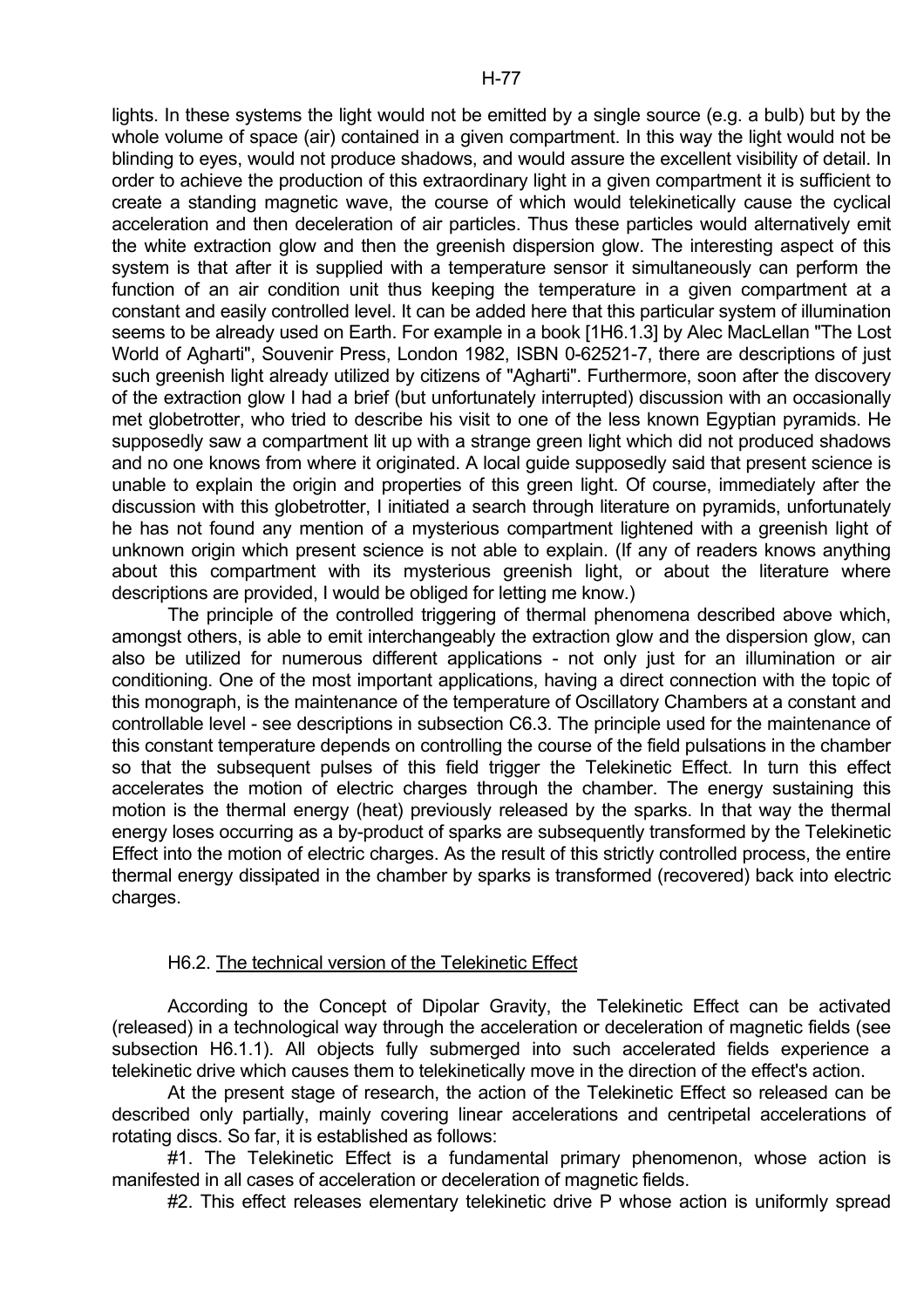over all matter (including elementary particles, whole atoms, molecules, and entire material objects) contained within the range of the accelerated or decelerated magnetic field, independently of the magnetic or electric properties of the objects formed from this matter. Note that the term "telekinetic drive" is used here to define the capability of the Telekinetic Effect to induce motion. Therefore during telekinetic motion, the "telekinetic drive" is equivalent to a "force" which causes a physical motion.

 #3. The elementary telekinetic drive P produced by this effect demonstrates all the attributes of the telekinetic interaction, especially: (A) it does not produce the reaction forces which would return back onto the object that released the Telekinetic Effect; (B) the consumption of energy for the work completed by this drive is satisfied through a spontaneous absorption of thermal energy contained in the environment. Thus, the work of the drive P is not completed at the expense of energy supplied by the object that released the action of the Telekinetic Effect. (This (B) attribute makes the elementary telekinetic drive P to become an active reversal of frictional passive forces.)

 #4. The direction of elementary telekinetic drive P, according to the theoretical deductions which utilize the symmetry rules expressed by Tables B1 and K1, should coincide with the direction of an active acceleration "a" and should point opposite from the vector of inertial force.

 For linear accelerations, the direction of this telekinetic drive P in fact coincides with that direction deduced theoretically. For such accelerations the drive P acts along "a", thus making the analysis of the Telekinetic Effect quite simple.

 However, for the centripetal accelerations, the direction of this drive differs in reality from that deduced theoretically. Analysis of the behaviour of electrons in the N-Machine suggests that this direction is a complex function of a minimum of three vectors: V, a, L. (It is possible that this direction also depends on the local vector of the magnetic field gradient). The direction of elementary drive P determined empirically in this manner is shown in **Figure H5**. The vectors influencing this direction are as follows:

 - "V" represents the vector of the linear speed of a given fragment of spinning matter at which the telekinetic drive P is released,

 - "a" is a vector of the active acceleration or deceleration that a given magnetic field is subjected to. Active acceleration (deceleration) is understood to be any acceleration (deceleration). The word "active" is only added here to stress that the direction of this acceleration (deceleration) is opposite from the "passive" direction of inertial forces produced by the action of this acceleration (deceleration). To explain it more clearly the following example is used. In centripetal acceleration, passive inertial forces act outwards. Thus the vector of active acceleration is directed inwards. The same inwards direction should also display the drive P.

 - "L" is a vector that describes the local direction of magnetic field force lines. This vector is tangential in each point to the local course of force lines of a magnetic field. Its direction is such that each force line leaves the south magnetic pole and submerges into the north magnetic pole of a particular magnet. (At this point it is worth stressing that because of my interest in the magnetic propulsion systems of flying vehicles, my notation of magnetic poles is designed so as to facilitate the analysis of such systems. Therefore in all my publications, the N magnetic pole is the pole that prevails on the north geographic pole of Earth, and also the pole of a magnetic needle tip pointing south - see subsection F5.2.)

 The difference between the theoretical and experimental directions of the drive P for centripetal accelerations, highlighted above, may result from the limiting of findings to date to the description of the behaviour of electrons inside spinning objects. (Electrons are lightest observable objects available freely thus their telekinetic motion is most easy to induce and to measure.) As it was determined in various experiments, electrons also spin. Therefore, except for the drive P, their behaviour can be controlled additionally by gyroscopic momentums of their own rotations as well as the rotations of the objects through which their telekinetic motion occurs.

#5. The maximal value of the drive P which acts at a given material object of a volume "U",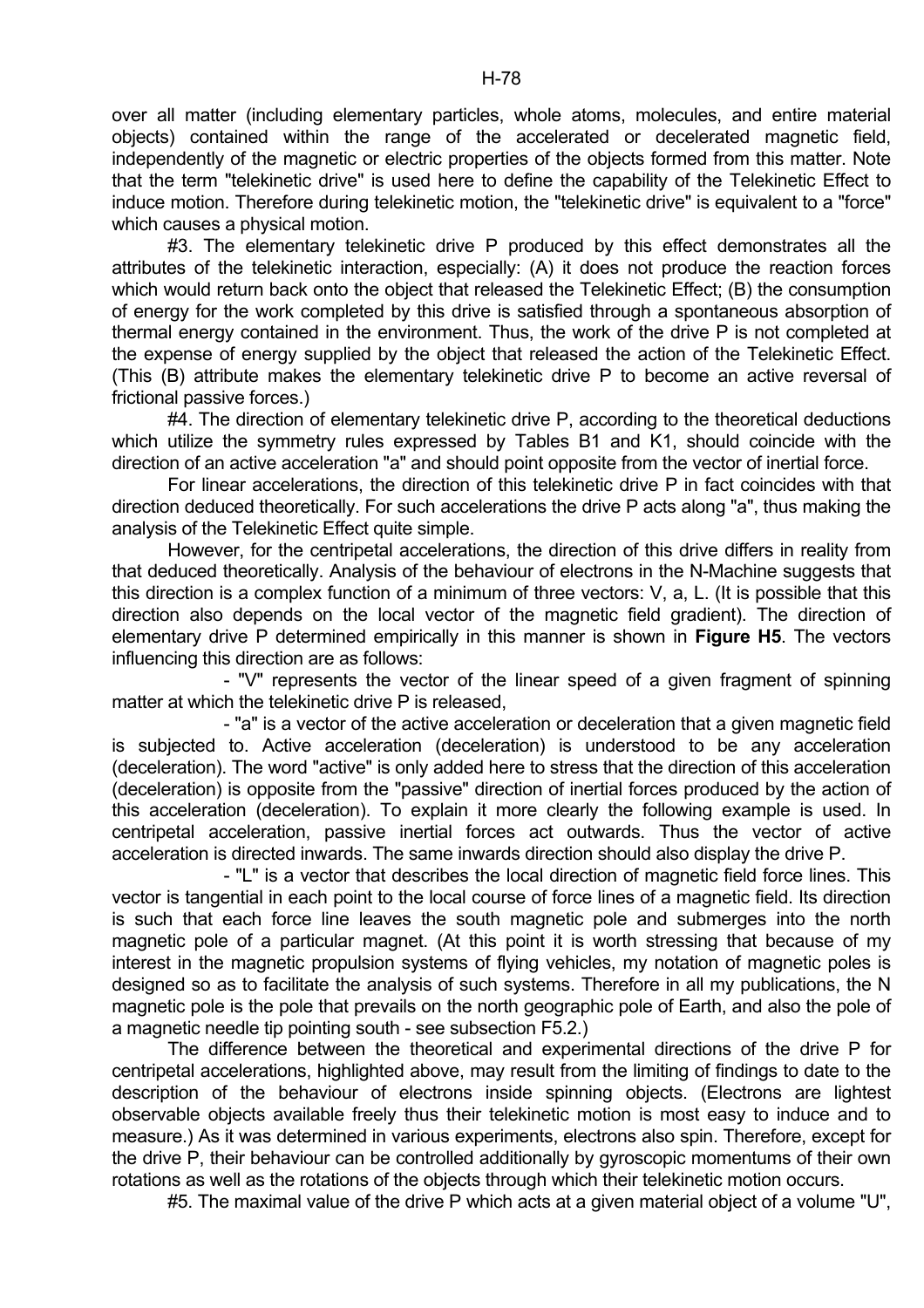seems to be proportional to the acceleration or deceleration "a" of a given magnetic field, and the local density "g" of magnetic energy:  $P_{max} = C \cdot a \cdot g \cdot U$ .

 The exact working out of the Telekinetic Effect is very difficult and encounters numerous obstacles. The most important of these obstacles are: (1) the complexity of the effect itself, (2) its close coexistence with a number of electromagnetic and mechanic effects of the first generation from which it is difficult to be separated, (3) the prejudices that contemporary scientific establishment shows towards telekinetic phenomena. In spite of these obstacles, research is progressing continually. To date, the history of its investigations seems to indicate that the Telekinetic Effect is one of the greatest challenges imposed on our science by the forces of nature. On the other hand, the type of benefits that this effect promises makes its mastering also one of the most important bequests that scientists of this century can present to future generations.

 The research on the technological version of the Telekinetic Effect has only just started. So far there is almost nothing known about the action of this effect caused by pulsating magnetic fields. Thus as this research progresses, the information provided in this subsection will be updated and made more general.

#### H6.2.1. Utilisation of the Telekinetic Effect for transportation purposes

 The Telekinetic Effect remained unknown so-far to Earth's science. While not knowing about the existence of this effect, our science was also unable to comprehend the whole ocean of applications which could benefit our civilisation - if this effect is utilised properly. This subsection is aimed at realising at least the most important out of these countless applications, namely these ones which stem from the utilisation of the Telekinetic Effect for propelling devices. These propelling devices we are going to call here "telekinetic propulsion systems".

 Telekinetic propulsion systems can be utilised for the whole range of applications. Probably the most promising out of these is the construction of space vehicles, which in subsections A2, and F1 are called "Magnocraft". Telekinetic Magnocraft are capable of instant travel through space (i.e. capable of flying with velocities, which in physical world must be described as infinitively fast). The detailed descriptions of these vehicles are presented in chapters F, L and M of this monograph. A next application of telekinetic propulsion systems is going to be the construction of miniature propelling devices, which are going to be surgically implanted into bodies of their users. These devices are called "telekinetic personal propulsion systems". They are mentioned in subsection JE6 of this monograph, while their comprehensive description is contained here in chapter T. (Telekinetic personal propulsion systems are more advanced version of "magnetic personal propulsion systems", the comprehensive description of which is contained in chapter E of monographs [1e] and [2e].) Telekinetic propulsion systems can also be utilised as sources of continuous motion in the so-called "devices of free energy", a more comprehensive description of which is provided in subsections K1.1 and K2.4 of treatise [7/2], while a summary of which is contained in subsection H6.2.1 of this monograph.

 An explanation of principles involved in operation of telekinetic propulsion systems should be started from reminding the principle of Telekinetic Effect's generation described in subsection H6.1. This principle depends on the "wrapping" of an object moved telekinetically into force lines of magnetic field, and then on rapid acceleration of these lines. In turn these rapid acceleration of magnetic force lines forms a technical version of the Telekinetic Effect, which pushes an object wrapped into these lines in the desired direction. Thus, the construction of telekinetic propulsion systems is going to require the prior completion of powerful sources of magnetic field. In all my monographs, these sources of powerful magnetic field used for propelling purposes, are called "propulsors". In turn technical devices which are hearts of these propulsors, because they are capable of yielding the magnetic field sufficiently strong to serve for propelling purposes, are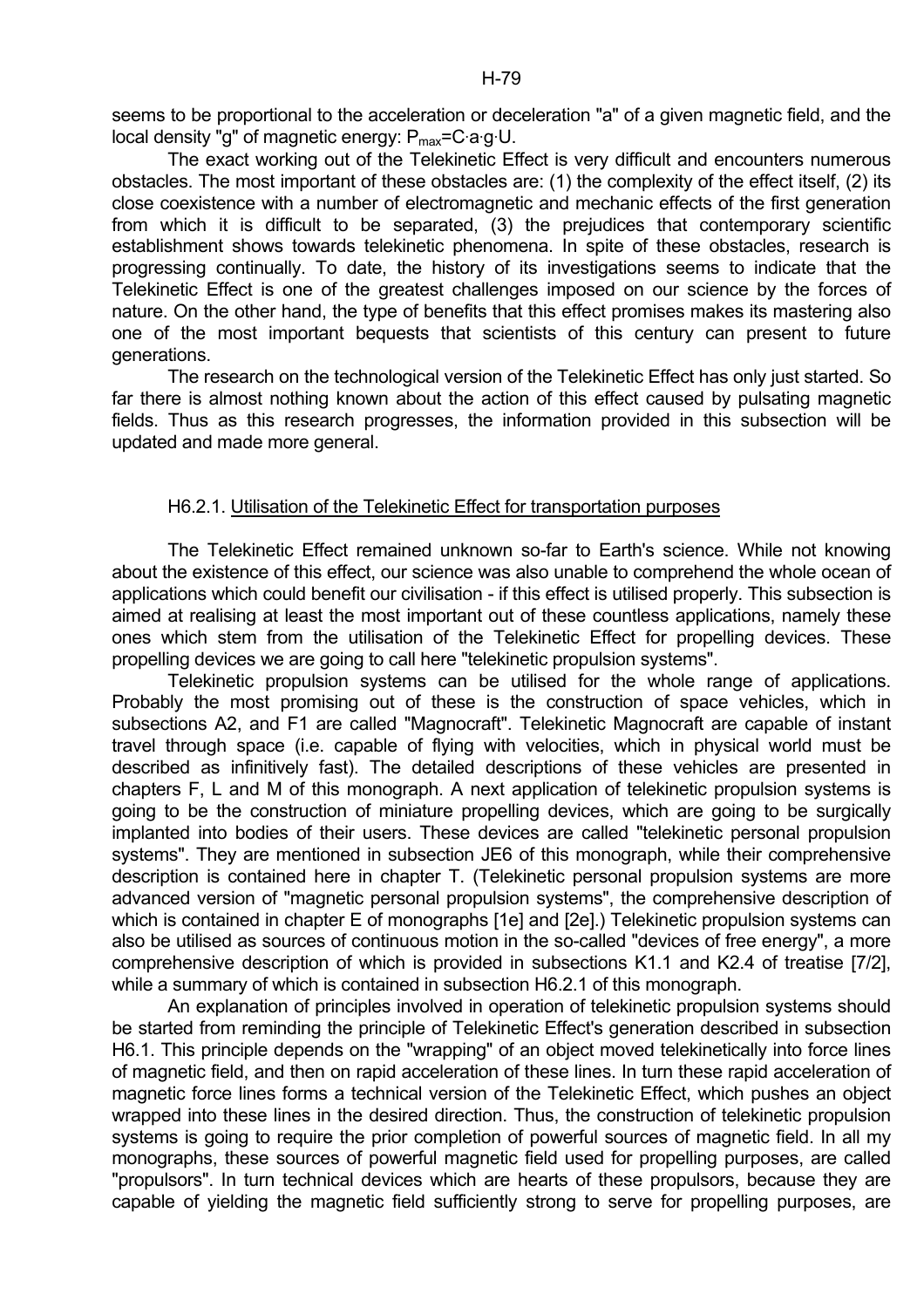called "oscillatory chambers". Oscillatory chambers are described in details here in chapter C, and in chapters F of monographs [1e] and [2e]. Of course, in order for a magnetic field generated by such propulsors to be able to produce the Telekinetic Effect, this field must pulsate in an asymmetrical manner (i.e. pulsate in such a manner, that this field increases its value with accelerations much higher than the deceleration with which this field decreases its value). After all, the very nature of pulsations is such, that the magnetic field which is subjected to them, during subsequent variations in time must undergo through sequences of accelerations and decelerations. Thus, if in such pulsating field of a Magnocraft the vehicle's hulk is "wrapped", then the pulses of this field are going to form the Telekinetic Effect, which is going to push the vehicle in the desired direction. Of course, these accelerations and decelerations of the Magnocraft's field must be appropriately controlled - only then they are able to provide the significant telekinetic thrust to the vehicle contained in their range. In order to achieve such sophisticated control over the "variation in time" of the field produced by the Magnocraft's propulsors, a second generation of oscillatory chambers must be build. These highly sophisticated (octagonal) chambers of the second generation will have eight side walls (i.e. twice as many as in the square chambers of the first generation). For this reason, the telekinetic Magnocraft (i.e. in magnetic propelling devices of the second generation) will be easily identifiable by its octagonal oscillatory chambers of the second generation, which it employs in all its propulsors.

 The mechanism for producing the telekinetic pull described above realizes, that in the telekinetic propelling devices (i.e. in the magnetic propelling devices of the second generation), the propelling thrust is formed by the forced pulsations of the magnetic field into which the propelled object is "wrapped".

 A telekinetic thrust formed by telekinetic propulsors is proportional to the acceleration of the magnetic field produced by these propulsors. For this reasons, telekinetic propulsors are always going to yield magnetic field, the impulses of which have enormous accelerations, means the initial incremental part of which takes immeasurably short period of time. Each single one out of such immeasurably short pulses of telekinetic propulsors, is going to form a single elementary relocation of the vehicle or object being propelled. Because this relocation is going to occur in immeasurably short time, therefore for a single telekinetic shift the present concept of speed looses its validity. This is because the single shift, independently of this range, will be completed instantaneously. If it is technically possible to build telekinetic propulsors powerful enough to have a range extending to an interstellar distance, such propulsors would be capable of instantly shifting a telekinetic vehicle from one star to another. Of course the speed of such an instant interstellar shift cannot be described mathematically, as it would be close to an infinitive value. It should be stressed here that this applies to a single shift of the telekinetic motion only.

 However, the present concept of speed, developed for physical motion, can be applied to the slow flights of the telekinetic vehicles completed in the so-called "sustained telekinetic state" that is described in next subsection L2. Although in such flights all single telekinetic shifts will be completed instantaneously, between these shifts short time delays (gaps) will appear that can be physically described (two such gaps are captured on a photograph from Figure O1 of monograph [2e]). Through dividing the range of a single shift by the duration of such an inter-shift delay, the speed of the resultant sustained telekinetic motion can be determined. The above explains why telekinetic vehicles, independently of the instant shifting to distant stars, can also fly at any desired speed, or can even hover motionlessly in one place.

 An interesting aspect of telekinetic motion is, that it is subjected to laws of the counterworld, not to laws of our physical world. Therefore vehicles and objects propelled by telekinetic propulsors, are going to display many attributes which are unknown to present propulsion systems. Let us now summarize the major characteristics of the propulsion systems operating on the telekinetic principles. All the objects transported in the telekinetic manner will be capable of instant shifting to any destination lying within the range of the telekinetic propulsors which cause their shift. Moreover, they will be capable also of completing slow flights of a chosen speed, or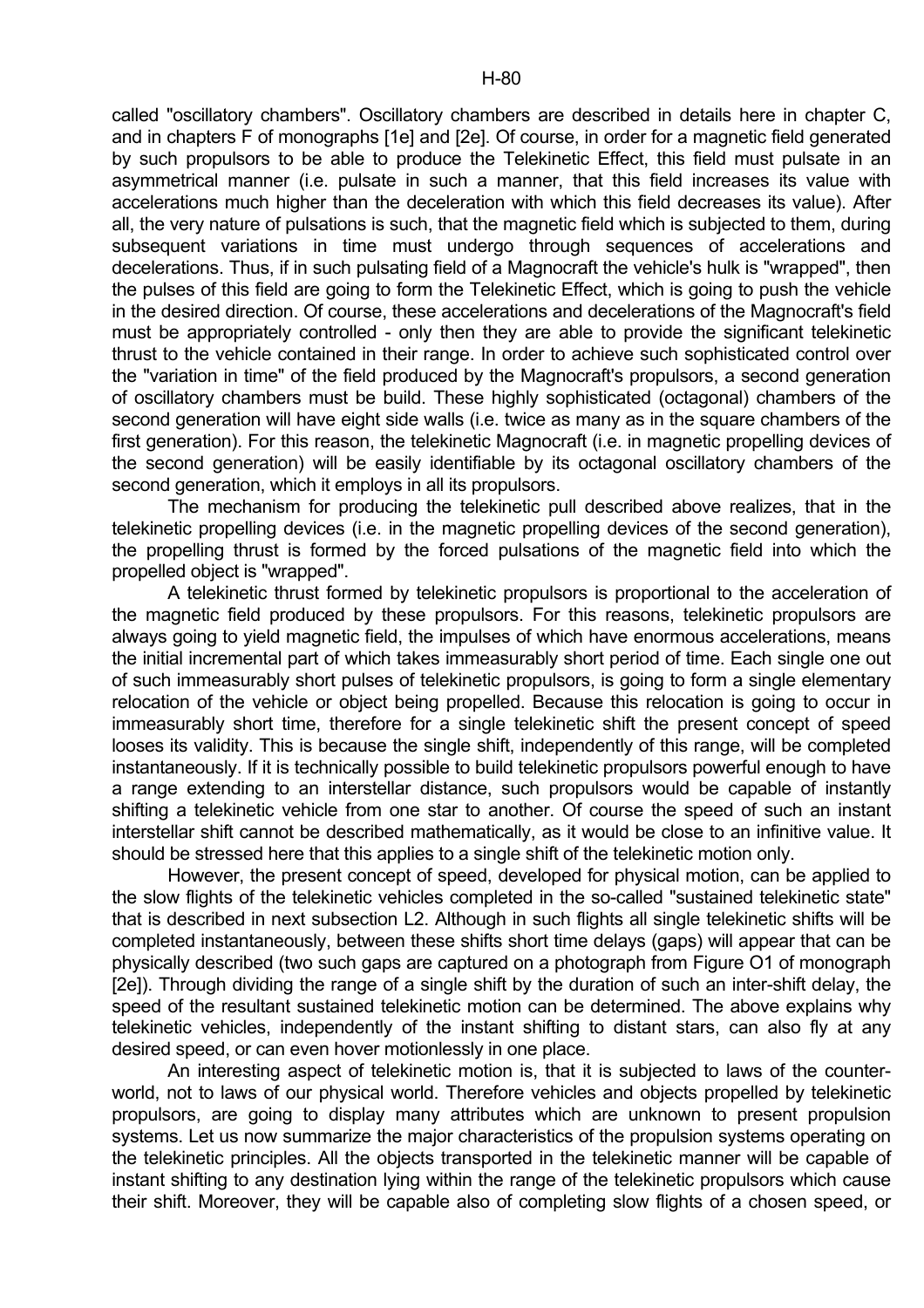even to hover motionless in one place. The telekinetic propulsors will provide these systems with the ability to penetrate through solid objects such as furniture, walls, buildings, mountains, planets, without causing any damage to themselves or the objects they will pass through. (Note that the ordinary Magnocraft of the first generation, when flying through solid objects, will always leave in its path tunnels with a glazed surface - see Figure E3.) While in the telekinetic state, the reverse situation can also be applied to all telekinetic vehicles, i.e. their structures can be penetrated without damage by other solid objects such as knives, bullets, missiles, people, animals and so on. While travelling in the telekinetic state, the Magnocraft of the second generation will consume (or yield) thermal energy from (or to) the environment and emit a strong extraction (or dispersion) glow. The consumption (or yielding) of heat will cause the rapid cooling (or heating) of the environment. This in turn allows the people familiar with the theories presented here to detect the presence of telekinetic vehicles (in spite of the ability of these vehicles to make themselves invisible) simply by monitoring the environmental temperature. For the vehicles themselves, the ability to absorb environmental energy practically means that none of the telekinetic vehicles will need any energy supply to sustain the motion. Instead of energy supply, they will absorb the required energy from their environment (for more details see explanations provided in chapter D of monograph [7/2]). The thin layer of the extraction glow emitted due to the use of telekinetic propulsors will exactly reflect the outlines of the objects transported in a telekinetic manner, whereas the white colour of the light which is emitted will give them a ghostly, unreal appearance (in folklore this type of the white light is usually considered to originate from "supernatural" sources). When observed during flight, those surfaces which are covered by a layer of white extraction glow will give the impression of being "oiled with light". Thus a thin, white, ghostly extraction glow will be the means of identifying the operation in the telekinetic convention, making it easily distinguishable from the rich, colourful and voluminous lighting effects produced in the magnetic convention.

 An interesting property of the telekinetic vehicles is that they are not going to show inertia, which is so-characteristic for the physical world. Thus if someone sits inside of a telekinetic Magnocraft, during ascends and manoeuvres of this vehicle such a person is not going to experience any acceleration. This is going to give to people that travel in telekinetic Magnocraft the unusual impression that they by themselves are remaining motionless, while everything around them rapidly falls down. For example a passenger of a telekinetic Magnocraft, who is observing through a window of such a vehicle the moment of starting from Earth, rapidly is going to notice, that Earth with an enormous speed starts to collapse down and turn into a rapidly decreasing sphere, while his/her vehicle will make an impression of remaining completely motionless.

# H7. Phenomena based on vibrations of counter-matter

 Our present knowledge of physics is telling us, that in appropriate conditions every substance must experience vibratory motion. Thus, since there is a substance which we did not know previously (i.e. the counter-matter), which fills up the entire counter-world, in appropriate conditions this substance must also carry vibratory waves that propagate through it. We call these waves the "telepathic waves". Because the counter-world is intelligent, the majority of telepathic waves carry out some useful information. Such an exchange of information that is carried out via vibrations of counter-matter we call here "telepathy". This subsection is devoted to presentation of the most important attributes of telepathic waves and telepathy.

 The telepathic waves can be further subdivided into harmonic ones - which carry out some useful information, and into telepathic noises - which are simply medleys of chaotic vibrations that carry no information. Examples of harmonic telepathic waves are those which are continually created by our minds and which carry out the content of our thoughts. Examples of telepathic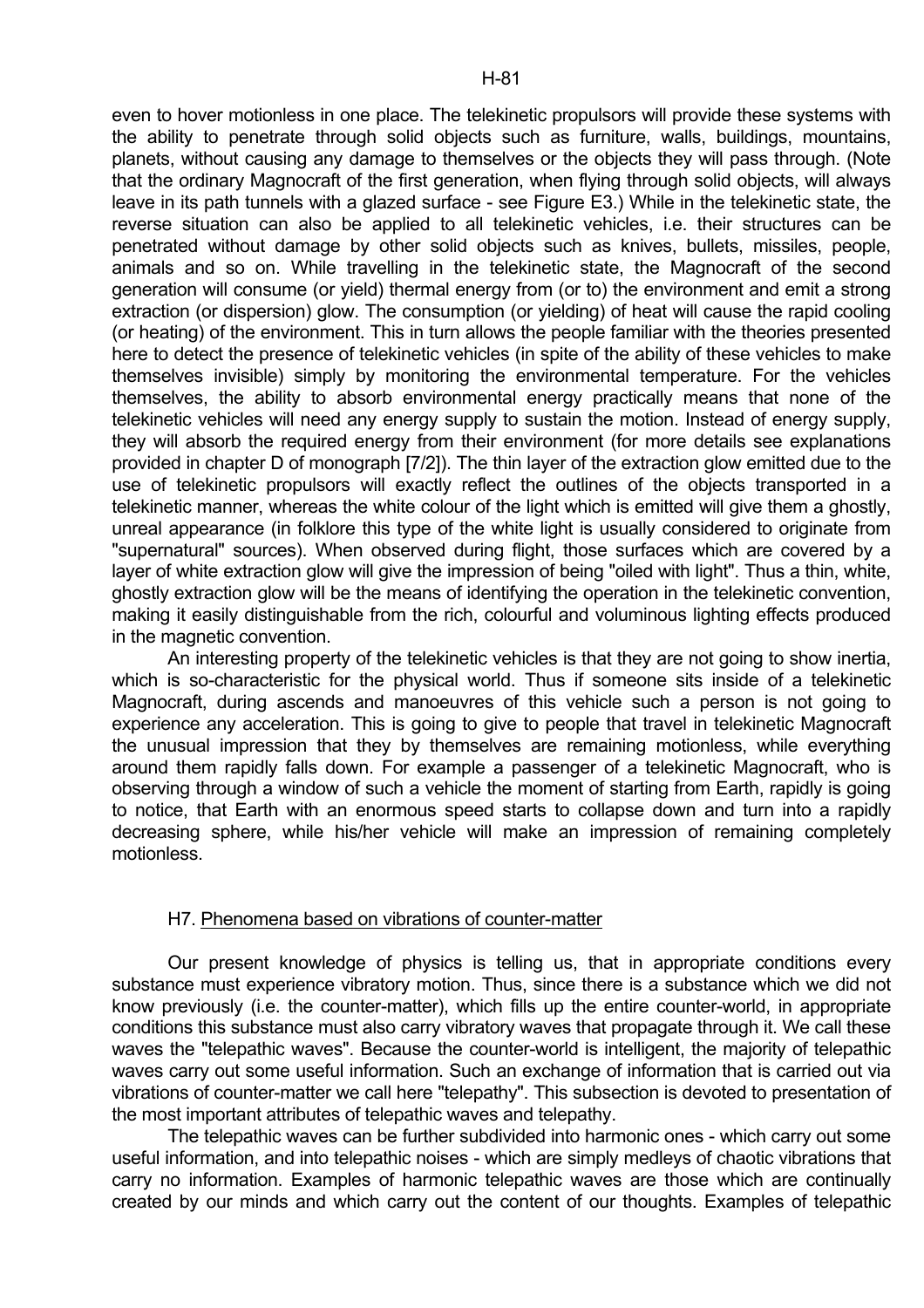noises, are vibrations created by all types of electric sparks. All living organisms welcome harmonic telepathic waves and read information contained in it. But telepathic noise is harmful to all living organisms, and they hate to hear it.

 Harmonic telepathic vibrations can be further subdivided into two basic categories. The first category includes all the telepathic messages forwarded with the use of the ULT language. They are very similar to human speech, or animal voices, only that instead of sound vibrations they use harmonic telepathic waves. These messages are formed and received by all living creatures of the universe, as they are byproducts of every process of thinking. The second category is the shape and composition descriptions which are continually emitted by every physical object. They are formed due to the constant vibrations of the counter-body of every object. These shape and composition descriptions are byproducts of physical existence of these objects.

 All living organisms continually intercept and emit both types of harmonic telepathic vibrations. In case of human beings, the ability to exchange information via telepathic vibrations which carry out messages in the ULT language, is called "telepathy". In turn the ability to perceive the harmonic telepathic vibrations which carry out the shape and composition information, most frequently is called "radiesthesia".

 It is certain that every available property of the universe, which is utilized by living organisms, can also be utilized technically. We have already built numerous devices that copy recognized functions of the human body (e.g. microphones, speakers, video cameras, computers, artificial hearts). Further devices are in the process of construction. As the Concept of Dipolar Gravity explains the principles of telepathy and radiesthesia, we should also expect that soon very advanced devices will be completed on Earth, whose operation is to utilize a technological version of this phenomena. Concepts of two such devices, namely "telepathyser" and "telepathic telescope", are already explained in treatise [7/2]. This subsection, and several next subsections to follow, are devoted to the thorough explanations of further aspects of telepathy and telepathic devices.

 Waves of telepathic vibrations of counter-matter that propagate through the counter-world, are equivalents for acoustic waves from our world.

### H7.1. Telepathic waves, and telepathy

 Telepathic waves are vibrations of counter-matter that propagate across the counter-world. They are similar to sonic waves that spread through matter in the physical world. Thus, it can be easily predicted, that they must be characterised with the following attributes:

 A. Modulation. Similarly as acoustic waves from our world, also these waves of vibrations of counter-matter can be subjected to modulation. In this manner they are capable of carrying information of the type like in spoken languages of people, and like in acoustic communication signals of animals.

 B. Lack of limits. They propagate through the entire counter-world, in this way are capable to carry out the information that was imposed onto them to every corner of the universe. As such, they allow to exchange of information (thoughts) between all counter-material duplicates that are present in the universe.

 C. Infinitive speed. Because of the different configuration of the counter-world, that parts with three dimensions of our physical world, because of the lack of elapse of time in the counterworld, and also because of the attributes of counter-matter (e.g. the lack of mass, inertia and friction), telepathic waves travel instantly, supplying the information that they carry without any time delay.

 D. Reaching everyone. Because of the fact, that in the counter-world every counterduplicate is made of counter-matter, these waves are reaching every possible object, and there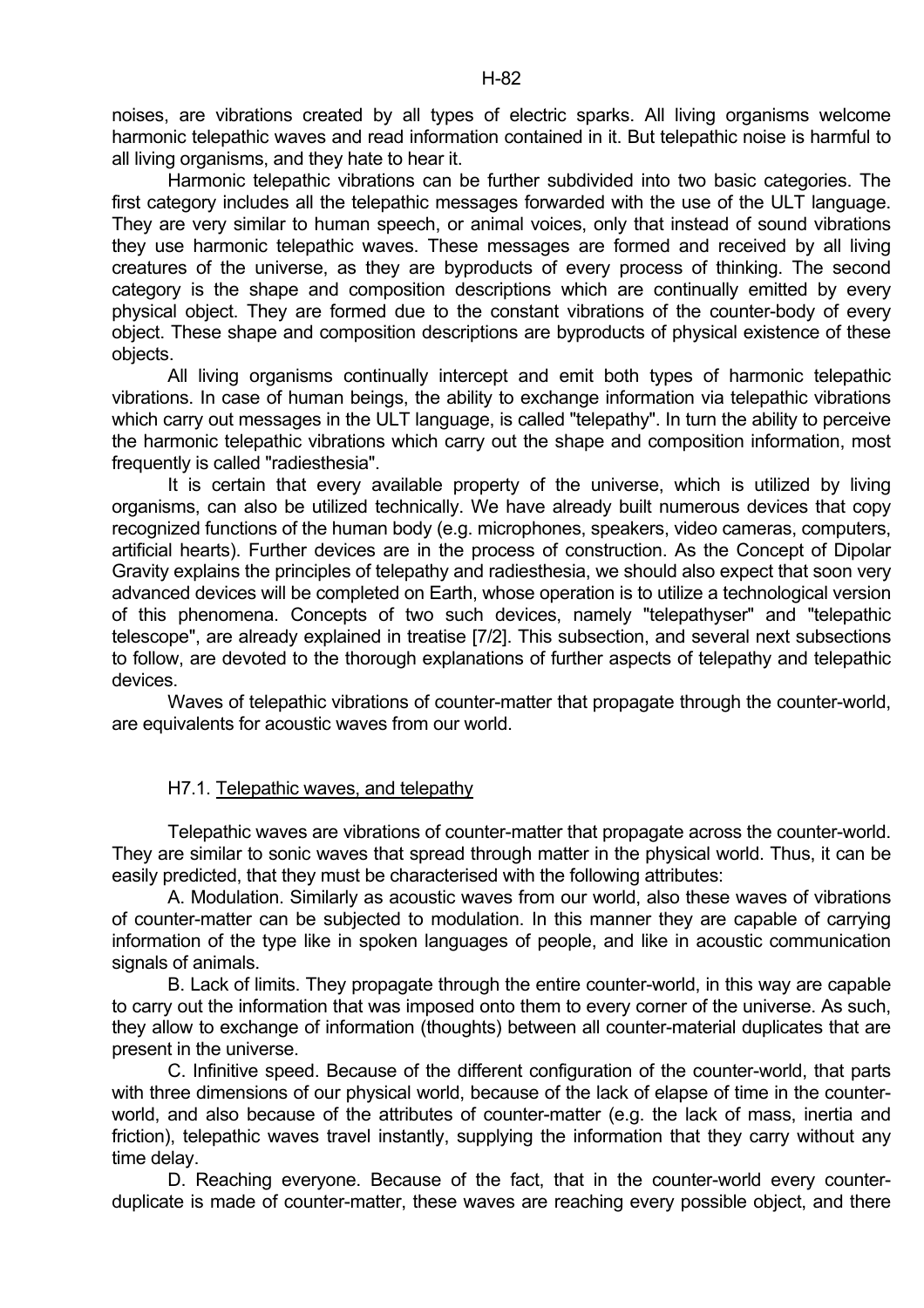are no screens or barriers, which could prevent their arrival. (I.e. these waves are spreading on a different principle than electromagnetic waves, which are incapable of reaching for example inside of steel submarines or inside of closed compartments made of ferromagnetic plate.)

 E. Physical properties similar to these of other waves. Because of the differences in properties of subsequent forms of counter-matter, similarly to our acoustic waves, also telepathic waves are going to be:

 - Dumped and dispersed by the counter-material duplicates of one types of materials and objects, while amplified and concentrated by duplicates of other objects. From subsections H5.1 and H5.2 it appears, that the deciding about the level of this dispersion or concentration are magnetic or electrical attributes of given substances. And so, for example a foil or a plate made of a ferromagnetic material (e.g. out of a steel), is going to work for the telepathic vibrations similarly as a coating of felt works towards acoustic waves (i.e. is going to dump and disperse them). In turn an aluminium foil or a plate, is going to act on these vibrations in a similar manner as the surface of polished stony pavement does it to acoustic waves (i.e. is going to deflect and to amplify them). Objects made of copper are acting at these waves similarly like transparent objects are interacting with light waves, and like super-conductors are interacting with the magnetic field, i.e. copper objects intercept and bend these telepathic vibrations, binding them and channelling through their interior. Thus a copper foil can be a kind of screen against these vibrations, while a copper wire can be their conductor.

 - Deflected from flat surfaces. Thus, it is possible to form various chambers and resonance cavities, lenses, and other devices that are acoustic-like. These devices are going to resonate, interfere, superimpose, or disperse these vibrations of counter-matter. For example it is possible to deduce, that the shape of commonly known pyramid represents a perfect resonance chamber for these waves, and simultaneously is going to focus these waves along its vertical main axis. Thus, from the deductions presented here it becomes obvious that the phenomenon which in publications to-date was described as the "energy of pyramids" (see [5H2]), actually is a standing wave of vibrations of counter-matter. (In some publications the same wave of vibrations is called "orgone" - see [2H2], or "tachyon energy".) This wave allows to be focused in appropriately shaped resonance chambers made by people or by nature, such as pyramids. When in these chambers it is concentrated to appropriately high value, it allows to mummify biological matter, it kills microorganisms and vegetation, it changes structures and consistency, sharps blades, etc. (It is worth to add here that according to deductions presented in other part of this monograph - e.g. see subsection H7.2, the radiation detectable by radiesthesia is also a wave of vibrations of counter-matter. Only that in cases of the direct emission from objects and substances, this wave not always is standing.)

 - Focused. According to what was explained in subsection H5.2, telepathic vibrations must deflect their path in the presence of powerful magnetic fields. Generally speaking, they are showing the tendency to follow the force lines of this field. Therefore it is possible to construct magnetic lenses, which are to focus these vibrations, similarly as optical lenses are focusing light. For telepathic vibrations, the function of such a lens, is going to perform practically every coil of an electromagnet through the centre of which these vibrations are passing. Because telepathic vibrations can be visualised, through making them to release a phenomenon called the "extraction glow" (that is described in subsections H6.1 and I7), thus the existence of such telepathic lenses allows to build "telepathic telescopes" and "telepathic microscopes", means devices in which the carriers of pictures are telepathic waves - see subsections N5.2 and H6.3.4 in this monograph, and also subsection D5 in treatise [7/2]. In the sense of principle of operation, such telescopes are going to be similar to present ultrasonic scanners, in which the carrier of picture is a sound wave. (An example of such ultrasound scanner can be a device that is used by present doctors to show the sex and appearance of a child when it is still in the womb of its mother.) In future such telepathic telescopes will allow us to observe distant star systems and planets, in the state in which they are today, without the need to wait until their slow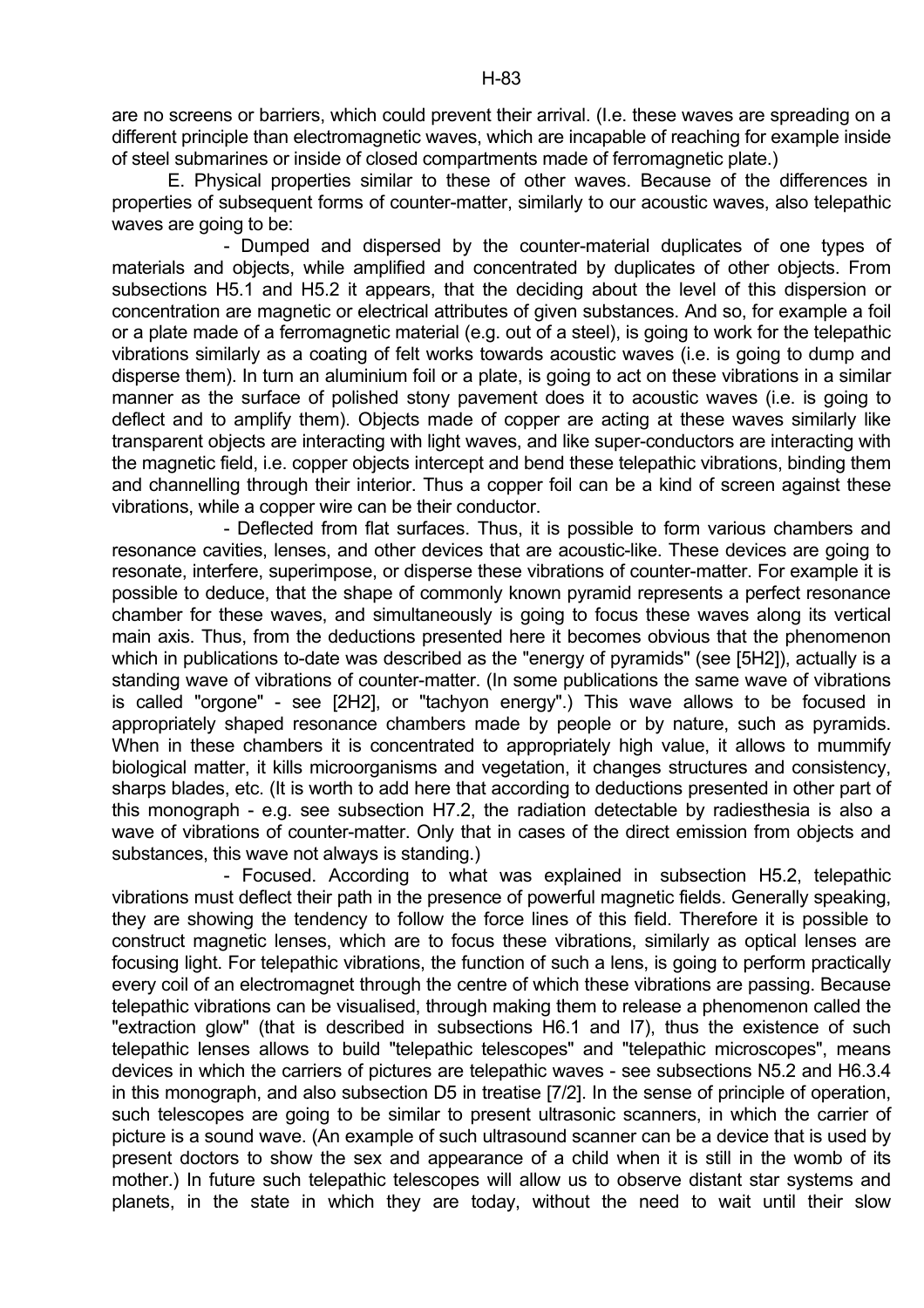electromagnetic waves reach us. Because oscillatory chambers used in propulsion of Magnocraft (and UFOs) are, amongst others, very powerful lenses for telepathic vibrations, thus apart from many other functions, propulsors of the Magnocraft (and UFOs) in the future are going to fulfil also functions of such extremely powerful telepathic telescopes. Crews of these spaceship will be able to observe even individual people living on distant planets - see subsections A3, N5.1 and F1.

 - Send in especially constructed conductors. Similarly like acoustic waves can be effectively send in long tubes of air megaphones, while light waves can be send in fibre-optic cables, there is also a possibility of sending telepathic waves along various types of conductors. In these conductors telepathic waves are going to propagate on large distances, almost without the dissipation. It is already known that such a perfect conductor for telepathic waves is an ordinary copper wire.

 F. Resonating with counter-material duplicates of some objects. During penetration through duplicates of small objects that have frequency of free vibrations coinciding with these telepathic waves, they are going to cause the vibration of these counter-material duplicates. In turn the vibration of these duplicates, through the gravitational interactions, are going to be passed onto the material structure of these objects. With the use of this mechanism, waves of vibrations of counter-matter cause the vibrations of some material objects. Thus they allow to evolve "ears" that are able to "hear" these waves by living organisms. They also allow to build technical "microphones" which allow the reception of these vibrations. For example, such a microphone that receives specific frequency of vibrations of counter-matter, and transforms it into modulated electrical vibrations, is an ordinary quartz crystal that is placed in the focal point of any chamber that resonates these waves and that has the same frequency as that crystal. As this is described in chapter D of treatise [7/2], for such a resonation chamber that contains a microphone for telepathic waves, any aluminium pyramid can be used.

 G. Formation by every change in magnetic field. According to what was explained in subsection H5.2, every movement of counter-matter along a closed circuit is manifested in the form of a magnetic field. (Notice however, that uniform "wind" formed by linear dislocation of counter-matter produces a special type of magnetic field, which can be called "gradientless" and which remains undetectable to present instruments, because it does not induce an electric field.) Therefore, for the everyday use, vibrations of the counter-matter called here telepathic waves, should be understood as vibrations of gradientless magnetic field. This in turn has a vital consequence. The production of telepathic vibrations must occur, amongst others, in every case when some changes in magnetic field are taking place.

 According to what was already stressed many times, if there are any waves capable of carrying information, such as telepathic waves, living organisms during the process of evolution of course unavoidably developed a capability for utilising these waves practically. And actually this capability is known to us for a long time. In the most known form it is known as "telepathy" or as "telepathic communication". The above reveals to us the definition of telepathy in the new Concept of Dipolar Gravity. This definition states that "telepathic communication is the exchange of information between counter-material duplicates through the means of modulated vibrations of counter-matter". Of course, this definition can also be expressed in other words, through making the use of the similarities of vibrations of counter-matter to sound waves in our world, and through the use of idea of ULT language discussed in subsection I5.4. If it is expressed in such a different formulation, then it states that "telepathic communication is a 'conversation' carried out in the ULT language between two or more counter-material duplicates, in which the carrier of information ('voice') are modulated vibrations of counter-matter". Because according to the "model of the brain as an input-output device" (see subsection I5.4), every thought from our brain, in the counter-world reveals itself as a "loud" monologue of telepathic waves, if we are able to switch ourselves into listening through our counter-material duplicates, then we would perceive thoughts of other people as loud sentences that are rambling through the counter-world.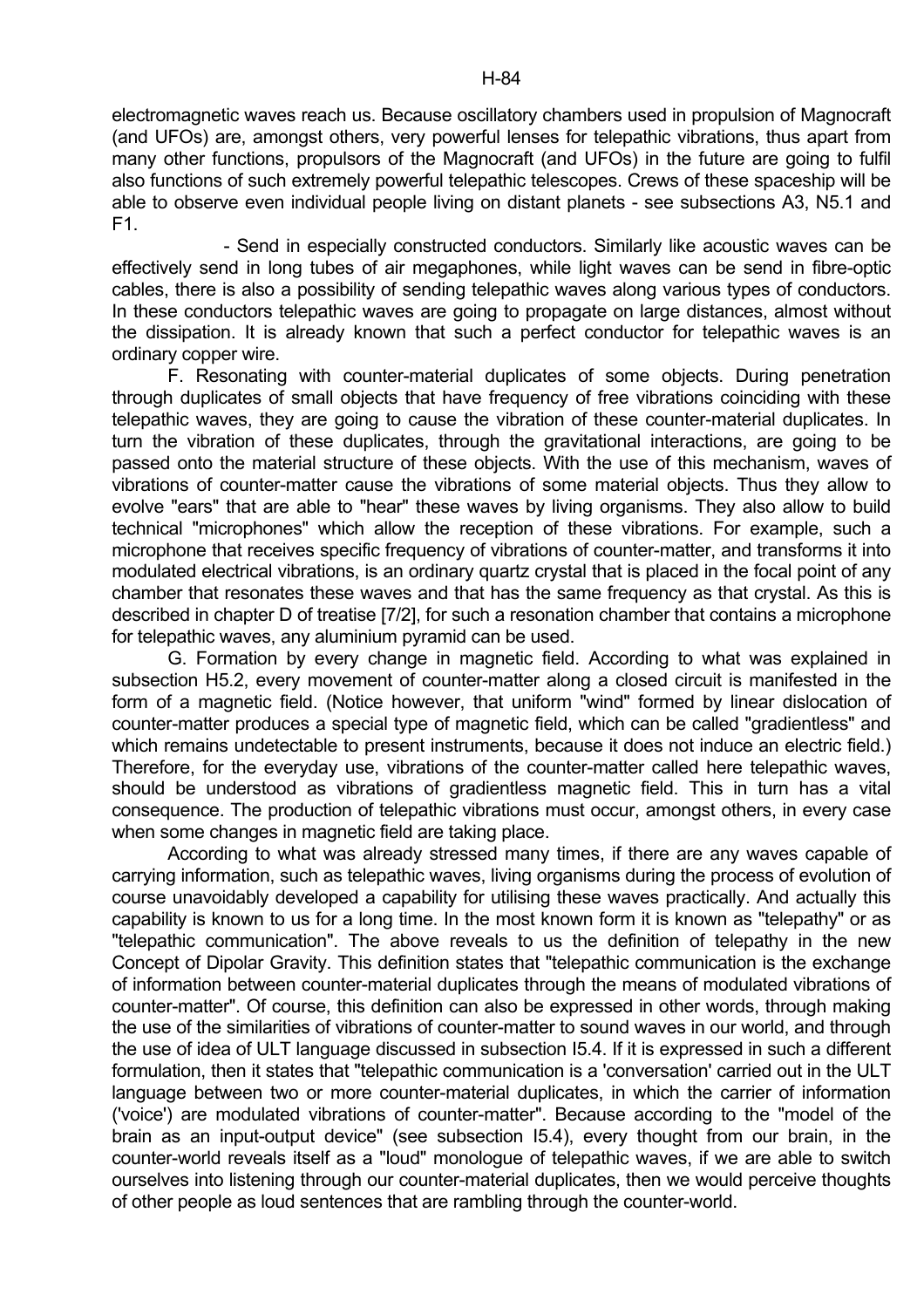Because of the above definition of telepathy and telepathic communication, for simplification of our terminology, all types of vibrations of counter-matter are going to be called here "telepathic waves" - no matter whether they carry out any information or not. As this can be easily deduced from previous descriptions, telepathic waves in the sense of their attributes and behaviours are closest to acoustic waves, to which they show the highest similarity. However, because of the fact, that acoustic waves are propagating in matter, while telepathic waves are propagating in counter-matter (the properties of which are opposite to properties of matter), of course some attributes of both these vibrations must be different. For example, because countermatter is weightless (does not have mass) and ideally elastic, therefore telepathic waves are propagating with infinitive velocity. (They reach their target instantly, independently of the distance.) In turn because of the lack of friction in counter-matter, telepathic waves must not dissipate the same as acoustic waves. (This means that they do not support the phenomenon of frictional dumping, although there will be applicable for them the phenomenon of volume dumping resulting with their dispersion into growing volume of space.) Furthermore, because of the high dependency of the behaviour of counter-matter from gravitational interactions, telepathic waves are going to show tendency to produce gravitational polarisation (means to polarisation that adjusts the plane of vibrations to the course of gravitational field). They also favour directions of propagation that are dependent on gravity configuration.

 As this was already mentioned before, telepathic waves must be intercepted by all living organisms. However, because each single one of these organisms exists in two duplicates (material and counter-material), the interception of these waves can be carried out in one of two different ways, which could be called: physical and extrasensory. During physical interception of telepathic waves, their vibrations are transformed into electromagnetic phenomena that occur in our world. Thus the information that is contained in these waves can be "heard" by physical brains and then subjected to appropriate logical analysis. An example of physical reception of telepathic waves is the phenomenon of remote exchange of thoughts, traditionally called "telepathic communication". In turn during extrasensory perception, telepathic waves are "heard" by countermaterial duplicates, not by physical brains. Thus, in order to shift the information contained in these waves to our conscious mind, some manner of exchange of information between countermaterial duplicate and physical body is needed. As this appears from subsection I3, such an exchange can be a complex process, and is not occurring in an aware manner. Thus, it requires at least the use of some form of ESP techniques, dream, hypnosis, etc. An example of extrasensory perception of telepathic waves is every form of radiesthesia.

 Because brains and bodies of all living organisms are able to intercept telepathic waves, and - as this is explained in subsection JE5.3, actually they all carry out this interception, they must utilise for this purpose mechanisms of deflection and concentration of telepathic waves described at the beginning of this subsection. These mechanism allow to transform telepathic waves into electrical vibrations. The manner and mechanism with the use of which this interception can be carried out provides an interesting prognosis resulting from the theories presented in this subsection. This prognosis is worth to be stated here, because in case when in the future it is experimentally confirmed by someone, then it can provide a further proof for the correctness of theories presented here. (According to my knowledge, so far no-one tried to carry out such research - this is understandable considering their topic.) Well, the analysis of attributes of telepathic waves suggests, that their effective physical perception imposes a requirement on sculls of living creatures. (Or more exact: on complete heads of these creatures.) It requires that the shape, structure, and materials of these sculls, is so selected, that the sculls form effective telepathic resonance cavities, which selectively focus the required telepathic vibrations on the pineal gland. (For more details see descriptions of main components, and principles of operation, of the telepathic pyramid mentioned in subsection K2 of this monograph and discussed in subsection D2.5 of treatise [7/2].) Thus heads/sculls of all living organisms, including into this also human scull, in the area of location of pineal gland should show many effects similar to these that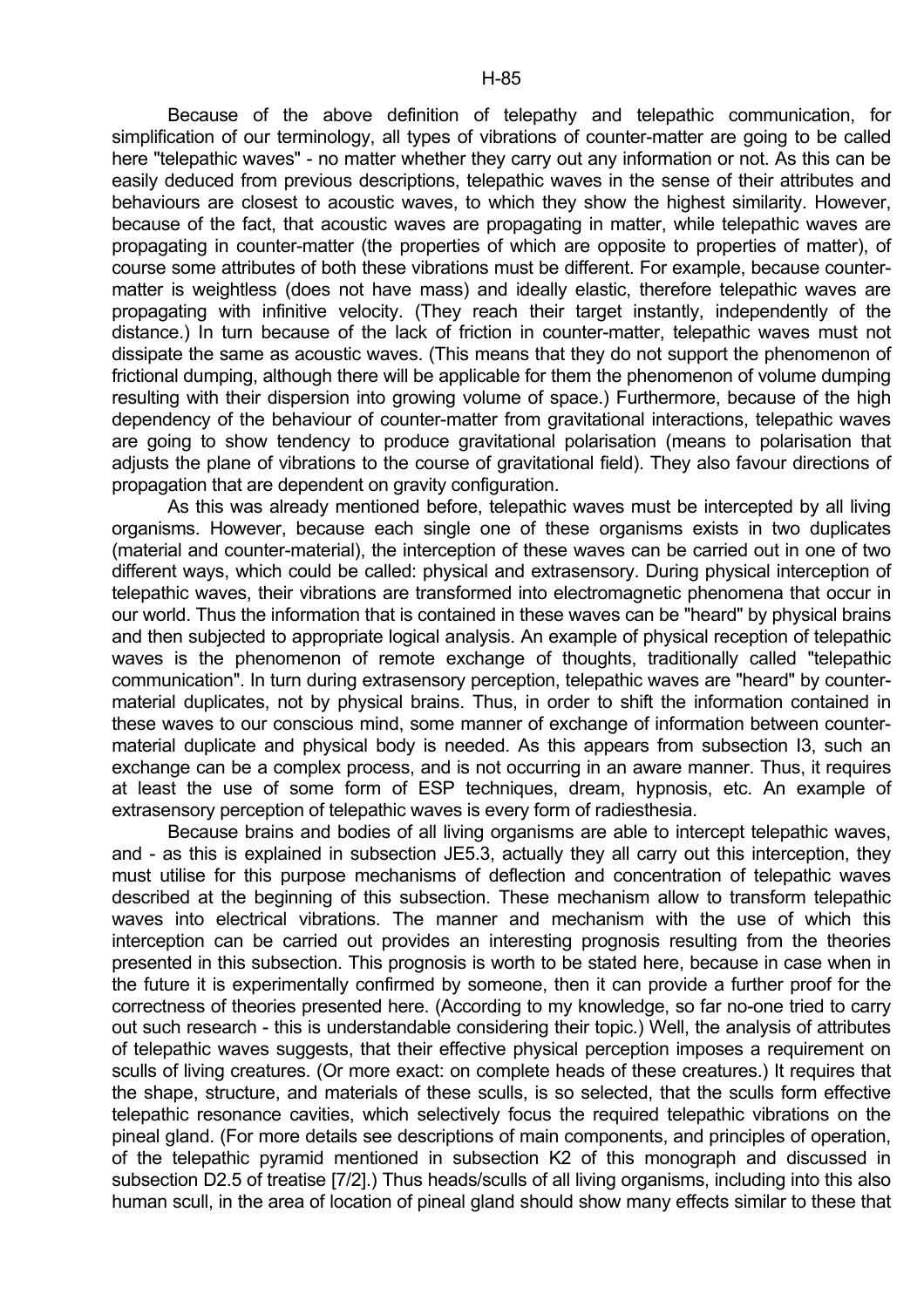appear in focal points of pyramids. (These effects are described in voluminous literature devoted to the topic of pyramids, for example in the mentioned earlier [5H2].) This forecasting can be even carried out further, to find out that due to measurement of the efficiency of a given scull in focusing vibrations of counter-matter, it is possible to determine the level of utilisation of telepathy in the life of the owner of this scull. (In present literature these vibrations of counter-matter are usually called "pyramid energy". Thus telepathy is the aware reading of information contained in this "pyramid energy".) In turn due to the analysis of the vibratory spectrum that is focused by a given scull, it is possible to determine a type of telepathic information for the perception of which a given creature is adopted. For example highly specialised predators may have sculls very similar to sculls of their victims. As an example consider a case of "Cheetah" whose small scull is rather unproportional to the huge body, but perfectly imitates scull of a small gazelle (Thomson and impala) in almost exclusive hunting at which this predator specialises. Also consider case of snakes that hunt almost exclusively animals, which have sculls similar to theirs. (Of course, it is difficult to determine in this case, what is the cause and what is the effect - e.g. it can be that cheetah prefers hunting gazelles only because through the similarity of its scull, it is able to telepathically select the most vulnerable victims, the brains of which spread telepathic signals of pain or tiredness.)

 Very interesting is the fact that telepathic waves are perceived rather effectively by insects, although these do not have sculls in form of telepathic resonance cavities. For example ordinary mosquitos, or flies, without any error are able to intercept our intention of killing them, and they always escape in panic just before we complete this intension.

 Similarly as this is also with sounds in our world, telepathic vibrations can either have the harmonic character - and then they represent an equivalent to our speech, singing, or melodious music; or have a chaotic character - and then they represent an equivalent to unpleasant rumble, squeak, or noise from our world. Counter-material duplicates, and also brains and physical bodies of all living organisms, in continuous although usually unaware manner, intercept the telepathic waves of every type, means both these harmonic ones and these chaotic ones. In case when the brains and bodies intercept harmonic telepathic waves, then they absorb information that is contained in them. This information stimulates their growth and good feelings. But in case when they intercept an unpleasant telepathic noise, which is silent for aware listening, then they react negatively. Similarly as this is in case of sound noise, they show an irritation, bad feelings, suppression of growth, etc. When such a telepathic noise extends the time of impact, or lifts the level above a threshold of tolerance, then the organisms must react with permanent degeneration, increased susceptibility to illnesses, formation of mutations, and in drastic cases even with extinction. (See experiments described in [5H2] in which vegetation placed in pyramids was exposed to the overdose of "pyramid energy" and died out.) It is worth to indicate, that there are special frequencies of telepathic noise, which affect human health many times more destructively from other frequencies. (An example of such especially destructive frequency is the "negative green" - means a special telepathic noise that is formed by a number of objects and substances, amongst others in some pyramids, by some "taboo" objects, and also in the result of friction of streams of flowing water with solid substances.)

 The explanation of telepathic waves provided in this subsection, show also the manner in which these waves can be formed technically. This manner results from the deductions provided in subsection H5.2, which explain that magnetic field is a motion of counter-matter. Because every rapid movement is a source of vibrations, the above means, that also a rapid changes (accelerations) of magnetic field, must initiate the formation of telepathic waves. Thus, practically speaking, every coil which produces an alternating (e.g. pulsating) magnetic field, in reality is also a broadcasting antennae which emits telepathic waves. Only that so far we would not know about this emission. (Notice, that telepathic waves clearly differ from electromagnetic waves; in physical sense they could be interpreted as high-frequency vibrations of purely magnetic, or scalar, for the reception and detection of which our civilisation has not developed devices so-far.)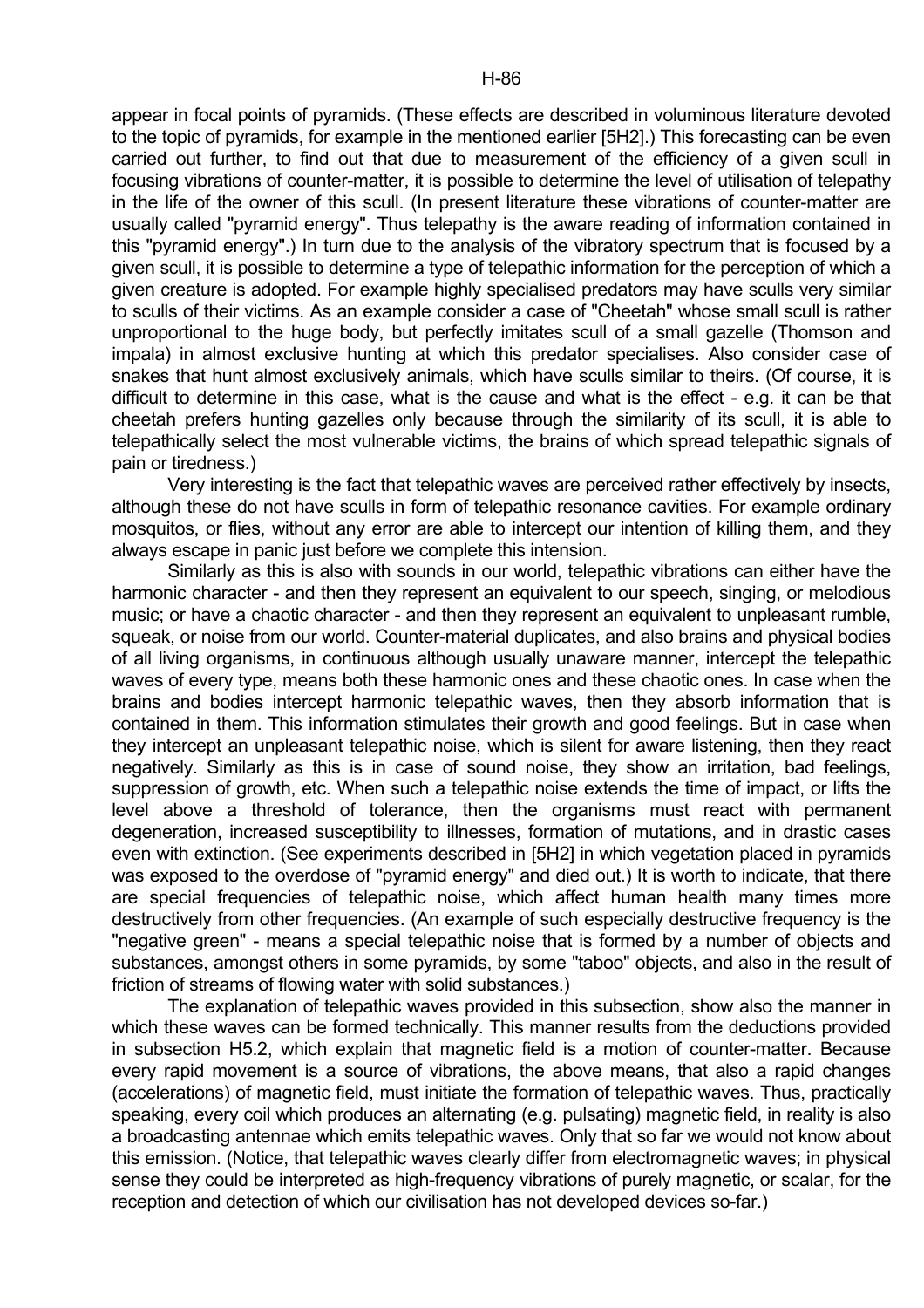The above explanation of the mechanism of formation, properties, and manners of technical production of telepathic waves, in connection with other information contained in this subsection, indicate also a manner in which a communication device which utilises this phenomenon should be build. Let us call this device a "telepathic transmitter-receiver", or a "telepathyser" (in the sense of their function, they would be similar to our present radio transmitters and receivers). Their transmitting "antennae" (i.e. a component that transforms the modulated electrical vibrations of these devices into telepathic vibrations that propagate throughout the counter-world) will be any device that produces a vibratory magnetic field (e.g. it could be an appropriately shaped coil, or an oscillatory chamber described in subsection C1. In turn a reception "microphone" (i.e. a component that receives waves of telepathic vibrations and transforms them into modulated electrical vibrations) could be any object or device that is able to transform its mechanical vibrations into electrical impulses - e.g. a quartz crystal described before.

 Telepathic transmitters-receivers (telepathysers) are devices capable of formation and reception of modulated vibrations of counter-matter. According to what already was explained above, and in subsection H5.2, the generation of modulated vibrations of counter-matter takes place in every case when vibrations of magnetic field modulated in the same manner are also generated. The above suggests that a key for constructing telepathic transmitters is going to be the construction of "magnetic resonators". In the sense of principle of operation, such resonators are very similar to oscillatory circuits currently in use in our electronic communication devices, only that instead of electronic oscillations they produce modulated magnetic oscillations.

At this stage it is worth to inform, that the design and operation of first such magnetic resonator is published already since around 1984. This resonator is called "oscillatory chamber". Its brief description is contained in subsection A2 of this monograph, while the detailed description is provided in chapter C of this monograph, and in chapter F of English monographs [1e] and [2e] and in chapter C of this monograph. But the oscillatory chamber is relatively difficult for modulating, and thus its use as a telepathic transmitter-receiver probably is going to take place only in the future (i.e. probably starting from the oscillatory chambers of the second generation).

 There is also known another magnetic resonator, which is much easier for modulation. It is presented in subsection D2 of treatise [7/2], and is called a "telepathic pyramid". It is sufficiently simple, that experiments regarding its completion could be carried out already at the present stage by every researcher and hobbyist. In my opinion it could be build even by people who have no special inclinations towards electronics.

 The explanation for mechanism of telepathy provided in this subsection indicates, that all vibrations of magnetic field or electrical current are source of telepathic vibrations. (Electrical current generates these vibrations through firstly producing the changeable magnetic field.) These vibrations may have either a natural origin, e.g. as this is in case of magnetic explosion on the Sun or in case of disturbances in magnetic fields of planets, or a technical origin - e.g. as this is in case of electrical sparks, high voltage powerlines, or in case of working electrical transformers. Thus all types of magnetic devices, interactions, or explosions, must emit waves of telepathic vibrations. Only that these vibrations are going to belong to the category of "telepathic noise", not telepathic harmonic sounds. In turn such telepathic noise is intercepted by living organisms and cause in them all negative consequences that are listed before. Thus all dynamic disturbances introduced to magnetic fields (e.g. magnetic explosions) are sources of various negative consequences for living organisms.

 There are various technical sources of dynamic magnetic interactions, which produce destructive "telepathic noise". The most popular ones of them are actions of people that produce electric sparks and pulsating magnetic fields in countless devices such as transformers, electric motors, computers, communication devices, high tension power-lines, etc. Thus, for the observers from space, our planet most probably resembles now one noisy "telepathic market". For inhabitants of our planet exposed to this noise, its long-term action is going to be a source of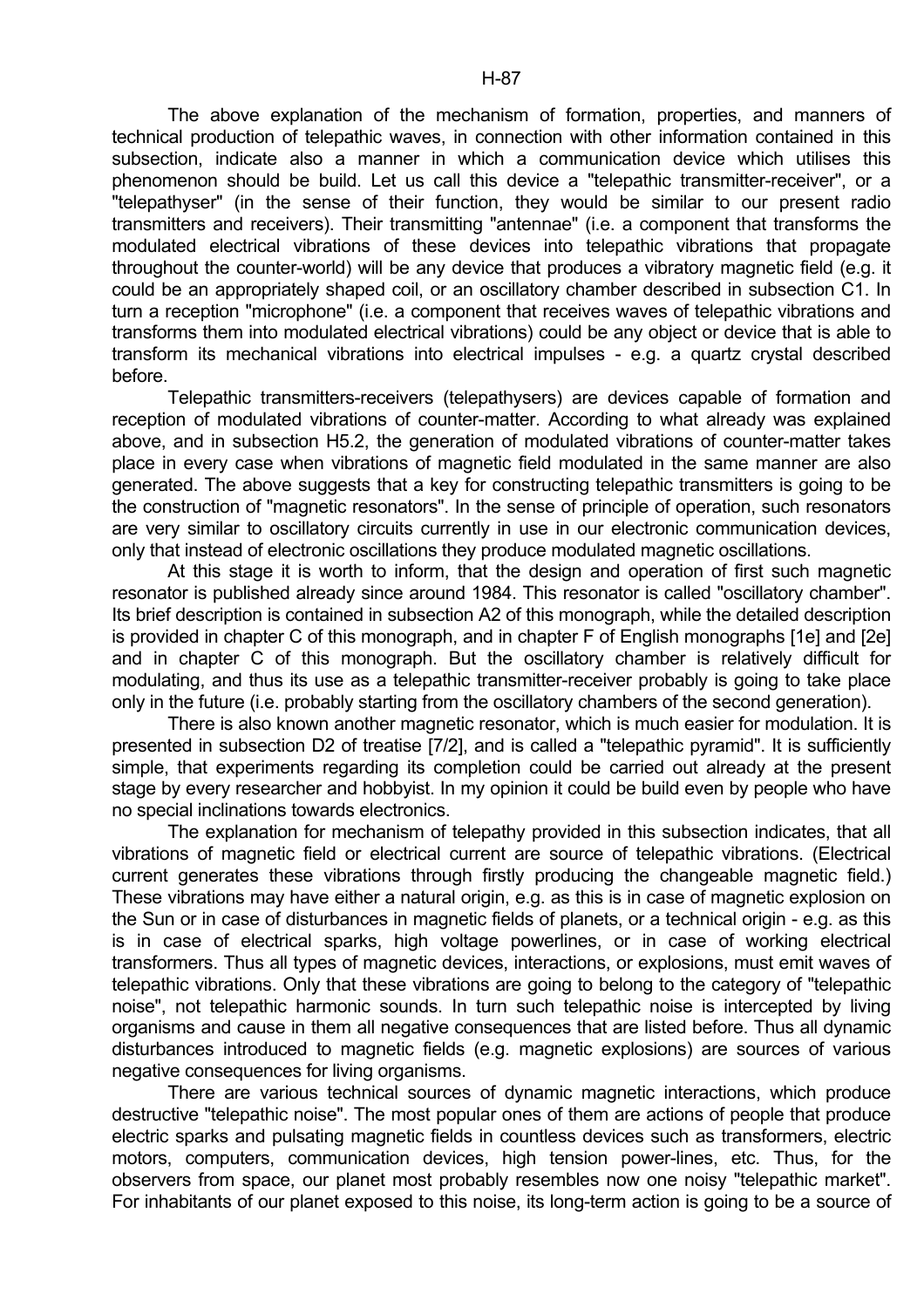various undesirable consequences, such as lowering the immune resistance of people subjected to it, psychological problems and the decrease of resistance to illnesses in people that live under lines of high tension, difficulties of concentration in scientists or other office employees the desks of which are located near transformers, or delays in development in children, in the room of which a device is installed which produces pulsating magnetic field (such as TV, microwave oven, computer, etc.). Because all signs indicate that destructive consequences of telepathic noise can accumulate in our bodies (see subsection D4 in monograph [5/3]), it is worth to maintain a high caution with tolerating this noise in our environment.

 There is a huge number of natural sources of telepathic noise of a high power. One of these sources (i.e. so-called "Swiss grid") was already discussed in item #5H5.3. Probably the most loud out of these sources are dynamic interactions that occur between magnetic fields of spinning planets and Sun. These interactions produce a powerful telepathic noise that for a casual listener probably resembles a "noise of rolling" of huge iron drums on the stony pavement. Because this noise most probably is very "loud", and simultaneously it interacts negatively with the living organisms that intercept it, therefore various planets depending on the "type" of their field, characteristics of their rotation, and location in relationship to Earth, are going to have various total influence on people. The research of the influence of planetary telepathic noise on human lives, parallel to the described in subsection JE9 research of influence of planetary gravity at people, is carried out, amongst others, by astrology. A next source of natural telepathic noise of a huge power, are magnetic explosions on Sun. According to what was stated here, they must create waves of negative reactions in living organisms. No wonder that almost all rebellions, revolutions, wars, and other bloody social changes, took place on Earth during periods of the most intense magnetic explosions on the Sun (i.e. when the number of "spots" on the Sun is largest) - see the book [1H6.3] by D.J. Schove: "Sunspot Cycles", Hutchison Co, USA 1983, ISBN 0-87933-424-X.

 Nature produces also telepathic noise of low power. Because every change/motion of magnetic field generates a telepathic wave, this practically means that on the microscale such a wave must be produced practically by every atom. In the result, all substances and objects, must constantly produce telepathic waves of the characteristic frequency. Through the telepathic listening to this background noise from the environment, it is possible to find out the position of any object or substance. The above leads to the explanation and definition of what actually "radiesthesia" is. According to the information provided in this subsection, "radiesthesia is the detection and identification of natural telepathic vibrations. This detection can be used either for finding these substances/objects, or for protecting people from undesirable vibrations that are emitted by some of them."

 Independently from the natural sources of a high power, there are powerful magnetic explosions on Earth from time to time, which are caused by exploding UFO vehicles that belong to UFOnauts. Vibrations of the telepathic noise that are generated by these explosions reverberate in our ionosphere and for tens of years are resonating around our planet like sounds resonate in the resonance cavity of a violin. Thus their negative consequences are simply difficult to imagine. The last out of such explosions took place on 30 June 1908 in Tunguska from Siberia. The negative consequences of it included, amongst others: bloody revolution in Russia, two World Wars, and deviations of fascism. Previous such magnetic explosion took place on 19 June 1178 near Tapanui in New Zealand. Its negative consequences included amongst others the arrival of Medieval times to Earth. More data on both these magnetic explosions, and also on mechanism of their negative impact on people from Earth, is contained in monographs [5/3] and [5/4].

 People also cause powerful magnetic explosions. In fact, during every explosion of nuclear or thermonuclear weapon, a significant percent of its destructive energy is released in the form of magnetic vibrations (thus also telepathic noise). This noise is then resonating in the magnetic configuration of our planet like sound does it in the resonance cavity of a violin. Thus, every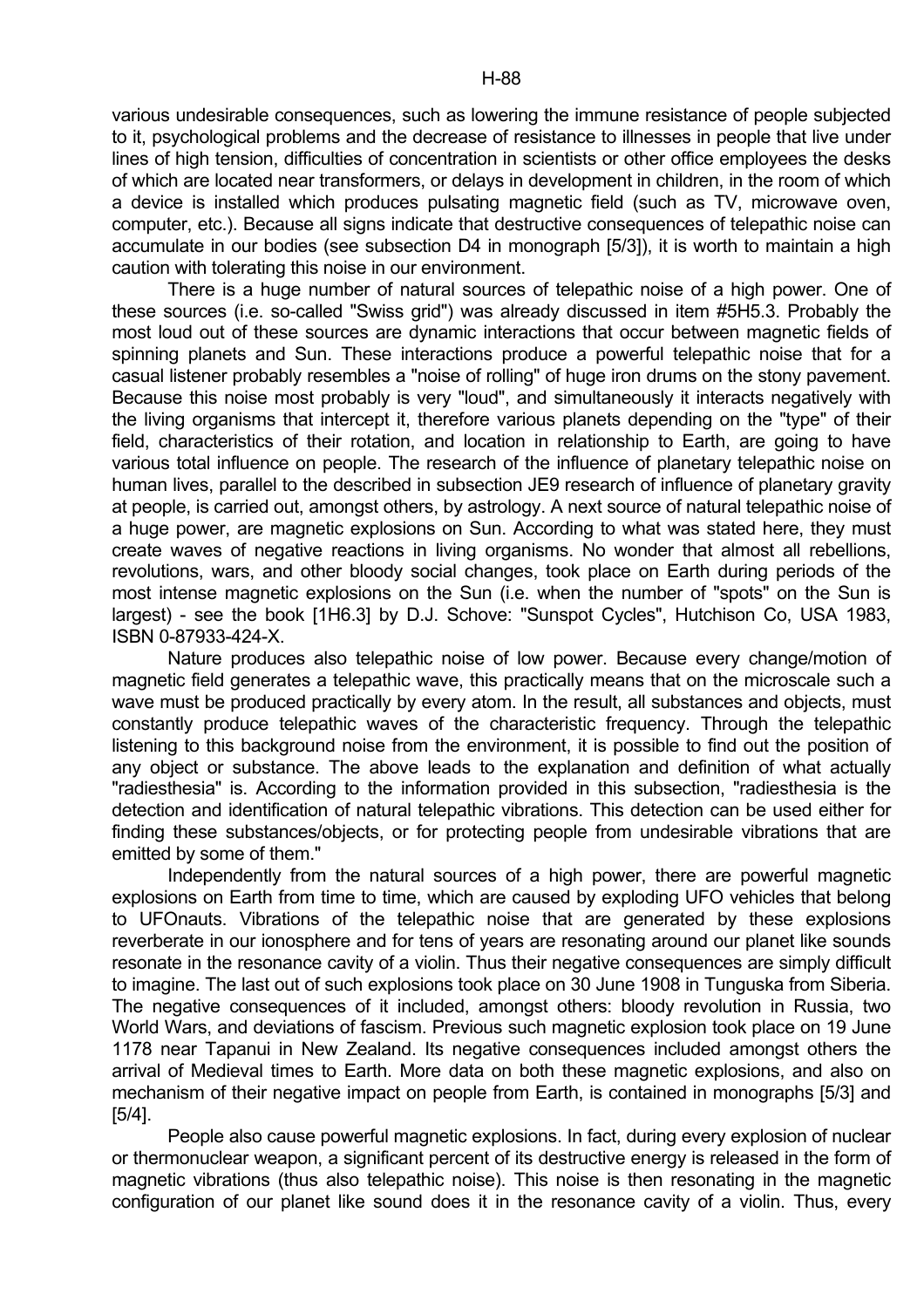nuclear explosion (including into it also all tests with nuclear weapon) pushes our civilisation into the neo-medieval epoch. A trial on estimation of our present state in this our voluntarily path to bring on ourselves the epoch of secondary medieval times, is contained in subsection D4 of monograph [5/4].

 While discussing here the phenomenon of telepathic noise, it is necessary to direct our attention at the problem how the effects of its concentration, resonation, deflection, or dissipation influence human health. As this was already stressed in the introduction to this subsection, various material forms are going to perform for this noise a function of resonance cavities and lenses. For example a shape of commonly known pyramid focuses this noise along the central (vertical) axis - this is why in certain points lying along this axis, namely these ones where "negative green" vibrations are concentrated, die bacteria and living organisms, while organic mass becomes mummified. Of course, such an ability to direct and to focus telepathic noise, have not only the forms made by human (e.g. our flats), but also various natural forms (e.g. slopes of valleys, hills, etc.). Thus, from the point of view of health, it makes a large difference in which area our house is located, or where is a lake from which we draw our drinking water, and also what is the shape of a room in which we spend a lot of our time. After all, the configuration of our surroundings may cause that in the point in which we live or work, a powerful dose of telepathic noise can be concentrated. In turn the configuration of surroundings, in which our food grows, or water that we drink is accumulated, may be prone to concentration of vibrations of the type "negative green" (see telekinetic farming from subsection NB2 of this monograph). Of course, in such cases, without noticeable reason, we would gradually feel worse, similar as vegetation diminishes in the focal point of a pyramid. Thus it is good to look carefully at our environment in order to determine how it shapes the flow of this telepathic noise. Interesting that Chinese do it for centuries. Before they buy a new house, or place their desk in a new place of work, they always verify how this new place is positioned from the point of view of so-called "fung shui" (in the Cantonese dialect "fung shui" means "wind and water"; notice that some authors for the same name use also the Mandarin dialect, in which this name spells "feng shui"). Although "fung shui" includes into itself many aspects, as this was described in quotation from subsection H2 about "chi" energy, a vital part of it is devoted to the ancient knowledge about the operation of telepathic noise. If one considers the directives and recommendations which the knowledge on "feng shui" gives regarding the most beneficial shaping of the configuration of the place of our living, it clearly stems from them that in the great majority they express laws of focusing, concentrating, directing (e.g. via sharp ends), deflecting, breaking, and resonating vibrations that have characteristics of telepathic noise. (See also descriptions from item #3H2 in subsection H2.)

 In the light of deductions presented in this subsection, feng shui and radiesthesia relate to exactly the same vibrations of counter-matter, called here "telepathic waves". But Chinese feng schui theoretically deduces about the influence of these vibrations at living organisms, with the use of logic and knowledge of laws that govern their behaviour. In turn radiesthesia simply practically/experimentally detects areas in which the high concentration of this noise appears.

 The positive influence of the correct use of feng shui and radiesthesia on health, selffeeling, and life achievements of inhabitants of a given house, is known for a long time. But only theoretical deductions provided in this monograph reveal the significance of telepathic vibrations for the growth of people. As this is obvious from subsection NB2 of this monograph on telekinetic farming, depending on what type of telepathic noise is concentrated in a given room in which a growing up person is spending a lot of time, the growth of this person can be suppressed or accelerated. Such telepathic vibrations that can stimulate or extinguish the growth, concentrated on bed of a child, can be the main reason for not understood so-far phenomenon, that children of the same parents, may have various height, which sometimes drastically differ from the average height of their remaining family. Let us hope, that theories presented in this monograph open this problem to statistic research, so that in the future we have no children hurt because they are too short or too tall, only because their parents have not known anything about telepathic vibrations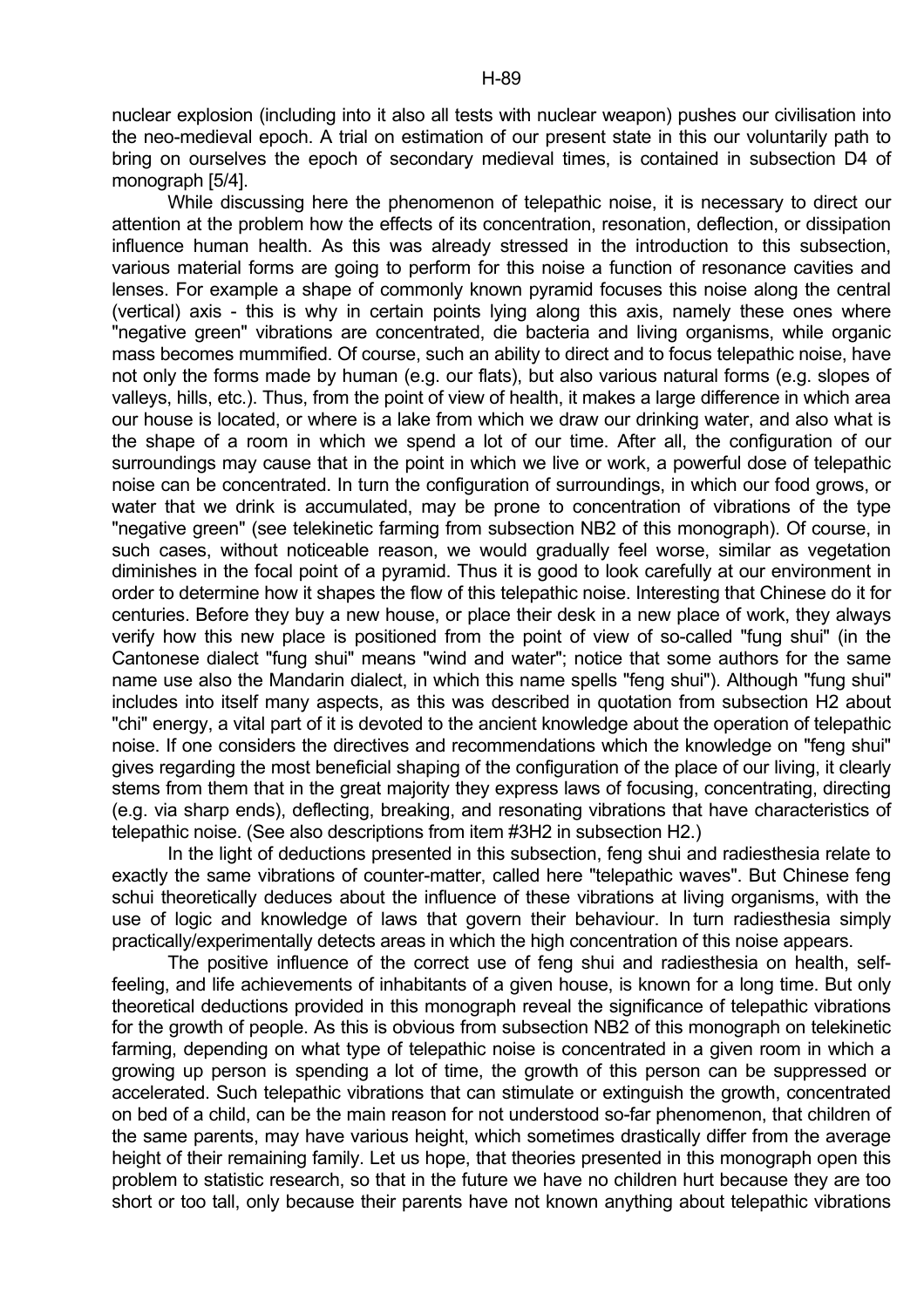concentrated on their beds.

 At the end of this subsection it is worth to remind ourselves one significant physical attribute of all telepathic vibrations. This is that all telepathic vibrations in area of their mechanism and consequences are displaying various similarities to the Telekinetic Effect. In order to explain these similarities in a more illustrative manner, telepathic vibrations relate to the Telekinetic Effect like mechanical vibrations of an object or medium relate to the uniform dislocation of this object or medium. In turn it is known, that in technology mechanical vibrations frequently are used for accomplishing consequences similar to these from dislocations. (For example, instead of breaking a wall with the use of uniform dislocation of a tank, the same effect can be accomplished through acting on this wall with a vibratory pneumatic hammer.) In a similar manner also telepathic vibrations of a high amplitude may be utilised for a more easy accomplishing physical effects that normally would be caused by the action of the Telekinetic Effect. A good example of such an effect would be the telekinetisation of substances with the use of telepathic vibrations instead of a constant telekinetic field (see descriptions from subsection NB1).

## H7.2. Radiesthesia

 Radiesthesia is the name assigned to the most frequent manner of perceiving information about the shape and composition, that is disseminated via telepathic waves by every physical object in existence. Most frequently radiesthesia is narrowed down to searching for underground water or minerals, although its capabilities do not finish on this.

 The explanation of radiesthesia as a perception of telepathic waves, that are continually emitted by all objects and substances, was found in first days of 1996. Because of the gradual working out of this explanation is very characteristic for my method of scientific work, I decided to describe here its history.

 For two days free from work, namely for the last day of 1995 and the first day of 1996, I visited a small sea-side resort named Port Dickson (around 120 km south from Kuala Lumpur, Malaysia). Walking through beaches of this resort washed with a tropical sea, I again noticed regular "ripples" that were formed on the surface of sandy bottom of the sea covered with wavy water. These ripples fascinated me for a long time, because I intuitively felt, that they have some important meaning for the subject area that I researched. For the first time I noticed them several years earlier during my walks along deserted beaches in southern part of New Zealand, especially in Invercargill and in Dunedin. Along these beaches powerful although uniform icy winds blow that arrive from the Southern Pole of Earth. These winds are deprived gusts - means they have a constant direction and force. On the wet although volatile sands of New Zealand beaches, these winds always form these characteristic "ripples", in which mutual distances between tops of two waves amounted to around  $\lambda = 2$  [cm], while the distribution of waves was always perpendicular to the direction of arrival of the wind. But winds of changing force, that blow with gusts, never were able to create such ripples, even if they arrived from a constant direction. I also noted that the flow of these uniform winds along the surface of ripples was always accompanied with a hollow, low thundering that resembled a fast hitting of sand with wings of a bird. This thundering was a lower-tone version of a sound that produces a wet window along which someone passes a finger. (The origin of this sound must be similar to the mechanism of moving a finger along a wet glass, because on a glass also similar "ripples" are formed by the finger.) For the scientific curiosity I was carrying out experiments with these windy "ripples", erasing them on a designated part of the beach and then checking the time after which they are restored again (usually their restoration took the wind only around a half of hour). In time of my professorship in Cyprus, I also noticed these ripples. This time they were formed at the bottom of the Mediterranean sea in which I was swimming, while in case of erasing them, water also recreated them after around a half of hour. These underwater "ripples" from Cyprus were formed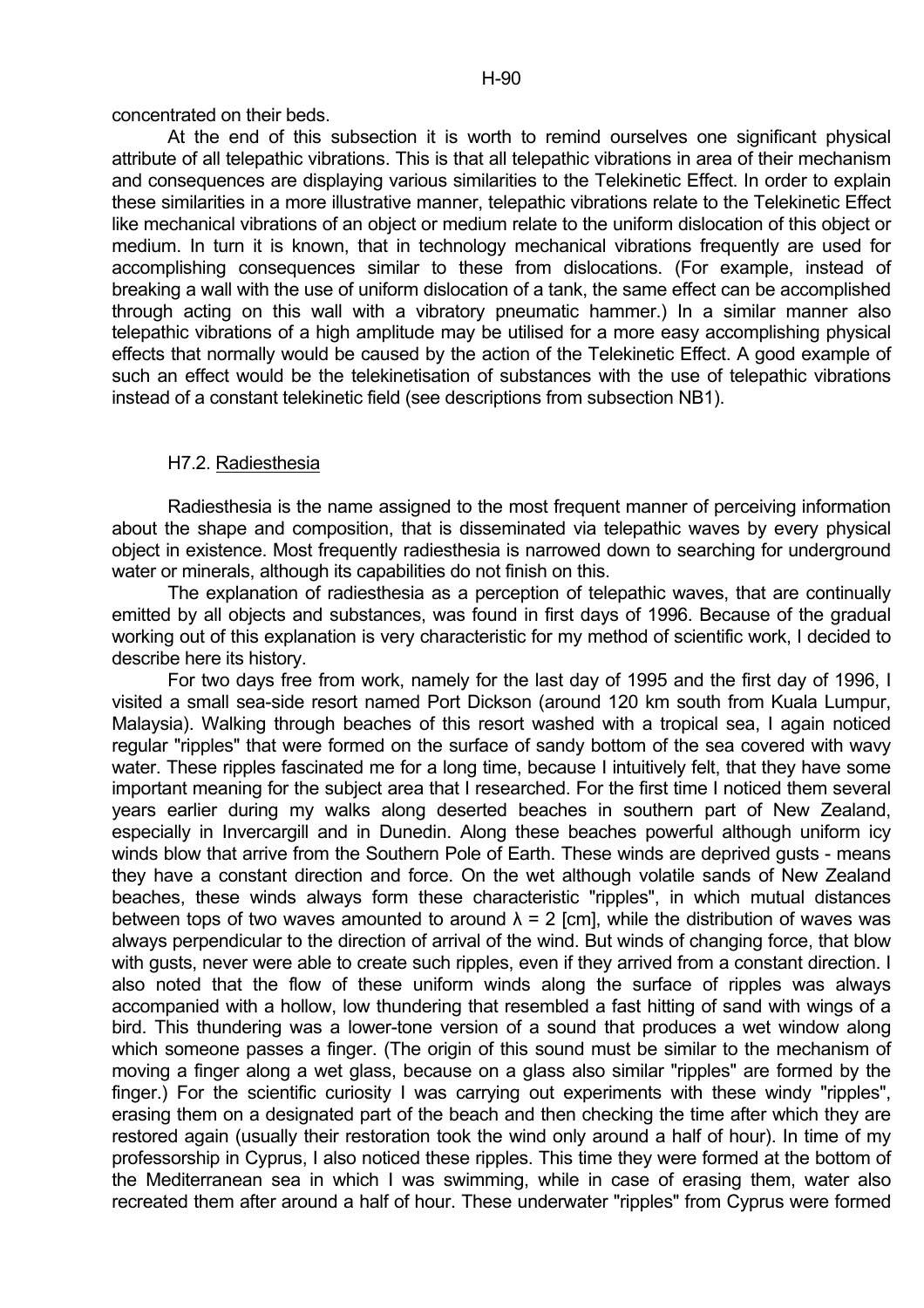in the standing (means deprived of currents) although full of waves sea water, deep around 1.5 meter. The mutual distance between the tops of subsequent ripples amounted to around  $\lambda = 25$ [cm]. (The distance of tops of waves formed in surface of this water was different, and usually amounted to around  $\lambda_w = 1$  [m]. Means that the sand ripples were not copies of water surface waves.)

 The present scientific explanation for these "ripples" states, that they are products of friction between the flowing medium and the sandy bottom. The mechanism of their formation is explained as similar to that appearing during a scraping of a brick with a long spring, means it includes cyclical stoppages caused by the friction, and then releases of the motion of a given medium. However, the observations that I completed contradict to the correctness of this explanation. They disclose, that "ripples" are also formed under the sea water which does not have any current, but which has waves of pressure passing through it. Furthermore, I noted that their formation by wind requires uniform blow - while in case of their formation by friction, also changeable and ghastly winds would be able to form them. In addition to this, ripples seem to disappear (instead of being reinforced) in case when friction grows above certain level, and thus is too high. For example, such their disappearance occurs during moving a finger along a dry window (on a glass they appear only when it is wet or oily - i.e. when the friction almost disappears). Their formation requires also presence of appropriate pressure. E.g. they do not appear on a wet window when the finger we are moving is not pressed against the glass. Furthermore, they may be formed in cases when the friction is not present at all. This happens on surfaces of roads made of gravel or clay that are crossed by tractors without amortisation. Thus the true mechanism of formation of these "ripples" still remained unexplained.

 In Port Dickson the beach descends under the surface of sea under a very small angle, so that there is a large area of sandy bottom that is covered with sea water of only around 10 [cm] to 1 [m] deep. On this bottom also mentioned "ripples" are formed, only that the mutual distance of their tops reaches only around  $\lambda = 5$  [cm] on a shallow water, and around  $\lambda = 15$  [cm] on a deeper water. This was just that discovery that there is a relationship between the depth of the water and the distance "λ" between tops of subsequent ripples, that directed me at the correct solution. The wave-length "λ" of these "ripples" depends on the "vibratory capacity" of the layer of water above them. This in turn means, that the formation of "ripples" has a non-frictional character, and occurs because of the standing wave of pressure oscillations in sea water. This wave is a result of pressure resonance (infra-sound) excited in any medium that is subjected to monotonic changes of pressure. (This explains why changeable winds are not able to form these ripples, and also why it is formed by vibrating wheels of tractors that are riding along a clay road.) The mechanism of formation of these ripples turns out to be completely different from the presently accepted explanations that assign to it a frictional origin.

 The explanation of the non-frictional mechanism of formation of ripples on bottoms of seas opens several possibilities for its practical utilisation. One example of such utilisation, which immediate comes to my head, would be to use the standing pressure wave for production of electricity. Instead of - as so-far, try to invent mechanisms that would successfully turn surface waves on sea in electrical energy, it would be much easier to go at the bottom of sea and to build chambers in there, which would deflect the standing pressure waves that form large-scale version of these ripples. The wavelength of these ripples depends on the depth of water, while the location of tops of subsequent ripples is defined by the configuration of the bottom - thus is relatively constant. Actually I noticed that on nature films that show flat and sandy bottoms of sea, rows of parallel sandy "waves" formed from tops of such ripples mutually distant by several meters are clearly visible. The amazing is the regularity, permanency, and similarity of these underwater ripples to the lines of Swiss grid described in subsection H5.3. So if someone places on tops of such huge underwater ripples, some sort of deflecting surfaces, these surfaces would constantly perceive and deflect the waves of pressure that act on them. In turn, after the deflection of these underwater waves of pressure that are independent from the weather, the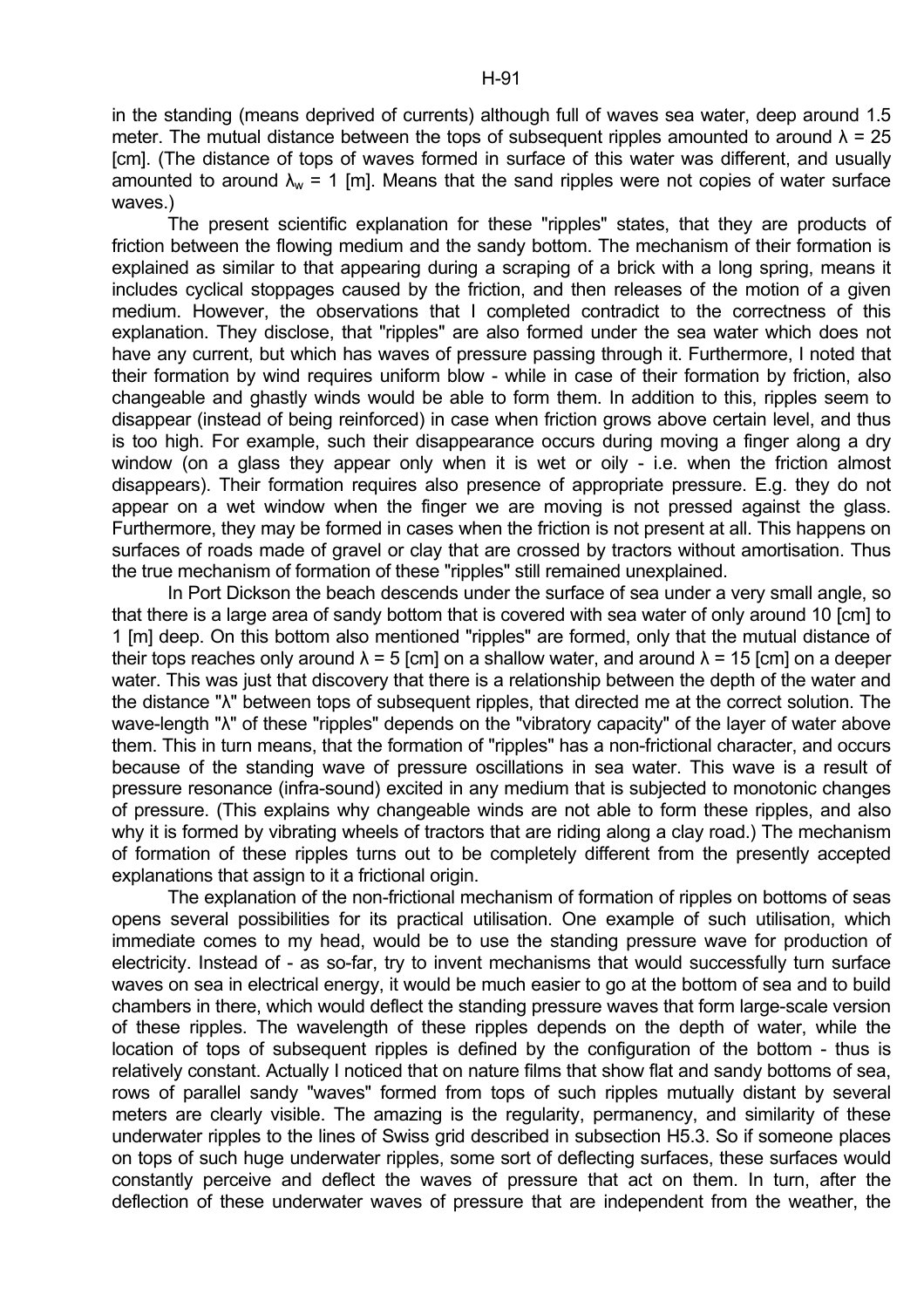motion of water or changes of mechanical stress that they would cause could be used for the generation of electricity (e.g. through their action on piezoelectric crystals).

 A shocking discovery was for me to watch from the aeroplane the surface of Central Australia deprived of vegetation and uninhabited. The surface of this continent takes an uniform red colour of Australian desert. Thus all features on the surface are excellently visible. When one observes it from the aeroplane, then it becomes obvious, that the surface of the majority of this continent is covered with just such ripples, only that of huge span of their tops which reaches many kilometres. Interesting that exactly in the centre of Australia, i.e. at the area in the centre of desert, where borders of three states come together (namely South Australia, Queensland, and Northern Territories), these huge ripples are running in the north-south direction. This would suggest, that the dominating factor which caused their formation, was the motion of Earth around its axis (see also deductions from subsection H5.3). The careful watching of other areas of Earth that took place after I noted this fact for Australia, realized to me that such systematic ripples, which run parallel to Swiss grid, only that with huge span of subsequent waves, can be noticed practically imprinted on the surface of every continent and land. Unfortunately, the course of tops of these waves usually are well masked with the vegetation that covers a given land, with human developments, with geometry of fields, etc. What is even more interesting, that when a thin layer of low clouds is suspended in a windless weather, while the position of these clouds is sufficiently motionless so that the pulsations of pressure of counter-matter that form the ripples have enough time to exert an influence on these stationary clouds, then even clouds are cut into square fragments. The parallel longitudinal and latitudinal lines forming straight gaps in the thin layer of motionless clouds, also represent ripples that imprint their noticeable influence onto clouds. From such wide presence of these ripples, and also from their extremely powerful influence on the environment, it comes out that the phenomenon which forms it (means the non-frictional pulsations of pressure of counter-matter), is extremely dominant on Earth. The influence of this phenomenon - although so far almost not noted, bears huge consequences in everything on our planet.

 The most significant consequence of my discovery about the non-frictional mechanism and origin of "ripples", is for the Concept of Dipolar Gravity. After all, the counter-matter does not produce friction - as this was stressed many times in this monograph. This in turn means, that the uniform flow of counter-matter along all surfaces that induce vibrations of the pressure of this substance (including into this also the surface of our planet), must also form such "ripples" in the counter-world. These ripples of counter-matter are going to be similar to ripples in sand of beaches. Because in case of our planet counter-matter moves in two mutually perpendicular directions (from south to north and from east to west - see item #4H5.3 from subsection H5.3), instead of waves running in one direction, these ripples of counter-matter must have a kind of two-directional grid that spans the entire our planet. (Such square grid that is formed from two perpendicular sets of ripples, can sometimes be also found in sands of beaches. They appear near stony peninsulas which deflect the waves of pressure in the direction perpendicular to waves of pressure that come from the sea.) From times when I practised water divining, I well remember the "Swiss grid" that I was finding then, the smallest cells of which have the span of around 2 to 3 meters. This Swiss grid is just such set of "ripples" formed by mutual crossing of two standing waves of vibrations of counter-matter, which in subsection H7.1 were called telepathic waves. Thus since earlier so-called "pyramid energy" detected by radiesthesia turned out to be telepathic vibrations (see the beginning of subsection H7.1), and now also "Swiss grid" detected by radiesthesia turns out to be a standing wave of vibrations type telepathic wave, this leads to the conclusion that all radiation that is detected by radiesthesia, actually must take the form of vibrations of telepathic waves type. This in turn enables me to draw a conclusion that "radiesthesia is a perception of vibration of the type of telepathic wave".

 Now, when it becomes known to us that "radiesthesia is the perception of vibrations of the type of telepathic waves", it is going to be easier for us to understand some extraordinary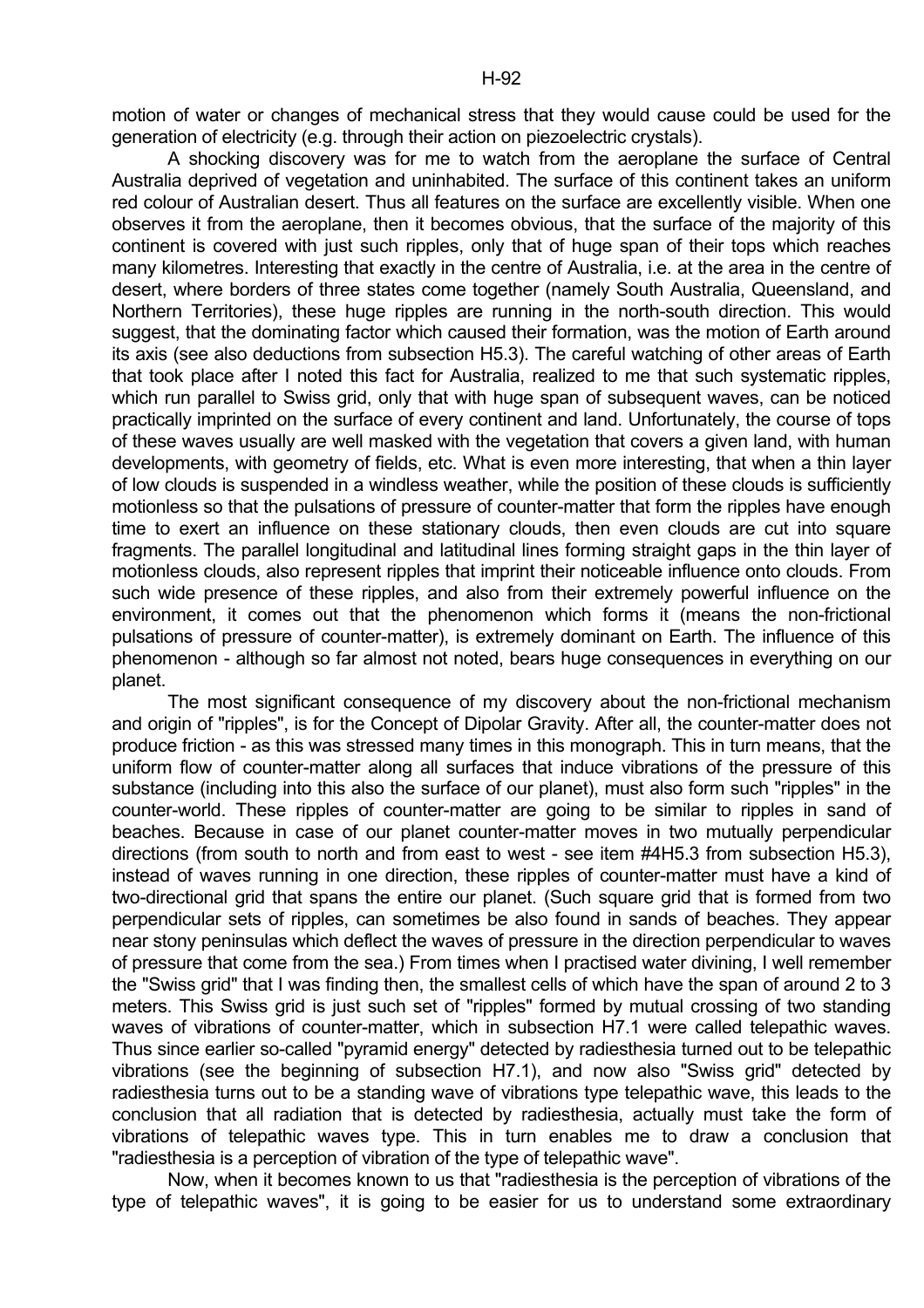attributes of this manner of perceiving the useful information.

# H7.3. Why, according to the Concept of Dipolar Gravity, telekinesis, telepathy, radiesthesia, etc., must all display electromagnetic character

 One of the attributes of natural evolution is that it develops in living creatures a wide range of sense organs and abilities which prove useful for the survival. These sense organs and abilities make the best use of every property of nature that is available, independently of the owner's awareness of its existence. Therefore, because the Universe operates according to the Concept of Dipolar Gravity, it is natural that people have already developed counter-senses allowing them to gain insight into the counter-world, and also have developed some organs (e.g. pineal gland) for altering the configuration of this world. And in fact, it is widely known that humans are capable of inducing various phenomena, known under the name of "paranormal", which fit into the definition of interacting with the counter-world. They include psychokinesis, telepathy, radiesthesia, ESP, and many more.

 From the Dipolar Gravity point of view, all paranormal phenomena caused by people can be classified into two categories, i.e. (1) reading the information contained in the counter-world, and (2) alteration of configurations in the counter-world. Into the first category of reading the information from the counter-world, such phenomena can be included as clairvoyance, telepathy, dowsing, distant illnesses diagnosing, etc. An example is here the ability demonstrated by Edgar Cayce (1877 - 1945), the founder of famous Edgar Cayce Foundation from Phoenix, Arizona, USA - see book [2H3] by David St. Clair, "Psychic Healers" (Bantam Books, NY, 1979, ISBN 0-553-02056-0), pages 297-317. In the second category of alterations introduced into the counter-world such phenomena can be included as: psychokinesis, bending of objects (e.g. spoons) by the power of mind (Uri Geller), bending of V-shaped divining rods by dowsers, psychic healing, levitation, etc. - see also list from subsection I7.

 The Concept of Dipolar Gravity defines paranormal phenomena as effects of various interactions with counter-matter contained in the counter-world. On the other hand, the conclusion from subsections H5 is that the name "electromagnetic phenomena" is assigned to physical manifestations of the various behaviours of counter-matter. Merging together these two findings leads to the general conclusion stating that:

 "paranormal phenomena and electromagnetic phenomena are related to one another, as both are manifestations of behaviours of counter-matter". The above conclusion can also be expressed in the following way:

 "paranormal phenomena originate from various behaviours of counter-matter; physical manifestations of these behaviours are registrable under the name of electric and magnetic phenomena".

 The above statement has numerous practical implications. For example it realises that detection of paranormal phenomena may be carried out on magnetic and electric principle (e.g. through the use of magnetic registering devices), that some magnetic phenomena may cause paranormal effects, that some paranormal phenomena may lead to magnetic or electric effects, that electrical or magnetic interactions may disturb paranormal effects, that paranormal phenomena may cause the disturbances in magnetic or electric phenomena, etc.

 There is a wealth of empirical evidence already accumulated which confirms the above general conclusion. Let us review some examples of this evidence.

 #1H7.3. Professor Janusz Slawinski of Krakow, Poland, has completed a series of experiments aimed at the registration and measurement of a beam of electromagnetic radiation popularly called a "Death Flash". This beam is emitted by all living organisms at the moment of their death. Some findings concerning "Death Flash" were presented in [1H7.3] OMNI magazine, Vol.8, No.3, December 1985, page 115. It should be explained here that in the Concept of Dipolar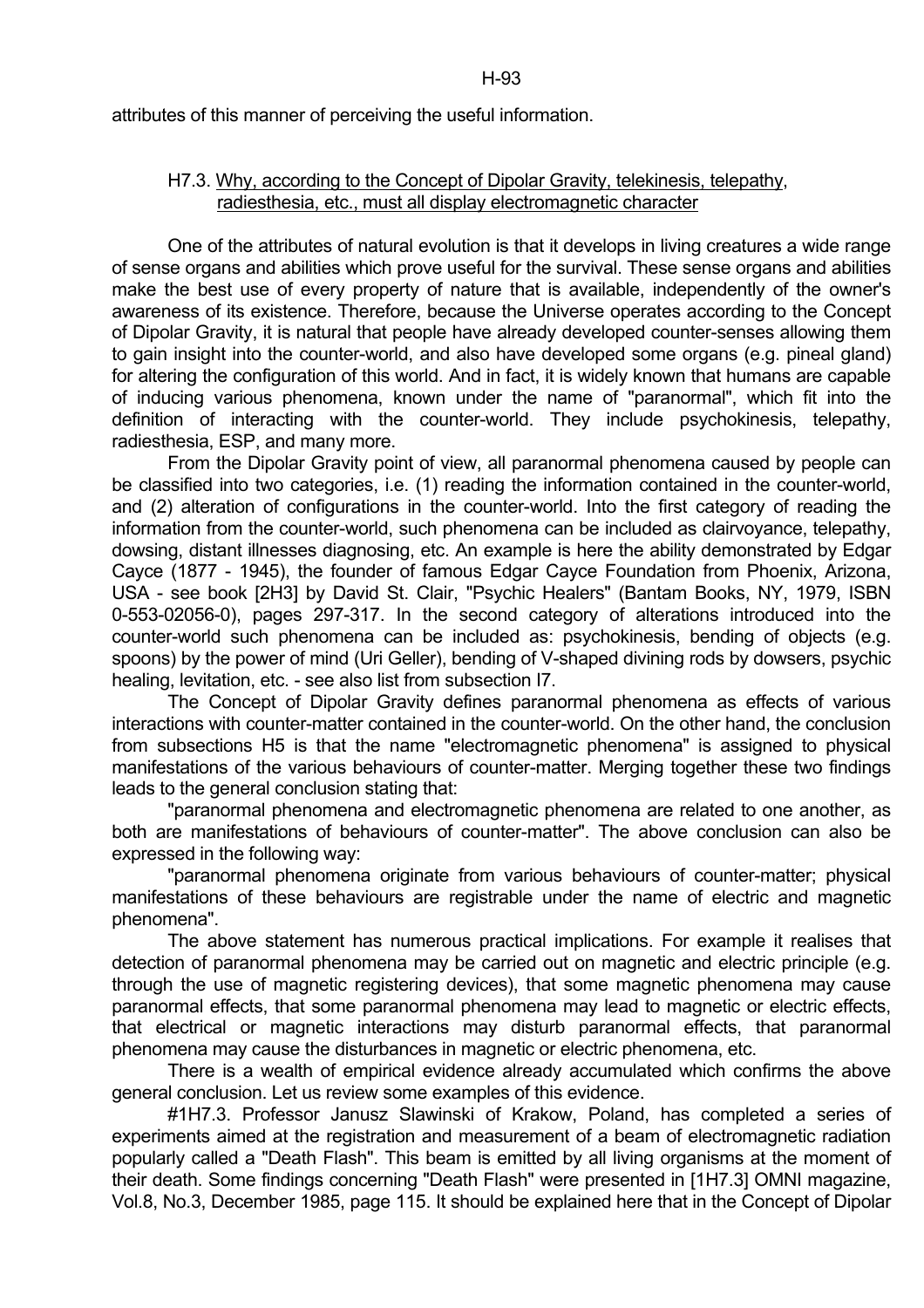Gravity the "Death Flash" represents a dislocation of counter-matter caused by a separation of registers of dying organisms from their counter-material bodies. Religions describe such dislocations of registers as a separation of souls from bodies. Because any motion within countermatter manifests itself as the electromagnetic field, therefore, the above separation must also be registrable in the form of an electromagnetic beam (see also evidence #2K5.1 from the end of subsection I5.1).

 #2H7.3. Research conducted on dowsers reveals that areas where their rods indicate some findings, are also characterized by slightly different intensities of the magnetic field. Some descriptions of the results gathered in this matter are published in the paper [2H7.3] by Tom Williamson, "A sense of direction for dowsers?", NEW SCIENTIST, 109 March 1987, pages 40 to 43. In the above paper the experiment is also described, in which a magnet is placed on the forehead of subjects, and it drastically disturbed their ESP abilities.

 #3H7.3. Acupuncture points are detectable in an electromagnetic manner. Currently special commercial detectors of these points can be bought, which during the motion along human skin identify and indicate the position of subsequent such points. On the other hand the Concept of Dipolar Gravity explains these points as areas where the counter-material duplicates and the physical bodies exchange energy with their surroundings - see descriptions from subsection I5.6. Because such an exchange takes the actual form of flows of counter-matter, the paths of these flows must be indicated by relevant electromagnetic properties.

## H8. Phenomenon based on permanent telekinetisation

 Particles of gravitationally excited counter-matter are linked with particles of matter with gravity forces. Together they form kind of inseparable pairs. Therefore these pairs may also fall into a type of mutual vibrations that occur in relationship to the border between our world and the counter-world. These vibrations in turn lead to an extraordinary telekinetic phenomena, called the "permanent telekinetisation". Let us analyse now the phenomenon of such permanent telekinetisation, as well as its most important consequences.

# H8.1. The phenomenon of permanent telekinetising

 A phenomenon of permanent telekinetising depends on putting particles of matter and corresponding particles of counter-matter into a state of continuous telekinetic vibrations. In the result, this telekinetically vibrating matter displays properties characteristic for effects of a powerful telekinetic field. A sample of matter which is telekinetised permanently, displays a number of unique properties. For example, it changes the colour into white, it looses a significant percent of its mass, it starts to work as a "catalyst" for all types of chemical reactions, it becomes "super-slippery", etc. The process of telekinetising is quite a complex one, and it still remains unrecognized by the science. Therefore for the Concept of Dipolar Gravity it is a kind of scientific duty to explain it exactly. Apart of this subsection, further information on the mechanism of permanent telekinetisation is provided in subsection NB1.

 Telekinetising can be defined as "process of assuming by a given substance of some attributes that characterise a telekinetic motion, and subsequent maintaining of these attributes for a long period of time". Telekinetising is a relatively permanent state, to which a given substance can be subjected (i.e. both the material and counter-material components of this substance). But it should be noted, that telekinetised substances, contrary to substances that are magnetised, do not show in themselves, or around themselves, the presence of any field of a magnetic or telekinetic type.

In the sense of its mechanism of action, permanent telekinetising of matter depends on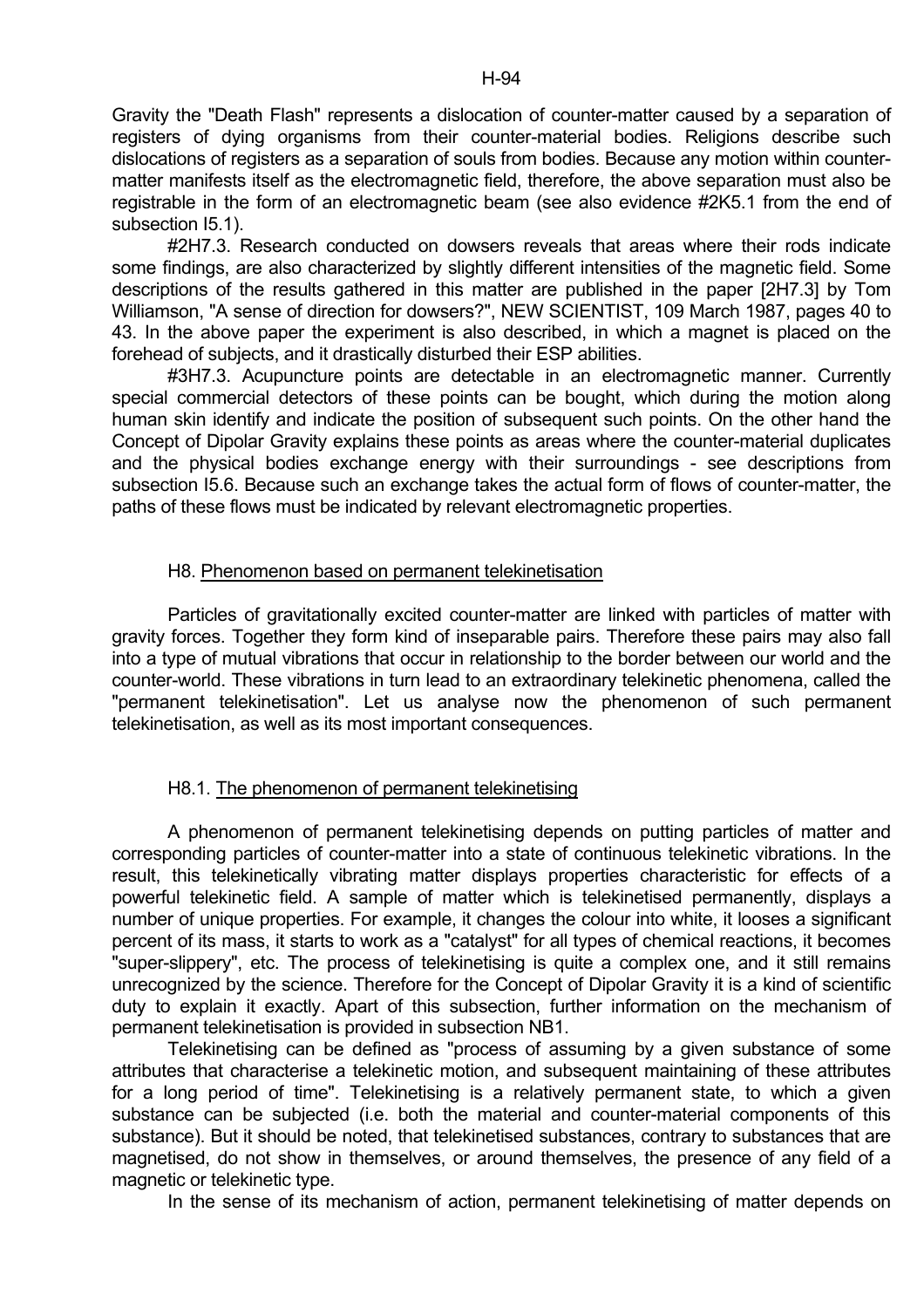putting the smallest components/particles of that matter (means atoms, particles, molecules, etc.) into a continuous telekinetic vibrations, which depend on phase-shifted telekinetic oscillations of these components in relationship to their gravitational centres. In these vibrations, a specific percent of trajectories of the oscillating components is carried out on principles of telekinetic motion, while the remaining percent of these trajectories is crossed on principles of physical motion. Therefore the matter that is subjected to these oscillations, partially demonstrates attributes of telekinetic motion (e.g. the decrease of weight, transparency, emission of extraction glow), while partially shows attributes of physical oscillations. This subsection is to explain how such permanent telekinetising is carried out, and what are the most important attributes and consequences of it.

 In order to realize with the use of mechanical analogy, what actually a permanent telekinetising is, we firstly need to understand the physical mechanism of this phenomenon. For illustration of this mechanism, we introduce now a model of telekinetising of a single atom. This model, is actually a simplest possible mechanical analogy for this phenomenon, which illustrates all elements that are vital for it to occur, and also which explains the functions and subsequent behaviours of these elements. In the model of telekinetising adopted here, the following elements are present: (1) a material component of the considered atom (referred here under the short name "atom") which is formed out of matter that displays weight, inertia, etc., (2) a "counter-atom" component, which is attached to the material atom, and which is formed from weightless and intelligent counter-matter, (3) "gravitational dipole", (4) two attributes of the counter-matter called "elasticity" and "self-mobility", and (5) the attribute of matter called "inertia". In order to be able to describe behaviour of these elements, it is necessary to replace them in our model by some substitutes that we know from our physical world, and that would approximately describe their properties and behaviour. The most important ones out of these substitutes are both components of the considered atom (i.e. material and counter-material), that are to be represented by a couple of hypothetical balls: heavy and weightless. The atom formed out of matter is represented by a heavy ball in this couple. This ball is: ideally spherical, has mass and inertia, and it replicates like a mirror reflection the ideal elasticity of the counter-matter. In turn the counter-atom is represented by a weightless ball. This ball is ideally spherical, ideally elastic, self-mobile, but completely deprived weight and inertia - thus its example in the physical world could be a very light and elastic rubber balloon. (Compare both these balls to attributes of matter and countermatter described in subsection H2 of this monograph, and to mutual relationship between matter and counter-matter that is explained in subsections H1.2 and H2). The substitute for the gravitational dipole that links together this atom and counter-atom, can be imagined as a kind of "magic mirror", which links every point of the first ball with the corresponding point on the second ball, simultaneously forcing both of them to behave in relationship to each other like an object and its reflection in a mirror (i.e. whatever is done by one of these points, the other point must do it also, only that in a "reversed" direction). The self-mobility of the counter-matter in the model introduced here is symbolised by effects of action of the "magical mirror". This self-mobility is actually a property of counter-matter that represents a reversal of inertia from matter. Although it does not have a corresponding equivalent in the material world, thus is quite difficult to be described, it expresses itself through the ability of counter-matter to force movements of matter through the use of gravitational dipole that links together counter-material duplicates with their material origins. In the model of telekinetising discussed here, the substitute of self-mobility is the "magical mirror" that links the atom and the counter-atom into a synchronically deforming couple (i.e. that forces them both to behave as their mutual reflections in the "magical mirror").

 In the above model, any telekinetic motion can be explained as grabbing of the weightless ball (i.e. the counter-atom) and moving it into a different position. In the result of this telekinetic motion, the heavy ball that carry a mass (i.e. the atom of matter) is also going to be moved because of the action of "magical mirror" (i.e. the gravitational dipole). Of course, moving the ball that has mass, will cause the appearance of forces of inertia in the volume of this ball. These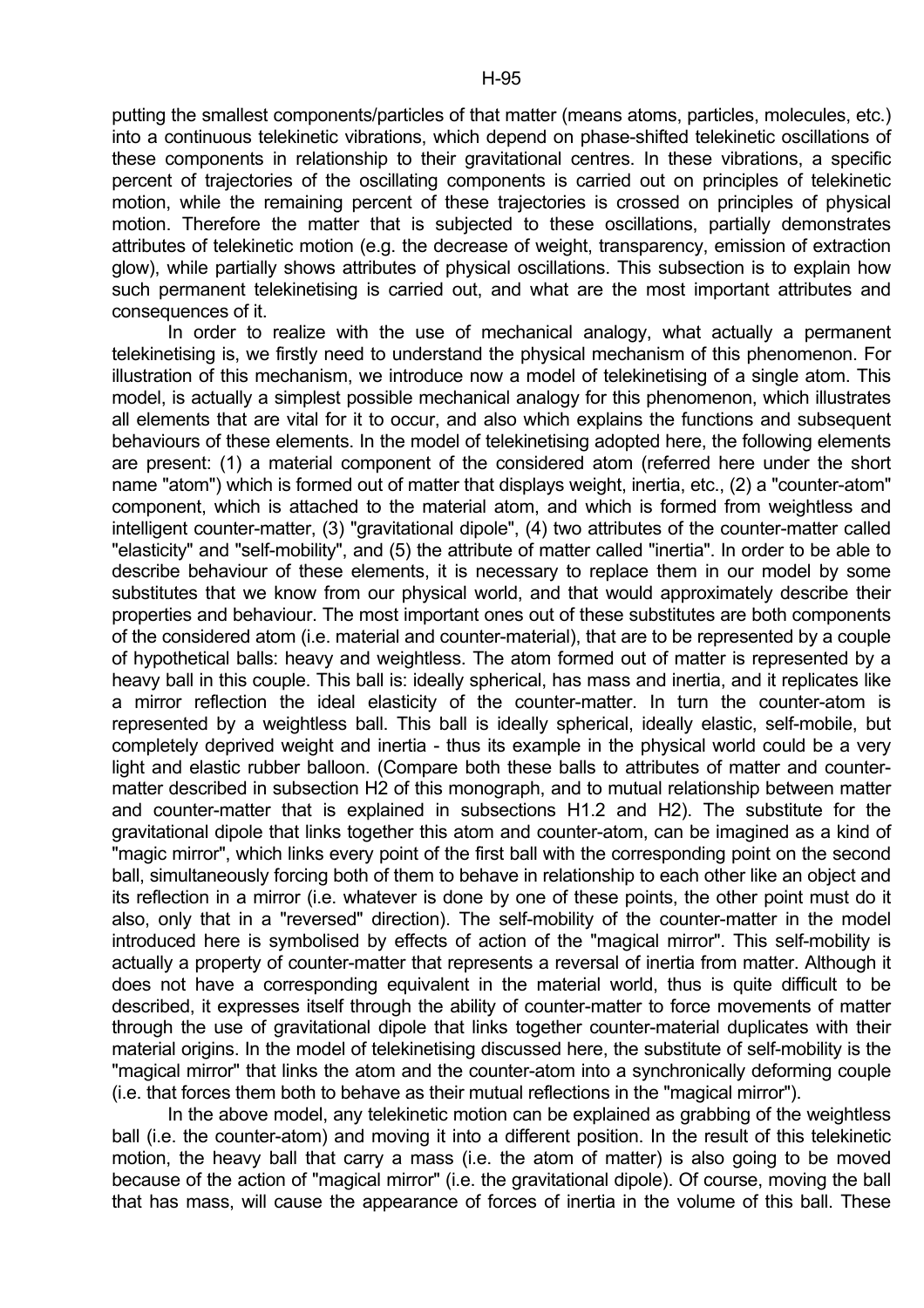forces of inertia, combined with the ideal elasticity of both balls, and with action of the "magical mirror" (i.e. gravitational dipole), are going to deform the initial ideally spherical shape of both balls, into a shape which looks like two elongated ellipsoids. But soon afterwards the internal elasticity of these ellipsoids swings into the action, and attempts to return the initial spherical form of both balls. Unfortunately, because of the action of inertia, instead of returning the initial spherical shape of both balls, this elasticity will cause that the balls will continue the process of shrinking, and soon transform themselves into two pancakes, tightly squeezed one onto the other. Of course, being such pancakes, they now will try to expand due to their internal forces of elasticity, to accomplish their "natural" form of spheres. But again, because of the inertia, they overshoot the moment of becoming spheres, and thus they transform into ellipsoids instead, and so on. In the result, every telekinetic motion (i.e. every movements that is firstly initiated by the weightless ball) is going to result in exciting a cycle of elastic oscillations in both these balls. These oscillations are going to be type of "axial vibrations", i.e. the both spherical balls are going to cyclically assume shapes from the elongated ellipsoids, into the shape of flat pancakes, and vice versa. The inertia component that sustains these oscillations, in case of atom is provided by its mass (i.e. its weight and inertia). In turn, in case of weightless counter-atom, this component is supplied by the self-mobility of counter-matter.

 Of course, the model of telekinetising described above is taking a lot of simplifying assumptions (for example the modelling of counter-atom with the use of ideally spherical and weightless ball/balloon is a gross simplification). It also is based exclusively on physical attributes of counter-matter, and completely ignores its intellectual attributes; i.e. completely ignores the fact that the counter-matter is substance that thinks in a natural state (see subsection H2 in this monograph). Moreover, some elements used in this model (e.g. a weightless counter-atom, selfmobility, ideal elasticity, or gravitational dipole) are unique to physics of the counter-world, and in the physics of our world they do not have their exact equivalents. Thus their modelling with the use of material substitutes that are possible for us to imagine and to understand (e.g. weightless ball or balloon, reversal of inertia, or "magical mirror") is rather over simplified and does not reflect all their attributes and capabilities. Therefore the model presented here reflects only the approximate picture of telekinetising, which in many aspects probably is going to be improved with the elapse of time (similarly as it was the case with the first models of atoms from times of Ernest Rutherford and Niels Bohr, that later were improved, leading to the present complex understanding of the structure of matter). However, as a first explanation for the phenomenon of telekinetising of matter, this model is sufficiently exact. After all, already in its present form it allows to describe this phenomenon mathematically (e.g. to determine the resonance frequencies of telekinetising, accumulation of energy, etc.). Furthermore, it allows to derive many useful conclusions about mechanisms of telekinetising, about conditions and requirements of appearance of this phenomenon, about technical manners of completing it, about vital parameters, consequences, attributes, areas of applications, etc.

 The type of "axial vibrations" described before, is the most simple form of telekinetising of individual atoms. It appears in cases when a given couple of atom and counter-atom, is subjected to linear telekinetic motion. In case, however, when this telekinetic motion does not act linearly, the outcomes of it can be oscillations that are completely different. Theoretically speaking, such a couple of atom and counter-atom can excite also into any of known types of vibrations, e.g. "transverse vibrations", "torsional vibrations", or "rotational vibrations". During the "transverse vibrations", the couple of atom and counter-atom would behave similarly like a "cat fish" freshly taken from the water (i.e. a fish which has a heavy head and a very light body). The heavy head of this fish would represent the weighty atom, while the vigorously flapping tail of this fish would represent the weightless counter-atom. Other equivalent of such oscillations would be a swing, the axis of which would be a heavy atom, while the oscillating end would be the weightless counter-atom. In turn during the "torsional vibrations" both members of this pair would carry out movements similar to these of a cyclical screwing and unscrewing a nut on a bolt. Finally during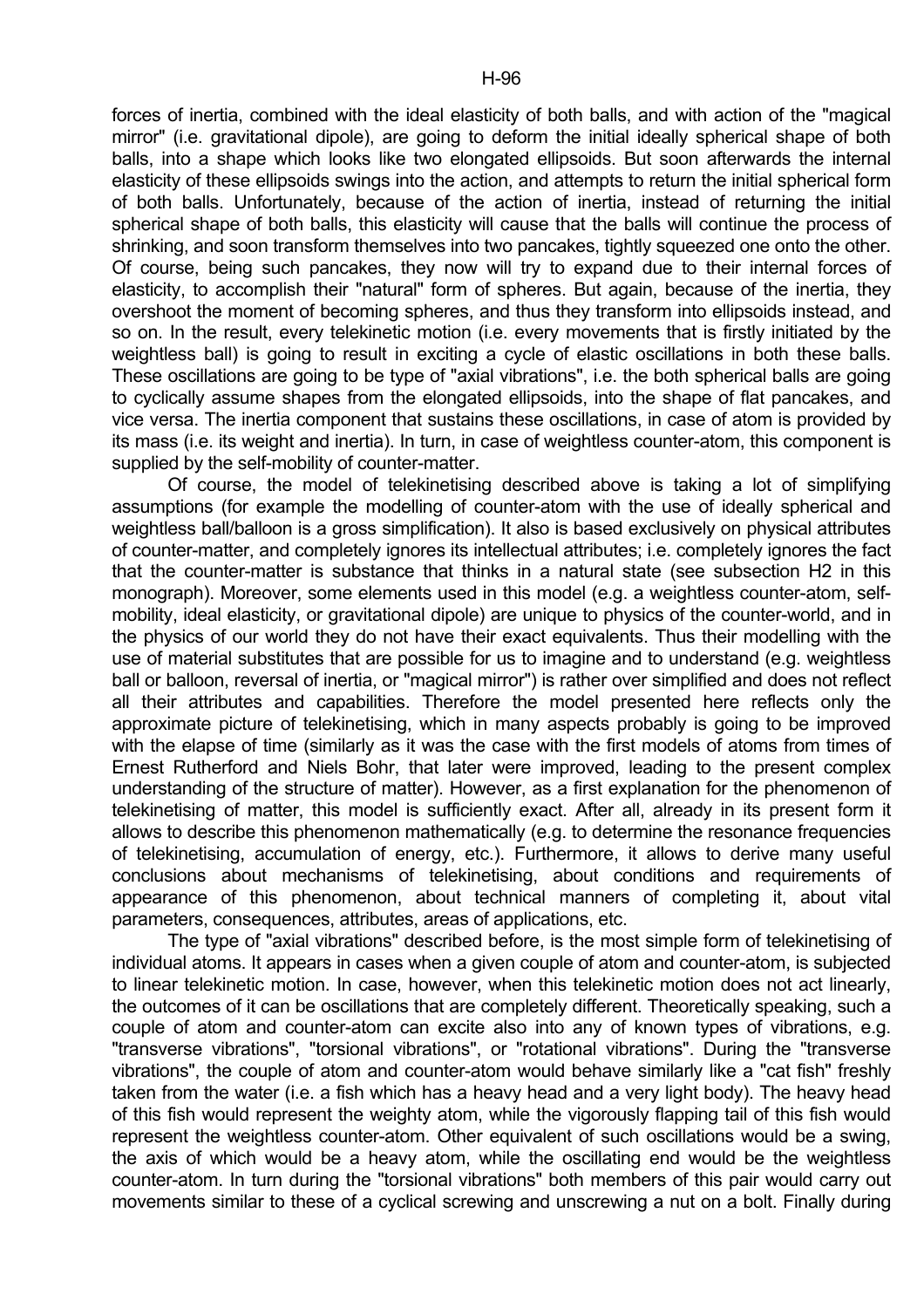the "rotational vibrations", the atom and counter-atom couple would behave like a spinning seed of a typical pine-tree that falls down in a still air, or like a spinning propeller with one arm only. In this cause the counter-atom would encircle around the gravitational centre of a given pair.

 The number of possible oscillations is rapidly growing, if instead of individual atoms whole particles or even the more complex molecules are telekinetised. In such a case the number of different types of oscillations increases significantly. The same increase is also observed in the number of manners, in which the entire substance composed of these particles or molecules is telekinetised.

 The mechanism of telekinetising described above explains the origin of the whole range of attributes, which are going to characterise this unique state of matter. Let us list here and explain the most important of these attributes:

 (a) The unavoidable condition of telekinetising is the appearance of the motion of countermatter (i.e. the appearance of the telekinetic motion). A physical motion is not capable of causing telekinetising. In the analogy explained before, such a physical motion would be an equivalent of grabbing and moving firstly the weighting ball, while the weightless balls would follow it without the initial deformation. Of course, in the final result, a physical motion is unable to initiate the telekinetising oscillations described before.

 (b) Every kind of the motion of counter-matter is going to cause telekinetising. For telekinetising important is the initial impulse of this movement, while it is not important whether this movement is continued. For this reason telekinetising is going to take place NOT only in case of Telekinetic Effect action (i.e. the linear telekinetic motion), but also in case of the vibrations of counter-matter which in subsection H7.1 are described as telepathic waves. The ability of telepathic waves to telekinetise substances is actually utilised in many practical ways - one example of these ways is the telekinetic farming described in subsection NB2.

 (c) There are various types of telekinetising, the characteristics of which drastically differ from each other. They correspond to types of oscillations of atoms and counter-atoms discussed previously (or molecules and counter-molecules), e.g. to axial, transverse, torsional, or rotational vibrations. In every single one out of these types of telekinetising, not only the form of oscillations is different, but also their resonance frequency is different. I am also of opinion, that specific types of telekinetising is going to prefer the formation of one of these types of oscillations. For example, the telekinetising with the use of the Telekinetic Effect (i.e. with a linear telekinetic motion) is going to prefer the formation of axial vibrations. In turn telekinetising with the use of telepathic waves may prefer the formation of torsional or rotational vibrations, unless the frequency and polarity of a given telepathic wave is corresponding to the resonance frequency of axial or transverse vibrations. In turn telekinetising with processes of an electromagnetic character (e.g. through melting of various solid substances, for example ice or snow), may cause the preference of torsional vibrations.

 (d) The same substance, but telekinetised in different manners, is going to be characterised by different sets of attributes. This means, that depending on the manner of telekinetising, some attributes of a given substance will be different. This in turn has many practical consequences. As an example consider a purely hypothetical possibility, e.g. that telekinetising with axial vibrations causes the stimulation of accelerated growth of a given plant, while telekinetising e.g. with torsional vibrations causes the holding back of this growth (the situation described here is purely hypothetical, because there are no empirical data gathered on this matter so-far, thus presently we do not know how a given type of vibrations influences the growth). In such a hypothetical case, the telekinetising of water that is destined for watering a plant, via placing this water in two different pyramids, could yield completely opposite outcomes, depending on the type of telepathic vibrations that given pyramids are focusing on the water (see subsection NB2).

 An excellent example of completely different properties of the same substance but telekinetised in different manners, is water. In case of a typical telekinetising with the field from a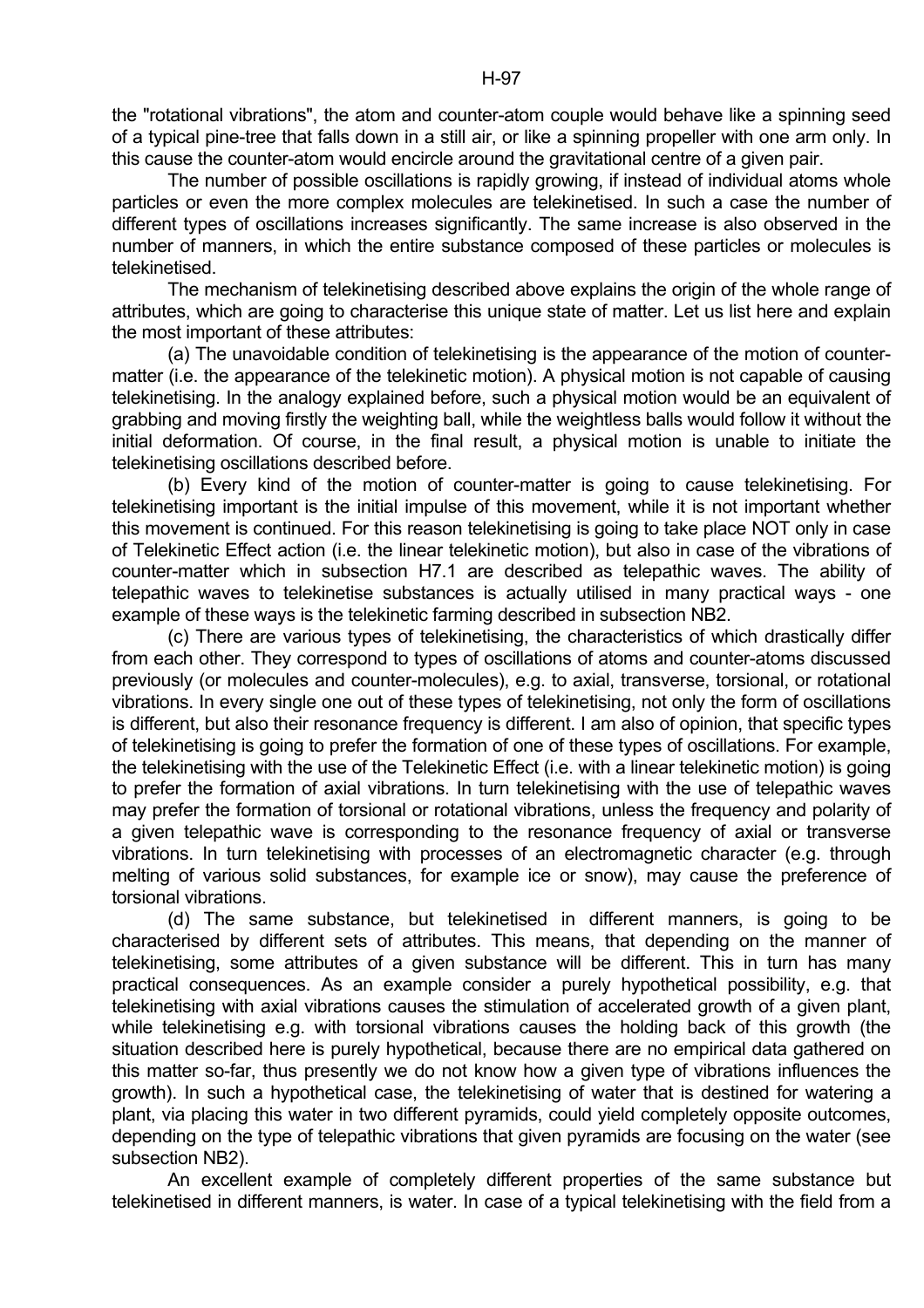propulsor of telekinetic UFO, water receives the attribute of "super-slipperiness". This superslipperiness causes that, amongst others, toilet flushes, which were telekinetised with the field from an invisible UFO, refuse to work (the mechanism that causes their refusal to work is described in subsection U3.8). But if the same water is telekinetised with a different telekinetic field, means with this one which UFOnauts use for the purposeful inducing illnesses in people, then the same water becomes sticky like honey. I had a case in Kuala Lumpur in December 2001, when in my ear water appeared in a morning, and there was no way to get rid of it. Only the subsequent visit to a laryngologist and the use of a powerful pump, allowed to remove this water with great difficulty. When later I was analysing the physical mechanism that caused this water to hold so much to my ear, the only explanation that stemmed from these analyses, was that this water was intentionally telekinetised by a propulsor of a UFO vehicle, which that night hovered above me in order to purposely induce an illness.

 (e) In the micro-scale, means at the level of atoms and particles, the telekinetised substances usually display an attribute which is called "super-slipperiness", means a reversal of friction. Atoms and molecules holding this attribute may reduce to zero their friction with other atoms and molecules, and in some cases they may reduce their friction to the opposite value than normal (i.e. they are going to be able to e.g. move uphill all by themselves). This their superslipperiness is originating from the same sources as e.g. the ability of a vibratory pneumatic hammer to move uphill all by itself - one would say move opposite to the gravity forces and friction that supposed to act on it.

 Where the attributes of telekinetising are concerned, they also result from the mechanism of this phenomenon described previously. Let us discuss here the most important of them.

 #1. All possible substances can be telekinetised, not just only some of them (e.g. not just ferromagnetic - as this is the case with magnetising).

#2. The intensity of telekinetising may be different, and it is going to depend on the initial impulse of energy that is supplied to a given couple of atom and counter-atom, or molecule and counter-molecule. Practically this intensity grows with the energy output of source of telekinetic field (e.g. with the size/type of a telekinetic vehicle which landed in a given place), and with the distance of the telekinetised object from a source of the field. For example, telekinetising is going to increase several hundreds of times, when a given object finds itself on the course of telekinetic circuits of a given telekinetic vehicle.

#3. Telekinetising is a permanent state, which decays very slow. Its decay results only from the gradual dispersion of energy that is accumulated in oscillations of telekinetised matter and counter-matter. The decay of telekinetising with the elapse of time, is going to occur according to the curve of so-called "half-life" (known from radioactivity).

#4. Telekinetised substances are able to emit white extraction glow similar to the glow emitted by objects moved telekinetically. It is this white extraction glow that is mixing with the light reflected from these substances, sometimes making their natural colour to be completely white see the chalk-white footprints of a UFOnaut described in subsection R3 of this monograph. The intensity of emission of this white extraction glow depends on the level of telekinetising, and in case when this level drops below certain threshold value, this extraction glow is not going to appear.

 It is very interesting, that in some cloudless days, the normally transparent air starts to emit this white extraction glow, thus loosing its transparency and starting to look as if it is saturated with white smoke. The reader probably noticed this phenomenon, because in case when it appears, the visibility worsens, because the air losses its usual transparency. My explanation for this phenomenon states, that the lack of cloud cover opens the access for microwave telepathic vibrations that arrive from cosmos. In normal cloudy days, these vibrations are intercepted and absorbed by droplets of water's vapour from clouds (this, amongst others, causes the natural telekinetising of the rain water). But in case of disappearance of this absorption in clouds, these telepathic microwaves resonate various heavy particles of gas contained in the air (e.g. xenon), or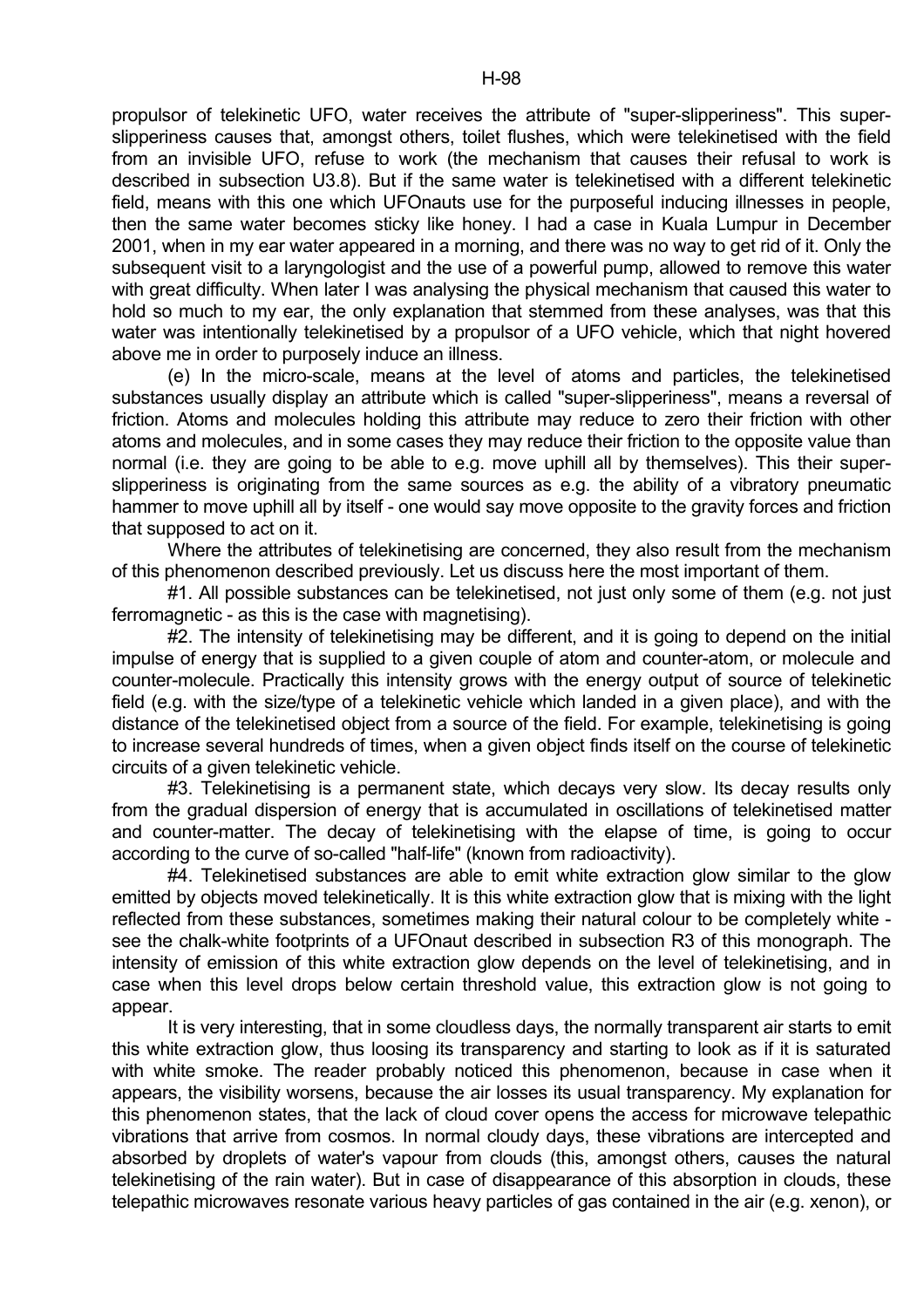particles of solid impurities contained in the air. This causes that the gas (or impurities) is strongly telekinetised and starts to emit this white extraction glow that destroys the normal transparency of the air (i.e. the gas or impurities start to emit the same extraction glow that is utilised in "eternal lamps" discussed in subsection H6.1.3 of this monograph).

 This powerful telekinetisation of the air in cloudless sunny days explains also reasons why just only the breathing with such fresh air in sunny days brings various healing effects, while breathing with moist air in cloudy and rainy days not only that does not heal, but even encourages illnesses. After all, such telekinetised air that appears only in the sunny cloudless days acts like a telekinetised water that stimulates health and that is used for telekinetic farming described in subsection NB2.

 #5. Telekinetised substances are going to continually emit characteristic telepathic vibrations. The emission of these vibrations results from the mechanism of telekinetising (described before), in which the oscillations of the counter-atom are spreading into the surrounding counter-matter.

 #6. Telekinetised substances do not form around themselves any type of field that would have a character of magnetic or telekinetic field. The lack of this field results from the fact, that telekinetising is an unique type of telekinetic vibratory motion of particles, and not e.g. a flow of stream of counter-matter or a local compression/decompression of the counter-matter.

#7. Telekinetised substances are emitting into space a continuous telepathic signal that is characteristic for them, the frequency of vibrations of which is corresponding to the frequency of oscillations of atoms of these substances.

 #8. Telekinetised atoms, molecules, substances, and objects, are characterised by completely different physio-chemical attributes than the same atoms, molecules, substances, or objects in a non-telekinetised state. In turn, these different attributes of telekinetised substances, are the reason for their extraordinary characteristics discussed in this monograph (e.g. at the end of subsection NB3). These manifestations include the increased activeness of a chemical, biological, or structural nature. Below several examples of such altered attributes, that appear most frequently in the result of telekinetising, are listed:

 - Super-slipperiness in contacts with other atoms, molecules, substances, and objects. Due to this super-slipperiness, telekinetised atoms are able to e.g. enter all areas where because of various reasons, normal atoms are unable to enter. In this way, telekinetised substances are going to form ideal (i.e. deprived of vacant) crystal grids; they are going to undergo chemical reactions, which are impossible for realisation with normal atoms; escape the destructive action of factors which in normal circumstances are aggressive or corroding; nondestructively penetrate other substances; act as catalysts of chemical reactions; etc.

 - The loss of weight and mass in comparison to their original weight and mass. This loss is caused by the appearance of telekinetic motion in a part of path crossed by the oscillating atoms/molecules of a telekinetised matter. As this is explained above, in a single oscillatory cycle of these atoms, a part of their path is crossed on the principle of physical motion, while a remaining part of the path is crossed on the principle of telekinetic motion. Because during the telekinetic motion a given atom/molecule is not subjected to forces of gravity (this atom is in socalled "telekinetic state" - see descriptions from subsection L2), it looses temporally its mass and weight. Therefore a telekinetised substance decreases its mass and weight proportionally to the level of telekinetisation. The percent of loss of weight in the telekinetised substances, in comparison to their initial mass and weight, is the measure of their level of telekinetisation (or more strictly the measure of proportion of the physical motion to telekinetic motion within the individual oscillatory cycles).

 - The attaining of magnetic attributes which are characteristic for super-conductors, although in the electrical sense the telekinetised substances are not superconductors at all (i.e. they show the electrical resistance greater than zero). For example, on the surface of telekinetised substances a telekinetic equivalent to the "Meissner's field" appears, which makes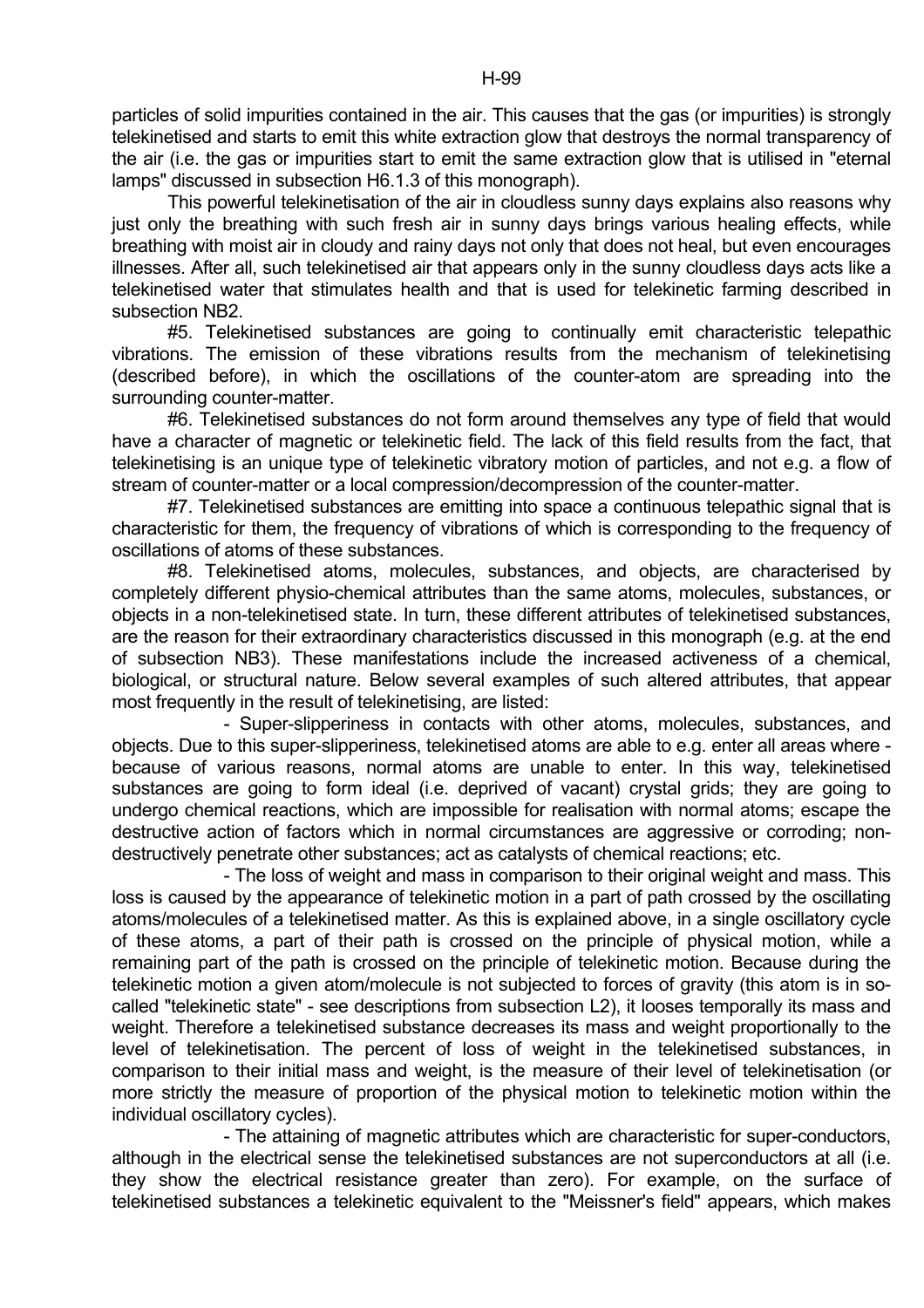impossible the penetration of the external magnetic field under this surface.

 - Change of colour into white. This change occurs independently of what colour should characterise a given telekinetised substance. It is caused by the reflection, proportionally to the level of telekinetising, of increasingly larger proportions of the light that shines on it. (As we know, substance such as for example a super-conductor, which reflects the entire light that falls on it, assumes the white colour. In turn a substance, for example like an optical "black hole", which absorbs the entire light that falls on it, assumes the black colour.) This reflection is caused by the appearance of the telekinetic equivalent to Meissner field on the surface of telekinetised substances. This equivalent disallows the electromagnetic waves to enter under the surface, and as a result it reflects these waves from a given substance. The level of whiteness depends on the level of telekinetisation of this substance. For example, well telekinetised water looses its normal transparency and become similar in appearance as if someone added a bit of milk to it. Similarly the air which in sunny cloudless days is telekinetised with microwave telepathic vibrations coming from cosmos - as this is described in item 4 above, takes the colour as if it is saturated with a white smoke.

 #9. Subjecting living organisms to the action of telekinetised substances, must introduce effects similar to subjecting them to the action of telekinetic or telepathic field which causes a given manner of telekinetising (i.e. amongst others, it is going to cause healing, improvement of genetical structure, increase of energy, intensification of growth, etc.).

 Differences between oscillations in this subsections called telekinetising, and completely different vibrations of counter-matter, in subsection H7.1 described as telepathic waves, require also emphasising. Knowledge of these differences is vital for our understanding of several deductions from this monograph. The most important difference boils down to the carrier of these vibrations, i.e. to the substance which is excited by them into the oscillatory motion. In case of telepathic vibrations, their carrier is exclusively counter-matter. If telepathic vibrations do not encounter in their propagation on a counter-material duplicate of a material object, which under their influence falls into a resonance and transports these vibrations into the material part of the object, then they do not manifest themselves in our world at all. In turn in case of telekinetising, into the telekinetic vibrations falls both the matter and counter-matter. Thus telekinetising always manifests itself also in our physical world. A next difference is the character of these vibrations and the principle on which they propagate. Telepathic waves are type of disturbances and impulses of pressure of counter-matter, which without friction and without inertia propagate throughout the counter-world with infinitive speed. In case when the source of these impulses diminishes, also the telepathic waves that this source produced immediately cease to exist. In turn the state of telekinetising produces oscillations of an inertial type (similar as e.g. vibrations of a spring or oscillations of a swing in our world). Thus they are to continue even if the cause that formed them disappeared a long ago.

 Both the above types of vibrations of counter-matter (i.e. telekinetising and telepathic waves) must be clearly distinguished from vibration of matter that occur in our world, but on a micro-scale (means from physical vibrations of atoms and molecules). These physical vibrations are initiated firstly by the weighty matter, thus they are not able to excite the counter-matter into a phase-shifted oscillations. As such, they are deprived of all attributes of telekinetic motion (e.g. are not going to be a source of biological, chemical, or structural activeness that was described before).

 Theoretically speaking, some complex molecules or alloys combined from many heavy atoms should show the tendency to self-induced exciting of telekinetic vibrations. Because of this their natural capability, I call them "oscillants" - see their more detailed explanation described in subsections F2.2.2 and H8.1 of this monograph. These substances have the capability to telekinetise themselves spontaneously, thus in the nature they always appear in a telekinetised state. As such, they display many extraordinary attributes, described here as characteristic for the action of telekinetic fields, which the science so-far was unable to explain and to justify. In order to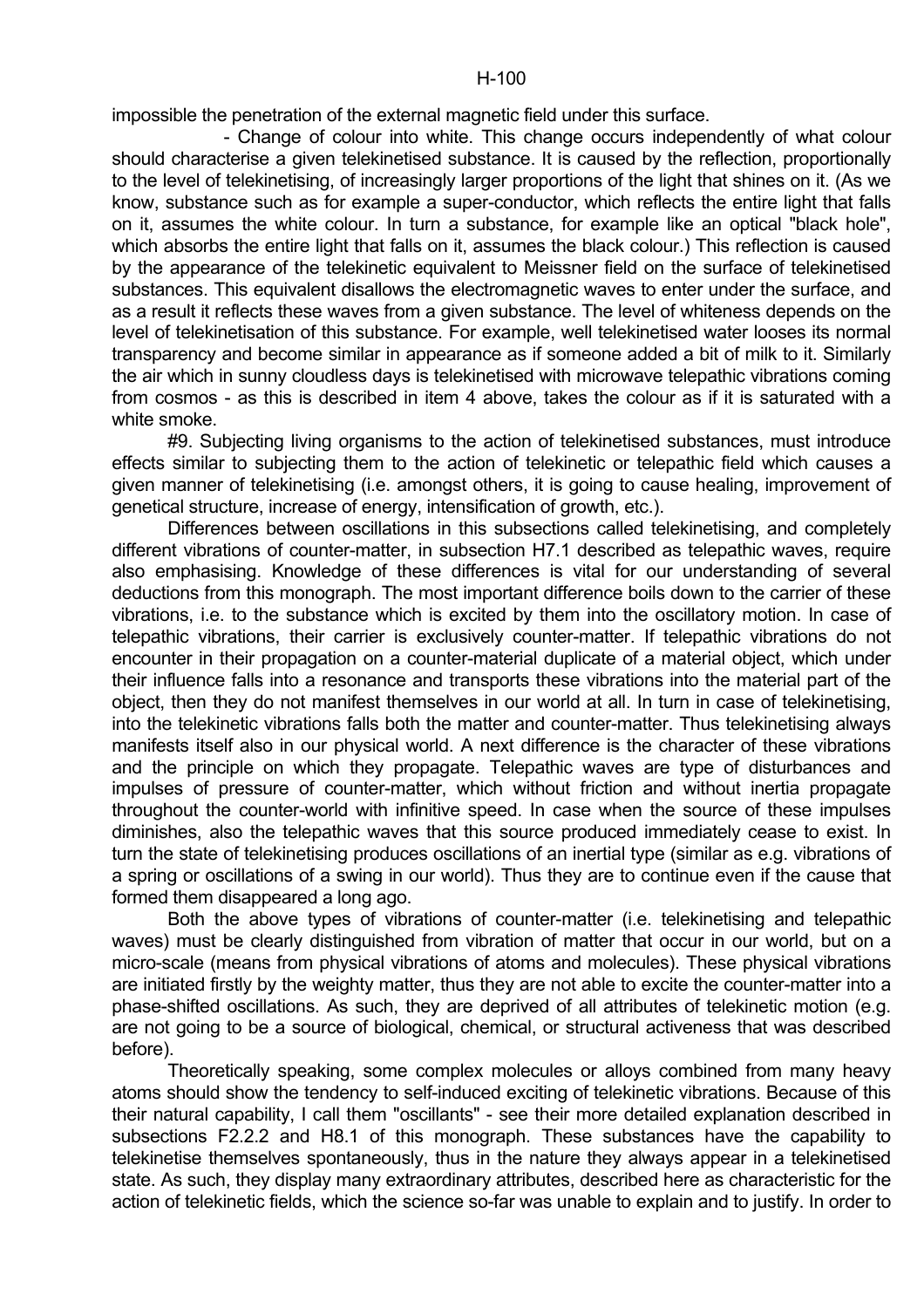provide here seme examples of such attributes, then: (1) these substances (oscillants) facilitate the course of chemical reactions, means they act as catalysts, (2) their total weight is smaller than the sum of weights of original components that are combined into them (the percent of the decrease of their weight depends on the ratio of telekinetic motion to physical motion during individual cycles of their oscillations), (3) in case of substances non-poisonous, after they are consumed they cause all effects that are characteristic for telekinetised substances (e.g. they heal, eliminate genetic faults, reinforced energy level, intensify growth, etc.), (4) during research that investigate their atomic structure, they reveal attributes which run against these expected for substances of such composition of elements, (5) in relation to the external magnetic field that acts on them, they behave like super-conductors, although in the electrical sense they are not superconductors (i.e. they disallow external magnetic field to propagate through their interior, thus they are perfect for producing magnetoreflective materials for shells of the Magnocraft - as described in subsection F2.2.2 of this monograph). As an example of substances that belong to this class of self-telekinetising alloys, an extraordinary "white powder" should be indicated, which in a natural state is present in the soil near Phoenix in Arizona, USA, and was researched by David Hudson (P.O. Box 25709, Tempe, Arizona 85285, USA) - see the description of his research which originally appeared in the article [1H8.1] "White Powder Gold: a miracle of modern alchemy" published in two subsequent issues of Australian bimonthly named "Nexus" (PO Box 30, Mapleton, Qld 4560, Australia; published also in New Zealand under address: P.O. 226, Russell, B.O.I., New Zealand, Email: nexusnz@xtra.co.nz), i.e. in the issues dated August-September 1996, Vol.3 #5, pages 29 to 33 and 72 to 73, and October-November 1996, Vol. 3 #6, pages 37 to 41 and 72. Later this article was also translated into Polish and published as the article [2H8.1] entitled "Tajemniczy bialy proszek" that appeared in the Polish quarterly UFO, number 33 (1/1998) pages 54 to 65. For this extraordinary white powder, the loss of mass was determined at the level of 44%. This means that each sample of this white powder weights 56% less than the sum of masses of all components which constitute it. The "disappearance" of mass of any substance is not explainable in the old concept of monopolar gravity, whereas it is a phenomenon completely normal in the telekinetic motion postulated by the new Concept of Dipolar Gravity.

 Telekinetising is a phenomenon that was discovered and described for the first time by myself (as most of the matters presented in this monograph). Therefore I reserve it as my intellectual property. In the light of investigations to-date I believe that telekinetising of various substances, and the use of "oscillants", is going to be a basis for a huge number of technologies of the future. The first example of their applications, which is emerging automatically here, is their use for forming magnetoreflective shells for Magnocraft. Other application is going to be the production of missiles, which are not going to be repelled by UFO vehicles that operate in the magnetic whirl mode of operation. Thus it is vital, that people as fast as possible learn and understand the mechanism and consequences of this phenomenon. Let us hope, that the publishing of this description is going to be a beginning of the process of learning about countless future applications of this process.

 At the moment several different methods of practical telekinetising were identified. Three most simple of them include: (1) telekinetising by the Telekinetic Effect - i.e. through subjecting a given substance to the action of this effects, (2) telekinetising by resonance - i.e. through causing that telekinetised molecules fall into a resonance with telepathic vibrations, and (3) telekinetising through induction - e.g. through mixing the substance that is to be telekinetised with a substance that is already telekinetised (e.g. with the "oscillants" described above).

 $\star \star \star$ 

 The use of the Telekinetic Effect for telekinetising most frequently boils down to the placement of a substance to be telekinetised around a strong magnet, and subsequently rotating the magnet and the substance with a high rotational velocity (the axis of rotation must not coincide with the magnetic axis of the field). Thus, the principle of telekinetising in such manner is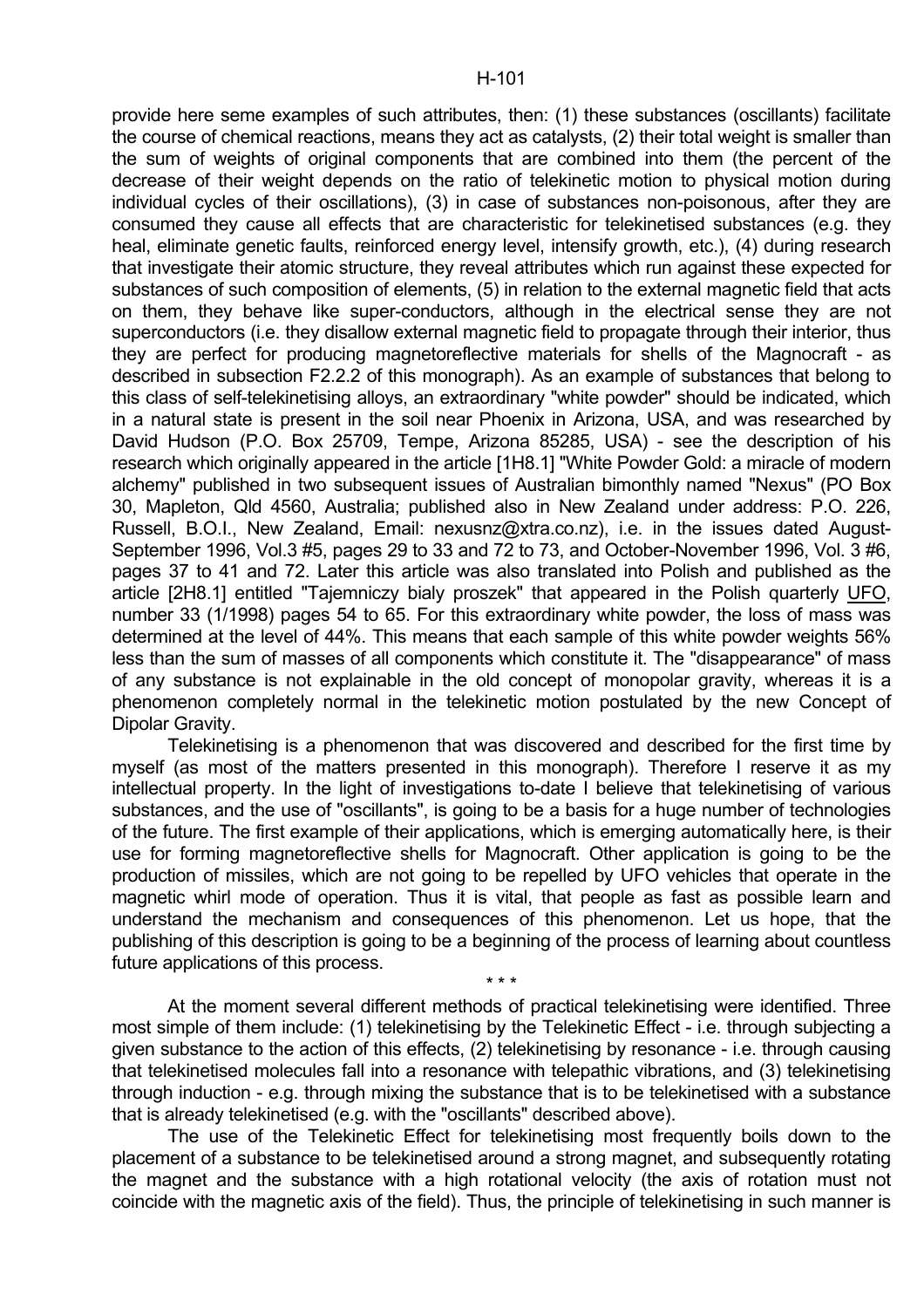similar to the one utilized in N-Machine (described in subsection K2 of this monograph). Other method, developed and utilized by the late Werner Kropp, depends on a rapid displacement of ampoules with the telekinetised substance along a curvilinear trajectory which crushes into a strong magnetic field. Of course the secret is in the trajectory which must be appropriately designed, so as to induce the non-balanced vector of acceleration and form a correct type of telekinetic vibrations.

 The method of telekinetising via the use of sound-like telepathic waves propagating in counter-matter, usually boils down to placement of a telekinetised substance in the focal point of a pyramid. Pyramids represent one of several well-known geometrical shapes, which are capable of focusing and concentrating such waves along their central axis, although other shapes are not so effective. The best for applications discussed here is a stepped American pyramid, because it cuts out from the spectrum of waves being focused these ones which have destructive effects and thus which are telekinetising the substance with an undesirable type of oscillations.

 The technique of telekinetising via induction, requires obtaining in advance some other substance which is already telekinetised, e.g. a sample of telekinetised water, and then mixing both substances together. The best for this purpose are "oscillants" discussed previously, which display a natural tendency to telekinetise themselves. These are just perfect, because they always are already telekinetised. Apart from a natural tendency to self-telekinetising, these substances have also a tendency to remain permanently telekinetised for any period of time. Thus in nature they always appear in already telekinetised state. If such oscillants are mixed with any other substances, the other substances also become telekinetised via induction. For example if small doses of white powder described above are given to ill people for consumption, they may telekinetise their bodies. This in turn may cause the telekinetic healing occurring independently of what type of illness was diagnosed. The result of such telekinetic healing would be similar to the one obtained via application of human telekinesis generated by healers. (But note that in case of the wrong type of vibrations, it can also cause effects that are opposite to healing - means cause a telekinetic degeneration of health similar to that occurring after exposure to so-called "negative green" telepathic vibrations.)

#### H8.2. Detection of telekinetised substances

 Our civilisation already learned, how to detect fast and reliably the fact of magnetising or electrifying of some objects. After all, the magnetic field we know already for many thousands of years, while electric field - for several hundred years. But because of the lack of awareness of the existence of phenomena of permanent telekinetising, so far we do not know how to detect whether a given substance, or object, is telekinetised. This subsection is to provide first indications which should allow a gradual learning how to detect the telekinetisation of substances or objects that surround us.

At this moment the following methods of detecting the telekinetisation are already known:

 #1. The observation of changes in natural properties of these substances or objects, into properties which are characteristic for telekinetised substances. As this was explained before, the telekinetisation is always connected with the change of various natural properties. For example, all telekinetised objects always decrease their mass and weight (i.e. the telekinetisation acts on them like a kind of "protector from gravitation", which causes that these objects or substances are not subjected to the same gravity forces as non-telekinetised objects or substances do). This decrease of mass and weight of telekinetised objects is always directly proportional to the level of telekinetisation. Thus it can be used as a reliable indicator of telekinetisation. Therefore, wherever someone notices, that there was a noticeable loss of mass/weight of an object or substance, actually this means that this object (or substance) was subjected to a temporary or permanent telekinetisation. In addition to a loss of mass/weight, telekinetised objects can also: change their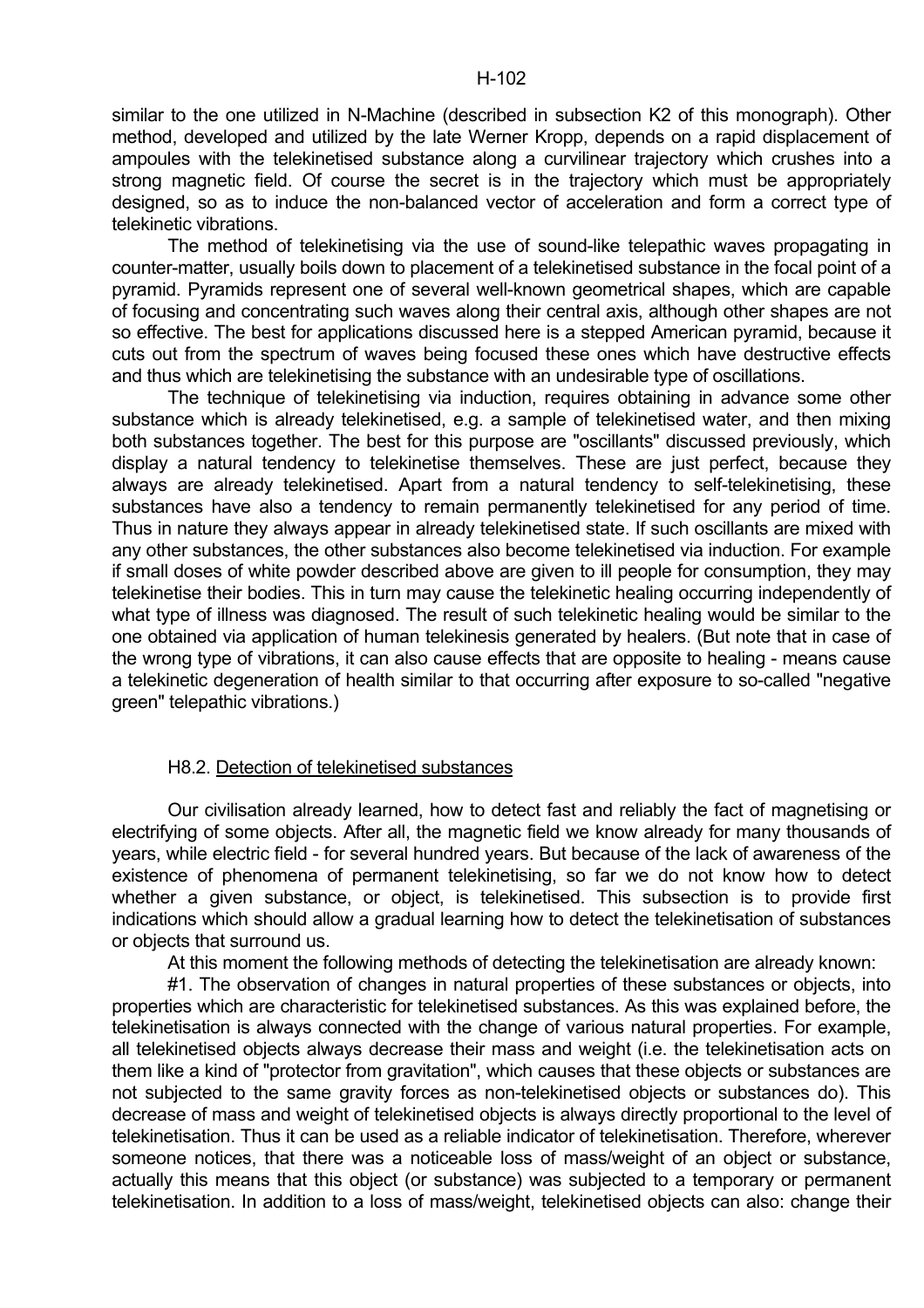colour into white, loose transparency and become milky, change their magnetic properties (i.e. "reflect" magnetic field), increase the amplitude of vibrations of their nucleuses or Brown's movements, etc. Unfortunately, these new properties of telekinetised objects, if they are considered in separation from properties that proceeded the moment of telekinetisation, in normal cases usually are undistinguishable. But if this change of properties takes place in sight of observers, or in conditions of controlled experiment, when the observers or experimenting people know, or have measured, properties that proceeded a given change, and they can compare them with new properties after the change, then such a change can be noticed. Thus, if for example in the result of some electromagnetic phenomenon, chemical reaction, or process of mutual solution, specific substances start to weight less than before noticing this change, or change the colour into whiter, then it can be noticed the moment and the fact of telekinetisation. In turn knowing that such telekinetisation took place, it is possible to find further attributes and sensors, which are going to indicate for us the fact of telekinetisation, and express the level of telekinetisation.

 On the principle of detecting this change of natural attributes, a simple detector for finding the level of telekinetisation can be based. For example such a detector could detect the differences between a natural diamagnetic susceptibility of a given substance in the nontelekinetised state, and the diamagnetic susceptibility of the same substance after the telekinetisation. In this manner such a device could detect the level of telekinetisation of a given substance.

 #2. The observation of changes in physio-chemical attributes of given substance, into attributes that are unique for telekinetisation. The telekinetisation always is connected with a drastic change of various physio-chemical attributes. For example, telekinetised objects may become super-slippery, may loose stickiness, disallow to moisturise themselves, refuse to be painted, change or loose their resistance to corrosion, resist mechanical wear, etc.

 The above attributes in turn can be used for construction of simple devices that would detect the telekinetisation. For example, from my own experience with UFO vehicles constantly telekinetising air in my toilet flush (these experiences I described in subsection U3.8), it appears that a simple device that would detect a level of telekinetisation e.g. air, water, or any other gas or liquid, could be based on a small syphon made of a transparent glass pipe, in which (syphon) the flow of water (or other liquid) would try to suck the bubble of air (or other gas) contained in the upper part of that glass pipe. The speed of water (liquid) that would need to flow through this syphon in order to suck that bubble of air (gas) from the arched glass pipe, would be a measure of the level of telekinetisation. After all, along with the change of telekinetisation, also the viscosity changes, and thus the more rapid flow of water (liquid) would be necessary to suck the air (gas) from a glass arch. The speed of water could be precisely regulated e.g. through the scaling of difference in levels of water (liquid) in two containers, between which this water (liquid) would flow through a given glass syphon.

 Quite reliable principles of detecting telekinetisation are provided by all phenomena that occur along the line of the least resistance - e.g. a phenomenon of friction under the action of forces. On the basis of these principles one of the indicators of telekinetisation are my scissors with a loose screw that fastens together both their halves. In the non-telekinetised state this screw acts along the line of the least resistance. This practically means that when I use these scissors in the non-telekinetised state, this screw constantly unscrews itself. In the result I need constantly fasten it - otherwise my scissors soon become too loose. But if a UFO vehicle which passes by, telekinetises accidentally these scissors, then the screw starts to fasten itself. In the result, after being telekinetised the same scissors continually tighten themselves during the use. So I need to unscrew them continually - otherwise the motion of these scissors soon becomes impossible.

 #3. The registration of the consequences of the increase in vibrations of atoms of substances that are exposed into the telekinetising factor. Telekinetising always is connected with exciting a powerful vibratory movement in atoms of a given substance. Thus, if in some manner it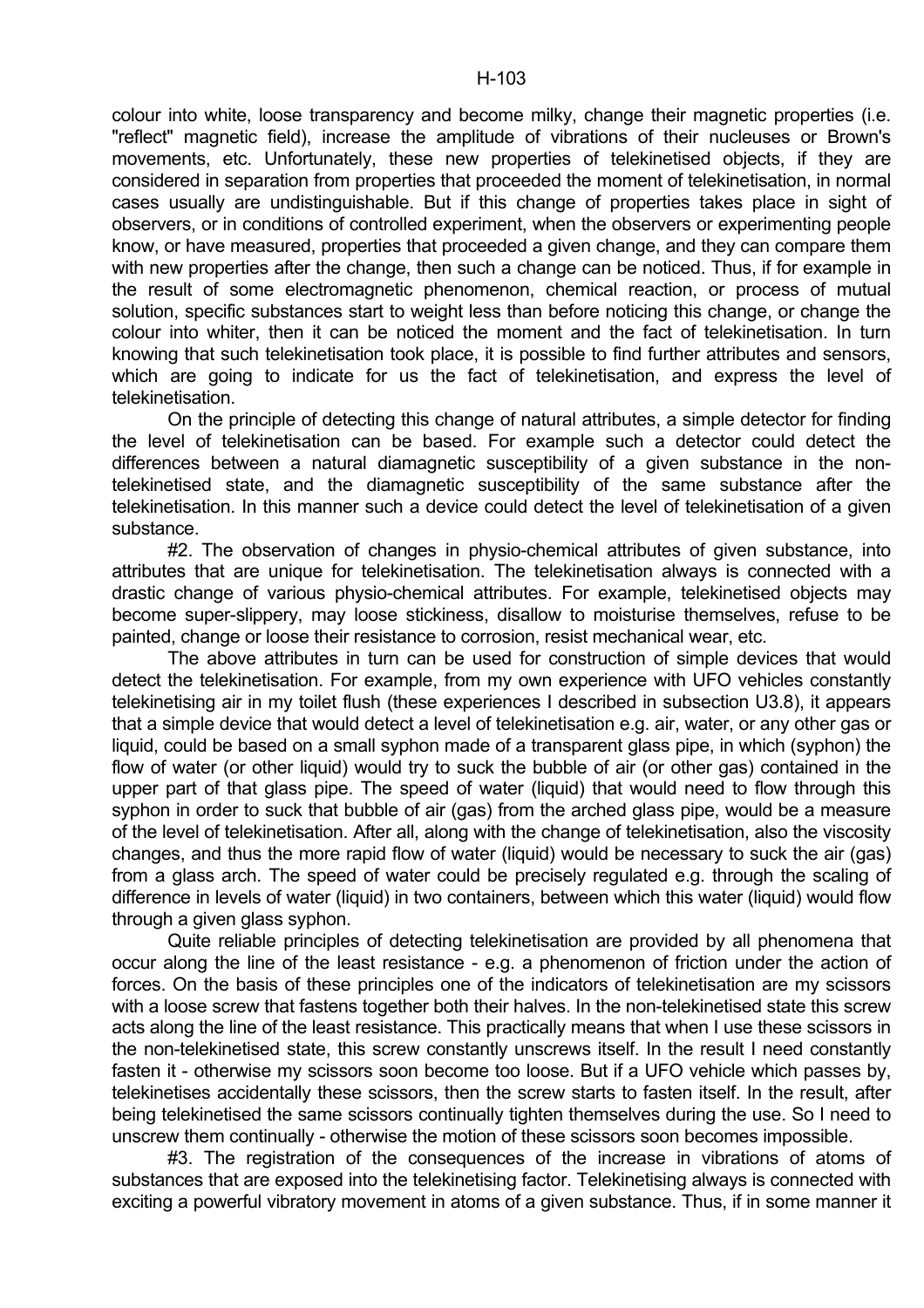is possible to register consequences of this vibratory motion, e.g. through registering it in a physical manner, or with the use of radiesthesia, this is already a sign of telekinetisation.

 On this principle of registration of the level of atomic vibrations, a simple device for measuring telekinetisation could be based. It could utilise any of the already existing methods and apparatuses of physics and chemistry for measurements of atomic vibrations, or Brown's movements of particles.

 #4. The registration of emission of telepathic wave that is characteristic for a given telekinetisation. Subsequent telekinetised substances emit telepathic waves that are characteristic for them. Thus the registration of the emission of these waves by them, is the indicator of their telekinetisation.

 #5. The registration of the extraction glow that is emitted by substances exposed to powerful telekinetisation. Substances or objects that were strongly telekinetised, may emit for a period of time afterwards, a white extraction glow that is similar to moonlight.

 Because almost every single one out of the phenomena described above may also be caused by various factors that do not depend on telekinetisation, the fact of their use as an indicator of telekinetisation can be only decided, when these phenomena are to appear in the result of action of a known telekinetising factor.

 In order to develop a method, how to detect the telekinetised substances, and how to measure the level of their telekinetisation, it is good to know where such substances can be found, and how to gain an access to them. Thus what we know so-far about the phenomenon of telekinetisation, sources of telekinetised substances are (in the order of power of their telekinetisation): (1) relatively new landings of telekinetic UFOs, (2) arrivals of UFO vehicles to our flats - for details see descriptions from subsection U3.8, (3) natural "oscillants" which are described in subsection H8.1, (4) chemical laboratories - natural telekinetisation show practically all substances that characterise themselves with abilities to act as catalysts, (5) processes of mixing two transparent substances, which mutually do not undergo chemical reaction, but change colour into milky one (an example can be here the mixing of transparent Bulgarian/Turkish plum vodka "rakija" with water - such a milky solution received from mixing together two transparent liquids, Turks from the Northern Cyprus call "lion's milk" for its powerful healing and regenerating properties), (6) some liquids received in the result of melting of solid substances - e.g. water received from melting high-altitude ice or new snow, (7) slightly telekinetised is also "milky" air in cloudless days, (8) slightly telekinetised is also water that was placed in the focal point of a pyramid. Unfortunately, for each of the above substances the type of telekinetisation is going to be different (i.e. axial, transverse, torsional, rotational, etc.), while at the present level of our knowledge we are not able to determine which telekinetisation is the outcome of which process.

 It is worth to notice, that invisible UFO vehicles that arrive to our flats in the state of telekinetic flickering, cause an immediate, although only slight, telekinetisation of the air in our flats. Therefore on one hand the arrival of these vehicles to our homes provides us with samples of telekinetised air (and also other substances that found themselves in the course of telekinetic circuits of these UFO vehicles). On the other hand the development of a fast and reliable device for measuring the level of telekinetisation of air, provide us also with the device which may detect the fact of arrival of invisible UFO vehicle to our house.

 The development of an objective and reliable method for detection of telekinetisation, is one of the rather urgent tasks of researchers that investigate this discipline. Therefore, all hobbyists with inclinations in this direction, are encouraged to undertake this ambitious task.

# H9. Phenomena that result from physical attributes of natural programs that reside in counter-matter

Natural programs that reside in the intelligent counter-matter, and that are implemented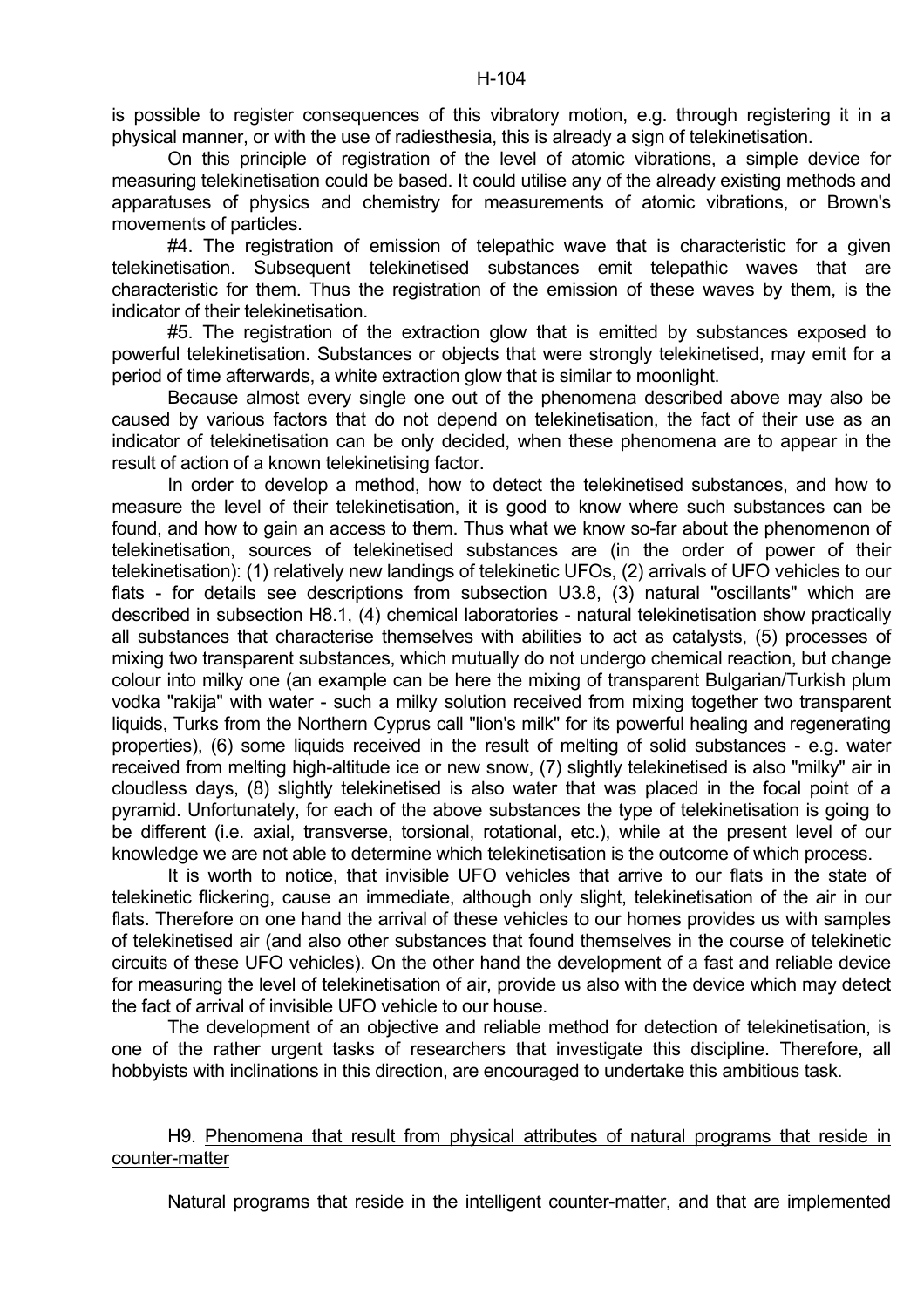(run) by this counter-matter, display two kinds of attributes. Firstly these programs display attributes that belong to the area of informatics. Such informatics' attributes, are simply various properties of natural algorithms, that these programs express with their content (e.g. what information these algorithms intercept, where this information comes from, how it is forwarded, etc.). Secondary, these programs are also displaying various physical attributes. To the group of already identified out of such physical attributes, belong amongst others:

 (a) "Friction" which these programs form with the counter-matter during physical moving through particles of counter-matter. According to what is explained in subsections H4.1 and JE3.7.1, this "friction" of natural programs with counter-matter forms what the science calls "gravity field".

 (b) "Physical behaviour" of counter-matter, the definition of which these programs carry out in themselves, and which is then imposed by these programs onto the counter-matter that stores them. Our science calls this behaviour with the use of term "energy" - for more details about the mechanism of energy see subsection H4.1, H9.2 and A4.

 (c) The current "position of the execution control", and the motion of this control through a given program. This point and motion represent what present science calls "time" or "elapse of time" - for more details about the operation of time see subsections H9.1 and M1.

 Independently from the above, there is also many further physical attributes of these natural programs from the counter-matter. These further attributes still await their totaliztic researchers, who will define them and describe them more exactly.

 The realization of the fact of the existence of such physical attributes in natural programs from the counter-matter, opened the way to develop interpretations for basic phenomena of physical universe. It revealed to me, that various basic phenomena of nature, are actually manifestations of such physical attributes of these programs contained in the counter-matter. Their example include "time", "gravity field", "energy", and several more. Without such their understanding, these phenomena stubbornly kept escaping from all attempts to explain them. Therefore our science defined them only in the categories of consequences observed by people, but was unable to define them in categories of their nature or mechanism of their operation.

 The natural programs contained in the intelligent counter-world, display several common characteristics. For example they:

#1. Are indestructible. Thus, these natural programs stored in the counter-matter can only shift from one portion of the counter-matter to other such portion, or from one counter-material duplicate to other such duplicate, but by people they cannot be neither created nor destroyed.

#2. Obey the law of balance. The total number of such programs does not change, although the location of these programs can change.

 #3. Are repetitive. The phenomena that are expressed through these natural programs always display repetitiveness. Thus in exactly the same circumstances these programs always excite the appearance of the same phenomena.

 Due to realisation of the fact, that such physical attributes of natural programs contained in the counter-matter will form physical manifestations that are observable to people, I managed to discover interpretations of basic physical phenomena in the Concept of Dipolar Gravity (i.e. the interpretation of time, gravity field, energy, etc.). These interpretations, which describe main phenomena of classical physics (i.e. time, energy, and gravity field) I am presenting below in subsections that follow. The remaining (non-physical) of such interpretations are explained in chapter I.

# H9.1. The interpretation of time in the Concept of Dipolar Gravity

 As it was explained in subsections I5.1, I5.2, and H3, the counter-world contains counter-material duplicates of all objects from our physical world. These duplicates can be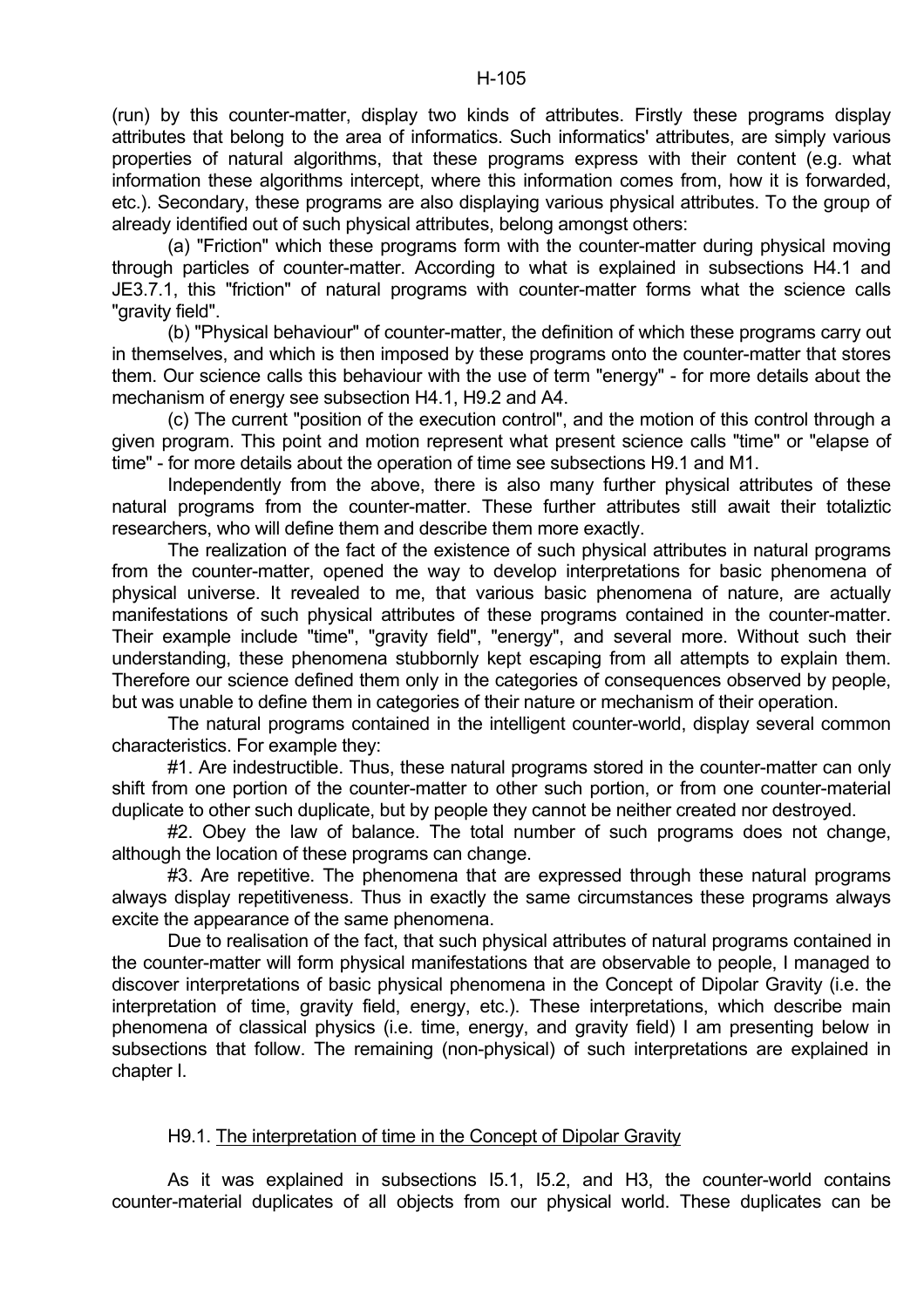compared to hardware of an universal (natural) computer. In turn the duplicates of every material object, contain so-called "registers" - means real-time programs and data of physical objects. The duplicates and registers are responsible for the course of all events that take place in our world, similarly as computers and their software are responsible for the course of events in machines with numerical control described in subsection H3. Thus, the key to understanding the operation of the registers and counter-bodies, is the "machine-software-computer-machine" analogy, that was explained in subsections H3 and I3, in which the counter-world is compared to a real-time program and its computer.

 Let us consider the operation of a real-time computer program. Such a program is made up from a number of elementary processing commands, that are combined together in one continuous sequence. The completion of these commands is achieved in steps, each one of them being executed in isolation from the others. During this process of execution, the control unit of a computer gives the execution power to these commands in the order of their positioning, one after the other. Thus in each computer program there exists one such elementary command, which is currently in the process of execution. All commands located before this particular one are already completed, whereas all the commands located after this one, will be completed in the future. Therefore a flow of the execution control throughout such a computer program, performs the same function as the flow of time in real events. The above shows, that for the computer programs that operate in real-time, the flow of execution control is equivalent to our idea of elapse of time in real events.

 The analogy existing between the registers from the counter-world, and the real-time computer program, allows us to deduce the principles of completion of real events occurring in physical world. These events are executed by the counter-world in a manner similar to the way the processing commands of a program are executed in contemporary computers. Thus, it can be deducted, that the registers from the counter-material duplicates of every object, that are contained in the counter-world, are also combined from the sequences of elementary execution commands. These commands are executed in succession, one by one. Therefore, there is always a command, which is actually in the process of execution, as well as the other commands, part of which were already executed in the past, and part waiting to be executed in the future. Such a flow of the execution sequence occurring in the counter-world, is observed in our world as a lapse of time.

 The above provides the interpretation of time in the Concept of Dipolar Gravity. This interpretation will be called here the "magnetic concept of time". It states that: "time is a flow of the execution control throughout the algorithms contained in the counter-world." The reason why this interpretation of time is called "magnetic", is the direct link between the elapse of time and a state of energy in magnetic field. This link causes that the elapse of time can be controlled with the use of changes in the energy level of magnetic fields. Therefore, theoretically speaking, in order to learn how to change the elapse of time, it is enough to learn exactly the effects of appropriate "deformation of magnetic field". This in turn means, the time vehicles are going to be just only a slightly improved versions of "Magnocraft" described in subsection A2 and in chapter F.

 The above interpretation of time introduces numerous changes to our understanding of time. Firstly, it allows us to realize that our contemporary view of time as a uniformly flowing river is wrong. In fact, time is motionless, only our execution control moves through it. Also this interpretation indicates, that the speed of elapsing time can vary from object to object, and from situation to situation (i.e. time does not elapse the same for everyone and in every situation). Moreover, this interpretation shows that in the counter-world, time can be instantaneously shifted backwards (i.e. the execution control can be shifted back to any previous command) or further forward, and the speed of elapsing time can be increased or decreased. This interpretation also informs that the key for controlling time lies in the states of counter-matter, the manifestations of which in our world are magnetic fields. Thus, in the Concept of Dipolar Gravity, time travel and the building of magnetic "time vehicles" is theoretically possible - see subsection H9.1.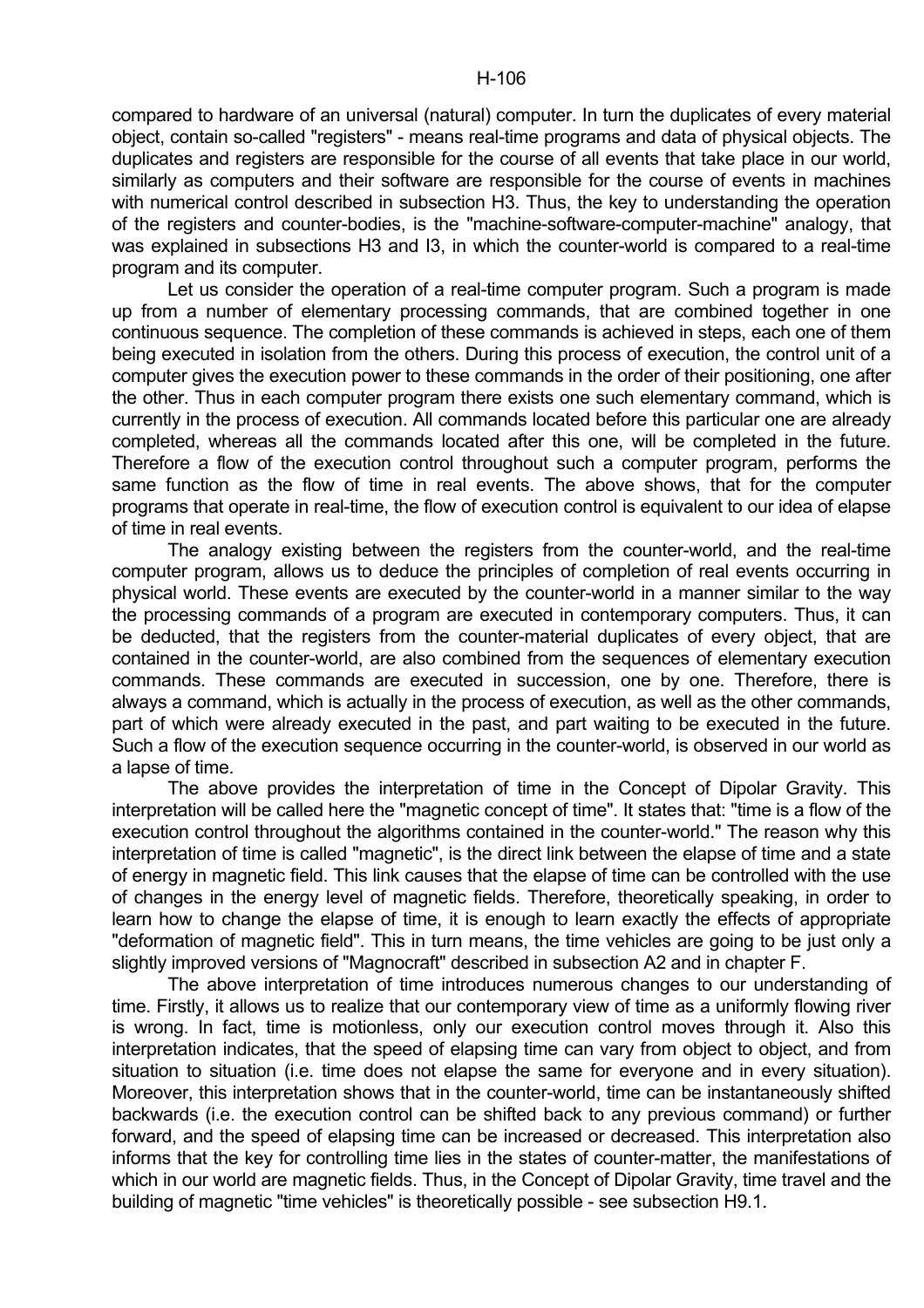Observations have already been accumulated, which confirm the correctness of the above "magnetic interpretation of time". Below examples of evidence from this area is listed:

 #1H9.1. The elapse of time is perceived differently for various objects and situations. For example, insects pass through time at a much faster speed than people, whereas the celestial bodies (e.g. planets, stars) have a much slower passage through time than humans do. Also in our lives we frequently observe the different speeds of elapsing time. Let us provide more known examples of such observations:

 - As it was lightheartedly expressed by Albert Einstein, "one minute spent on a hot stove feels like an hour, whereas an hour spent with a loved partner feels like a minute".

 - In every cyclical activity that occupies the same amount of time, the first repetition of this activity always seems to take much longer period of time than the subsequent repetitions. Thus, for example, the trip to somewhere always appear to take longer than the trip from there. The first piece of soap or the first roll of toilet paper in a new flat always seems to suffice for much longer than the second and next ones, the first day in a new work is always the longest one, etc.

- Most clearly the slowing of time is registered by participants of car accidents.

 - Probably everyone has also noticed personally, that the passage of time seems to increase in speed as we age (i.e. a day for children is much longer than a day for older people).

 #2H9.1. In the so-called near-death experiences (NDE) that take place during clinical death, and also for people that fall from roofs during their very short flight, or in participants of some serious car accidents, in a very short period of time details of almost the entire their lives is re-lived again. The number of images and experiences passing through minds of such people would be impossible to review if time elapsed with "normal speed".

 #3H9.1. Hypnotised people can shift back in time to any event from their past and re-live this event in a different manner than they experienced it in reality. For example, if they visited a specific flat only once in their lifetime, and during this visit they would not see a given room or not ask a specific question, after they are hypnotised that can return to this situation and flat, enter the room that they would not see previously, and receive a reply to the question that they would not ask previously. And actually the description of that room will be corresponding to that which existed at the time of real visit, while the reply that they receive to their question is going to be corresponding to that which they would receive in reality (see appendix Z to monograph [2e], paragraphs H-95 and H-111). Such shifting time back and re-living under hypnosis events that took place in reality, is only possible if time works in the way that it is suggested by the Concept of Dipolar Gravity, i.e. time is motionless, while our execution control moves through it and under hypnosis it allows to return to events from the past.

 #4H9.1. There is objective evidence accumulated, which confirms the capability of UFOnauts, to slow down, stop, shift backwards, accelerate, or to shift forward someone's elapse of time. This evidence originates from observations of the so-called "time vehicles" in operation. Examples of this evidence are presented in subsections H9.1 and T2. They include so-called "states of suspended animation", claims of UFOnauts themselves, the slowing down or accelerating clocks/watches in people who are being abducted to UFO decks, and many more. One of the consequences of this capability of UFOnauts to travel to past, is that one described in subsection A3, namely that already right now they know which present activities of humans are going to work against them in the future, thus already now they are able to sabotage our realisation of these events - see also subsection V5.

#### H9.2. The interpretation of energy in the Concept of Dipolar gravity

 As this is already described in subsection H4.1, the behaviour of intelligent particles of the counter-matter is defined by special natural programs, which describe how in a given moment of time these particles must behave. The particles of the counter-matter later only exactly implement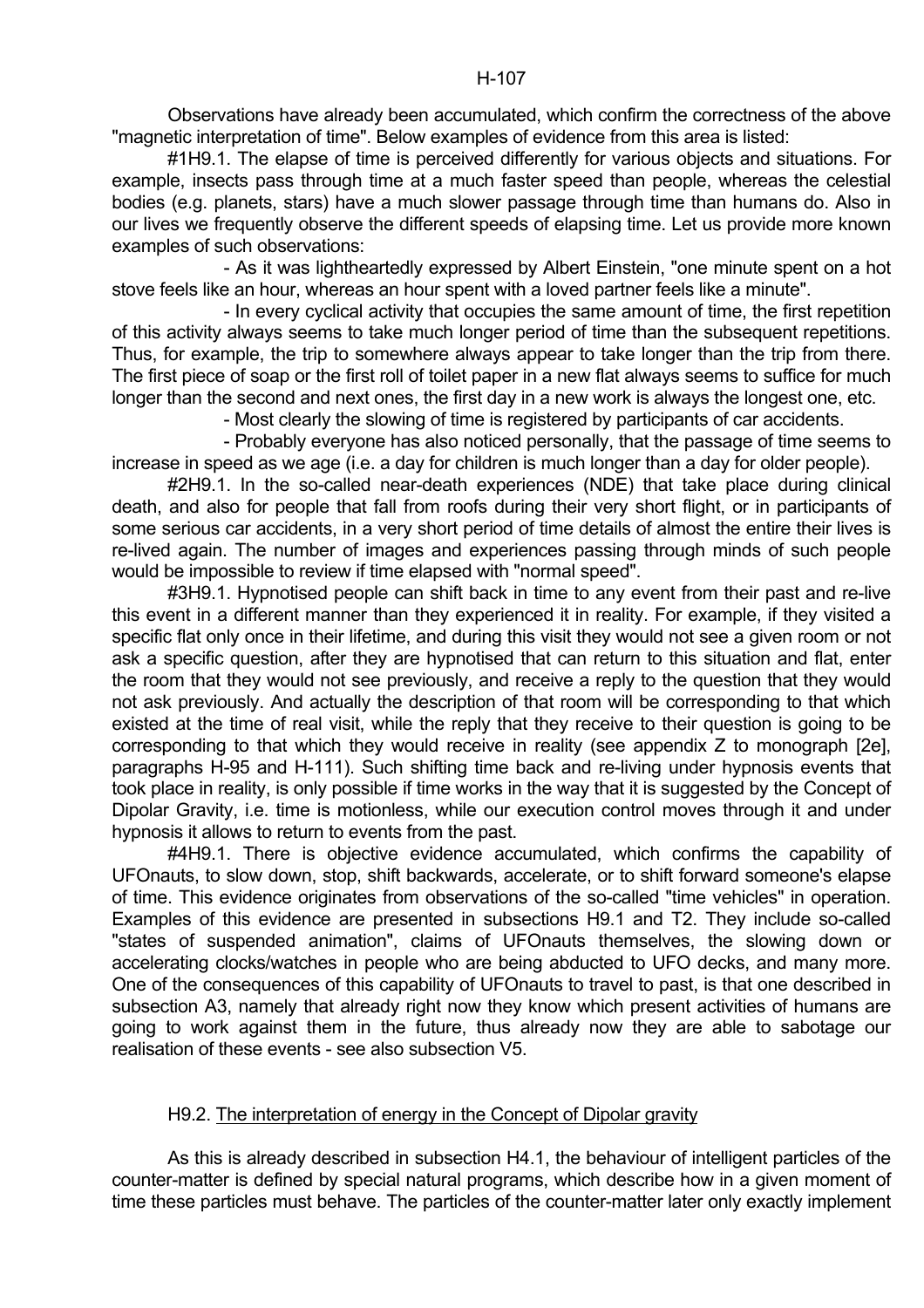what these programs order them to do. As I explained this in subsection H9.1, each particle of the counter-matter carries attributes both of the "memory" and the "accumulator" from present human computers. Due to this, the natural programs from the counter-world are able to physically move from one particle of the counter-matter to other such a particle of the counter-matter, without any loss of their ability to define the behaviour of these particles. Thus, these programs always are able to dictate to the particle in which they are currently stored (i.e. in which they reside), how this particle must behave. These natural "programs of behaviours", being capable of shifting between particles of the counter-matter, represent what in the science is described as "energy". Thus all energy phenomena from our world are only consequences of the motion of appropriate "programs of behaviour" from one areas of intelligent counter-matter to other such areas, and then causing that in given conditions this counter-matter behaves in such manner - not in any other. Of course, trough causing the specific behaviours of the counter-matter that is defined in these programs, due to the gravity interactions between the counter-matter and matter, they (the programs) influence also behaviours of matter from our world. Thus, whatever in our world we observe as energy, the Concept of Dipolar Gravity defines it in the following manner: "energy is a collection of natural programs that move through the counter-matter, which describe how this counter-matter must behave, and which are pedantically obeyed by particles of this countermatter".

# H9.3. The interpretation of gravity field in the Concept of Dipolar gravity

 The present science is aware of the existence of gravity field, and even described the basic attributes of this field. But it is unable to explain neither what actually this field is, nor what is the nature of it. On the other hand, according to the present interpretation of the Concept of Dipolar Gravity, "gravity field is simply a kind of 'friction force' that is formed during a flow of energy from one particle of counter-matter to other such particle". Because in the previous subsection it was explained that energy is simply natural "behavioural programs" that reside in the counter-matter, the gravity field is simply a kind of "friction force" that is formed during the circulation of these behavioural programs through the volume of the counter-matter. The more detailed descriptions of the nature of gravity field in the light of the Concept of Dipolar Gravity, are provided in subsection JE3.7.1 of this monograph.

#### H10. New sciences on the counter-world and counter-matter

 As this is already explained in the previous parts of this chapter, the new Concept of Dipolar Gravity reveals that parallel to our physical world, there is another counter-world. This whole new world impatiently awaits to be scientifically investigated. It is filled up with a new type of substance, that previously was unknown to human science, and also is governed by new types of laws, which still remain unknown to our scientists. For example, such properties of the countermatter as the ability to think, or such laws of the counter-world as the moral laws, were never investigated before. Also, numerous completely new phenomena and laws were discovered, which the science to-date was unable to identify, but which introduce a potential for wide technical utilizations. Simultaneously, these properties of the counter-matter, and these new laws that govern counter-world, are exerting a huge influence on the physical world. This influence manifest itself in countless manners, for example physically through the existence of instant telekinetic motion, telepathic messages, elapse of time, and other similar phenomena, while intellectually through the operation of moral laws, the existence of moral energy, moral polarity of all events, existence of the universal intellect, etc. Therefore, now when we finally managed to discover counter-mater and the counter-world, and when we realized the influence they have on our lives,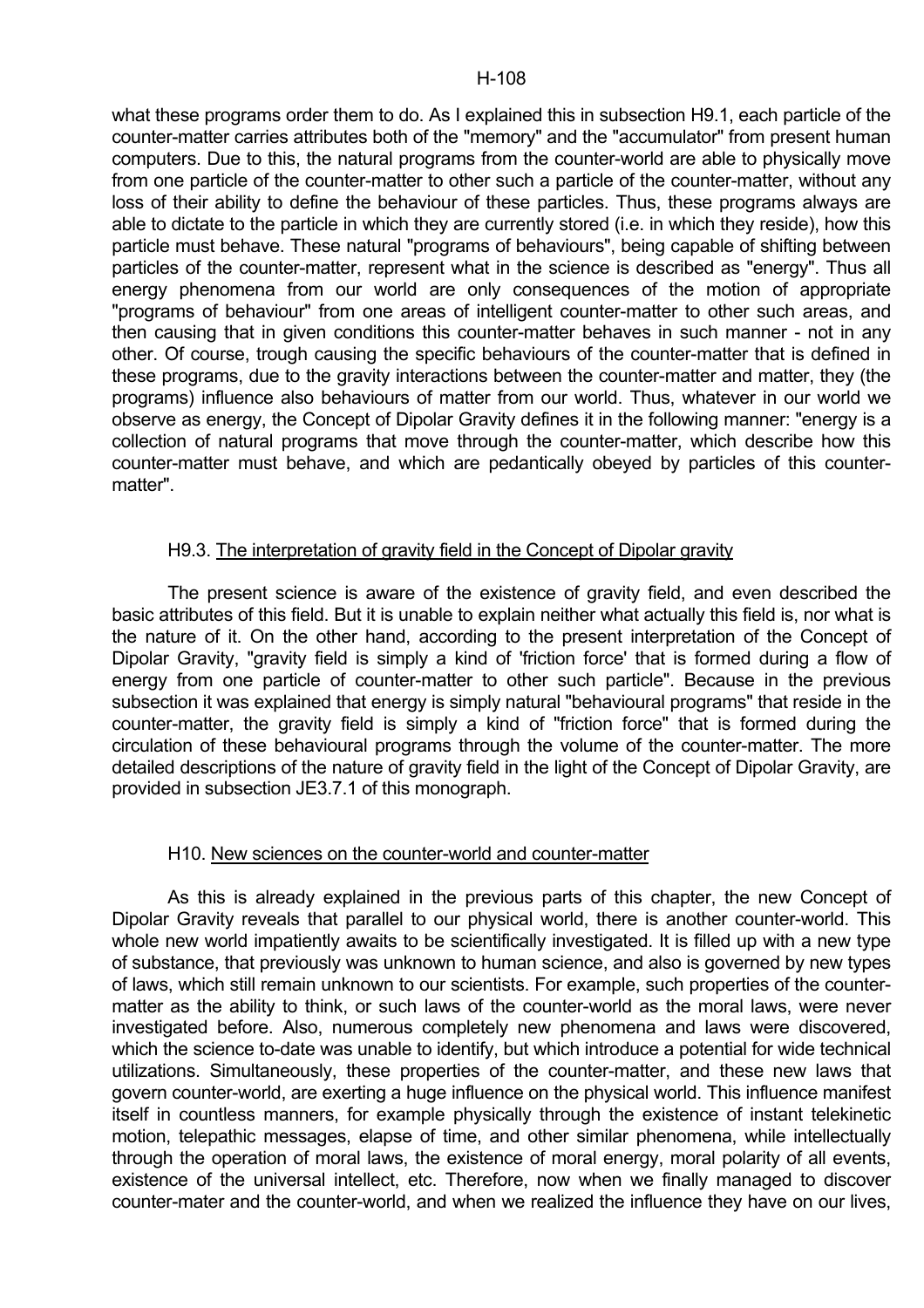there is a necessity to open various new scientific disciplines which would assume the duty of systematic researching these new horizons. Let us name these new disciplines, that awaits to be born, with the term "sciences of the counter-world".

 Although the basic research of the counter-world and counter-matter are carried out within the Concept of Dipolar Gravity, this concept as a "pure science" cannot solve all applications needed in this area. Therefore, the establishing of "sciences of the counter-world" requires the opening of completely new totaliztic disciplines of research, especially from the "applied area". Some of applied aspects of counter-world and counter-matter are already researched by three new disciplines, which I felt competent to create and which are elaborated in this monograph. These are:

**#1. The "philosophy of totalizm"**. This investigates all philosophical and moral consequences of dipolar gravity. It is described in chapters JA to JF.

**#2. The "totaliztic mechanics"**. This one investigates all mechanical aspects of dipolar gravity.

**#3. The "engineering of the counter-world"**. This discipline I already initiated with the development of concepts of such technical devices as for example:

#3a. "Telekinetic batteries". These are described in subsection K2.4.

#3b. "Telekinetic vehicles". These are described in subsection L1.

#3c. "Time vehicles". These are described in subsection M1.

#3d. "Telepathic telescopes". These are described in subsection N5.2

 But still there is an urgent need to open several further such new disciplines, which because of my scientific specialisation I am unable to open. To name some of them, they include the "chemistry of the counter-world", the "medicine of the counter-world", the "biology of the counter-world", etc. They would carry out research to build healing machines which would manipulate counter-material duplicates of people, they would learn how to heal us with the use of capabilities offered by the counter world, and they would produce new substances and objects through synthesising them in the counter-world.

 Through opening the possibilities of starting such new disciplines literally from scratch, the Concept of Dipolar Gravity throws an incredible challenge to all these frustrated scientists, who so-far were complaining that nothing is left for them to discover or to investigate.

 One of the more interesting research problems, that these new sciences of the counterworld should solve, is the experimental establishing what is the actual course of force lines of the gravity field in our universe, and whether this course corresponds to that one which I deduced theoretically and described in subsection JE3.7.1. After all, this course is going to define the real shape of our universe, and to understand the origins of our universe. By an analogy of the gravitational field to all other dipolar fields, it can be predicted that force lines of gravitational field also form closed circuits. Only that, according to the new Concept of Dipolar Gravity, these circuits must propagate through the interior of two different worlds, namely our physical world and the counter-world. But otherwise as this is with e.g. magnetic field, the attributes of which can be illustrated and researched on examples of small magnets, all objects that create gravitational field of the strength sufficient to be able to determine course of their force lines, unfortunately are gigantic dimensions. Thus, in the present situation of our civilisation, they cannot be analysed experimentally. The only thing that we can do now, is to deduce this course in a theoretical manner, basing our deductions on the "totaliztic model of the structure and operation of the universe" that is described in subsection JE3.7.1.

# H11. Possible gains from the mastery of the counter-world

 The gravitational link existing between both worlds introduces enormous potential for exercising an intelligent control over our world through the introduction of changes to the counter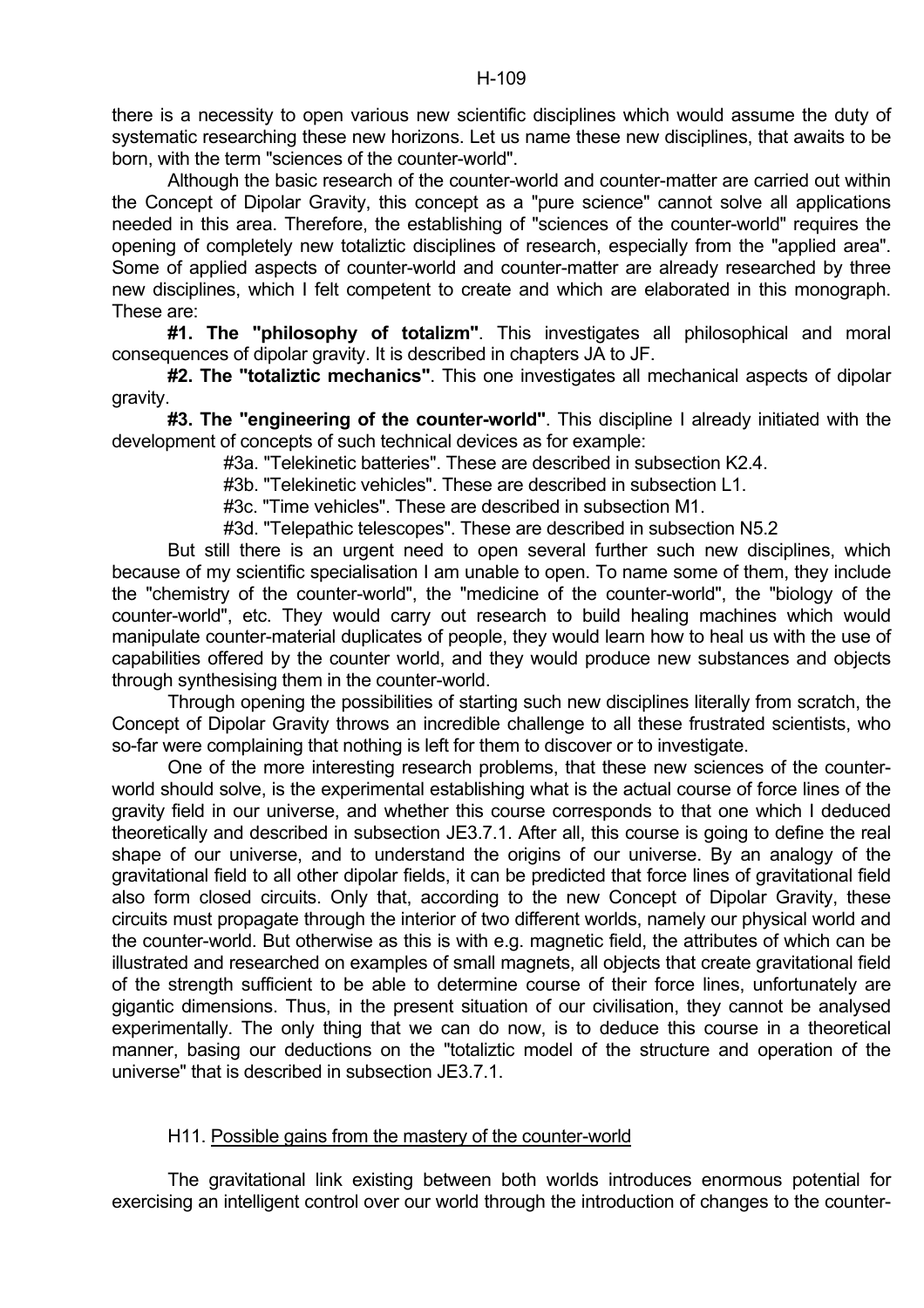world. As this is explained in previous subsections, this control or insight can be accomplished in two ways: presently through the utilisation of natural capabilities of human minds (see subsection I5.5), while in the future through construction of appropriate machines and devices (see subsections I5.6, N3).

 Our realising of the potentials that hide behind even the present utilisation of our natural capabilities for insight and control over the counter-world, is able to cause the development of new techniques for healing, morality, philosophy, ESP, etc.

 It seems that for thousands of years mankind exploited the counter-world through magic, exorcism, rituals, etc. However, people's use of the laws of that world to-date has been "blind" and without understanding of their operation. Realizing that such a world does exists should help us in the systematic compilation of its laws and in developing a complete knowledge of its operation (e.g. through the postulated in subsection H10 totaliztic disciplines that would be exclusively devoted to research of the counter-world). From this, there is only a short step to the development of both: our natural abilities to exploit this world - in a way similar to the development of muscles by body builders, and machines which are to help us interact with this world - as our present machines do with the physical world. The existence of this world makes possible the mastery of such hitherto incredible abilities as: telepathy, telekinetic shifting objects, healing, seeing the hidden objects, learning the personal secrets and thoughts of people, and many others.

 When the humanity manages to build machines that will be able to change the configuration within the counter-world, then this causes an instant change within the material world. For example, instead of physically travelling from place to place, we could alter our position in the counter-world, and this would cause our instant disappearance from one place and re-appearance in another one. In this way "instant telekinetic motion" may replace our present shifting of matter in space (see subsection H6.1). It is not the only possibility that the alteration of the counter-world may open. Some other include:

 - Materialization instead of production. In future we can develop machines, which at our wish may be able to materialise any possible object or substance.

 - Dematerialization instead of disposal. Similar machines will allow us to dematerialise everything that we do not need any more.

 - Body-transformation instead of healing. Healing machines that are based on capabilities of the counter-world will revolutionise one day completely our methods of restoring health.

 The machine for introducing some alteration into the counter-world will be a supreme achievement in the utilization of the possibilities that offers the existence of the counter-world. However, not less useful will be the construction of devices which just allow "insight" into, and "reading" from, the registers and karma contained within the counter-world. Through such an insight (see subsections I4 and I3) we would, for example, obtain complete information about:

- The appearance and course of illnesses before symptoms are noticeable.

- The history of each person, organism or object.

- The future fate of people and objects.

- The thoughts, intentions, secrets and personal details of any particular person.

- The current location of lost people and objects.

 - The content of non-transparent objects, e.g. letters within envelopes, natural resources, underground water sources, etc.

 A next revolutionary capability that the devices of types described in subsections N5 and K2 are going to open, is the utilisation of phenomena that originate from the counter-world, but interact with our world. The most beneficial and close of completion out of these devices are:

 - The devices that utilise telepathic waves for communication purposes. Their examples include telepathic telescopes and projectors described in subsections N5.1 and N5.2 of this monograph and in chapter D of treatise [7/2].

- Free energy devices, which generate energy due to the utilisation of capabilities of the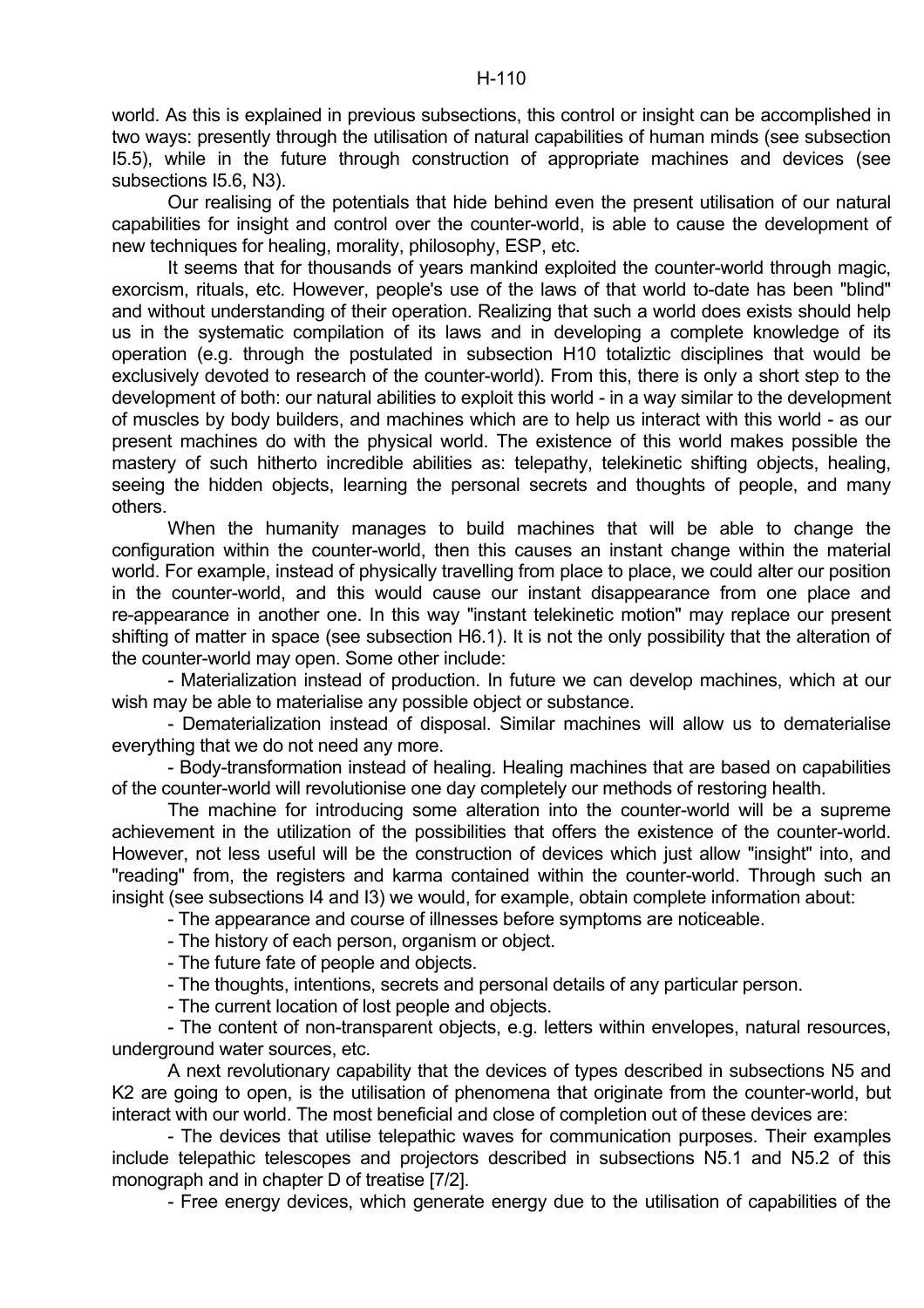counter-world, e.g. see telekinetic batteries described in subsection K2 of this monograph.

 - Means of transportation that utilise the Telekinetic Effect - see telekinetic vehicles described in subsection L1 of this monograph.

 - Devices which control the elapse of time (based on the magnetic interpretation of time) see time vehicles mentioned in subsection H9.1.

 Similarly to our world, the counter-world is also objective and repetitive. It is governed by two sets of natural laws, whose meaning can be detected, identified, learned and utilized by our intellects. (The first of these two sets of laws, are physical laws similar to laws of our world, while the second set are moral and intellectual laws, which apply only to intelligent beings.) Therefore the recognition and acceptance of this world opens completely new dimensions, for the good of all people. Several chapters of this monograph (e.g. chapters JA, JB, or JF) initially reveal various possibilities that this opens for us.

#### H12. To conclude descriptions of physical mechanisms of the counter-world

 This chapter discussed only the first out of two vital areas of the interest of the Concept of Dipolar Gravity. It dealt with phenomena and processes of the physical nature, which take place in the counter-world and in counter-matter. These depend either on compressing or dispersing counter-matter, or on putting it into vibrations, or on forcing it to move, etc. But, as this is explained in subsections I2 and H2, counter-matter is a thinking substance. So independently from these phenomena of the physical nature, counter-matter supports also various intellectual processes. Therefore, the Concept of Dipolar Gravity explains also another voluminous group of phenomena and processes which take place in the counter-world, but which have the intelligent nature. These depend either on intercepting, storing and processing information, or on logical thinking, etc. These intelligent phenomena, which are taking place in the counter-world and in the counter-matter, but which exert their influence on our world of matter, are discussed in next chapter I.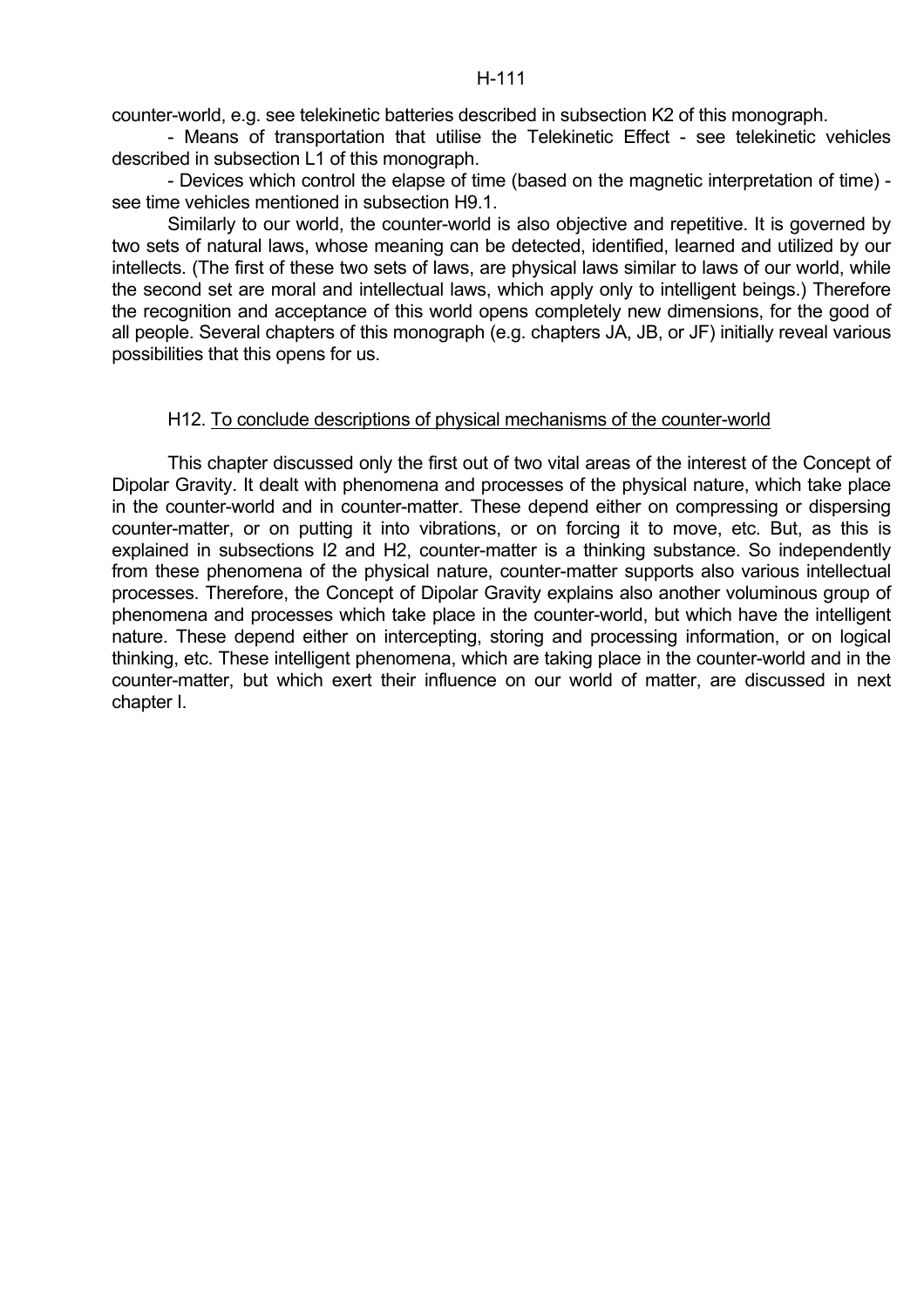



Fig. H1. The "extraction glow" emitted from the space passed through by a V-shaped divining rod moved in a telekinetic manner. The photographic detection of this glow provides experimental proof of the existence of the counter-world. According to the Concept of Dipolar Gravity, telekinesis is the effect of moving material objects by altering the positions of their countermaterial duplicates contained in the counter-world. The introduction of such an alteration carried out within the counter-world does not require a supply of energy. But moving the objects in our world involves the consumption of energy described by the Conservation of Energy principle. The Postulate of Interchanging Thermal Energy states that this consumption must be compensated for through an extraction (conversion) of thermal energy contained in the environment of the objects moved. Therefore the result of telekinetic motion must be the fall of electrons in the atoms from the affected area down into their lower orbits. Quantum physics states that such a fall must be accompanied by the emission of photons detectable on a sensitive photographic film as a kind of "extraction glow". The extraction glow should appear not only in all forms of psychokinesis caused by the human brain but also in the "mechanical" equivalent of this phenomena occurring within the "free-energy generators". The most frequent subjects (and therefore also the most easily available for research) utilizing psychokinesis are dowsers whose success in the search for water is indicated through the psychokinetic bending of their divining rods. The above photograph illustrates the extraction glow which appears during such bending. It was originally published in two books by Christopher Bird entitled: **[1FigH1]** "The divining hand" (1st edition, E.P. Dutton, New York 1979, ISBN 0-525-09373-7, page 7) and **[2FigH1]** "Divining" (A Raven Book, London 1979, ISBN 354-043889, page 7).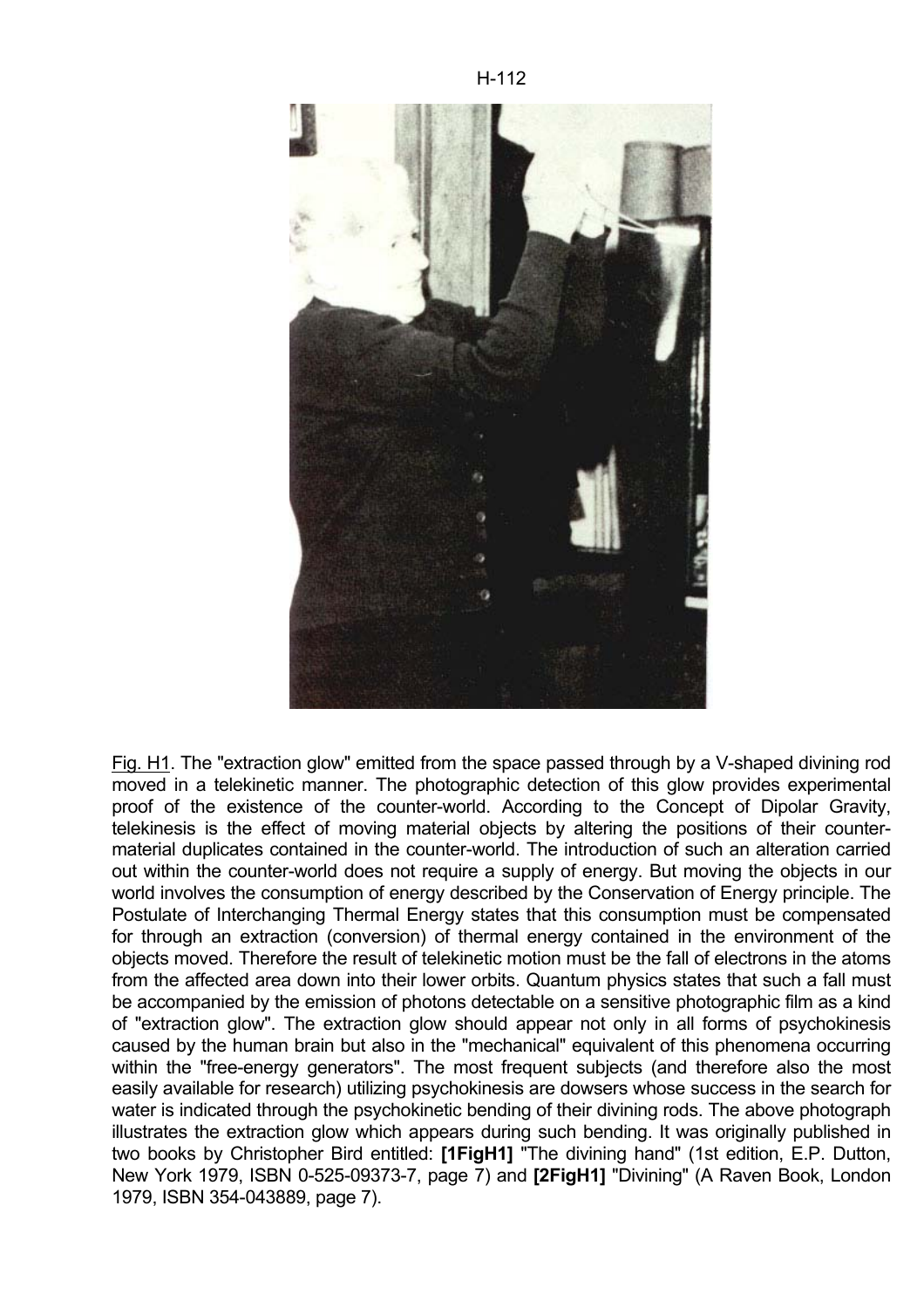

Fig. H2. Photographs of two heavy tables levitated in various séances by a psychokinetic medium named Eusapia Palladino. Along the surface of both tables a strong emission of the "extraction glow" is clearly registered. The telekinetic power of this medium was so extremely high that almost all photographs taken at her séances demonstrate the evident emission of the extraction glow. Therefore the photographs provide a consistent confirmation that the "Postulate of Interchanging Thermal Energy" is in operation. Sceptic scientists investigating Palladino's abilities suspected her of producing some fraudulent effects, for this reason at many séances she was restrained. However, even when she was held tightly, the tables still rose.

 (Upper) A photograph published in **[1FigH2]** the Journal "The Unexplained", Vol 4 Issue 41, page 801; and republished in the book **[2FigH2]** edited by Peter Brookesmith, "The Enigma of Time", Orbis Publishing Limited, London 1984, Page 21. It presents a table levitated in London in 1903. Note also the transparency of the table.

 (Lower) A photograph published in the book **[3FigH2]** by Roy Stemman, "Spirits and Spirit Worlds", The Danbury Press, London 1975, ISBN 0-7172-8105-1, page 52.

H-113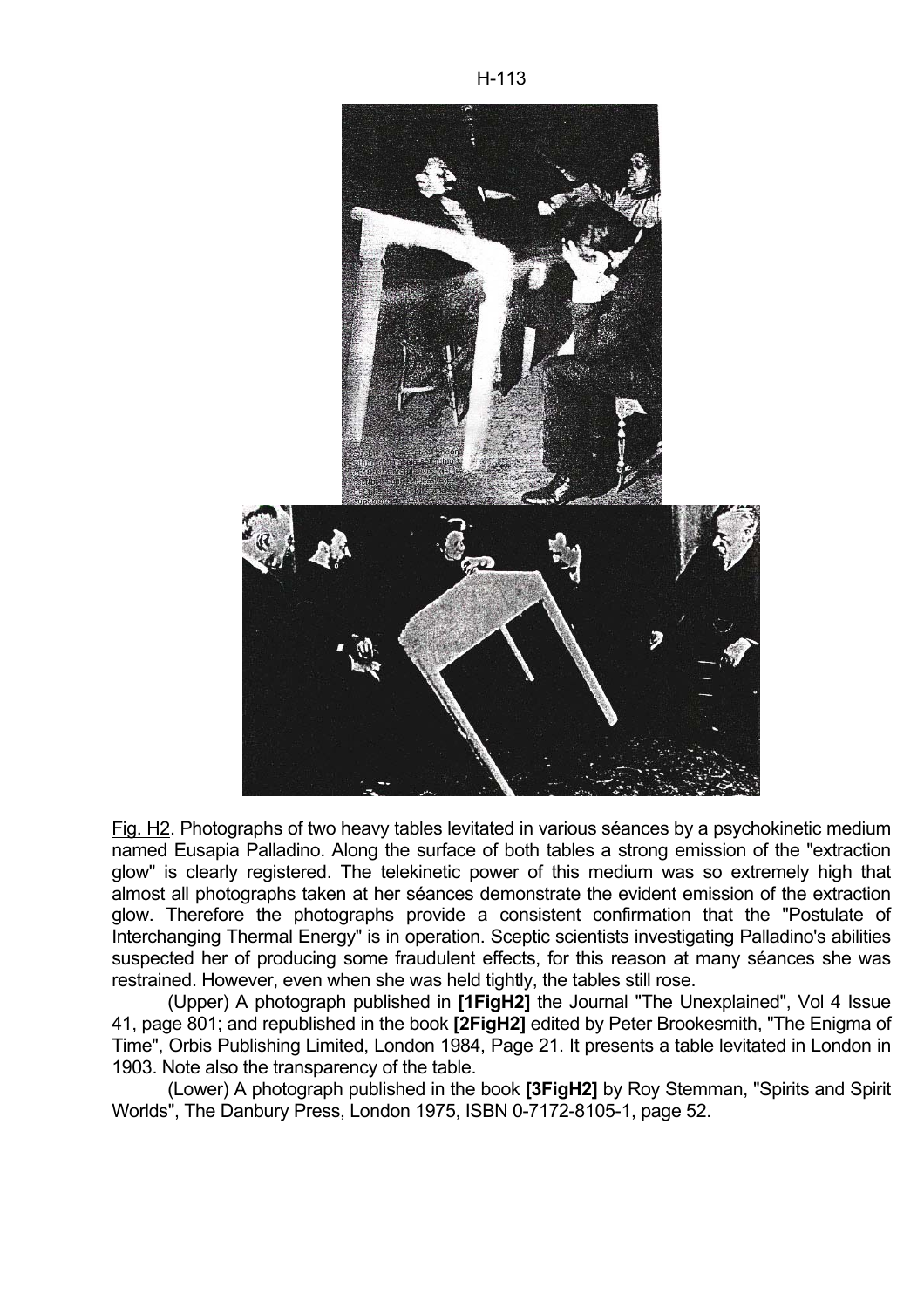H-114



Fig. H3. The photograph of a table that was levitated by members of the Society for Research into Rapport and Telekinesis (SORRAT) - see photo (lower). The entire surface of this table is covered with a thin layer of glowing air, representing the so-called "extraction glow". If it is considered that divining rods are the most popularly available source of the extraction glow, the levitation of heavy furniture would be the second. A number of photographs showing such subtly glowing levitated objects are already published in various books from "The Unexplained" series. The above photographs originate from **[1FigH3]** the Journal "The Unexplained": (upper) Vol 6 Issue 61, page 1211, (lower) Vol 5, Issue 59, page 1171. They are also re-published in the book **[2FigH3]** edited by Peter Brookesmith, "Against all reason", Orbis Publishing, London 1984, (upper) - page 14 and 15, (lower) - page 45. Notice that the photograph (upper) presents the same table only this time the extraction glow was not registered allowing the natural texture of the surface of the table to be seen.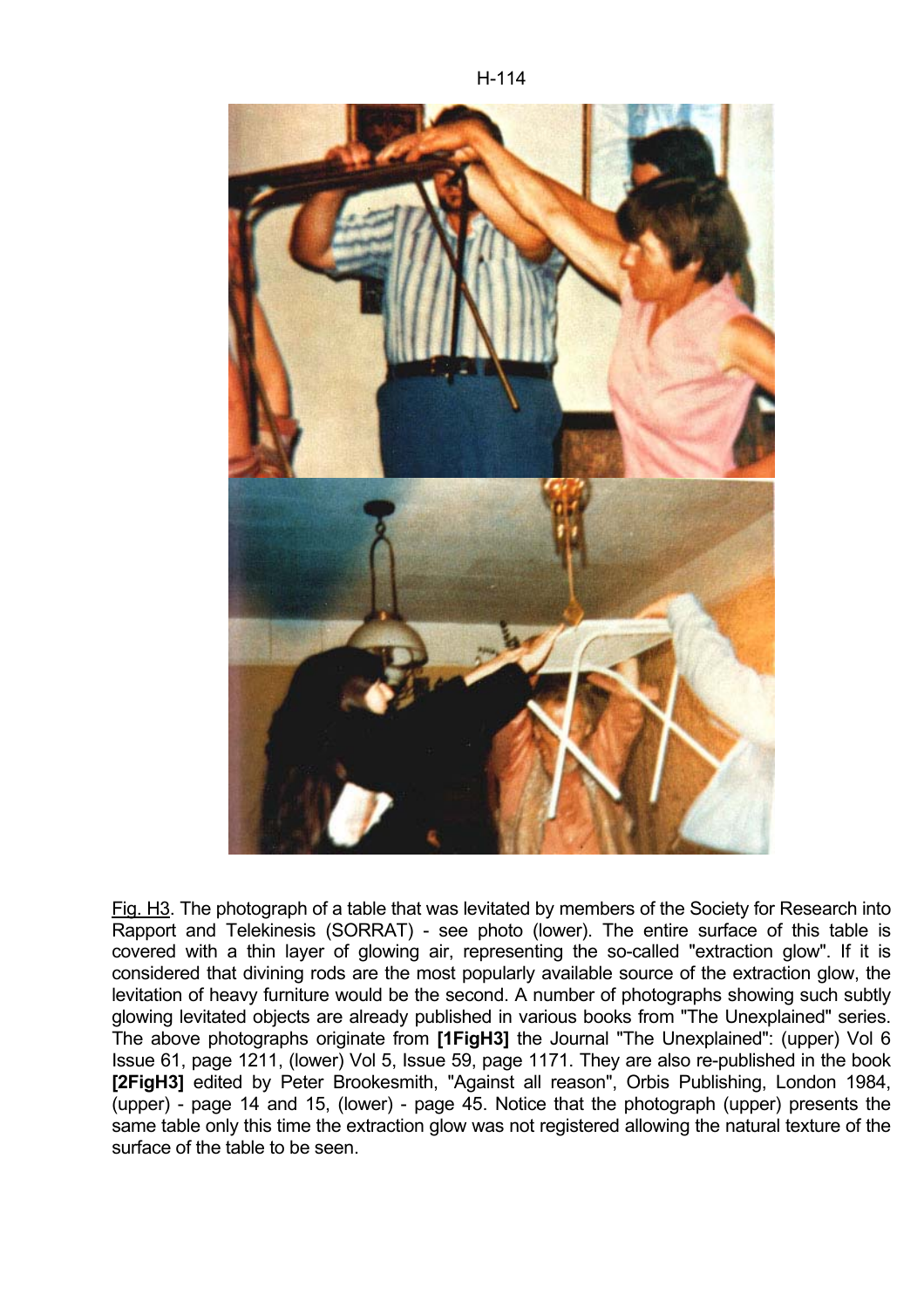H-115



Fig. H4. The temperature change (drop) in the hands of a healer, Mrs. Leuenberger, caused by her non-cyclical telekinetic work. The first experiment that registered this change was completed by the late Werner Kropp of WEKROMA Laboratory (Via Storta 78, CH-6645 Brione s/M, Switzerland). His method of recording depended on the use of a sensitive thermovision camera during her healing session. Three colour photographs of her hands, marked as (a), (b) and (c), were taken during the span of about 3 minutes, i.e. at 10:12, 10:14, and 10:15. During this time, the camera registered the temperature drop of the healer's hands as about  $3^{\circ}$  Celsius.